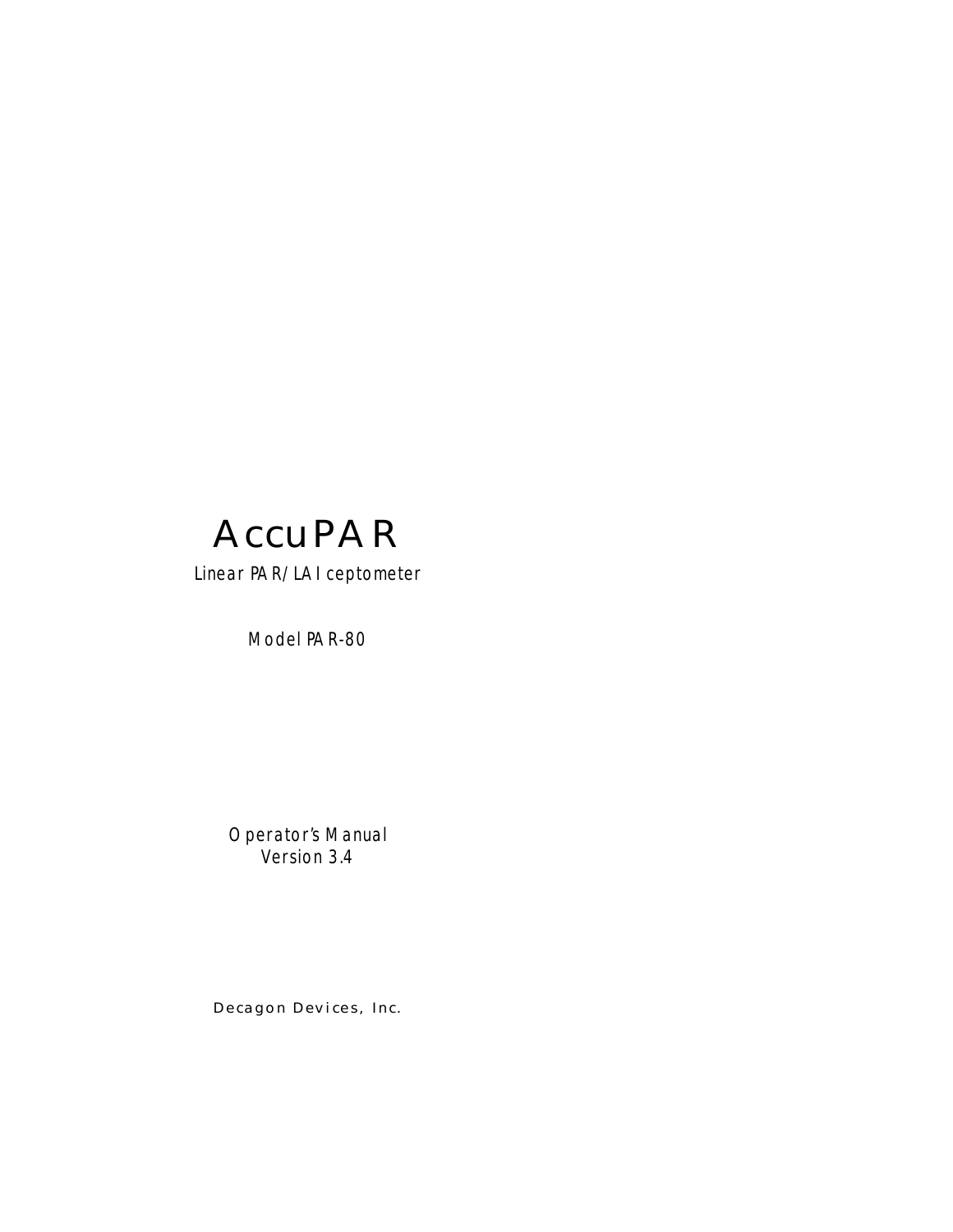#### *Decagon Devices, Inc.*

*950 NE Nelson Court Pullman, WA 99163 tel: (509) 332-2756 fax: (509) 332-5158 www.decagon.com/accupar accupar@decagon.com*

*Trademarks AccuPAR and Ceptometer are registered trademarks of Decagon Devices, Inc. © 2001*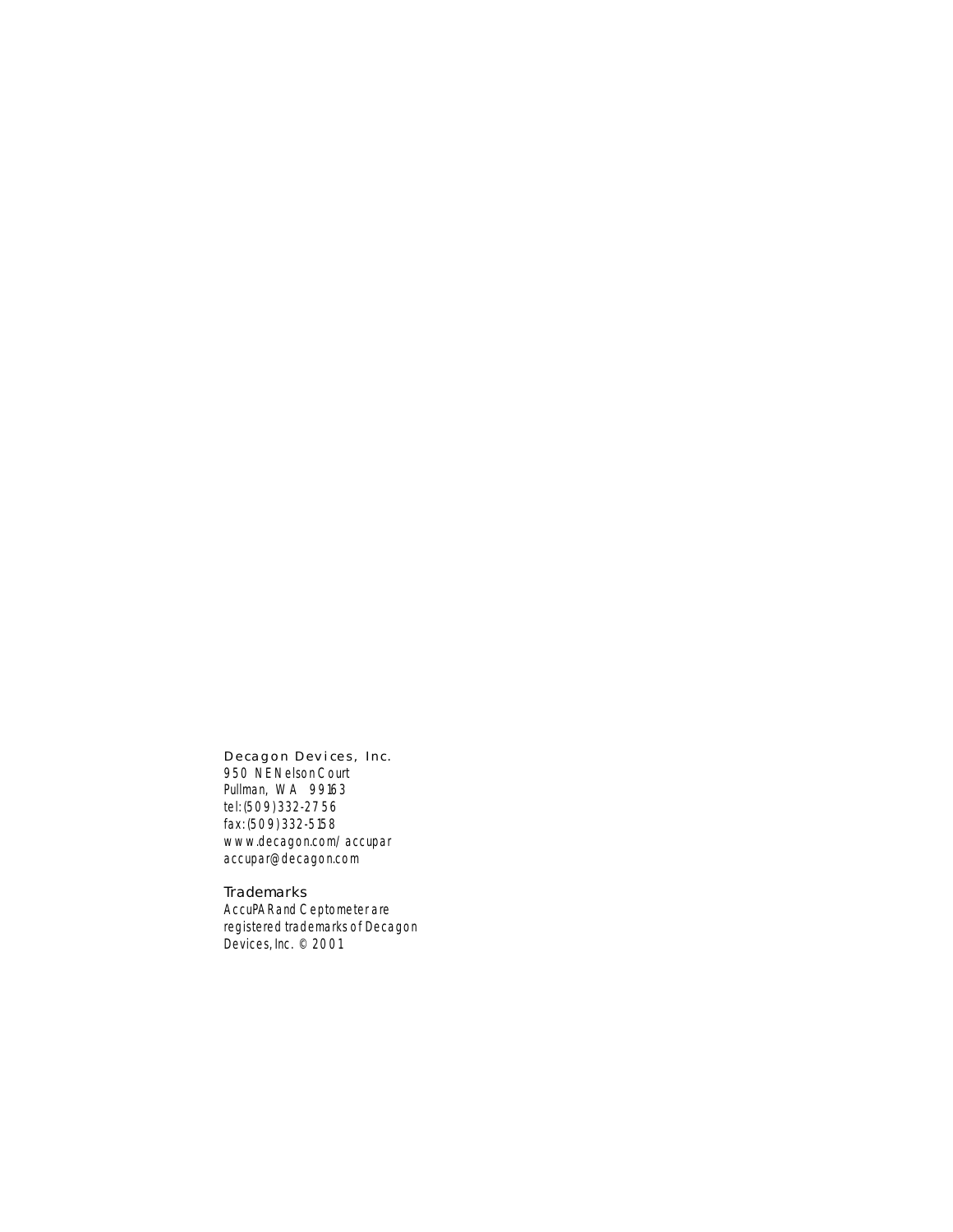# **Contents**

| Before You Begin: Registration 1<br>Customer Service and Tech Support 3                                                                          |  |
|--------------------------------------------------------------------------------------------------------------------------------------------------|--|
| AccuPAR and measurement options 8<br>Components of the AccuPAR system 12                                                                         |  |
| 3. Operating the AccuPAR 13<br>Turning on the instrument  13<br>Keyboard Operation  14<br>The ALPHA-NUM key 15<br>Typing numbers and letters  15 |  |
| Fraction of Beam Radiation (Fb) 22<br>Leaf Distribution Parameter (x) 22                                                                         |  |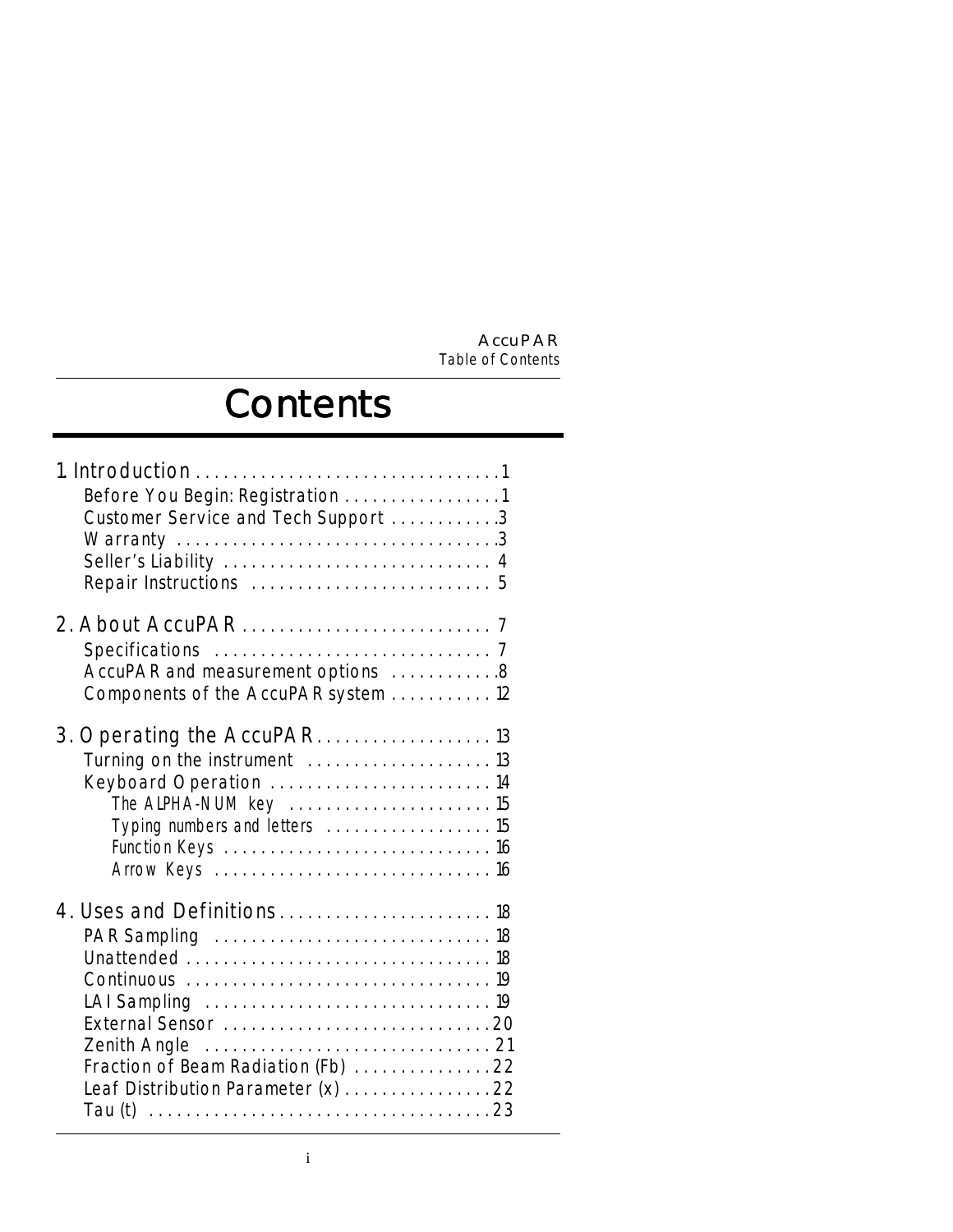#### **AccuPAR**

*Table of Contents*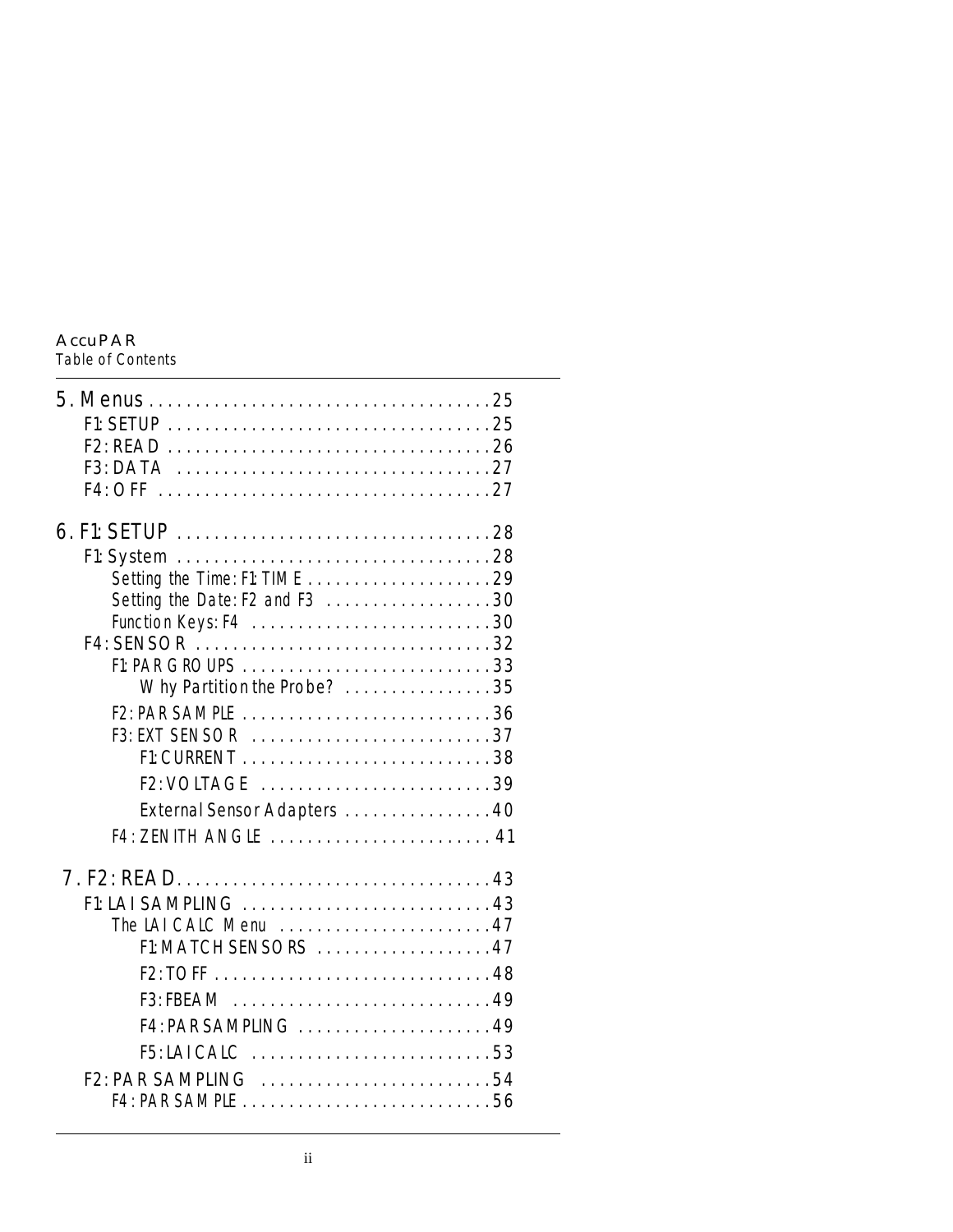| Sampling with an external sensor 57<br>Sampling without an external sensor 59<br>ENTER: AVERAGE 59                                                                                                                                                                                                                                                                      |  |
|-------------------------------------------------------------------------------------------------------------------------------------------------------------------------------------------------------------------------------------------------------------------------------------------------------------------------------------------------------------------------|--|
|                                                                                                                                                                                                                                                                                                                                                                         |  |
| PAR (photosynthetically active radiation) 72<br>Sampling for Fractional Interception 75<br>Using PAR to determine Leaf Area Index 78<br>Applications and Examples  81<br>Theory of Sunflecks and Canopy Structure 84<br>Correction of Sunfleck and PAR for Sun Angle 89<br>Zenith Angle<br>Manual Method of Calculation 93<br>Automatic Calculation of Zenith Angle 100 |  |
| Above Canopy (External) Sensor 102<br>Clumping in Canopies 103<br>Gap Fraction Analysis 104                                                                                                                                                                                                                                                                             |  |
| 11. Interfacing with a Computer106                                                                                                                                                                                                                                                                                                                                      |  |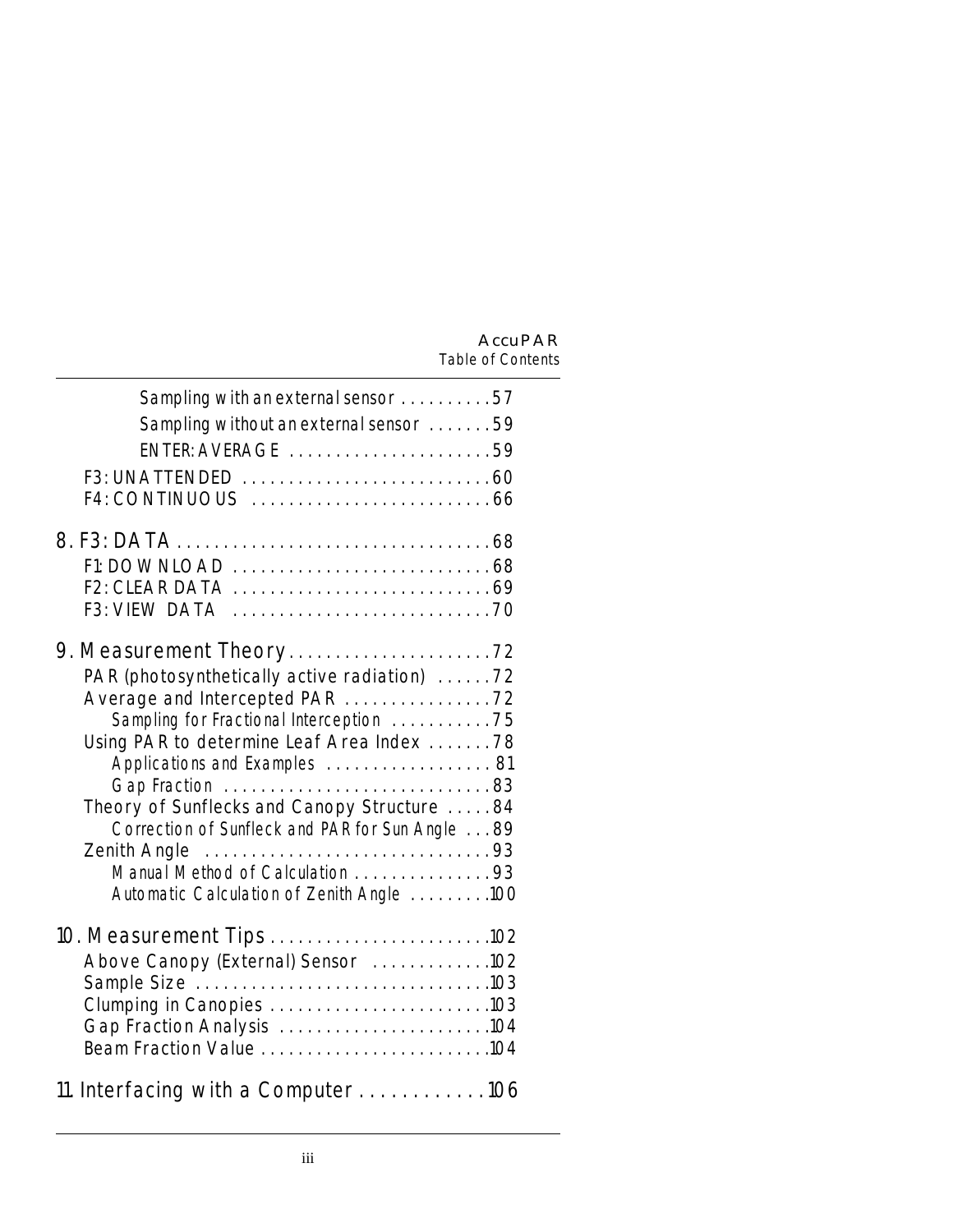#### **AccuPAR** *Table of Contents*

| Downloading Data to a PC 107<br>Using Terminal for Windows 3.0 and 3.11 107<br>Using Hyperterminal for Windows 95 108<br>Using Decalink 110<br>Installing the Firmware 112<br>Using Decalink to load Firmware 114<br>Installing Firmware using a Terminal program 117 |  |
|-----------------------------------------------------------------------------------------------------------------------------------------------------------------------------------------------------------------------------------------------------------------------|--|
| 12. Care and Maintenance 120<br>Recharging Batteries 120<br>Replacing Batteries 122<br>To renew desiccant 123<br>Cleaning the Probe and Controller 123<br>General Precautions 124                                                                                     |  |
| Appendix A: Spectral and<br>Cosine Response 125                                                                                                                                                                                                                       |  |
| Appendix B: LAI measurements and<br>Non-Random Distribution 130                                                                                                                                                                                                       |  |
| Appendix C: Dip Switch Settings134                                                                                                                                                                                                                                    |  |
| Appendix D: Further Readings 136                                                                                                                                                                                                                                      |  |
|                                                                                                                                                                                                                                                                       |  |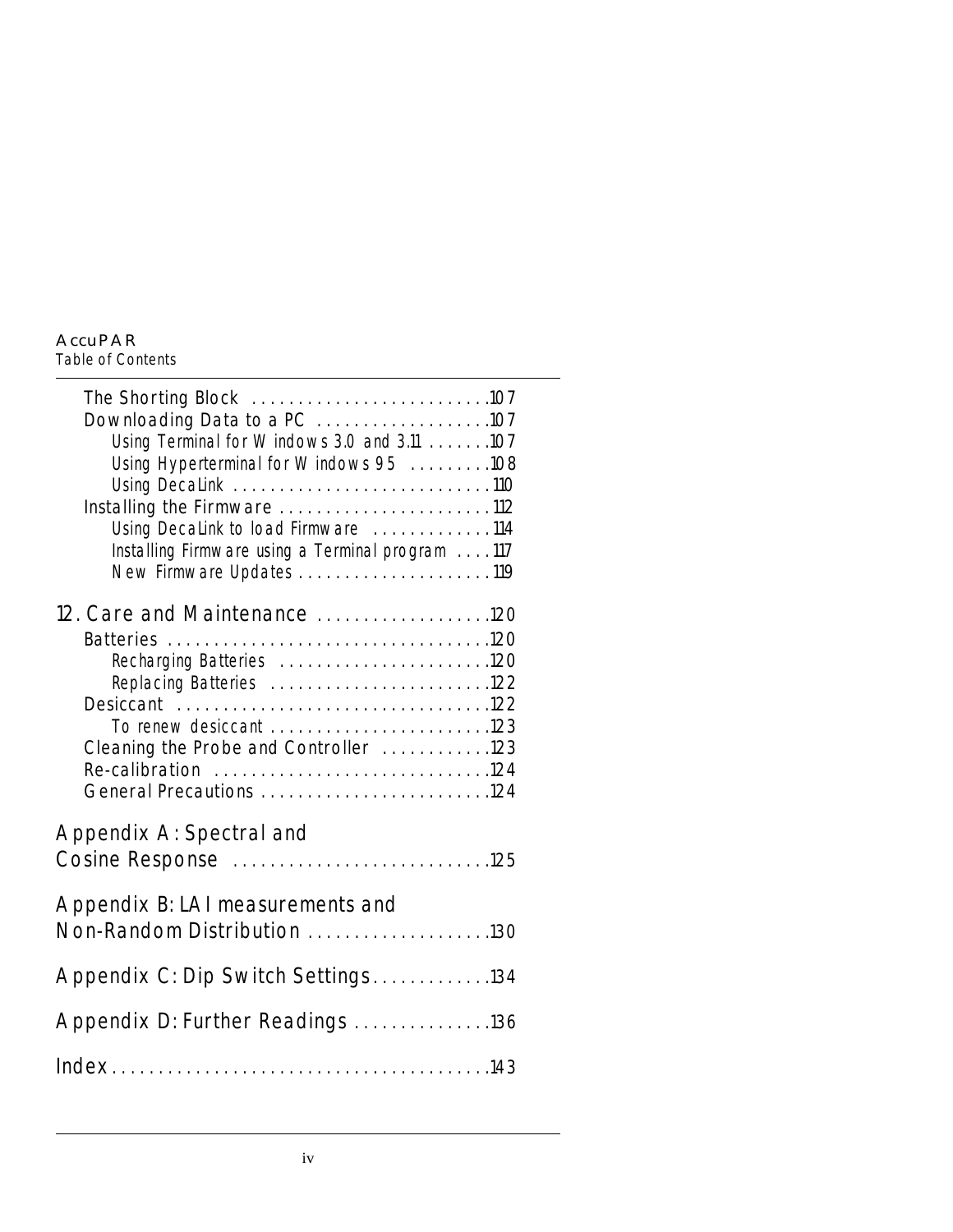## 1. Introduction

Welcome to Decagon's AccuPAR, the leader in linear PAR ceptometers for measuring PAR and LAI. AccuPAR measures Photosynthetically Active Radiation (PAR) in the 400-700 nm waveband, and can invert these readings to give you Leaf Area Index for your plant canopy. This manual is designed to helping you accomplish your research goals, and in understanding how to get the most out of your AccuPAR.

## **Before You Begin: Registration**

When you first turn on your AccuPAR, you will see the following screen:

| CALL DECAGON   |
|----------------|
| TO REGISTER    |
| THIS ACCUPAR   |
| 1-800-755-2751 |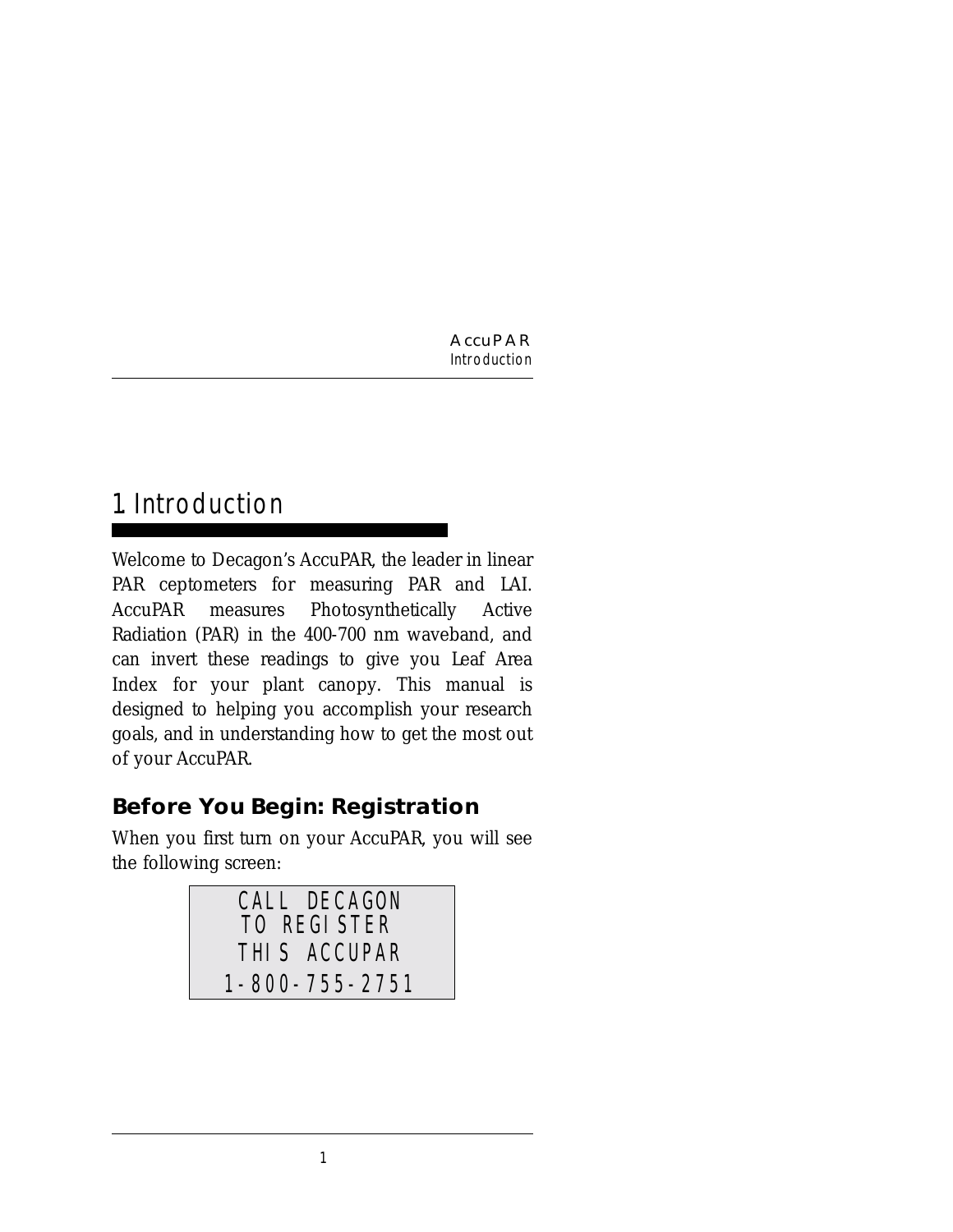**AccuPAR** *Introduction*

followed by:

UP KEY-SHUTOFF REGISTRATION  $\mathsf{CODE} \colon \_$ SN#: APXXXX N

At this point, you are prompted to enter a registration number before you can operate the instrument. This number is available only from Decagon as part of our registration process. To get the registration number for your instrument, call us at **1-800-755-2751** in the US and Canada, **509-332- 2756** international, fax us at **(509) 332-5158** or email us at **accupar@decagon.com**. Provide us with your name, instrument serial number, shipping address (no P.O. boxes), phone and fax numbers. The registration process provides us with your current information so we can contact you for news and upgrades. More importantly, it activates your warranty, and ensures to us that you received your instrument safely, and that it is working properly.

The registration number is only necessary when you first turn on the AccuPAR, and following any time when you upload the operating program (like with an upgrade) to the instrument. For your convenience, write the registration number in the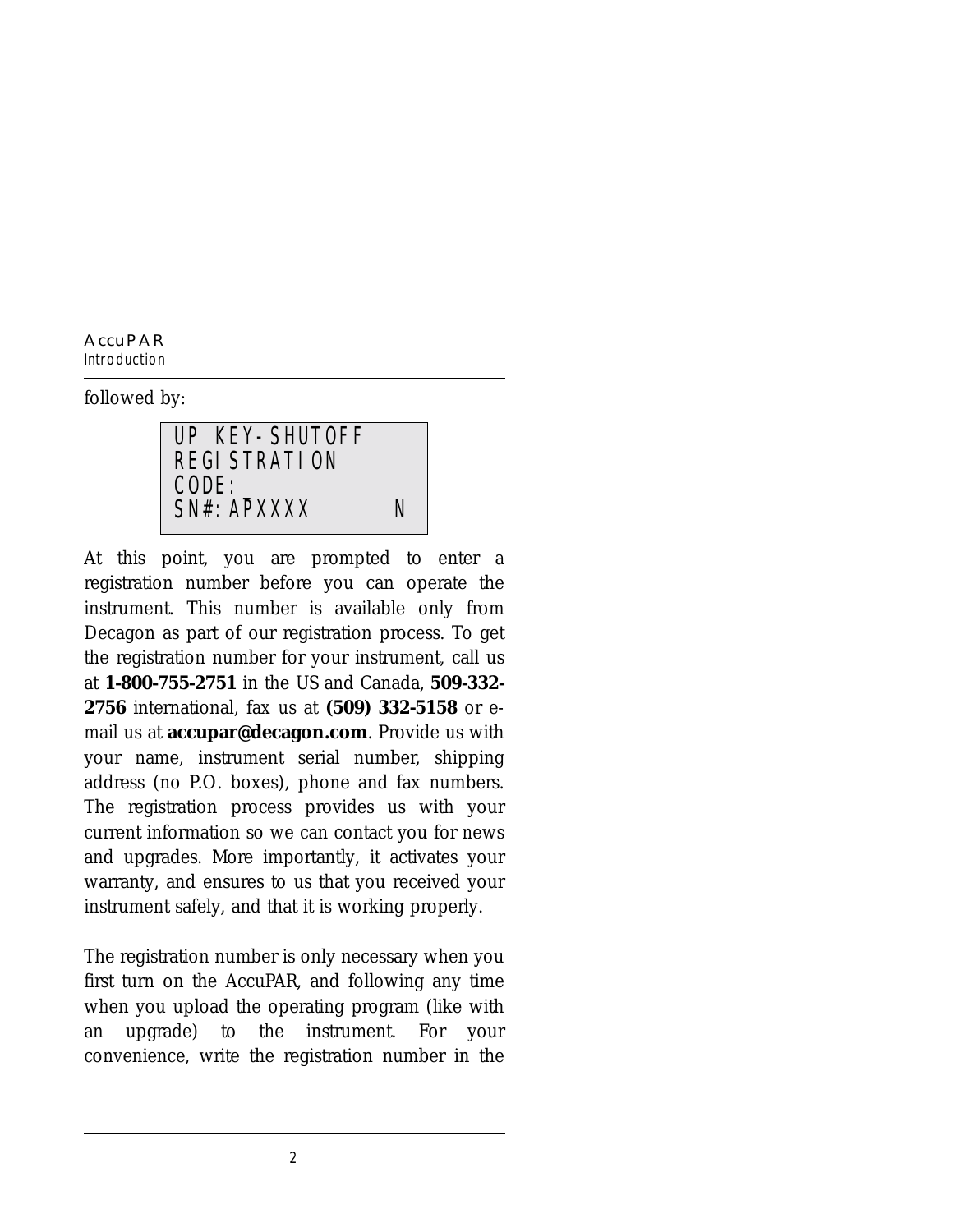space provided below for future reference:

Serial Number: AP

Registration Number:\_\_\_\_\_\_\_\_\_\_\_\_

## **Customer Service and Tech Support**

When contacting us via fax or email, include the following information: Your AccuPAR's serial number, your name, address, phone and fax number, and a description of your problem

#### **Phone:**

Call Monday through Friday, between 8 a.m. and 5 p.m. PST.

#### **US and Canada (toll-free): 1-800-755-2751 .**

Outside of the US and Canada: **(509) 332-2756.**

#### **Fax: (509) 332-5158.**

#### **E-mail:**

**accupar@decagon.com**.

### **Warranty**

AccuPAR has a one year warranty on parts and labor. It is activated upon the arrival of the instrument at your location.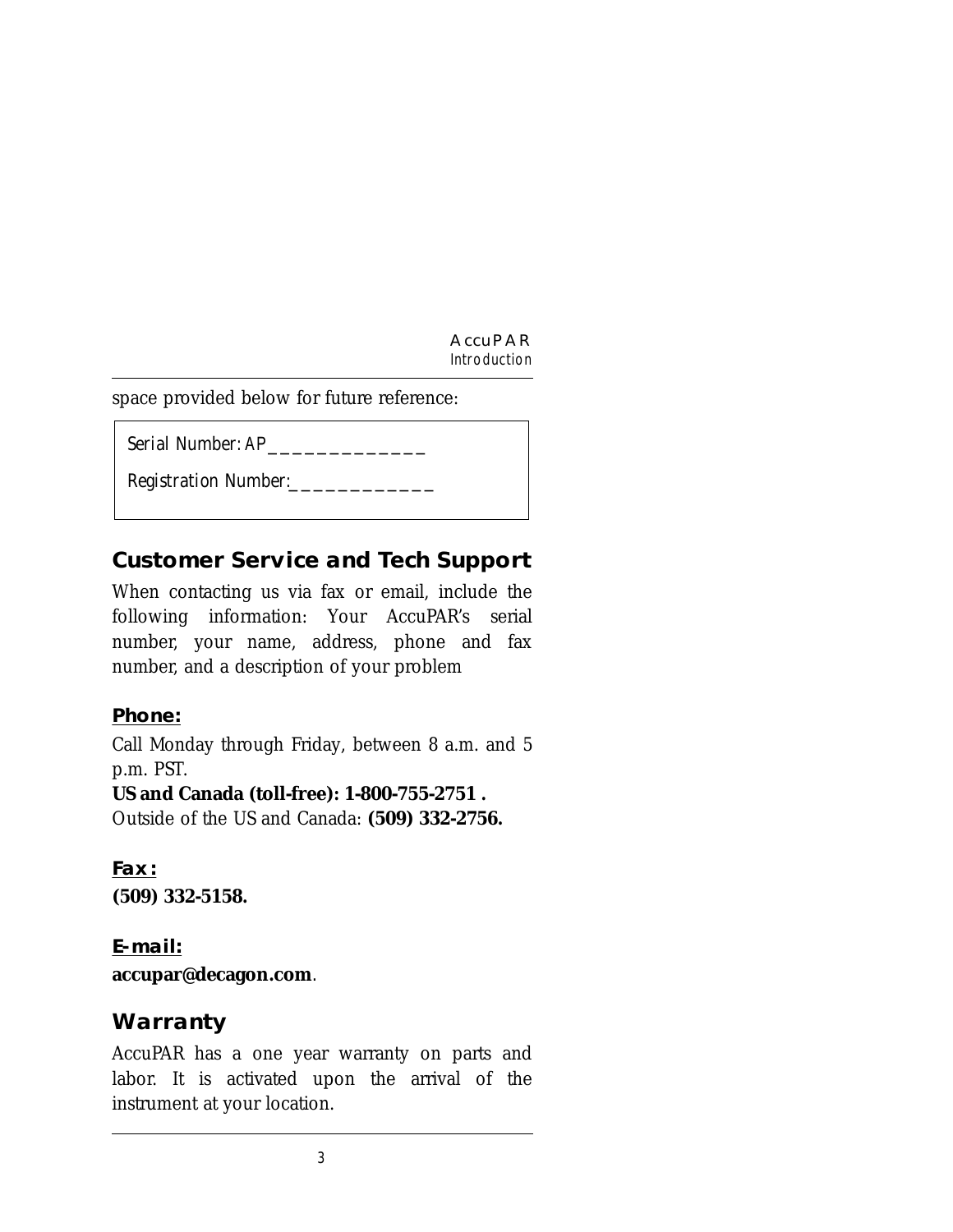## **Seller's Liability**

Seller warrants new equipment of its own manufacture against defective workmanship and materials for a period of one year from date of receipt of equipment (the results of ordinary wear and tear, neglect, misuse, accident and excessive deterioration due to corrosion from any cause are not considered to be a defect); but Seller's liability for defective parts shall in no event exceed the furnishing of replacement parts f.o.b. the factory where originally manufactured. Material and equipment covered hereby which is not manufactured by the Seller shall be covered only by the warranty of its manufacturer. Seller shall not be liable to Buyer for loss, damage, or injuries to persons (including death), or to property or things of whatsoever kind (including, but not without limitation, loss of anticipated profits), occasioned by or arising out of the installation, operation, use, misuse, nonuse, repair, or replacement of said material and equipment, or out of the use of any method or process for which the same may be employed. The use of this equipment constitutes Buyer's acceptance of the terms set forth in this warranty. There are no understandings, representations, or warranties of any kind, express, implied, statutory or otherwise, (including, but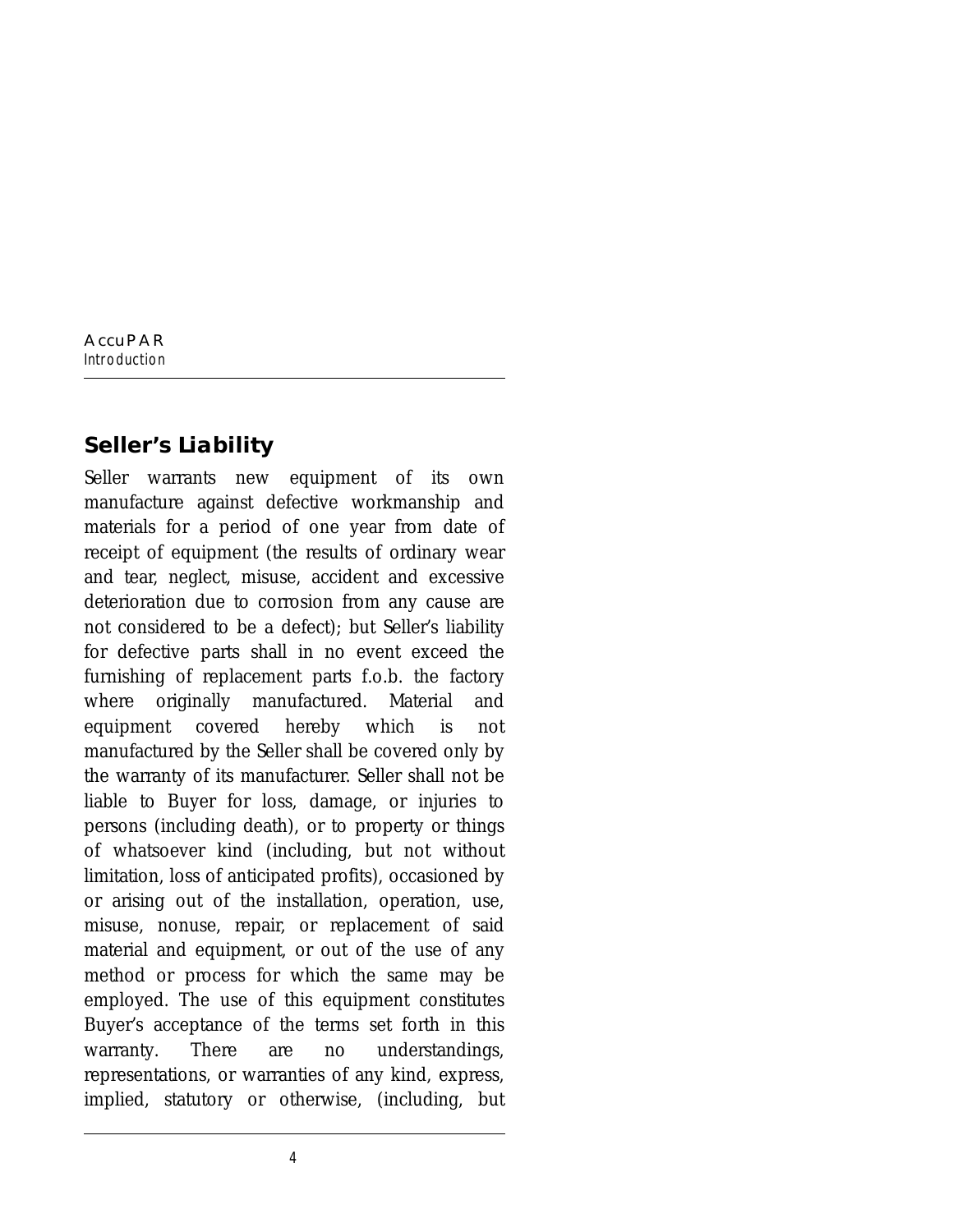without limitation, the implied warranties of merchantability and fitness for a particular purpose), not expressly set forth herein.

## **Repair Instructions**

If your AccuPAR needs to be sent in for service or repair, call Decagon at **(509) 332-2756** or **1-800- 755-2751** (US and Canada)**.** We will ask you for your address, phone number, and serial number. For non-warranty repairs, we will also ask for a purchase order number, a repair budget, and billing address.

When shipping your instrument back to us, include a document listing the complete shipping address, name and department of the person responsible for the instrument, and (most importantly) a description of the problem. This will better help our technicians and our shipping department to quickly expedite repair on your instrument and ship it back to you.

Pack your AccuPAR carefully. Ship it back in the black carrying case, preferably inside a cardboard box. Ship to:

**Decagon Devices Inc. 950 NE Nelson Court Pullman, WA 99163**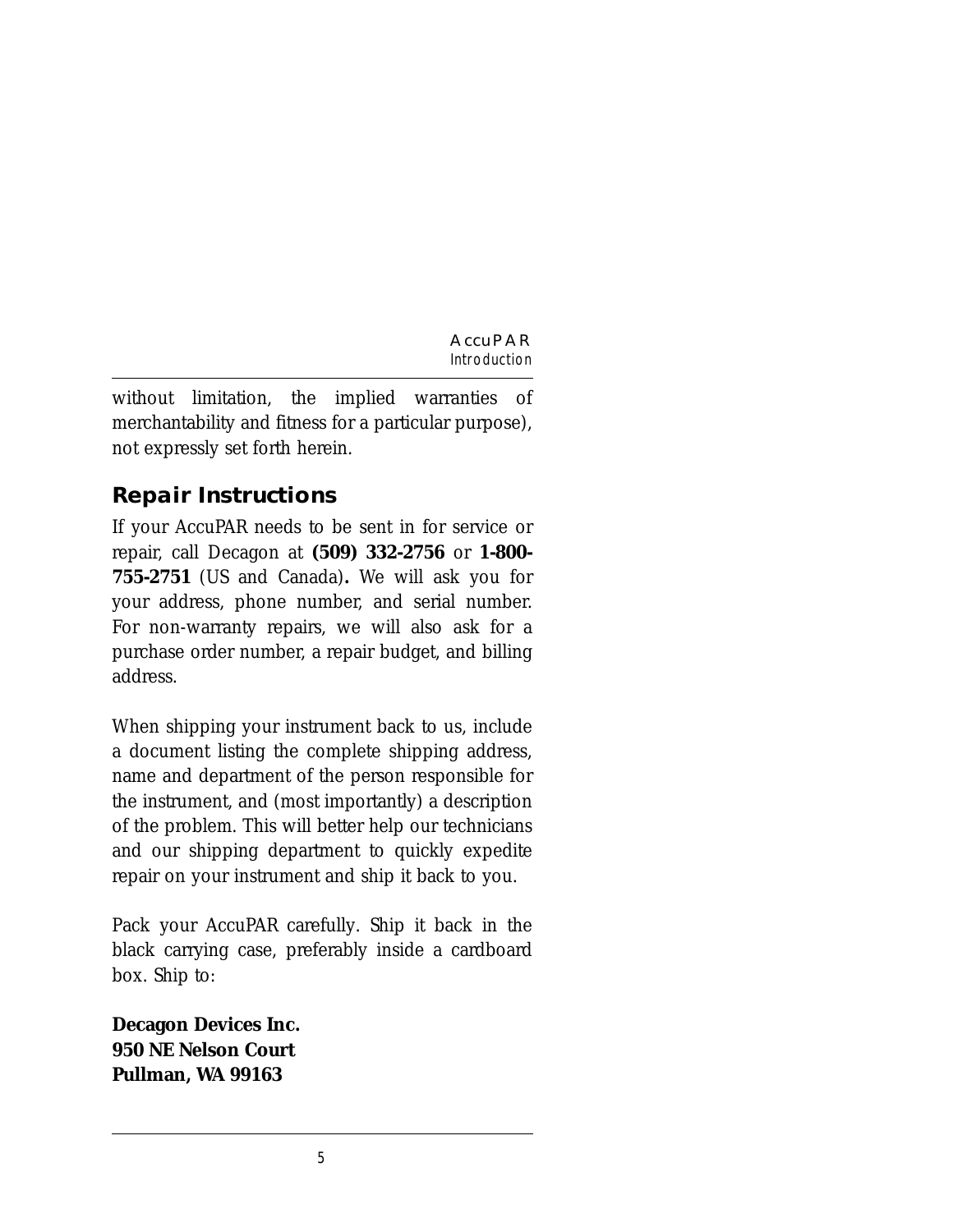#### **Repair Costs:**

Manufacturer's defects and instruments under warranty will be repaired at no cost. For nonwarranty repairs, costs for parts, labor, and shipping will be billed to you. We have a \$50 minimum charge for repair that takes one hour or less. For repair over one hour the labor rate is \$60/hour.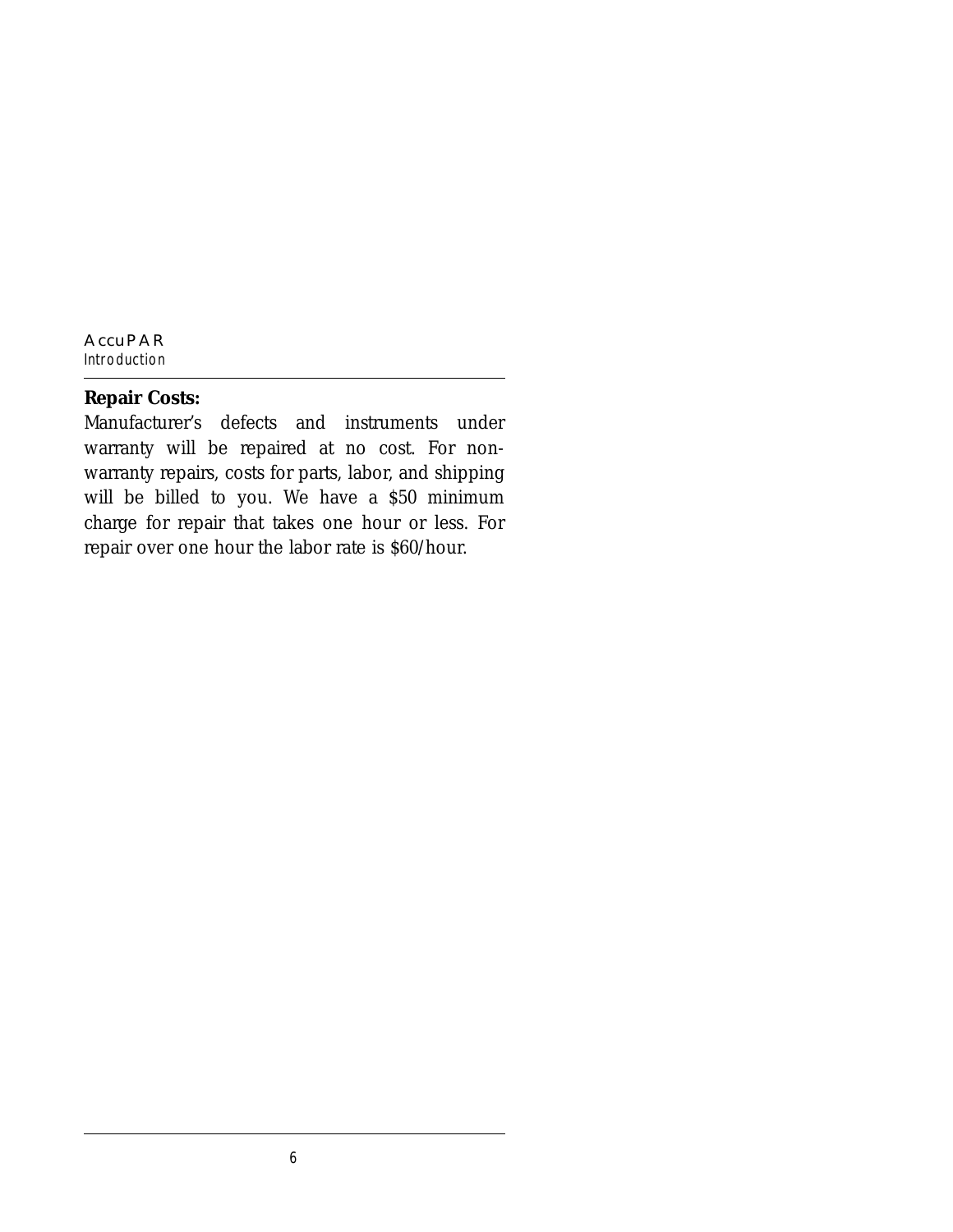## 2. About AccuPAR

AccuPAR is a battery-operated linear PAR ceptometer, used to measure light interception in plant canopies, and to calculate Leaf Area Index (LAI). It consists of an integrated microprocessordriven datalogger and probe. The probe contains 80 independent photodiodes, spaced 1cm apart. The photodiodes measure PAR (Photosynthetically Active Radiation) in the 400-700nm waveband. AccuPAR displays PAR in units of micromols per meter squared per second (µmol m<sup>-2</sup>s<sup>-1</sup>). The instrument is capable of hand-held or unattended measurement.

## **Specifications**

Operating Environment:

- $0^{\circ}$  to 50° C (32°-122° F)
- 100% relative humidity

Probe Length: 80 cm

Number of Photodiodes: 80

Overall Length: 108 cm

Probe Cross-Section: 14mm x 15mm

Microcontroller dimensions: 158 x 95 x 45mm (6.2 x

3.7 x 1.8 in.)

<u>PAR Range</u>: 0 to >2,500µmol m<sup>-2</sup>s<sup>-1</sup>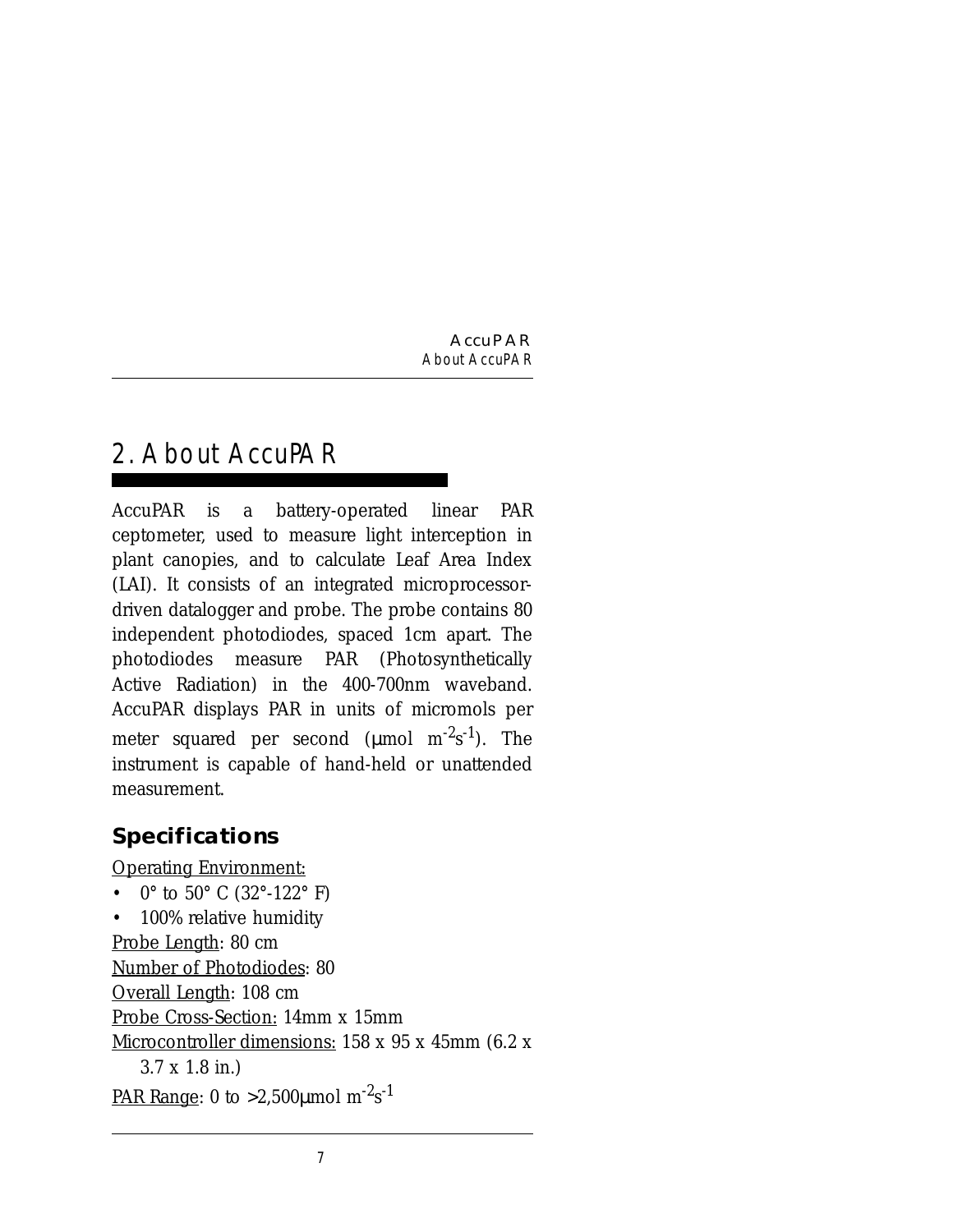**AccuPAR** *About AccuPAR*

Resolution: 1µmol m<sup>-2</sup>s<sup>-1</sup>

Minimum Spatial resolution: 1cm

- Data Storage Capacity: Internal lithium batterybacked 48K RAM.
- Unattended sampling interval: 1 second to 24 hour interval between scans, user selectable range.
- Unattended recording interval: records as often as every 30 seconds, for up to 99 scans (or until memory is full).
- Instrument weight: 900g (2 pounds)

Data retrieval: Via RS-232 at 9600 baud rate

Operating program: User-upgradable

Keypad: 16-Key full alphanumeric.

Clock: 24-hour  $\pm 1$  minute per month.

- Date: Calendar, US or international format.
- Interface Cable: Combination RS-232 cable and battery-charging jack. Length: 122cm (48in.)
- Power: Five AA Nickel-Cadmium cells provided, 4 AA Alkaline cells optional.
- RS-232/charger interface connector: Locking 5-pin sealed circular connector with captive protective cap.
- External PAR sensor connector: Locking 3-pin sealed circular connector with captive protective cap. BNC adapter provided for connection with an external PAR sensor.

### **AccuPAR and measurement options**

AccuPAR is capable of operating in various modes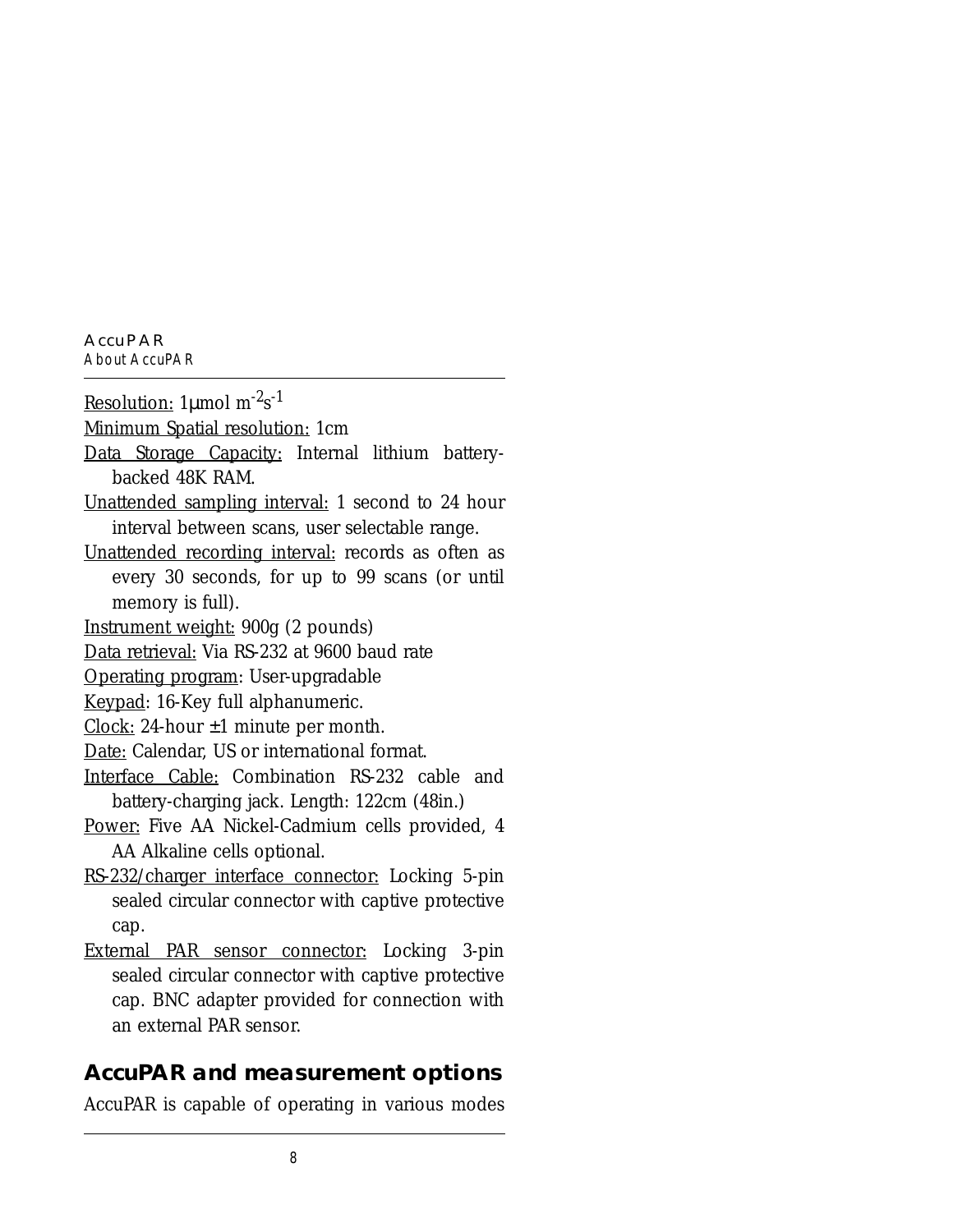in order to give you flexibility in accommodating your research needs. You can collect PAR data in three modes (manual, unattended, or continuous), with the option of using an external PAR sensor (provided by user), if desired. There is also an LAI sampling mode, which takes PAR measurements and inverts them to calculate Leaf Area Index in the field.

There are various options for configuring how you want your AccuPAR to take samples. You can program the instrument to take rapid multiple readings for each press of the button, for example. You can also program it to partition the probe into separate sections (up to 80). This allows you to configure your probe to better reflect the structure of the canopy you are measuring. All of this is done internally, without the need of a separate computer to configure the sampling options. You can set up your instrument in the field, as you're using it and as your sampling needs change.

It is sometimes difficult to make reliable measurements of light in plant canopies due to variation in light levels while taking measurements. For example, underneath a plant canopy, radiation levels can vary from full sun to almost zero over the space of a few centimeters. Therefore, a reliable measurement of average intercepted PAR requires

9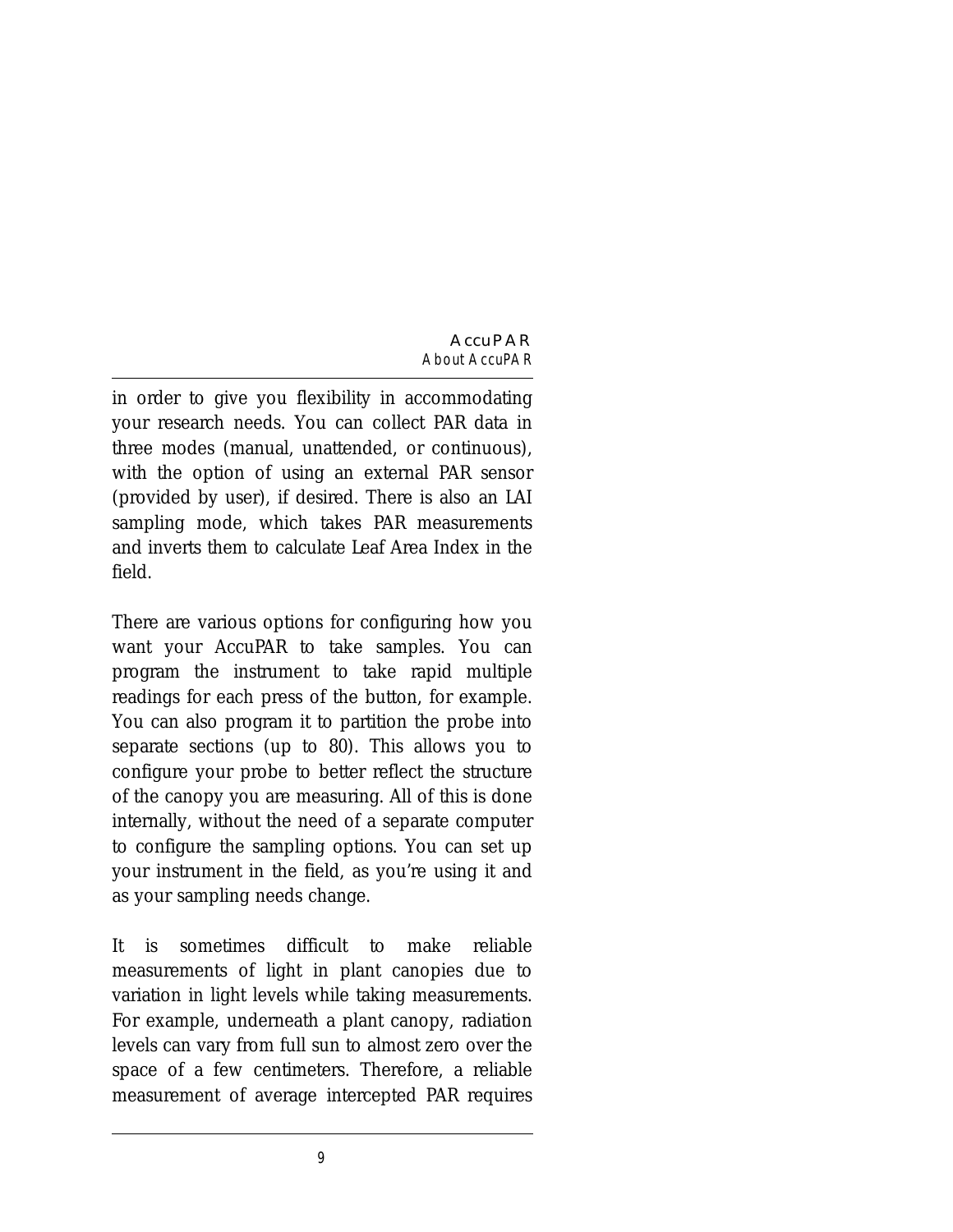many samples at many locations within the canopy. AccuPAR provides an easy way of obtaining the necessary samples for an accurate measurement.

The instrument's probe is placed within the canopy and readings are taken depending on which sampling mode you have selected. When a reading is taken, the AccuPAR's microcontroller scans the sensors and processes the PAR data.

AccuPAR can be operated in environments with temperatures from 0° to 50° C, and in relative humidities of up to 100%. The instrument is shipped with a combination RS-232 interface cable/battery charging jack. This allows for easy connection to a computer and convenient way to charge the 5 NiCad batteries. AccuPAR can also operate using four AA alkaline batteries and one dummy cell, if desired.

Since PAR and LAI are directly related to plant biomass, the AccuPAR is ideal for all kinds of research. Here are some applications in which other researchers are using AccuPAR:

- forest studies
- crop and canopy modeling
- plant pathology studies
- environmental impact studies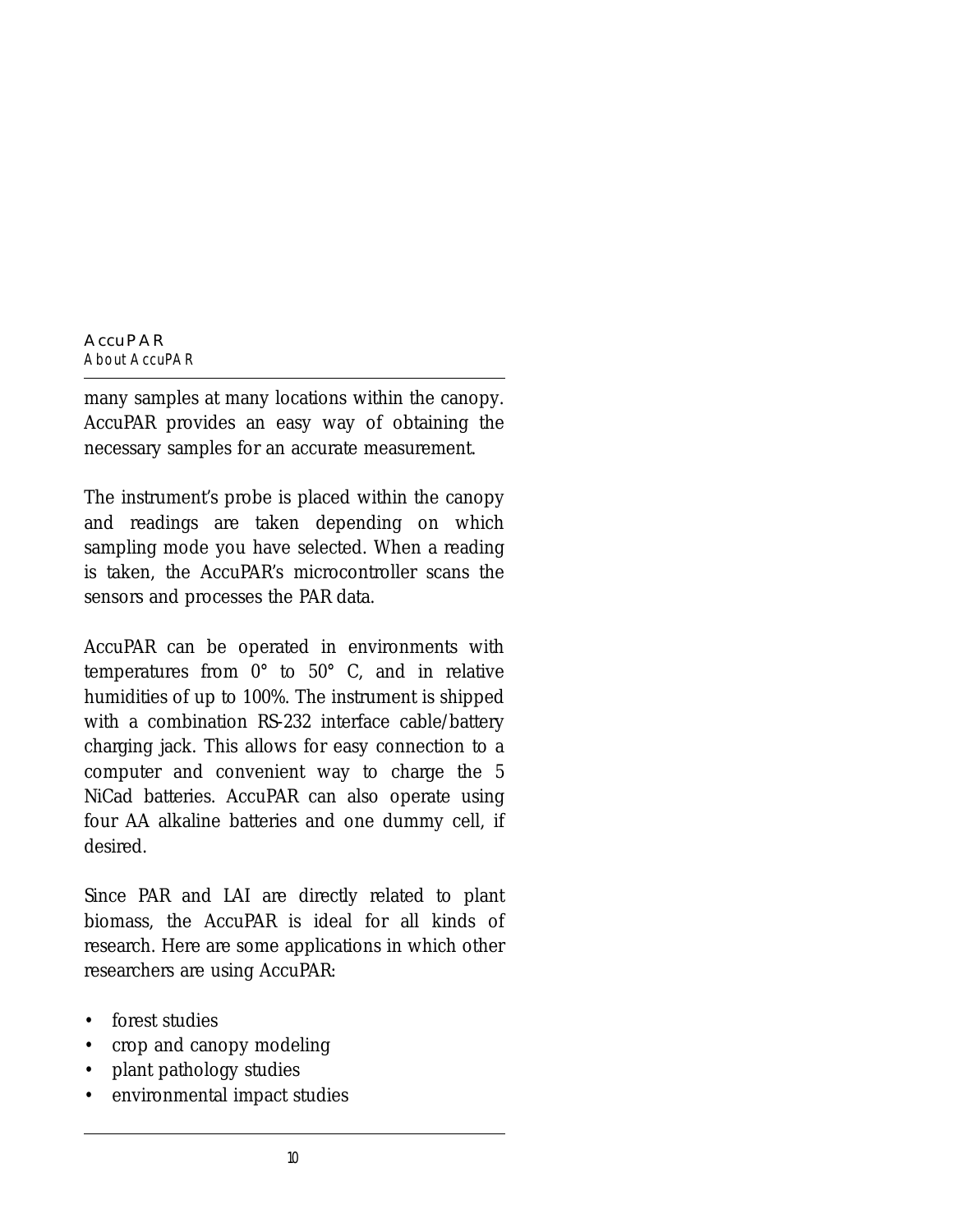- water stress studies
- fertilizer, irrigation, and pesticide efficacy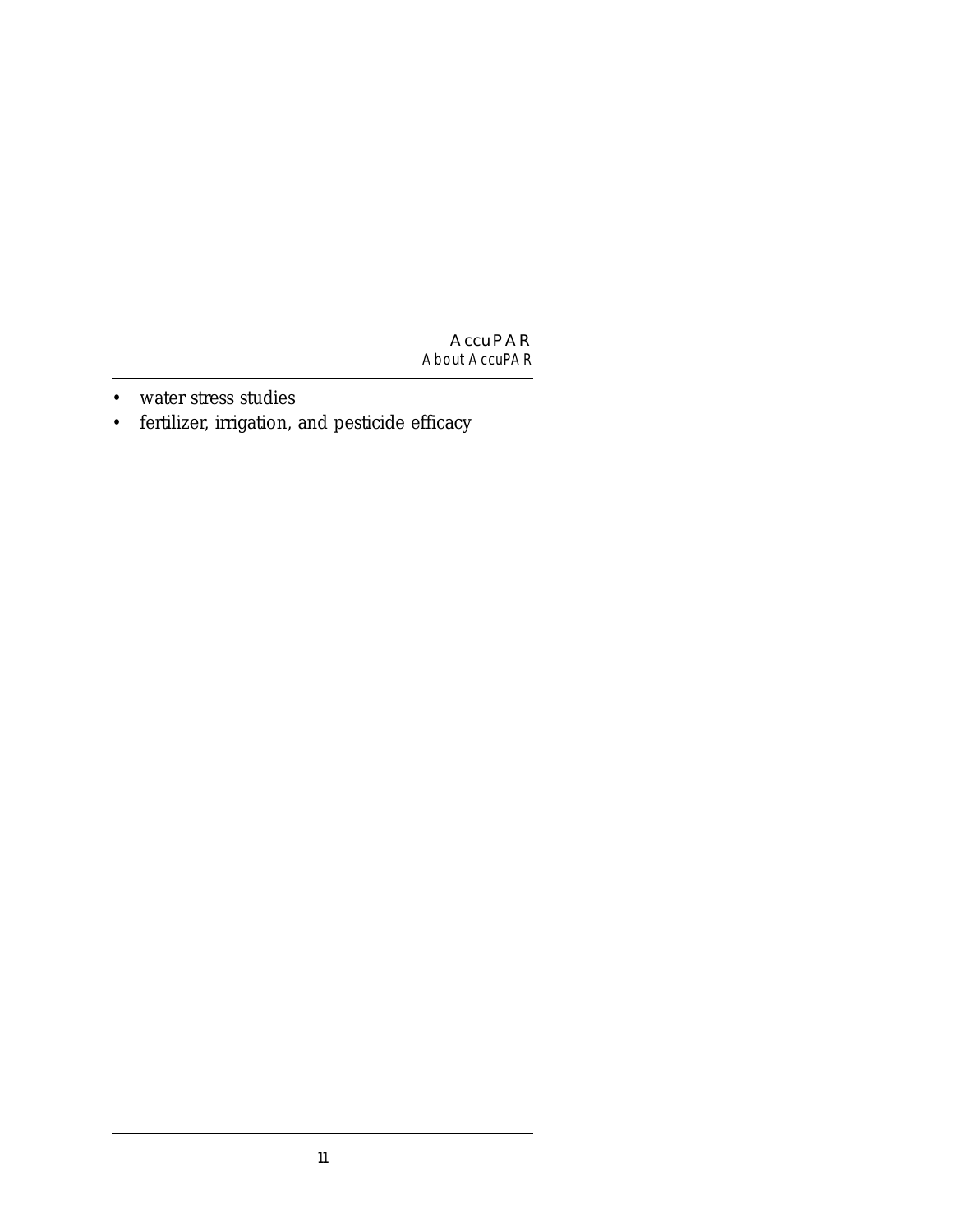### **Components of the AccuPAR system**

AccuPAR and its accessories come to you in a durable foam-padded carrying case. As you open the case, you should find the following:

- AccuPAR
- RS-232 Cable
- AC Adapter
- Operator's manual
- 3.5" Firmware diskettes
- 25 to 9-pin connector
- quantum sensor adapter
- #1 Phillips screwdriver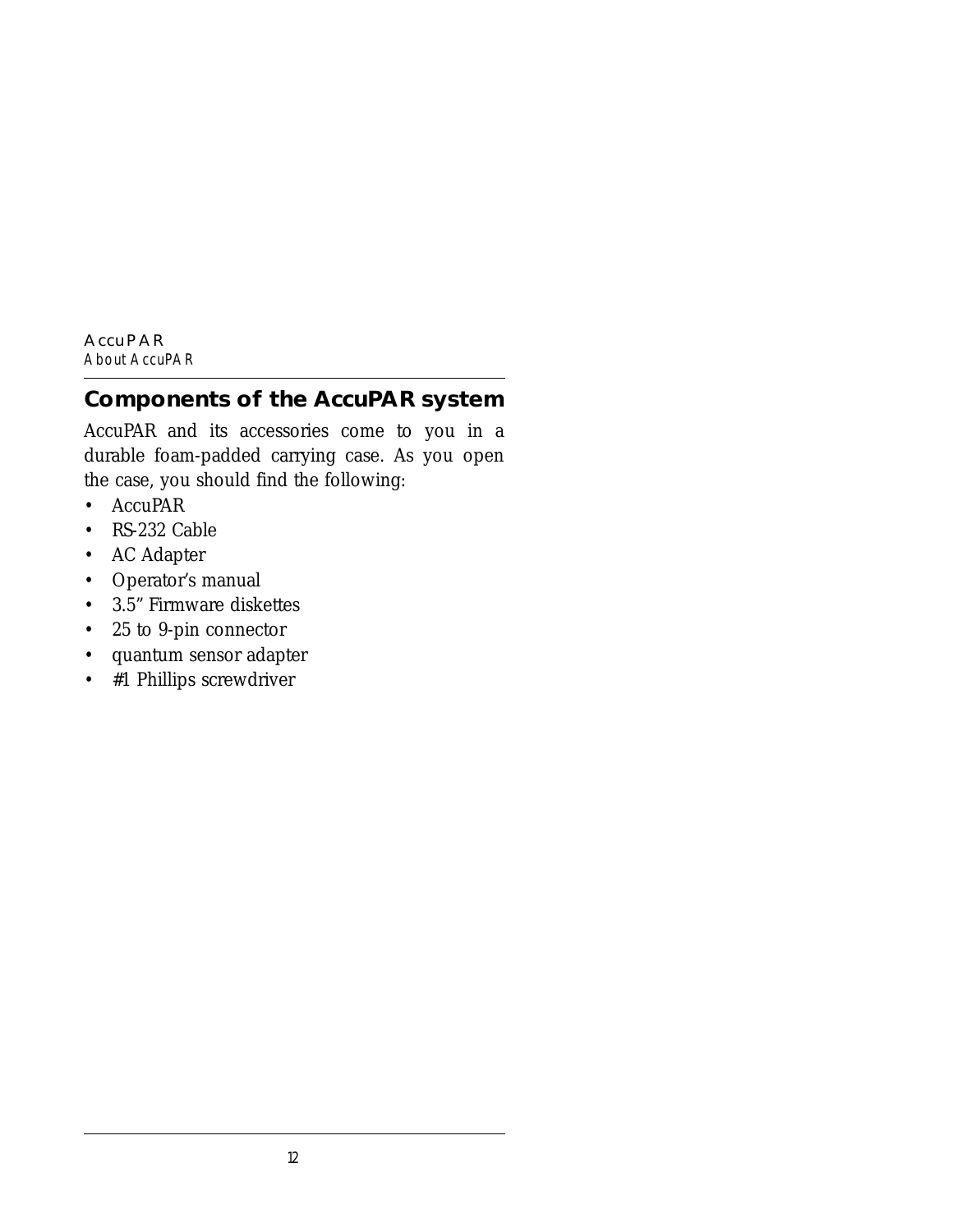## 3. Operating the AccuPAR

## **Turning on the instrument**

If you have not already registered your AccuPAR, when you turn on the instrument, you will see the following screen:



Refer to chapter one for information on registering your AccuPAR.

After your instrument has been registered, the main menu will appear upon power-up:

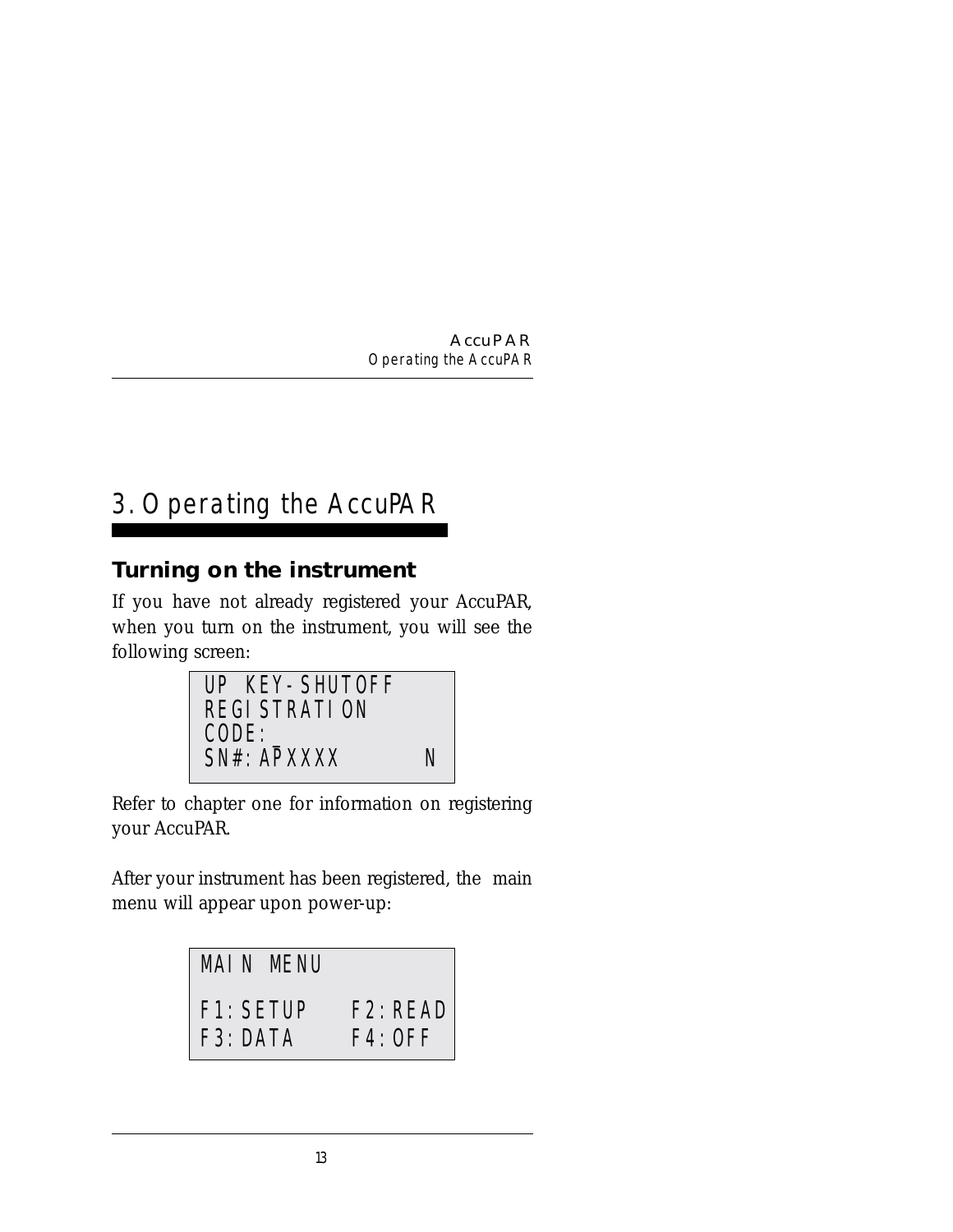This is the main menu, from which you can select the options you want.

## **Keyboard Operation**



*Figure 1: AccuPAR Keypad*

The AccuPAR's keypad is a 16-key panel with full alphanumeric capability. Note that each key is divided in half, with the top half in green and the lower half in blue. The green half is activated when the instrument is in ALPHA mode, and the blue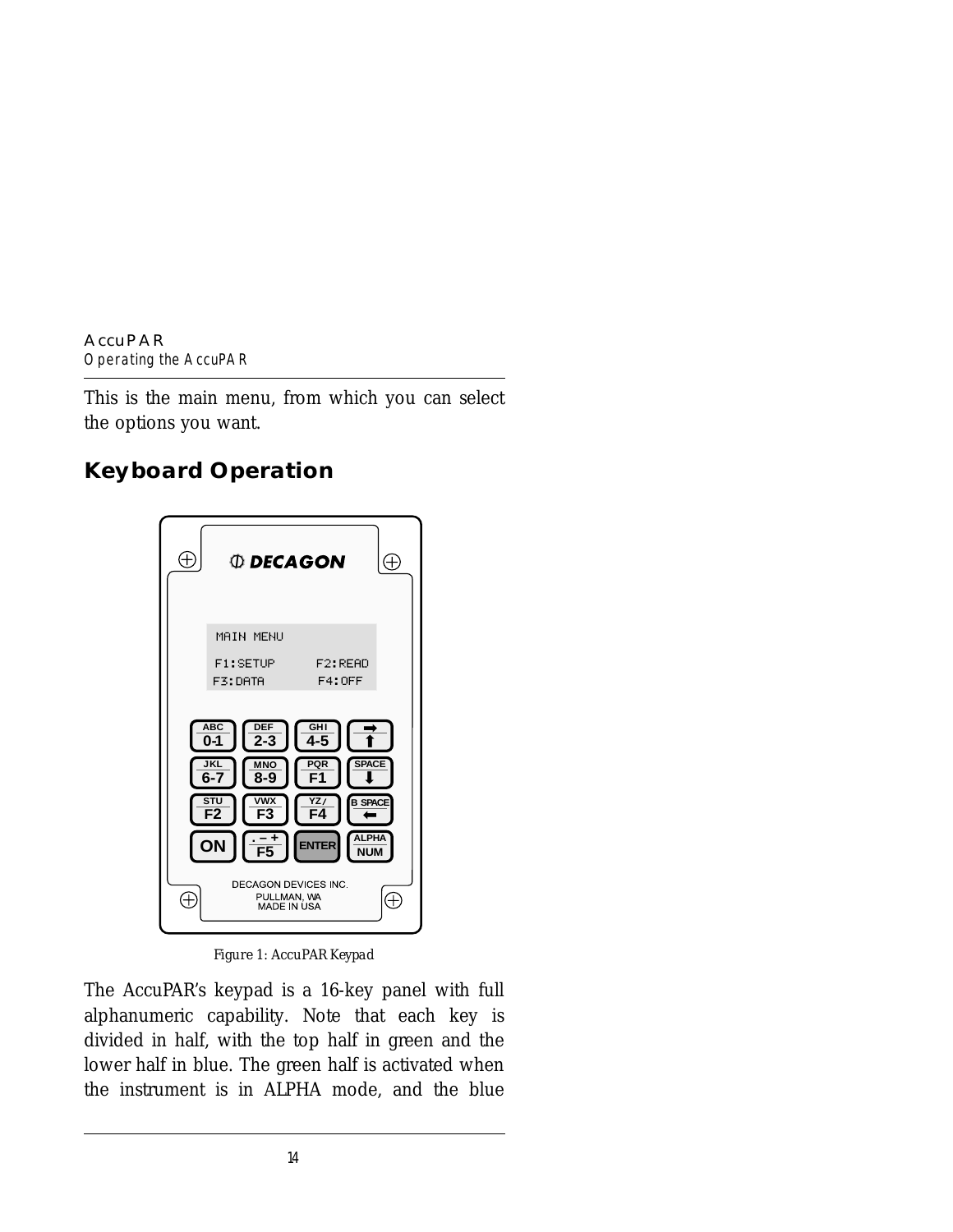section is active when in the NUM mode.

#### The ALPHA-NUM key

The ALPHA/NUM (alpha-numeric) key, located in the lower right corner, is a toggle switch to allow you to use both the Alpha and Numeric functions. When you are in a mode wherein you are entering information, there will be either a letter "N" or "A" in the bottom right corner of the screen, indicating either "number" or "alpha" mode. If you are in number mode, when you press any of the keys, the blue functions associated with that key will be entered (either numbers or F- keys). When you press the ALPHA/NUM button, it will toggle to "A," indicating that it is now in alpha mode, allowing you to enter the green functions associated with the keys (letters, symbols, etc.). If you keep pressing the ALPHA/NUM button, it will toggle between the two modes.

#### Typing numbers and letters

Numbers are grouped two to a key. Push the key once for the first number, twice for the second. Keep pushing the key to toggle back and forth between the numbers. Similarly, letters are grouped in threes. Push once for the first letter, twice for the second, and three times for the third. If you push a fourth time, you will rotate back to the first letter. When you press a different key, the cursor will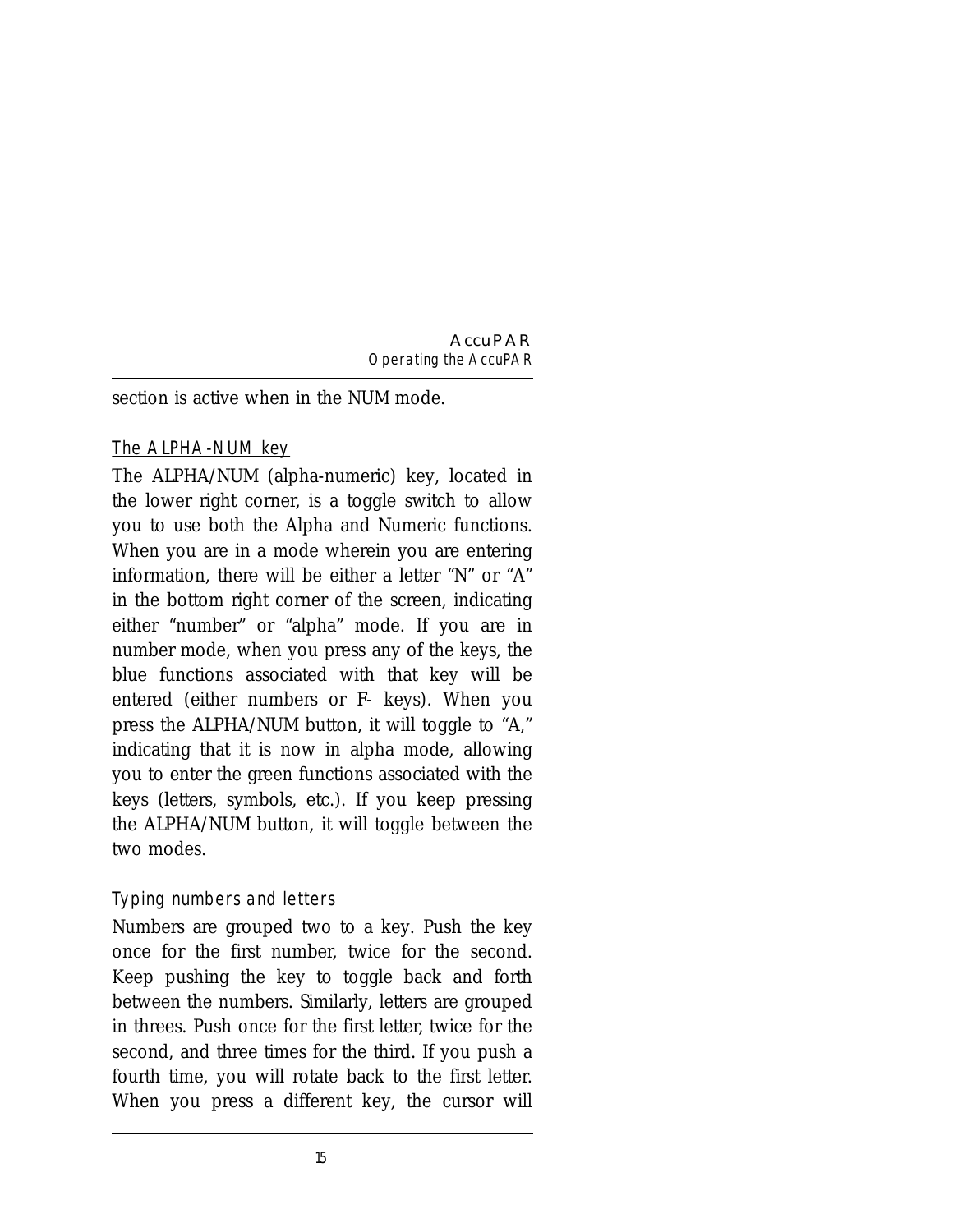move forward and you can select the next letter. If the number or word you are entering is such that two numbers or characters are next to each other consecutively and are represented by the same key, (e.g., the number 45, the word "bad," etc.) you can move the cursor to the next space by pressing the ⇒ button.

*Note: when typing in numbers, you will need to press the* ALPHA/NUM *key before using the* ⇒ *button*.

#### Function Keys

The function keys (F1-F5) are used to select menu options. They can also be used as "macros" to designate preset comments (assigned in the Function Key option of the Setup/System menu).

#### Arrow Keys

⇑ The up arrow is probably the most useful and most used of all the keys on the keypad. It allows you to move back to previous menus from your current screen, until you ultimately come to the main menu.

 $\Leftarrow$   $\Rightarrow$  The left and right directional arrows allow the cursor to move back and forth without having to overwrite what you have written.

 $\hat{\mathbb{I}}$  we The up and down arrows allow you to scroll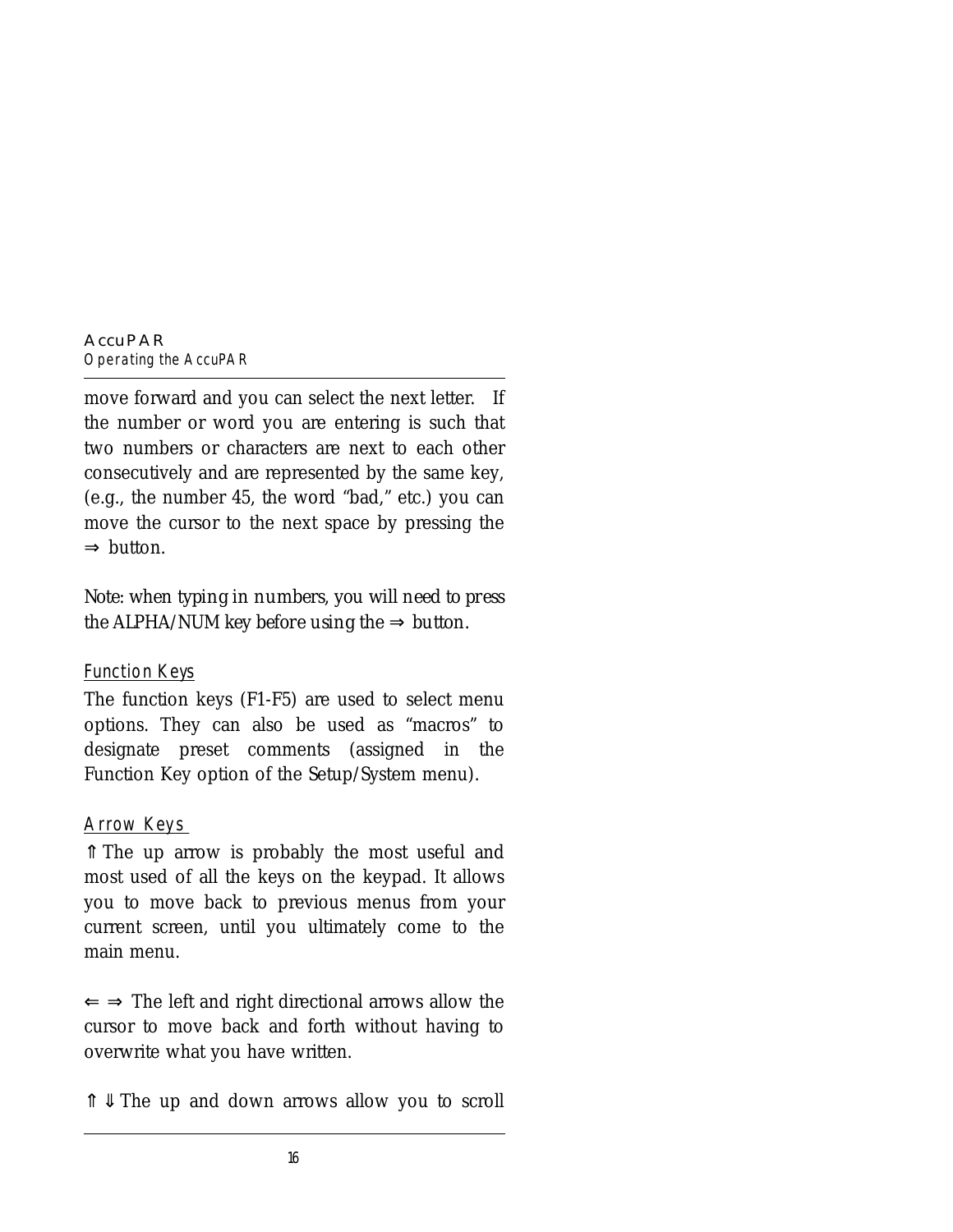through your saved data when you are in the VIEW DATA option of the VIEW menu.

The SPACE key allows you to move the cursor forward one position, and the B SPACE key backs up and erases one character.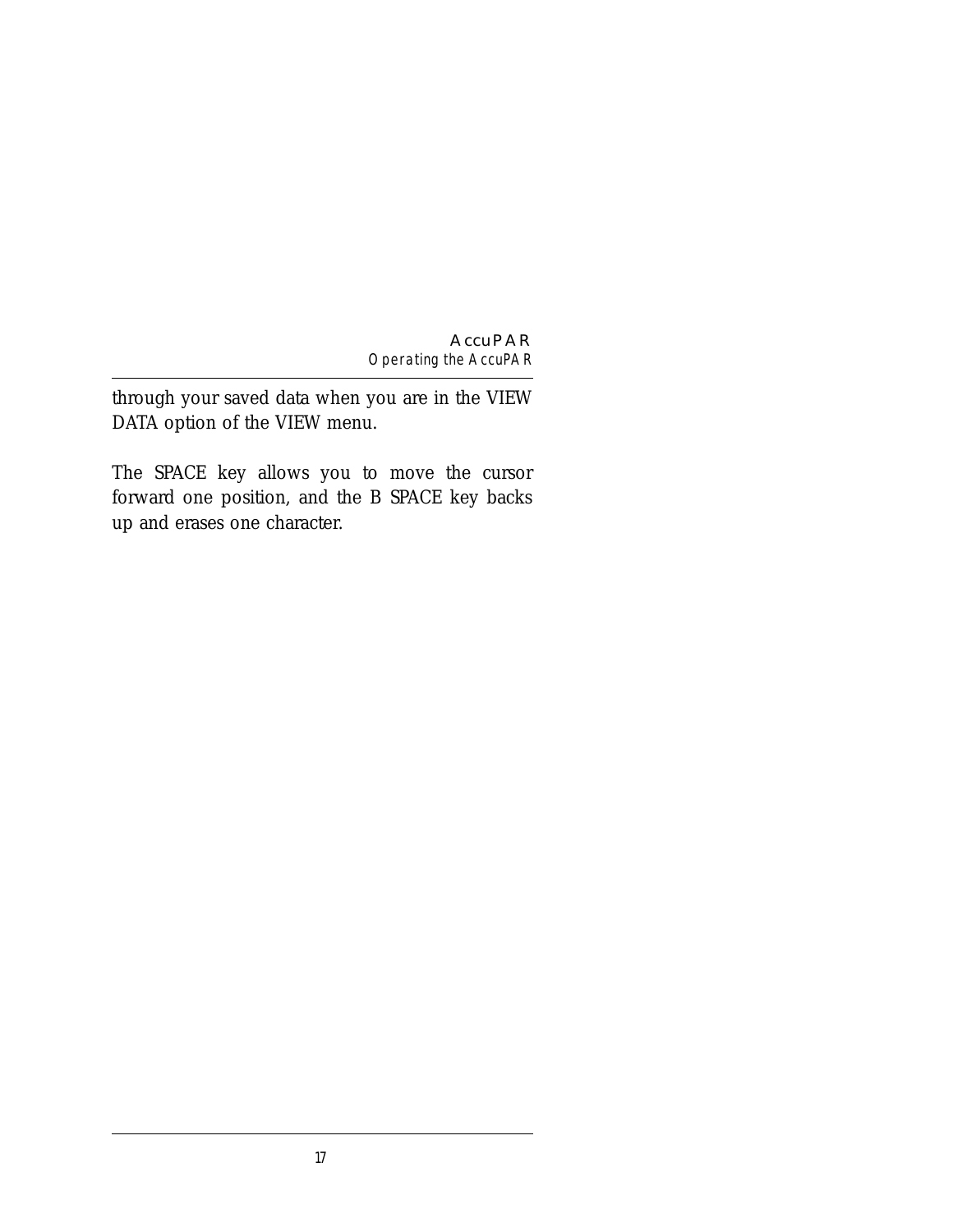## 4. Uses and Definitions

## **PAR Sampling**

AccuPAR can sample intercepted PAR in any plant canopy. PAR (photosynthetically active radiation) is defined as the radiation in the 400 to 700 nanometer waveband. It represents the portion of the spectrum which plants use for photosynthesis (refer to Appendix A for spectral and cosine response information). AccuPAR offers various options for PAR sampling, including manual, unattended, or continuous modes. Intercepted PAR data can be used for determining important parameters of canopy structure and for the calculation of LAI, using inversion equations. An external point sensor may be used to collect instantaneous above canopy PAR measurements when sampling under or within a canopy. You also have the option of segmenting the probe to reflect spatial changes in the plant canopy. This is useful when evaluating discontinuous and irregular canopies, or when performing gap fraction analysis.

## **Unattended**

AccuPAR can be set up to collect PAR data unattended. This option is used to monitor the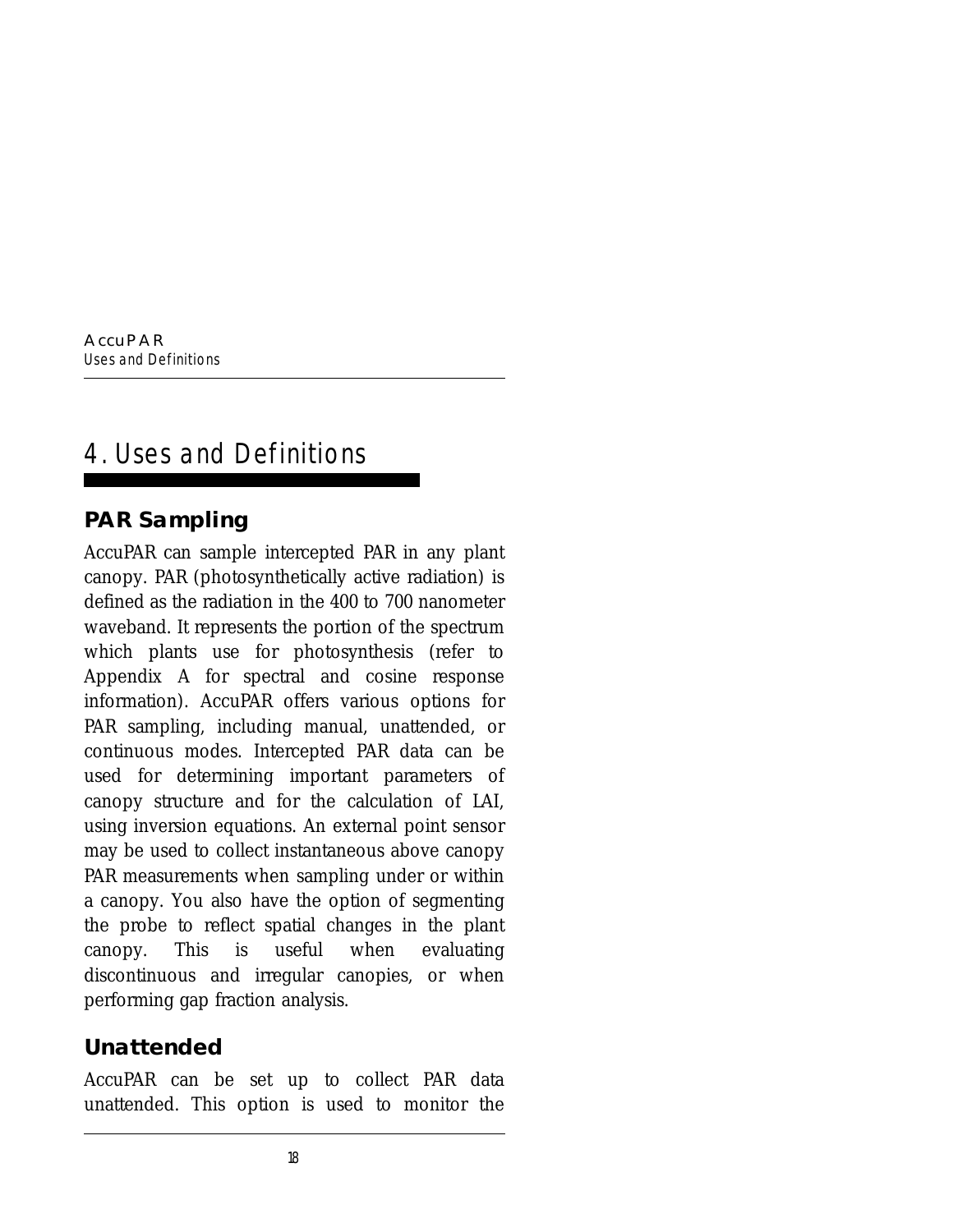amount of PAR available to a canopy over a period of time. It is also often used in canopies to determine how gap fraction changes as the sun's zenith angle changes. The gap fraction of a canopy refers to the fraction of the area under the canopy that is covered by sunflecks. Sunfleck or gap fraction measurements at several sun angles are helpful in determining other canopy characteristics. After gap fraction data has been collected, the gap fraction or canopy cover can be calculated for any sun angle or projection into the canopy.

## **Continuous**

AccuPAR may be used in the continuous mode in order to constantly monitor the PAR condition of your canopy. This is useful in determining general trends in PAR variation within a canopy at different locations, and in monitoring how canopy light conditions change over a short period of time.

## **LAI Sampling**

AccuPAR calculates Leaf Area Index in the field by using PAR samples. LAI is a very important canopy measurement; it is the area of leaves per unit area of soil surface. To determine LAI with the AccuPAR, you need the zenith angle, a fractional beam measurement, and a leaf area distribution parameter (also known as *x*.) AccuPAR automatically calculates the zenith angle, prompts you for the fractional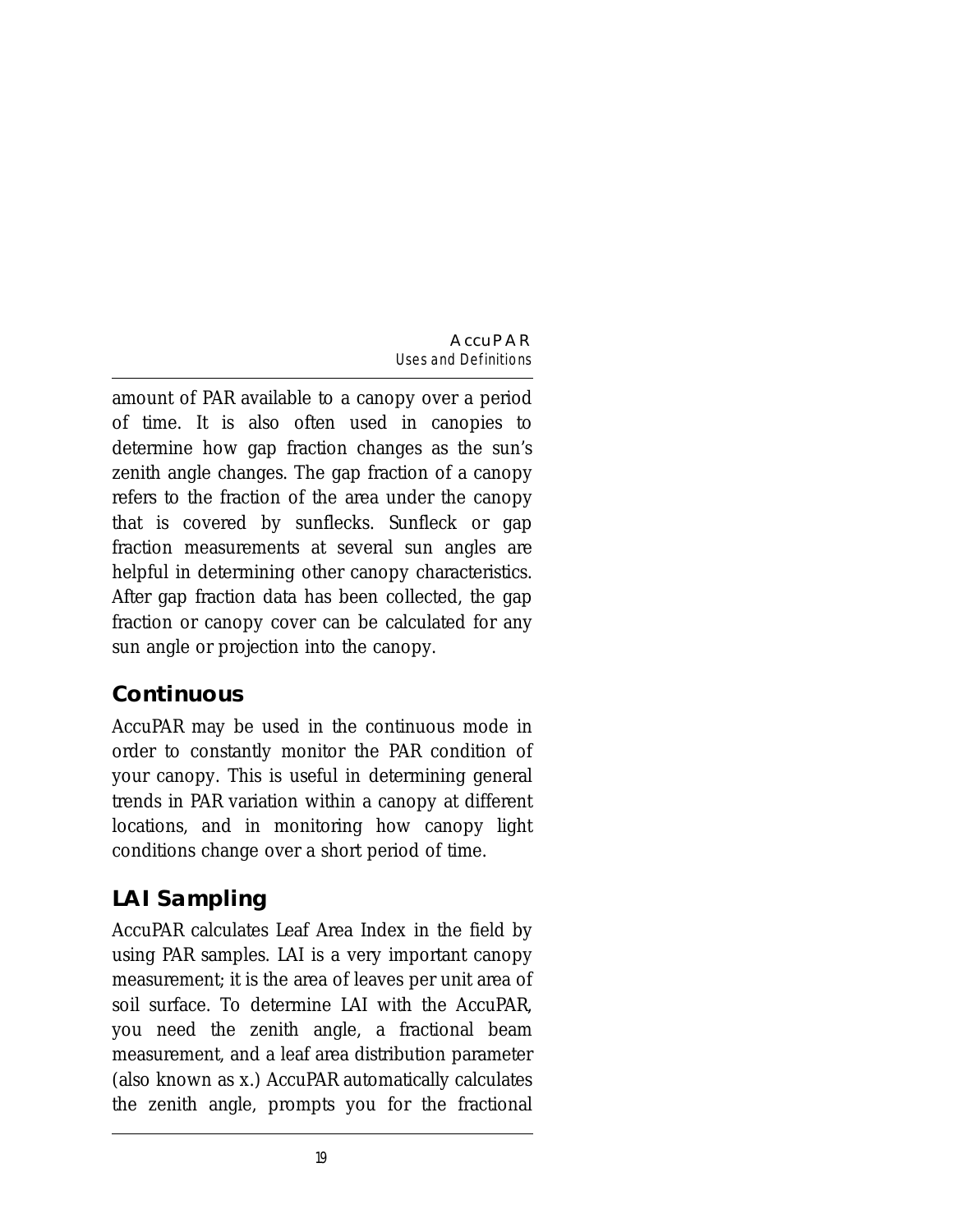beam reading, and requires you to input a value for *x*. When you are in the LAI sampling mode, you have a great amount of flexibility in the ways a canopy can be measured. The instrument can be programmed to give you the average LAI of all your sample plots, as well as the LAI of each particular plot, enabling you to see the changes in LAI throughout the entire canopy.

### **External Sensor**

An external PAR sensor can be used with the AccuPAR in order to give you simultaneous above and below canopy PAR measurements. This is very useful if you want to be able to make multiple PAR measurements under the canopy in variable light conditions without having to keep moving the instrument in and out of the canopy. AccuPAR can use sensors that provide either a voltage or a current output. To do so, however, it is important to set up the AccuPAR to read the output of your particular sensor, since each one has different calibration constants and requires different dip switch settings within the AccuPAR. Further information on this is given later in the manual. Figure 2 (below) shows the pinout on AccuPAR for connection with an external PAR sensor.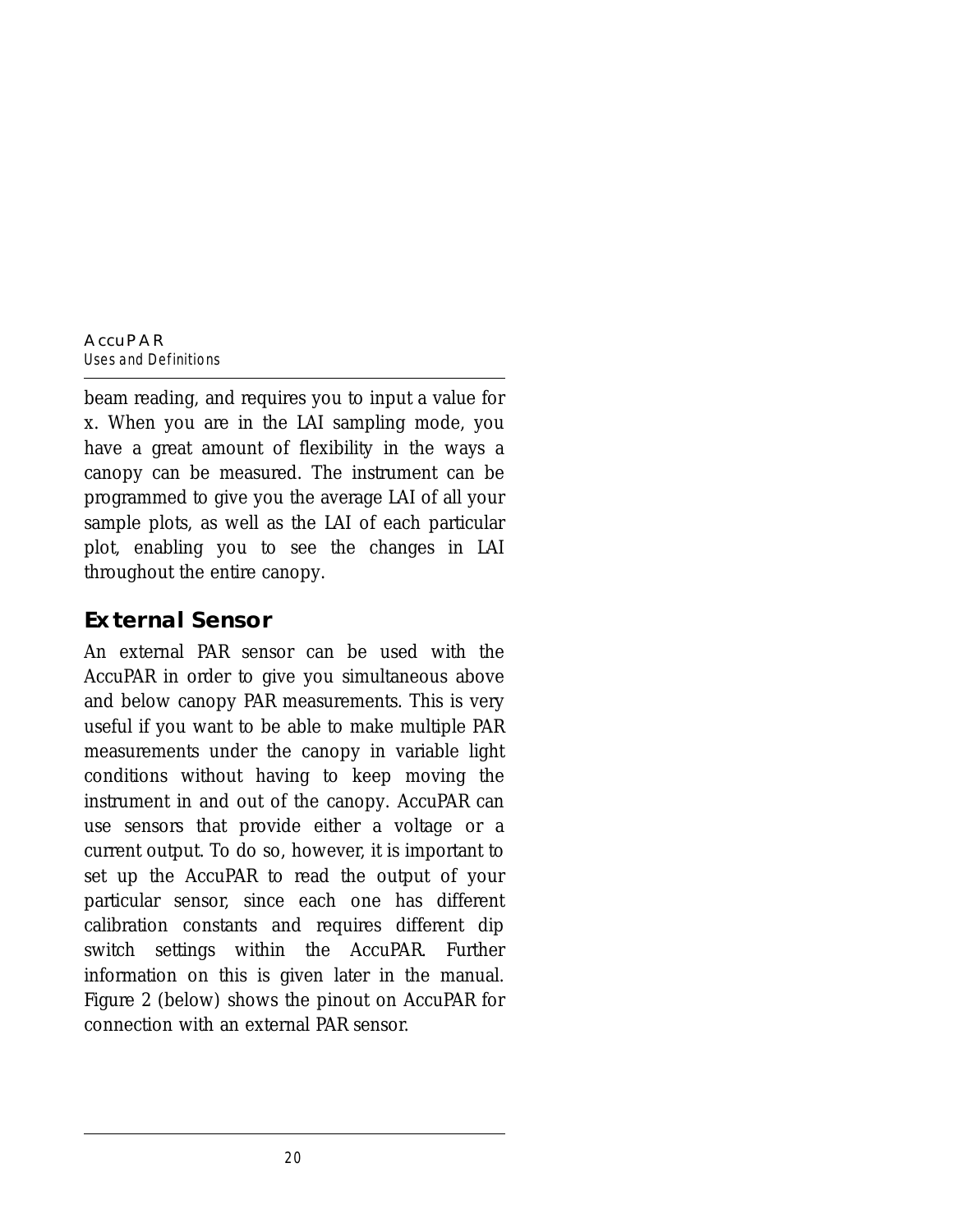

## **Zenith Angle**

Zenith angle can be defined as the angle the sun makes with respect to the zenith, or the point in the sky directly overhead, vertical to where you stand. The zenith is defined as being 0° and the horizon is 90°. The zenith angle of the sun is necessary for calculation of certain canopy structure parameters, such as LAI. It is calculated by the AccuPAR based on your global position and the time of day, or you can measure it directly and input it manually. When PAR sampling, you have the option of finding the zenith angle; when LAI sampling, a zenith angle value is required. AccuPAR allows you to enter zenith angle data manually, or it can automatically calculate it for you. AccuPAR can automatically calculate your zenith angle after you correctly set the longitude, latitude, date, and time of day in the setup menu. Once these variables have been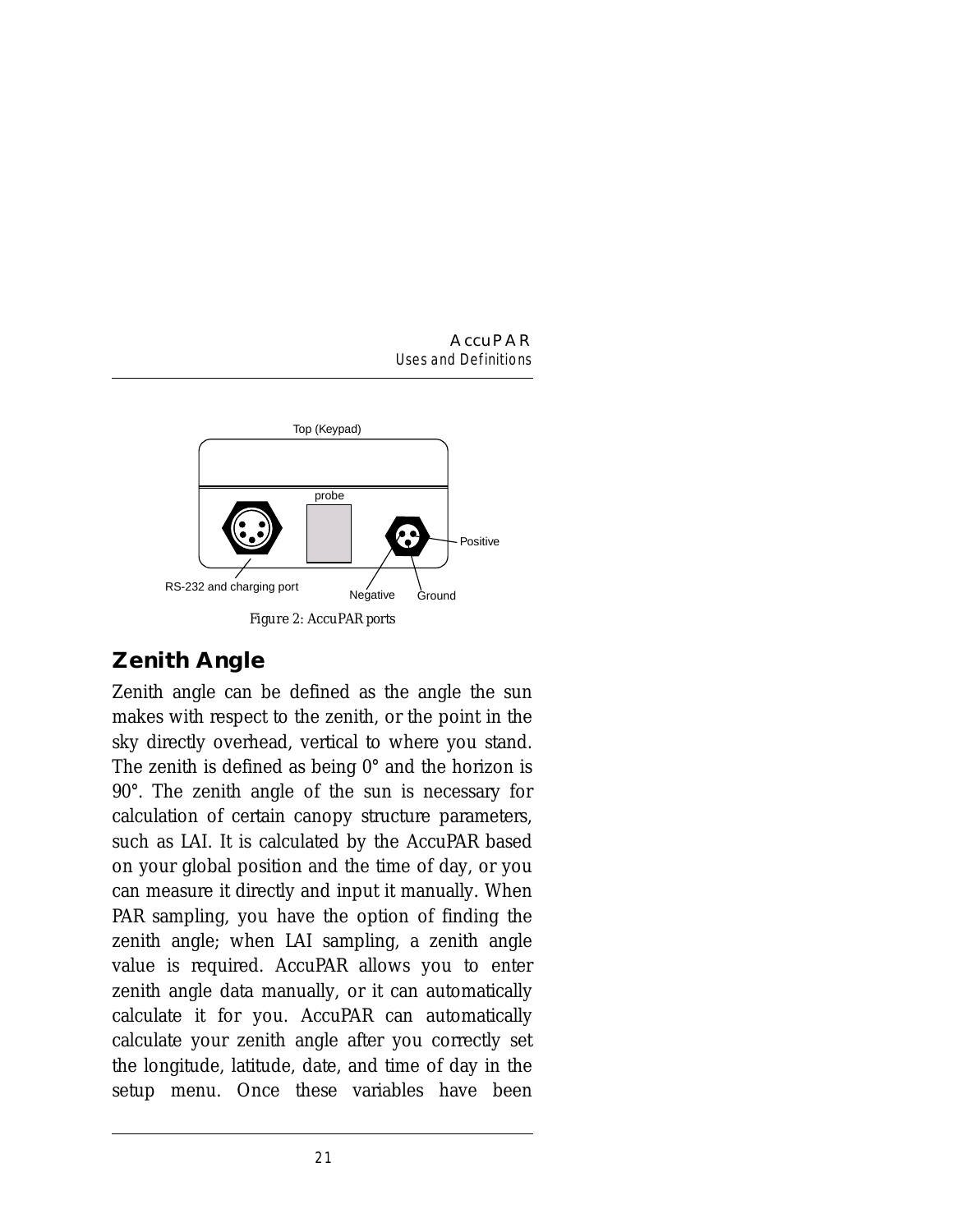correctly put in, AccuPAR can automatically calculate the zenith angle without further input. If you wish to calculate the zenith angle manually, refer to Chapter 9 of this manual.

## **Fraction of Beam Radiation (F<sub>b</sub>)**

Fractional beam radiation is the amount of beam radiation coming directly from the sun, distinguished from ambient (diffuse) radiation. AccuPAR requires a fractional beam radiation measurement before any LAI sampling can be made. The instrument does this by comparing measurements of total available PAR with measurements of diffuse radiation. Directions on performing this function are given in Chapter 7.

## **Leaf Distribution Parameter (***x***)**

Leaf Distribution Parameter (also known as Chi, or *x*) refers to the distribution and orientation of leaves within a canopy. The parameter *x* is the ratio of the length of the horizontal to the vertical axis of the spheroid described by the canopy. It can be measured as the ratio of the projected area of an average canopy element (a leaf, for example) on a horizontal plane to its projection on a vertical plane. The default value for *x* is 1.0, which assumes the canopy distribution to be spherical in nature. Onions are good example of a strongly vertical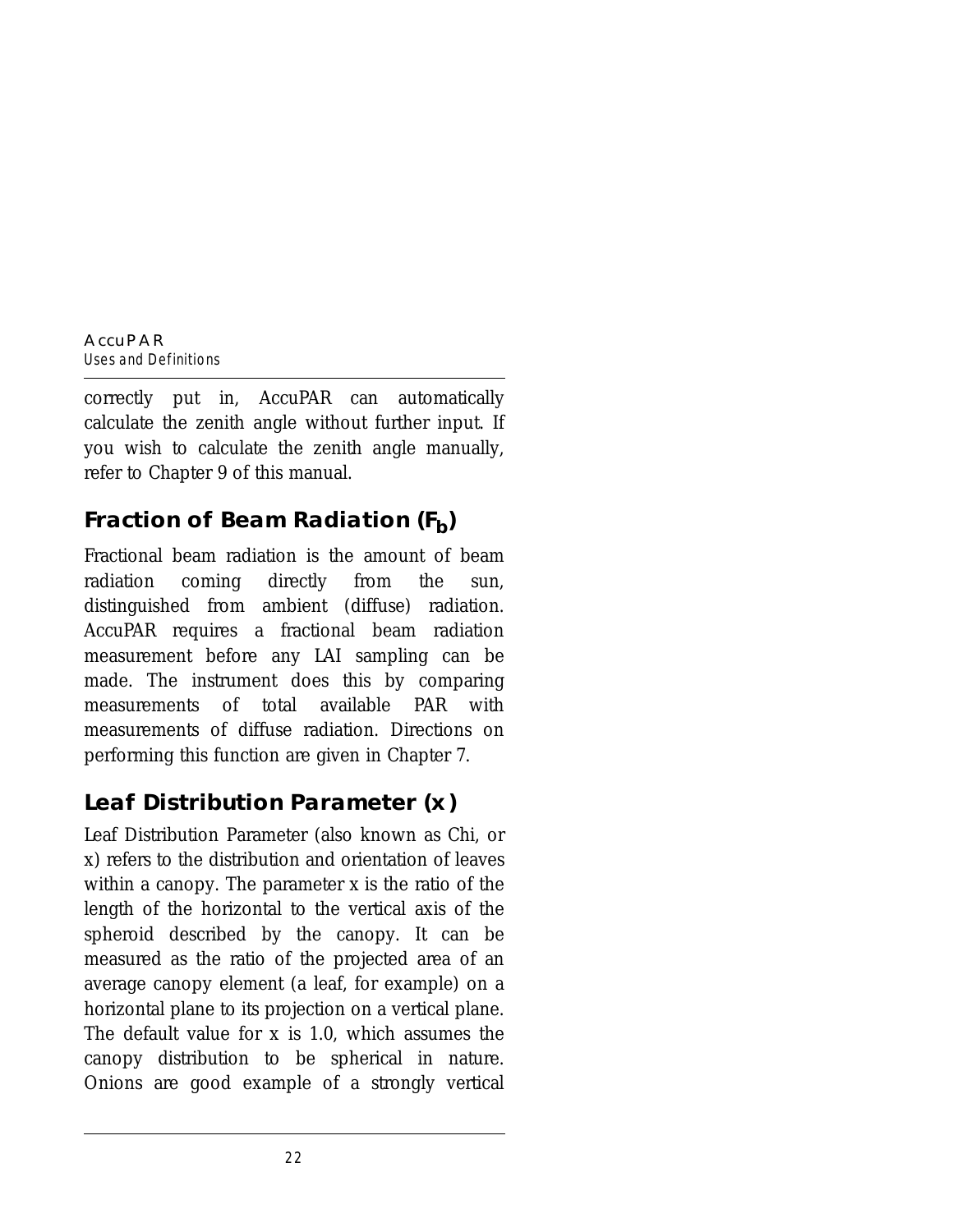crop. For onions, *x* would be about 0.7. On the other extreme, strawberries, a crop with a strongly horizontal nature, would have a *x* value of about 3.

*x* is a very important factor when calculating LAI, since it determines the amount of PAR which will be intercepted by a canopy at a given zenith angle. For example, when the zenith is small (around  $0^{\circ}$ ), the strawberries will intercept PAR with all or most of their leaf area, whereas onions at the same zenith angle will intercept very little PAR. On the other hand, as the sun moves to greater zenith angles (80°, for example), the onions will intercept PAR with all or most of their leaf area, and the strawberries will intercept very little. This is most critical on sunny days, where most of the radiation is direct beam from the sun. The following table shows some typical *x* values for certain crops.

## **Tau (**τ**)**

Tau is a variable in the LAI inversion equations. It is defined as the ratio of below canopy PAR measurements to the above canopy PAR value. It is measured automatically by the instrument, based upon the PAR readings you make. Further explanation of its significance is given in Chapter 9.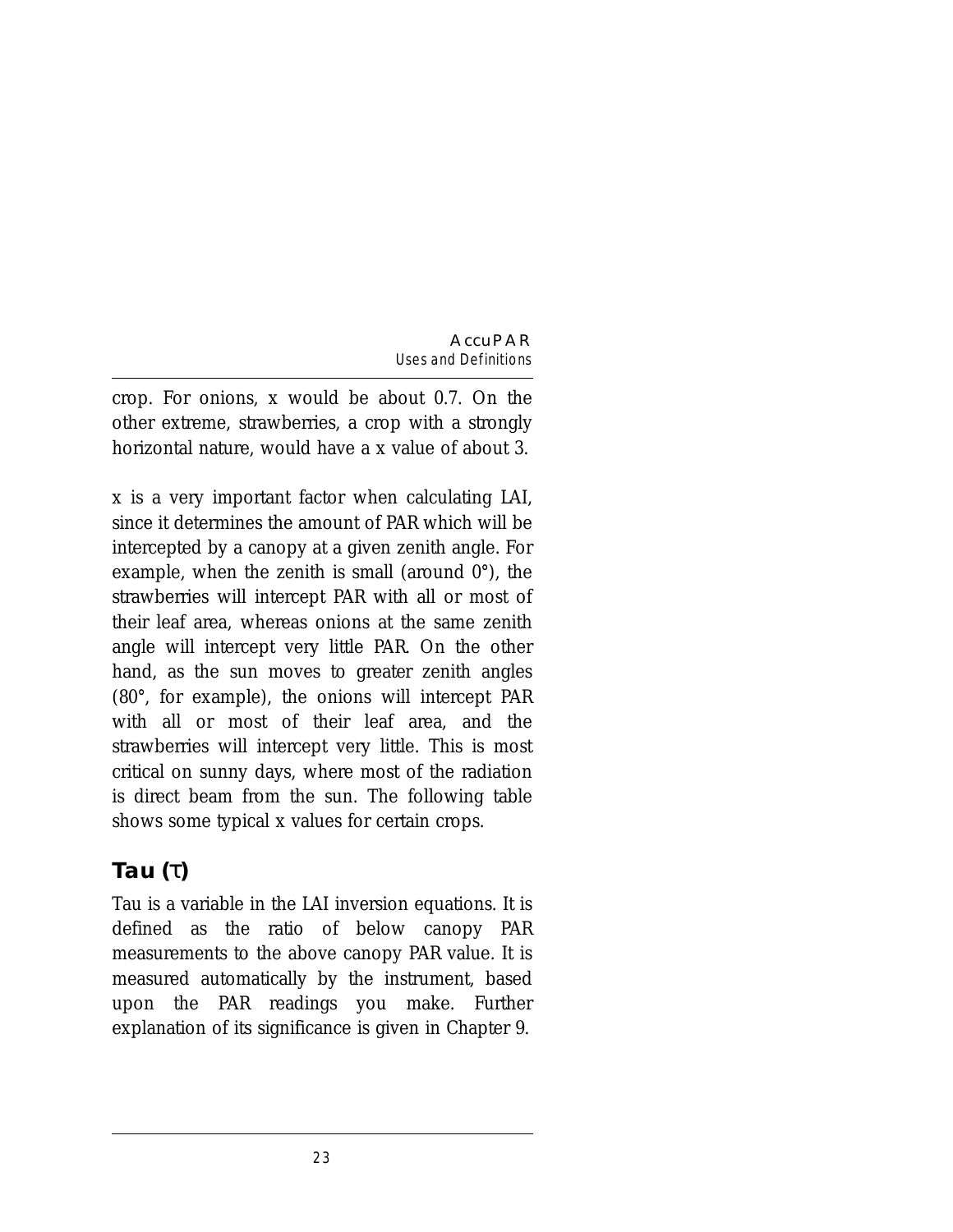| Crop                | $\boldsymbol{X}$ |
|---------------------|------------------|
| Ryegrass            | 0.67 to 2.47     |
| Maize               | $0.76$ to $2.52$ |
| Rye                 | 0.80 to 1.27     |
| Wheat               | 0.96             |
| <b>Barley</b>       | 1.20             |
| Timothy             | 1.13             |
| Sorghum             | 1.43             |
| Lucerne             | 1.54             |
| <b>Hybrid Swede</b> | 1.29 to 1.81     |
| <b>Sugar Beet</b>   | 1.46 to 1.88     |
| Rape                | 1.92 to 2.13     |
| Cucumber            | 2.17             |
| Tobacco             | 1.29 to 2.22     |
| Potato              | 1.70 to 2.47     |
| <b>Horse Bean</b>   | 1.81 to 2.17     |
| Sunflower           | 1.81 to 2.31     |
| <b>White Clover</b> | 2.47 to 3.26     |
| Strawberry          | 3.03             |
| Jerusalem Artichoke | 2.16             |

## **Table 1: typical** *x* **values**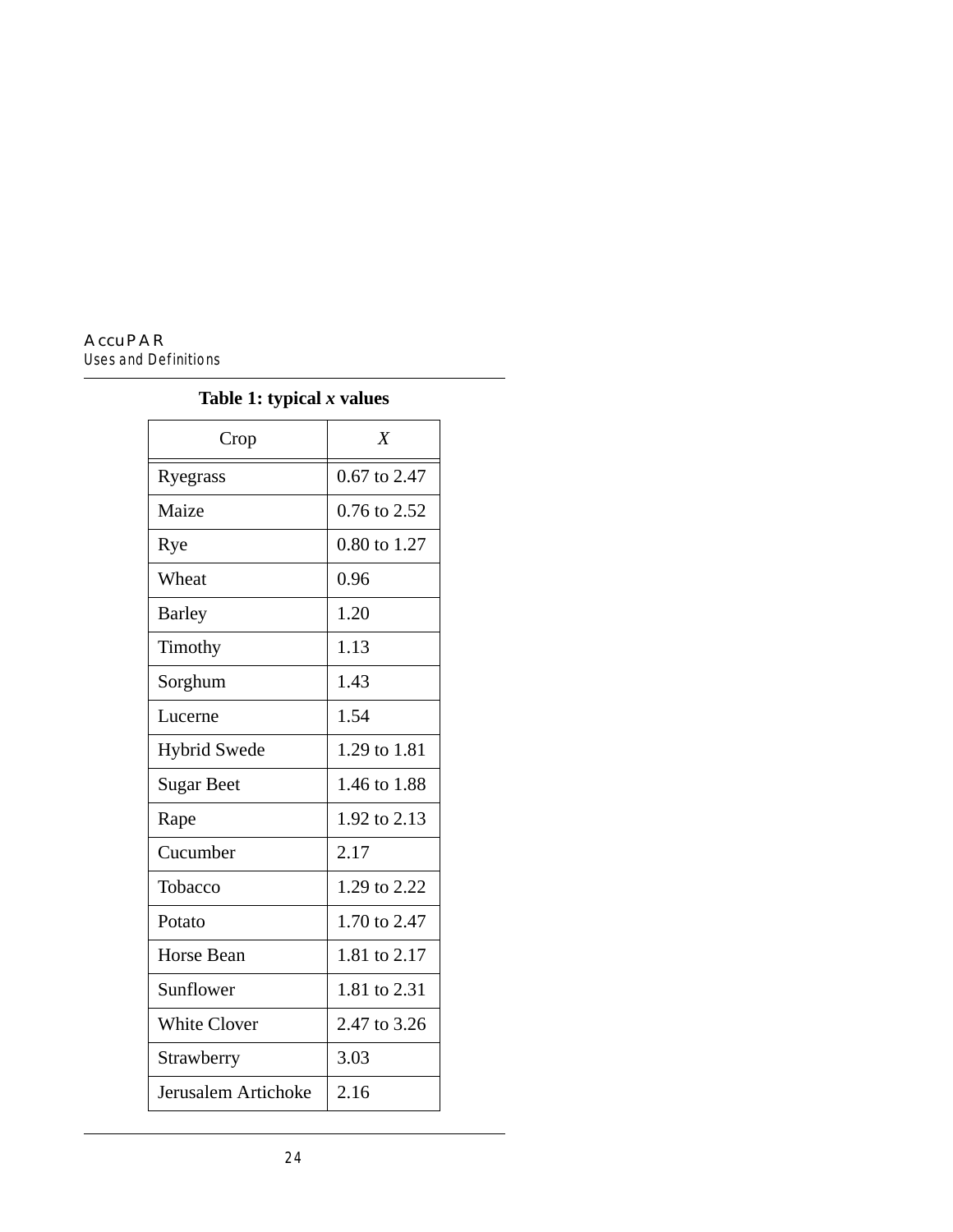## 5. Menus

When you turn on the AccuPAR, you will always come to the following base menu:



### **F1: SETUP**



The setup menu gives you two options: System and Sensor. "System" will allow you to set up your AccuPAR with the correct time and date. "Sensor" will allow you to set up the way you want the AccuPAR to sample, set up an external point sensor, or set up information for automatic calculation of zenith angle.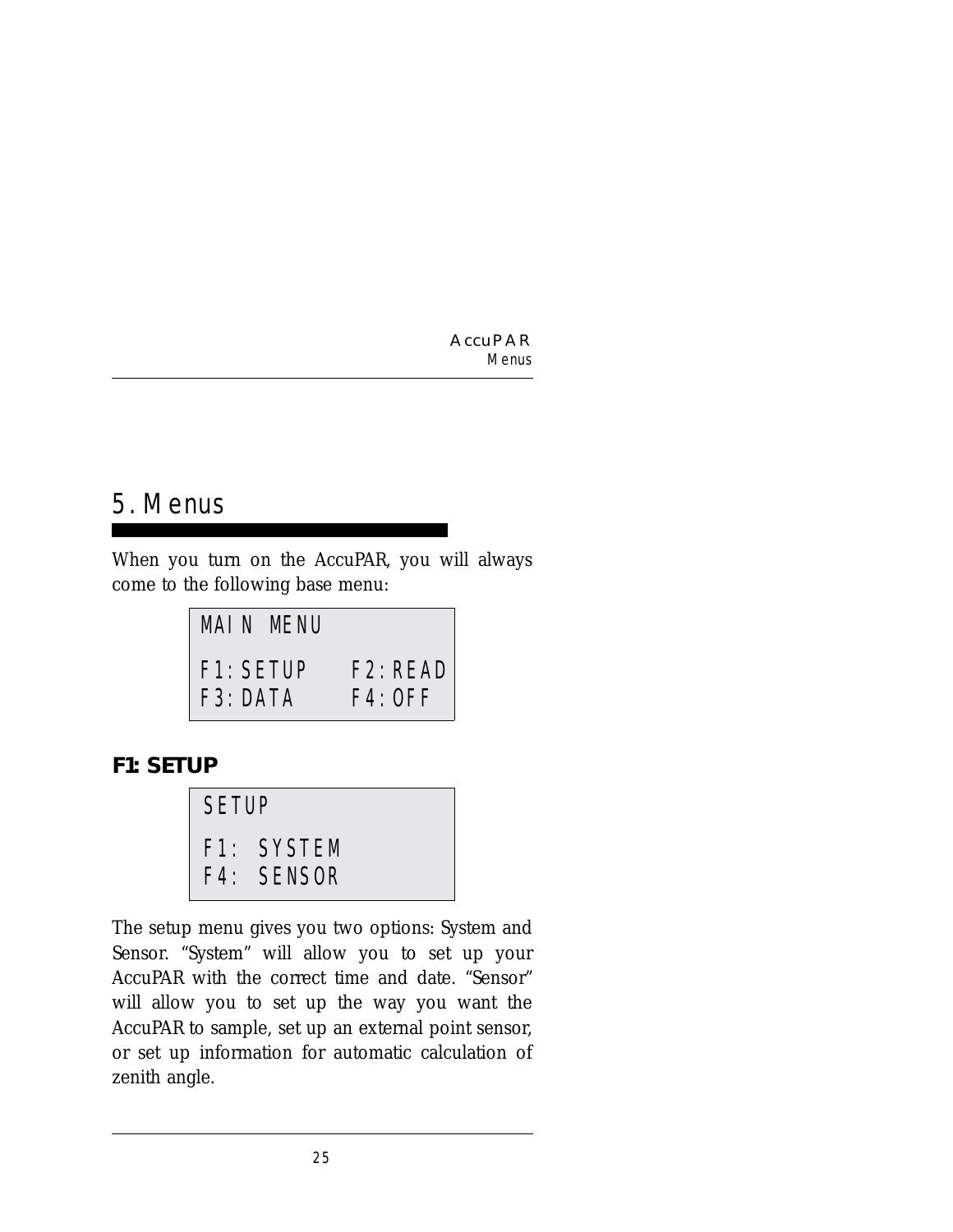### **F2: READ**

|                | F1: LAI SAMPLING |  |
|----------------|------------------|--|
|                | F2: PAR SAMPLING |  |
| F3: UNATTENDED |                  |  |
|                | F4: CONTINUOUS   |  |

The **READ** menu allows you to choose which type of sampling you want to make.

The **F1: LAI Sampling** option allows is used to measure the LAI of your canopy using PAR measurements. It also allows you to make the other necessary measurements in the field before you begin sampling.

The **F2: PAR Sampling** option allows you to make direct above and below canopy PAR measurements. These measurements can be done with or without an external point sensor.

The **F3: Unattended** option allows you to log PAR data unattended for an extended period of time. You can program the sampling interval, the number of samples to average and store, and when to turn on and turn off. It also has the option of a nighttime shutdown/wake-up function, if you want it to sample over the period of a few days.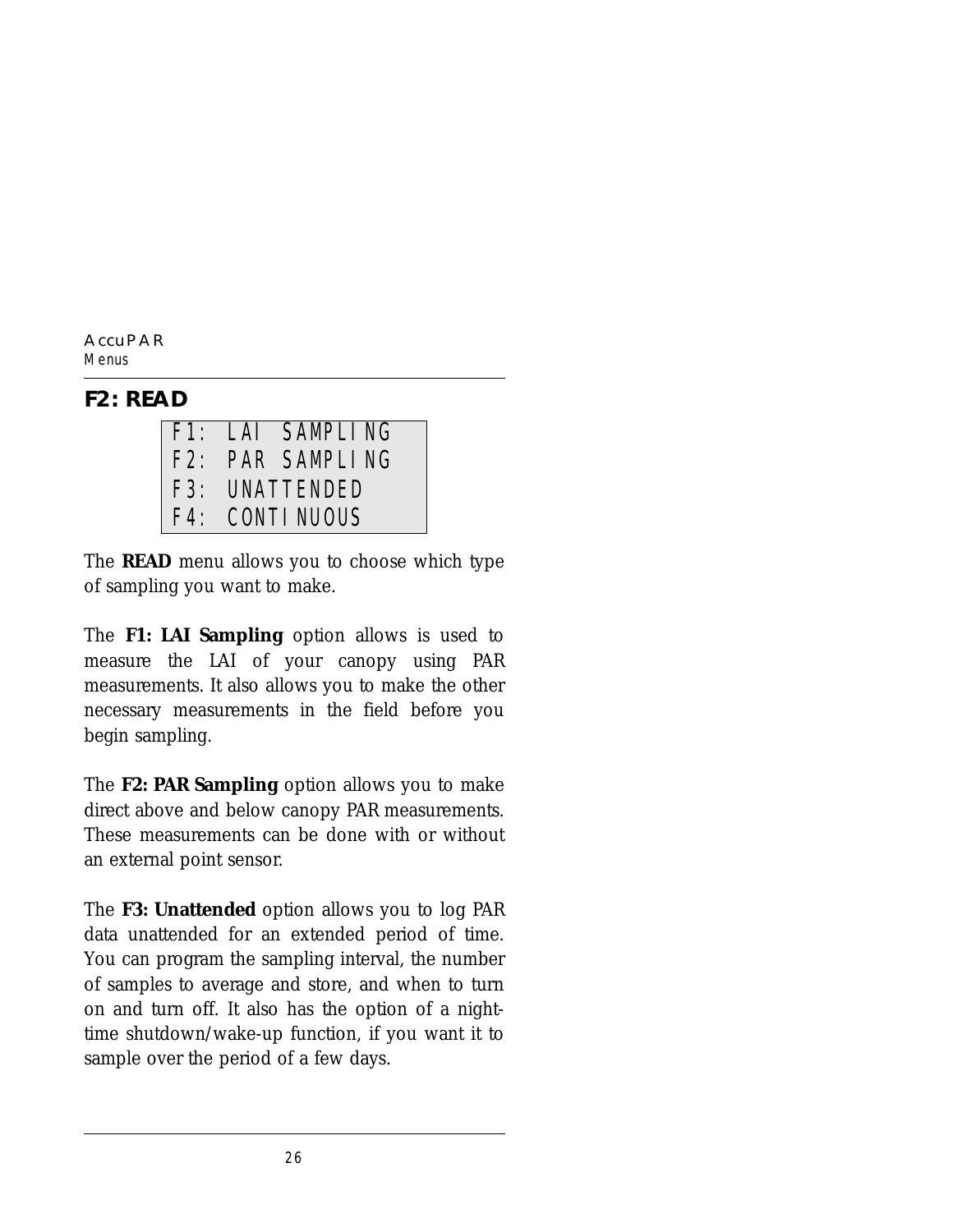The **F4: Continuous** option reads and displays PAR continuously, giving you a real-time reading of the actual PAR conditions as you move to different parts of the plant canopy.

## **F3: DATA**

| DATA | 40947          |
|------|----------------|
|      | F1: DOWNLOAD   |
|      | F2: CLEAR DATA |
|      | F3: VIEW DATA  |

The **DATA** menu allows you to interface with your computer for downloading, and allows you to view or clear the stored data that you have in memory.

## **F4: OFF**

This option will turn off the instrument. All data that has been stored inside AccuPAR's memory, including your AccuPAR's current sampling configuration, will be maintained while the power is off.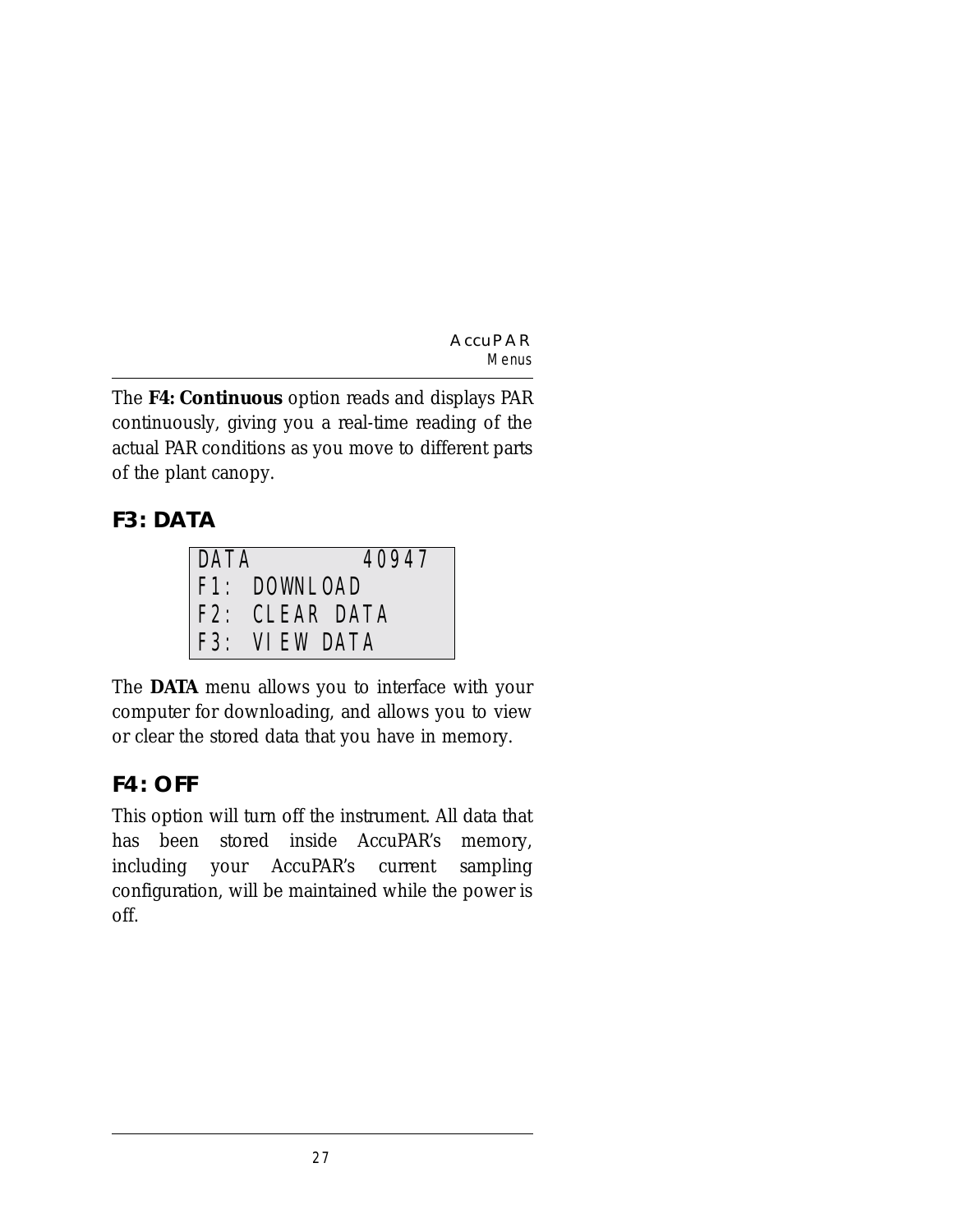## 6. F1: SETUP

As mentioned before, this menu will allow you to set up and configure your AccuPAR. You have two options in this menu— F1: System and F4: Sensor.

```
SETUP
F1: SYSTEM
F4: SENSOR
```
## **F1: System**

This is a very important menu. In order to calculate zenith angle correctly, the time and date must be accurately entered for your area. When you press F1: SYSTEM, the following screen will appear:

```
F1: TIME
F2: US DATE
F3: INTL DATE •
F4: FUNCTION KEY
```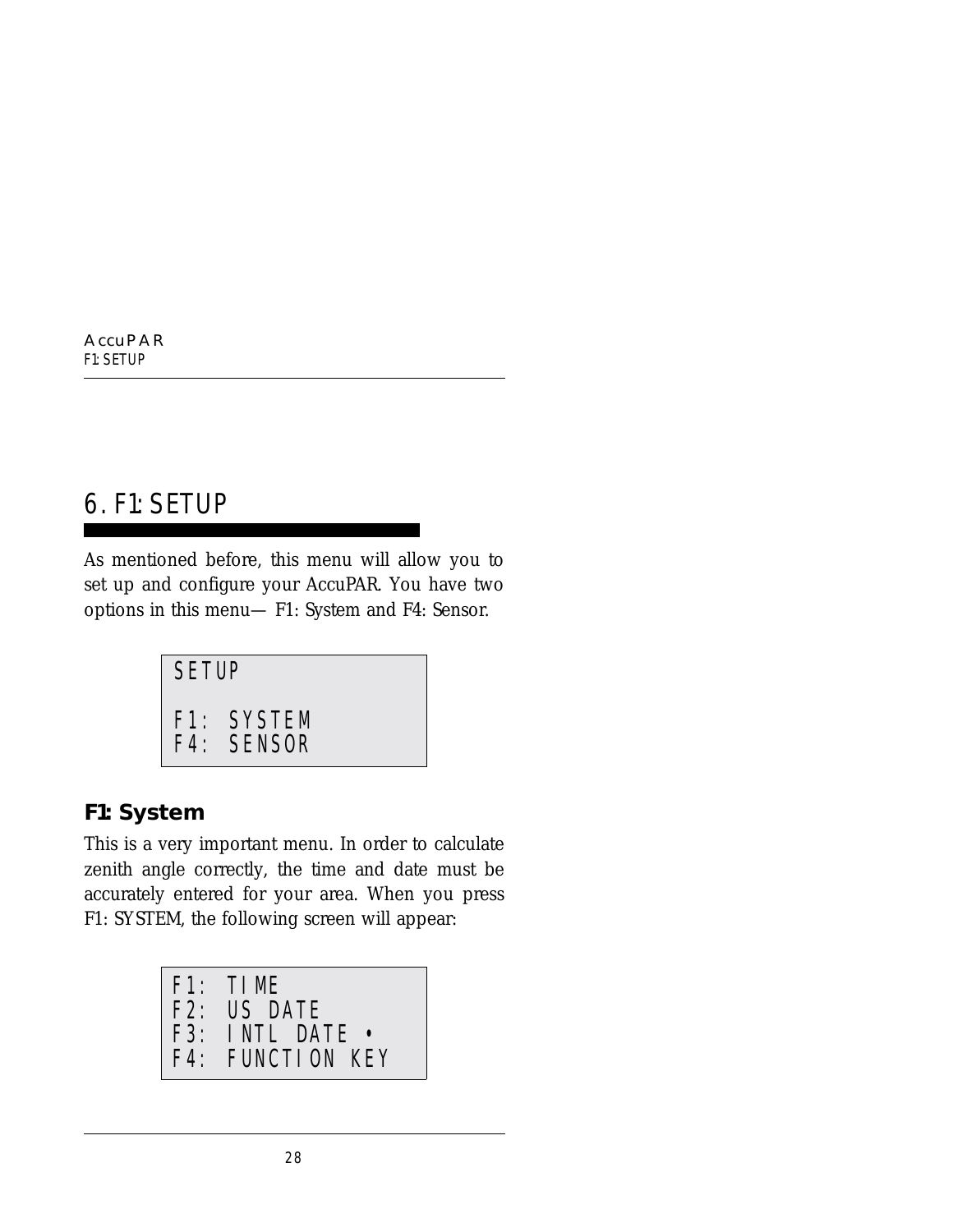Setting the Time: F1: TIME



Use this option to set the instrument to your local solar time. Use the up and down arrows to change the number value, and the left arrow to change the position of the cursor between hours and minutes. Note that it is in 24-hour format (also known as military format), so make sure not to accidentally input 16:00 as 4:00 if you are accustomed to the a.m./p.m. format. Generally, time zones are 15° wide (+7.5 to -7.5 degrees wide on either side of a standard meridian), but this varies depending on such things as political boundaries and daylight savings time. In order for your AccuPAR to correctly determine solar zenith angle, time should be entered as determined from the standard meridian. Do not use time changes from daylight savings or political boundaries. If you are unsure, check an atlas to find your standard meridian.

When you have properly set the time, press ENTER to exit this menu.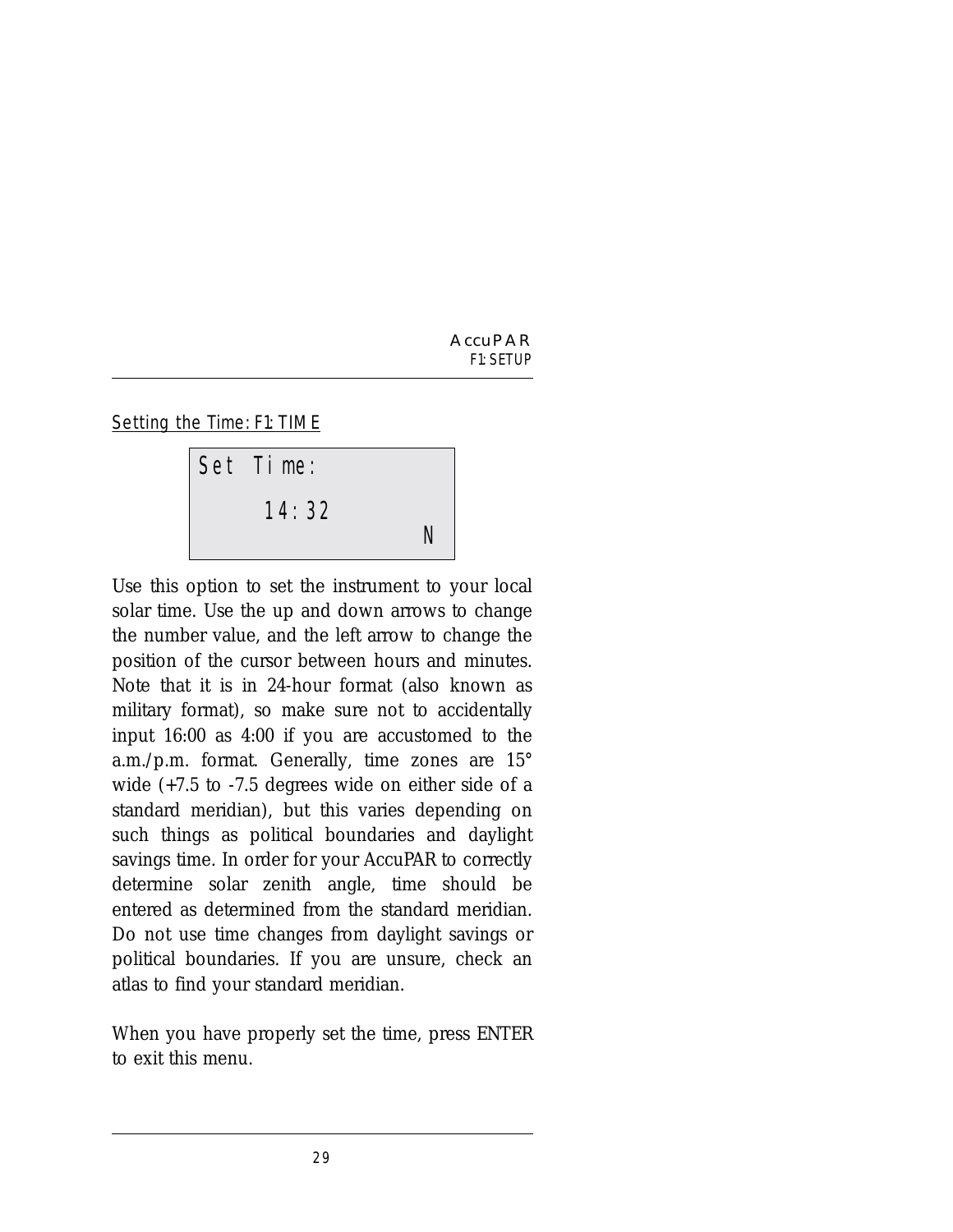Setting the Date: F2 and F3

You have two options in the setup menu for the date: US or international format. US Format allows you to enter your date in the month/day/year format. The international format allows you to enter your date in the day/month/year format.



In this illustration, we have international format selected. Use the up and down arrows to change the number values, and the left arrow to move the cursor between the month, day, and year. When you have correctly entered the date, press ENTER to exit this menu. A bullet will appear next to the date mode you have selected.

#### Function Keys: F4

After each PAR sample you make, you have the option of adding comments, if desired. This is useful if you find yourself repeatedly using the same comment. You may wish to assign that comment to a function key, making it more convenient to comment.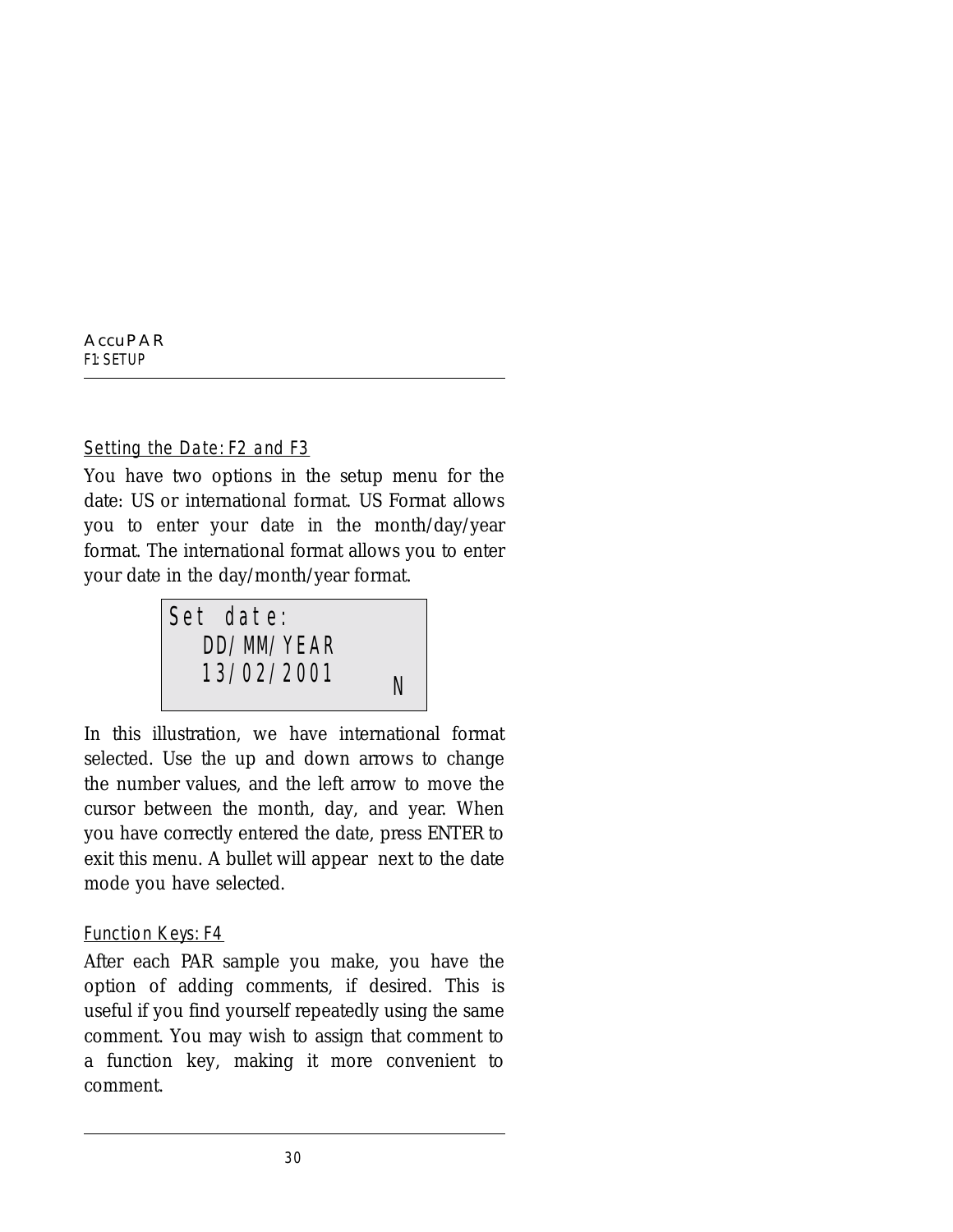For example, say you are sampling PAR in a certain plot (say "Plot one" and you would like each reading that you store to indicate this, but you don't want to have to write "PLOT 1" after each measurement is stored. Therefore, you would go into the Function Keys option in the Setup/System menu, and you assign the words "Plot 1" to a function key (say F1, for example). Thereafter, all you would need to do is press the F1 button when the comment prompt appears in the PAR and LAI sampling menus.

To program the function key, press F4: Function Keys. The following screen will appear:

Set Fn key: Select F-Key N

At this point, enter the function that you wish to use as your macro. Any of the five function keys may be used. For this illustration we'll use F1. The following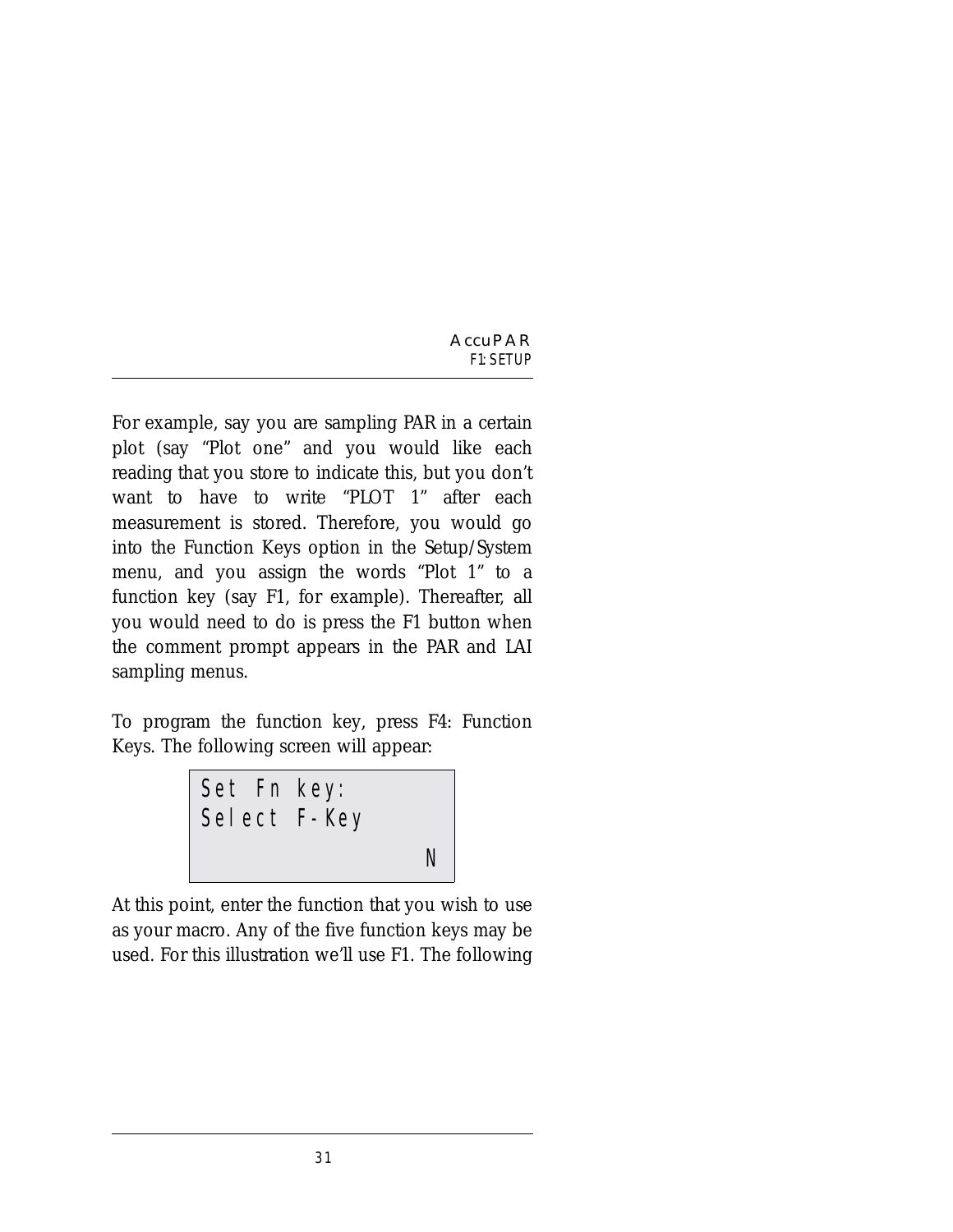screen will then appear:

Set F1 Key: Enter Macro: \_ <sup>A</sup>

Type in your desired comment to associate with this function key and then press ENTER. Each comment may be up to 15 characters long. The key will be programmed and then it will take you back to the main menu. Remember that the keys are each assigned three alphabetical letters, so you must sometimes press the key assigned to the letter you want multiple times until the right letter comes up. Use the SPACE key to advance the cursor.

#### **Caution!**:

*If you already have a comment assigned to this function key, it will not be displayed here. Therefore, if you don't wish to overwrite the current comment (if any) that is assigned to this key, use the* ⇑ *key to escape this menu and use a different F-key.*

### **F4: SENSOR**

Use this menu to configure how you want AccuPAR to make PAR samples, to set up your zenith angle calculation, and to configure an external point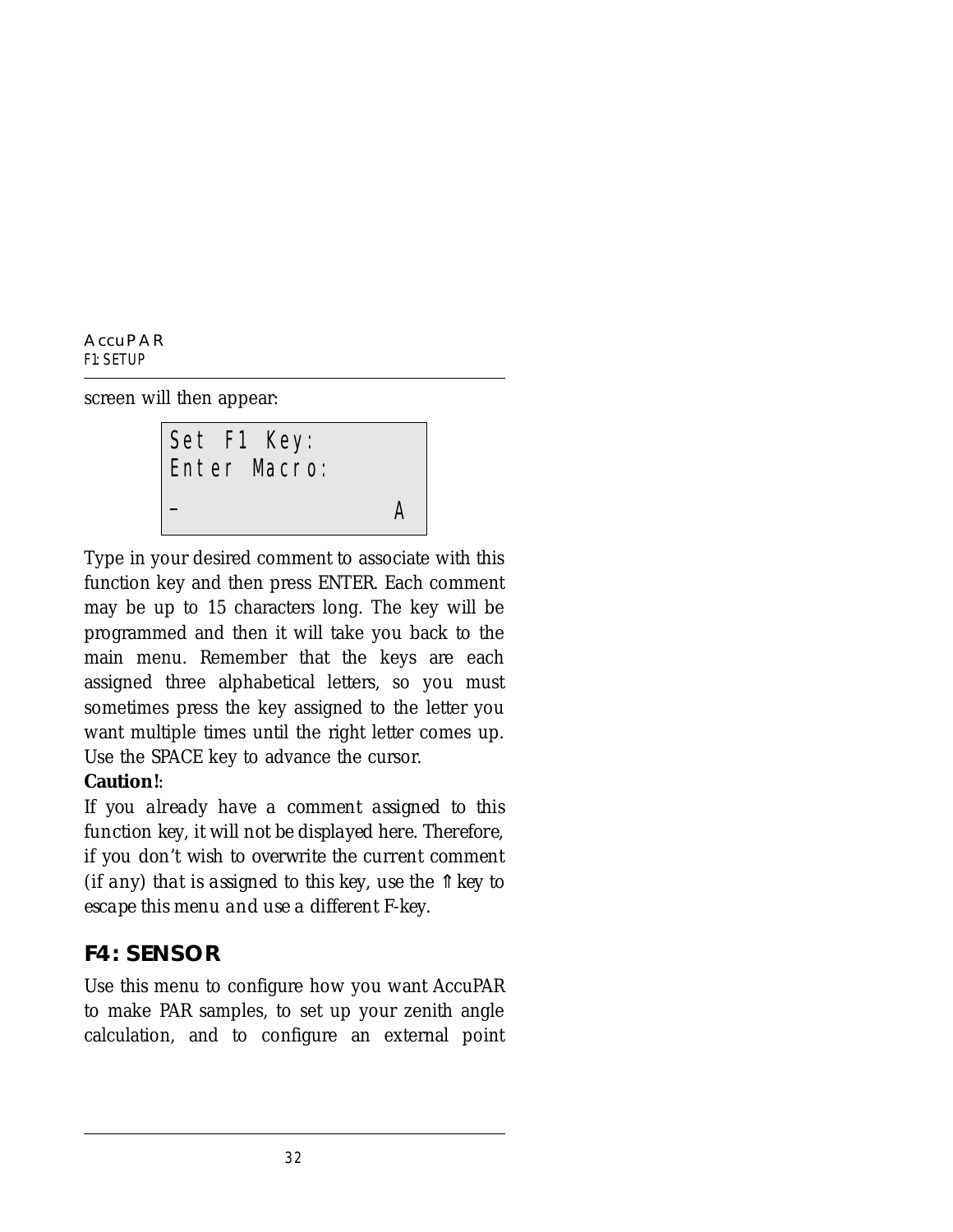sensor for use with the AccuPAR.

|  | F1: PAR GROUPS   |
|--|------------------|
|  | F2: PAR SAMPLE   |
|  | F3: EXT SENSOR   |
|  | F4: ZENITH ANGLE |

#### F1: PAR GROUPS

This menu will allow you to divide AccuPAR's probe into smaller groups or segments. When you select this option from the SENSOR menu, you will see the following:

|         | ENTER NUMBER OF   |   |
|---------|-------------------|---|
|         | <b>PAR GROUPS</b> |   |
|         | (80 MAXI MUM)     |   |
| $N = 1$ |                   | N |

This menu prompts you to enter a value for the number of par groups, or segments, you want to create. The default setting is "1", meaning that all 80 sensors are grouped into one segment, but you may make up to 80 segments. If you change this number, the new value will remain until you change it again. After you have selected the number of groups that you desire, press ENTER and the following screen will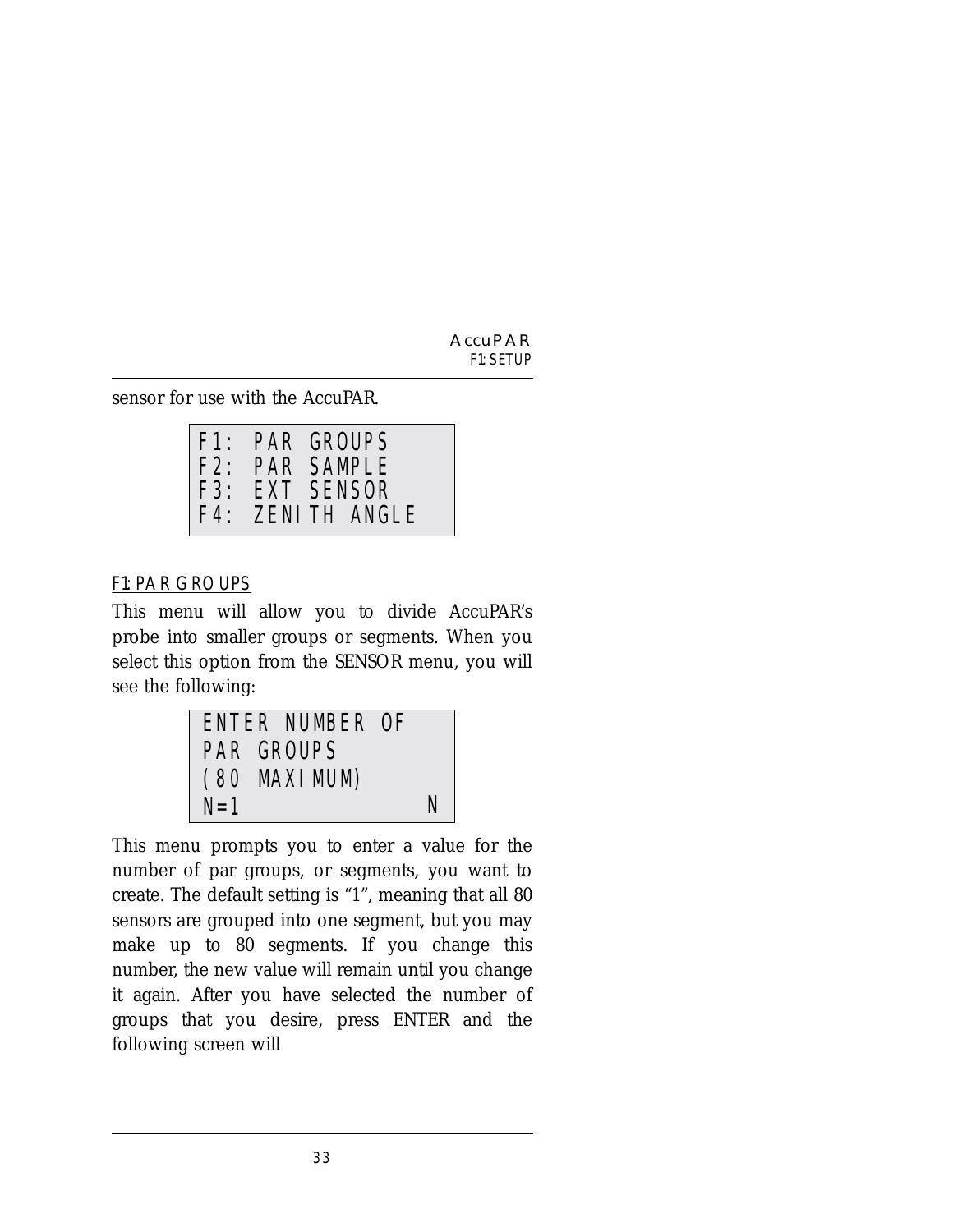**AccuPAR** *F1: SETUP*

appear:

AUTO PARTITION OF ENTIRE PROBE? F1: YES F4: NO

If you choose "yes," AccuPAR will program the probe groups by dividing 80 by the number of segments you indicated in the earlier menu. If you have selected a number of segments that does not evenly divide into 80, AccuPAR will add the remaining sensors to the last group. After autopartitioning the probe, you will be returned to the F4: SENSOR menu.

If you choose "no," the following screen will appear:



When you first enter this menu, the number below "START" will always be "1." You will notice that the side of the probe is numbered according to the sensor number that corresponds to it. Use this as a guide to enter which sensors you want in each group. After you input the values for a sensor range,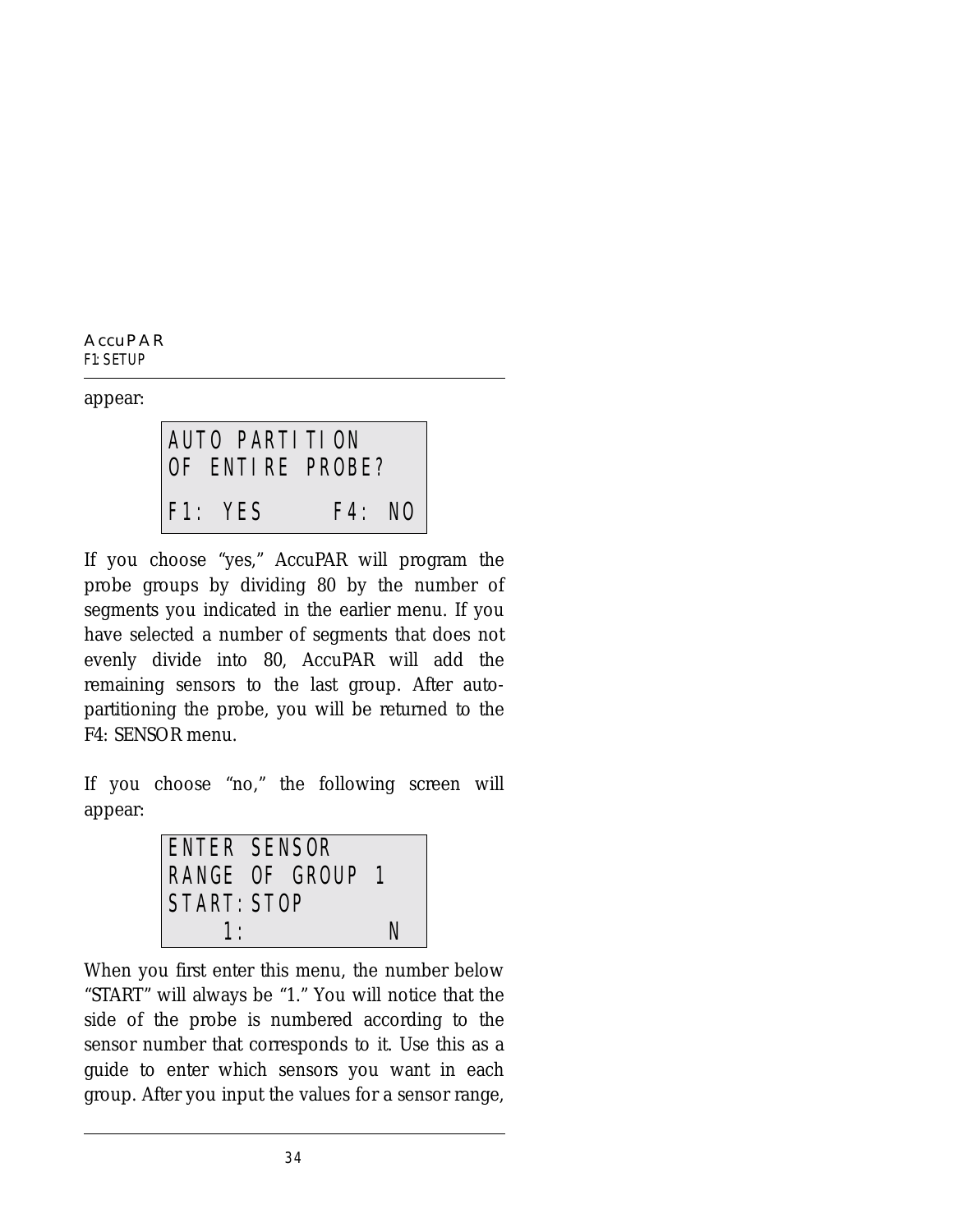press ENTER and the next sensor range menu will appear. This will continue until you reach the last sensor range, after which you will return to the F4: SENSOR menu. The values you enter here will be stored for future until you change them again.

#### **Tips when manually entering the sensor range:**

- Each time you enter the range for a sensor group, you will be brought to the prompt for the next sensor group. However, it is not necessary to start the next group with the next sensor. You can select any sensor as the first sensor in that range.
- When entering sensor ranges, the ranges cannot overlap. If you enter the same sensor number in one range as was input in a previous sensor range, you will get an error message.
- The ↑ arrow key can be used to move back to the SENSOR menu if you wish to exit the sensor range menu. Do this before pressing ENTER if you don't wish to save the configuration.

#### **Why Partition the Probe?**

A large source of error in methods for determining LAI comes from the assumption that canopy elements are randomly distributed. Canopies are never truly random in distribution and most exhibit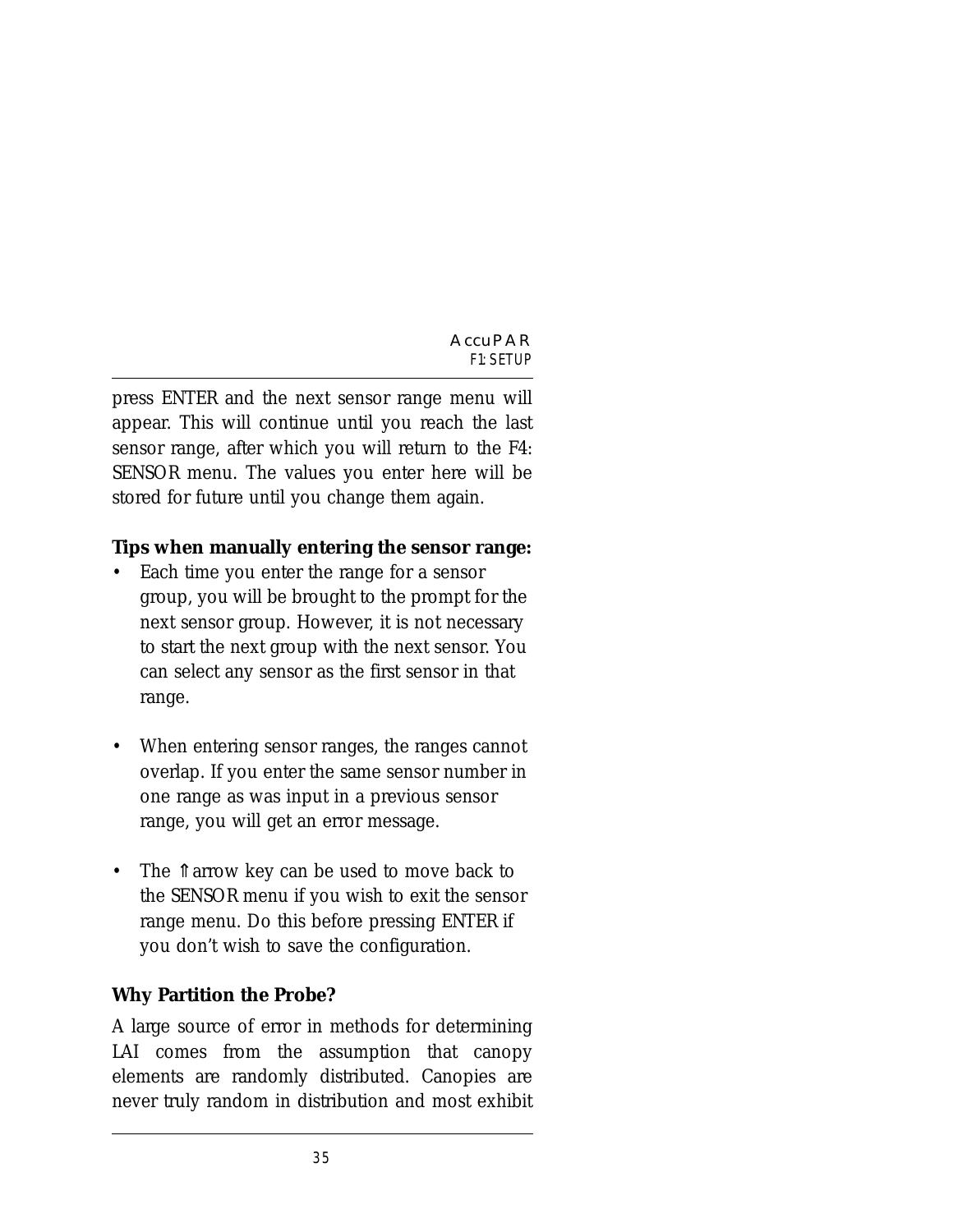some degree of clumping. By partitioning the probe into segments, you can better mimic the clumping effects of a canopy. Grouping the sensors along the probe provides a small sampling volume of those elements within a canopy which can be assumed to be randomly distributed. Accurate LAI is determined by collecting data on each group of sensors and then allowing the program to average all LAI results for active groups together.

#### F2: PAR SAMPLE



This option allows you to configure how many samples you wish the AccuPAR to make for each reading (each time you press the button). By configuring it to take multiple samples per reading, you enable yourself to take more below-canopy PAR readings without having to press the button each time. It also allows you to get a better value for average below-canopy PAR. Select the number of samples you wish and press ENTER. The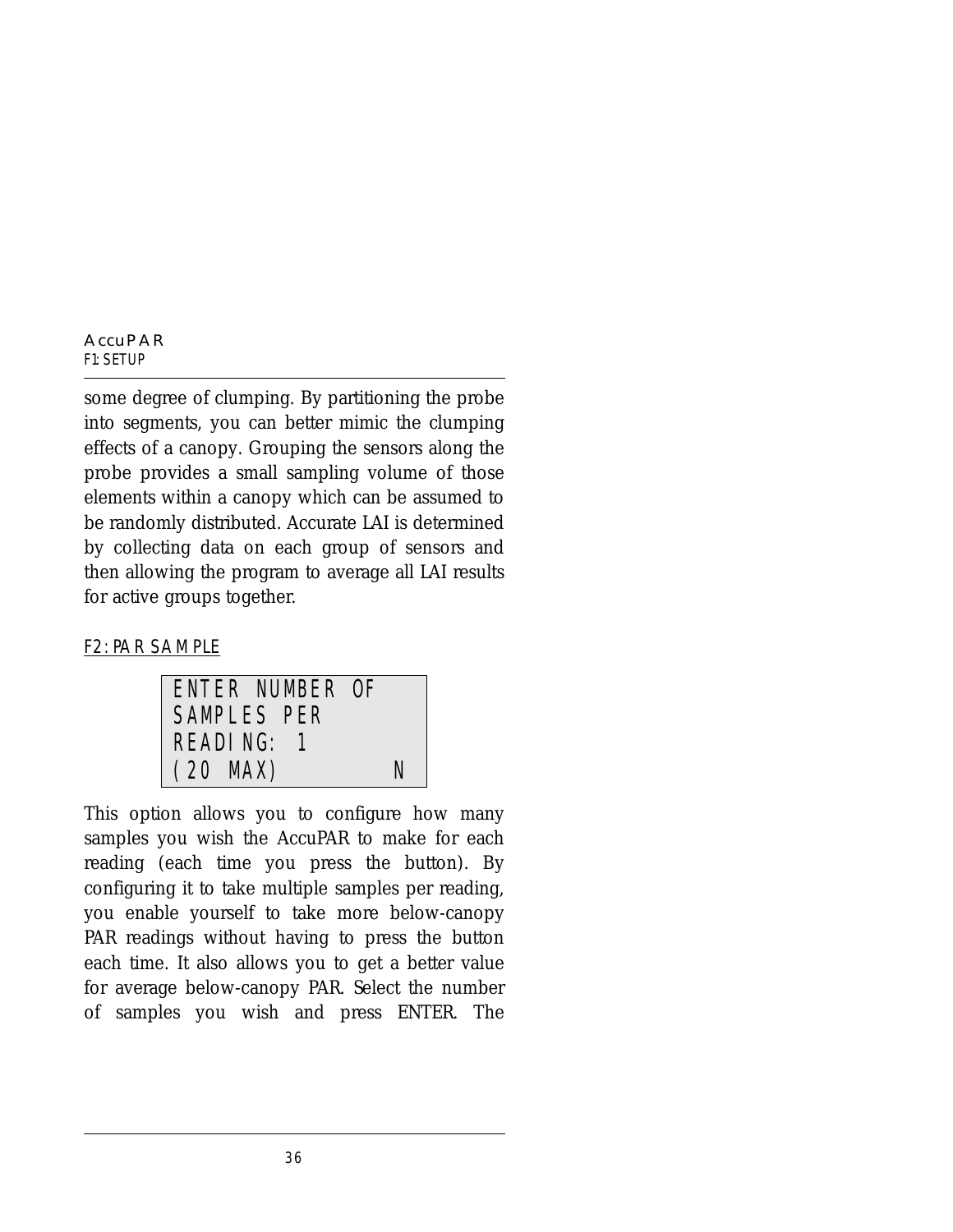following screen will appear:

ENTER TIME DELAY BETWEEN SAMPLES. DELAY=000mSec (500 MAX) N

The value it prompts you for is the length of time you wish for AccuPAR to wait between each sample in a PAR reading. For example, if you have your system configured to take 3 samples per reading, and at this screen you input 500mSec, it will wait 500mSec between each of the three samples when you press the button to read PAR. If you do not want to have any time delay between readings, leave this value as 0 and press ENTER.

#### F3: EXT SENSOR

Some researchers find it beneficial to use an external sensor to make simultaneous above and below canopy PAR measurements. This saves time, and is especially valuable when PAR sampling in variable light conditions. If you have an external point sensor that you wish to use with the AccuPAR, make sure you know what type it is and have the calibration constants before proceeding in this menu. When you select this option, the following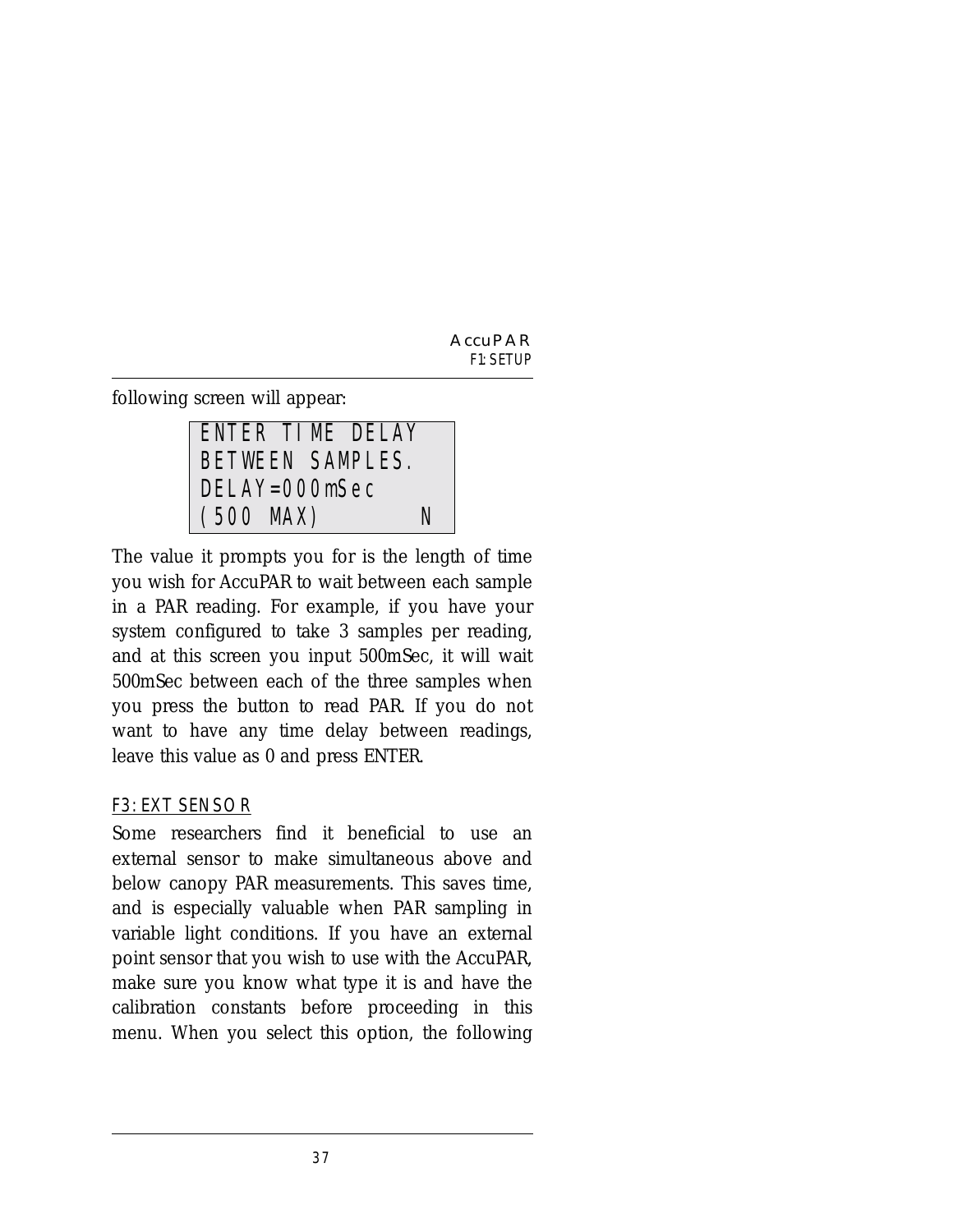screen will appear:

|     |              | EXT. POINT SENSOR |
|-----|--------------|-------------------|
|     | SENSOR TYPE: |                   |
|     | F1: CURRENT  |                   |
| F2: | VOLTAGE      |                   |

Select the option that corresponds to your sensor and press ENTER.

#### **F1: CURRENT**

ENTER SENSOR CALIBRATION: 0.00uA/1000uM N

Enter the calibration constant as calculated for 1000µmols of PAR. This value should have been provided by the manufacturer of the external sensor that you are using. The maximum allowable calibration constant is 20µA/1000µmols. The minimum allowable constant is  $3.5\mu\text{A}/1000\mu\text{Mols}$ . After you have entered the proper calibration constant, press ENTER.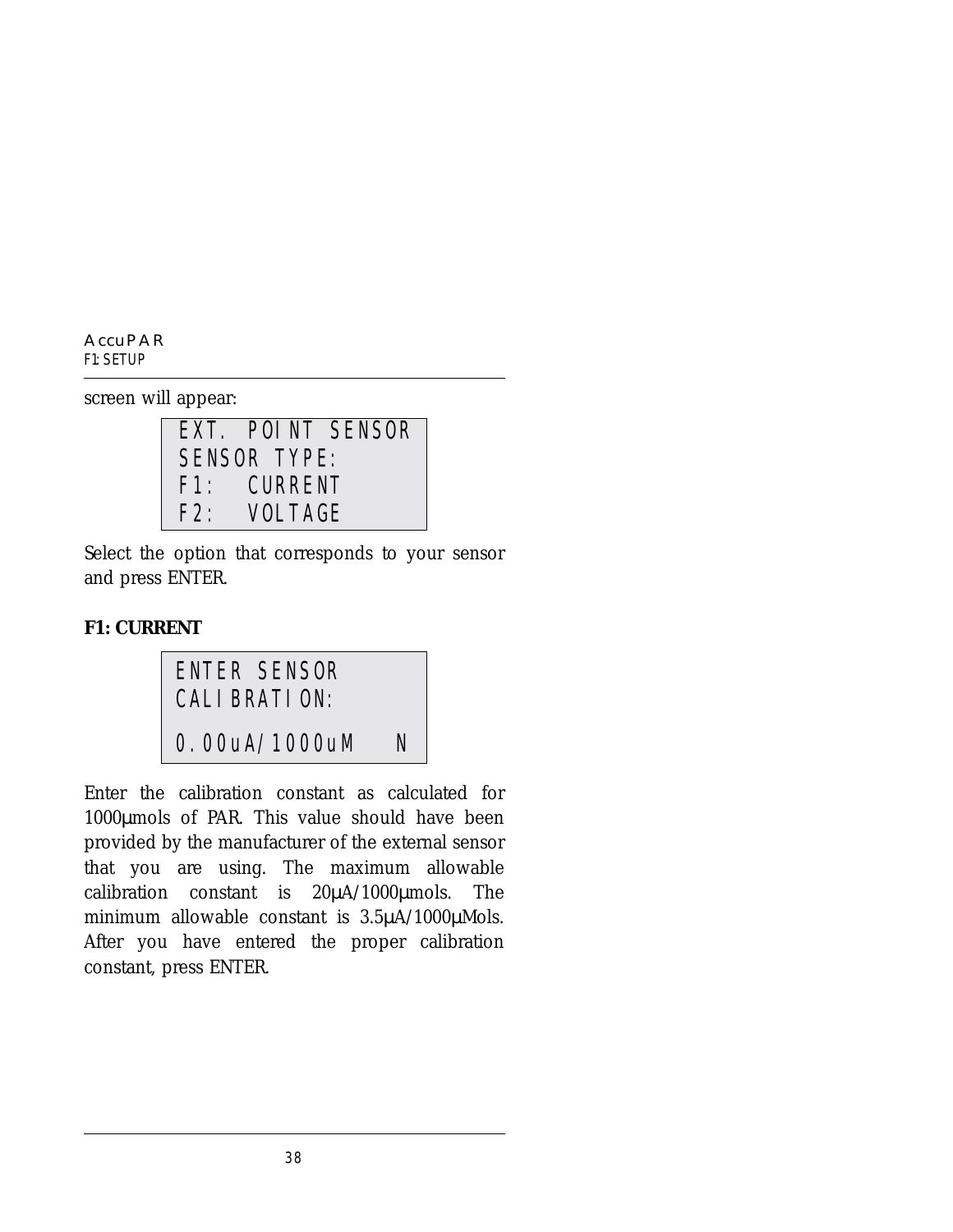#### **F2: VOLTAGE**

### ENTER SENSOR CALIBRATION:

0.00mV/1000uM N

Enter the calibration constant as calculated for 1000µMols of PAR. This value should have been provided by the manufacturer of the external sensor that you are using. The maximum allowable calibration constant is 10mV/1000µMols. The minimum allowable constant is 3mV/1000µMols. After you have entered the proper calibration constant, press ENTER. The following menu will appear:

| PROBE LIMITS ARE          |  |  |
|---------------------------|--|--|
| MAX $\triangle$ PAR: 2384 |  |  |
| $\triangle$ PAR RES: 0.59 |  |  |

or for a current-type sensor:

PROBE LIMITS ARE MAX ∆ PAR: 2520 ∆PAR RES: 0.64

The values shown above are arbitrary, and will be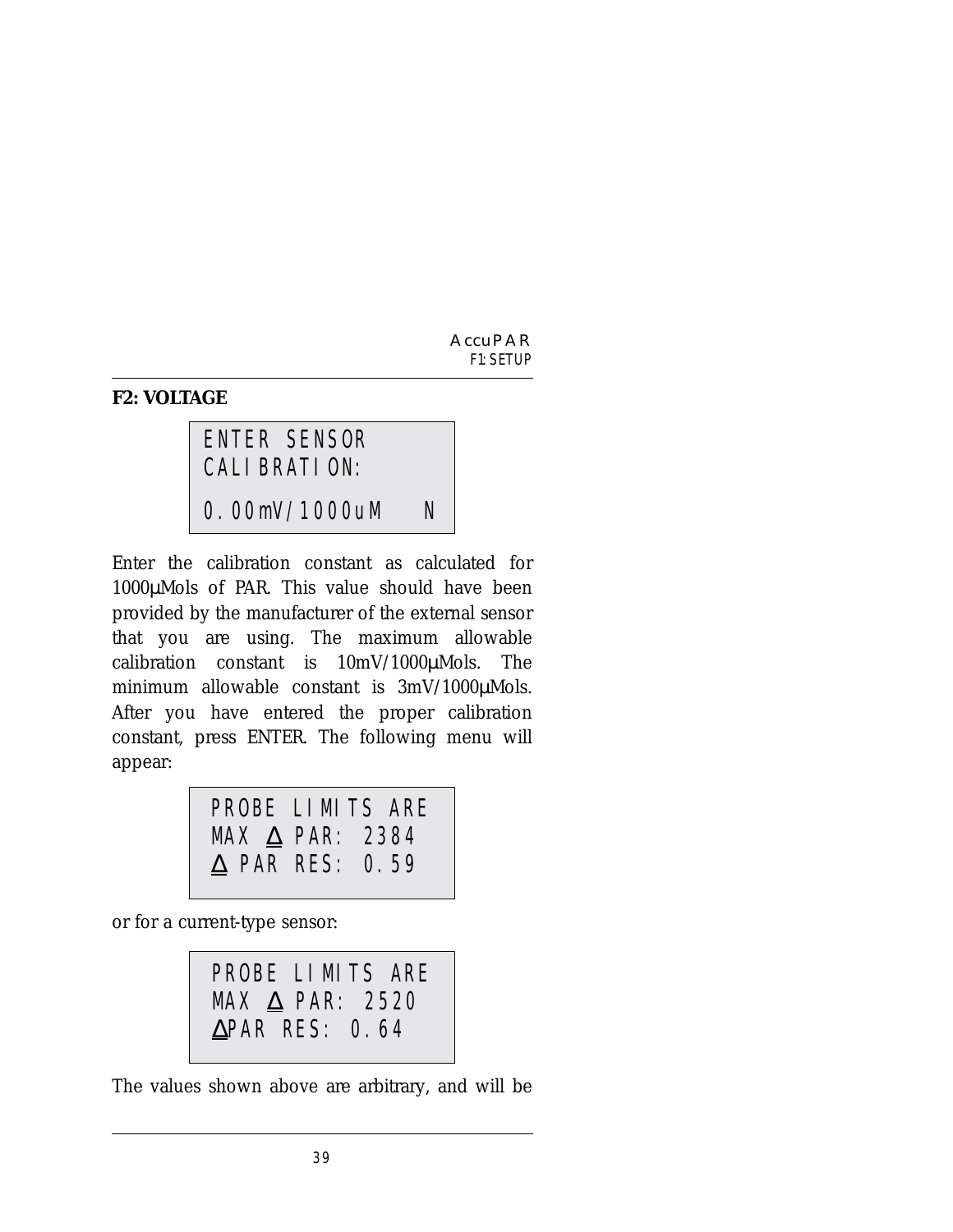different according to your specific sensor and calibration constant. The first value, MAX  $\triangle$  PAR, is the maximum amount of PAR that the sensor will read. The second value,  $\Delta$  PAR resolution, is the maximum PAR resolution. After this screen appears, press ENTER. The following screen will appear:

Configure DIP n=ON f=OFF DIP SW: 12345678 <ENTER) nnnnfnff

This is a prompt for you to change the DIP Switch settings inside your AccuPAR to match the settings displayed on the screen. To access the DIP Switch, unscrew the AccuPAR case and lift the upper case up and over. The DIP Switch will be a plastic component with eight numbered toggle switches on the face. Change the DIP switch settings by pushing each switch either up (ON) or down (OFF) according to the screen. The DIP switch settings are also located in Appendix C of this manual. After you have set them correctly, carefully screw the case back together and press ENTER. Your settings will become stored and then you will be returned to the SENSOR menu.

#### **External Sensor Adapters**

The most common external point sensor that is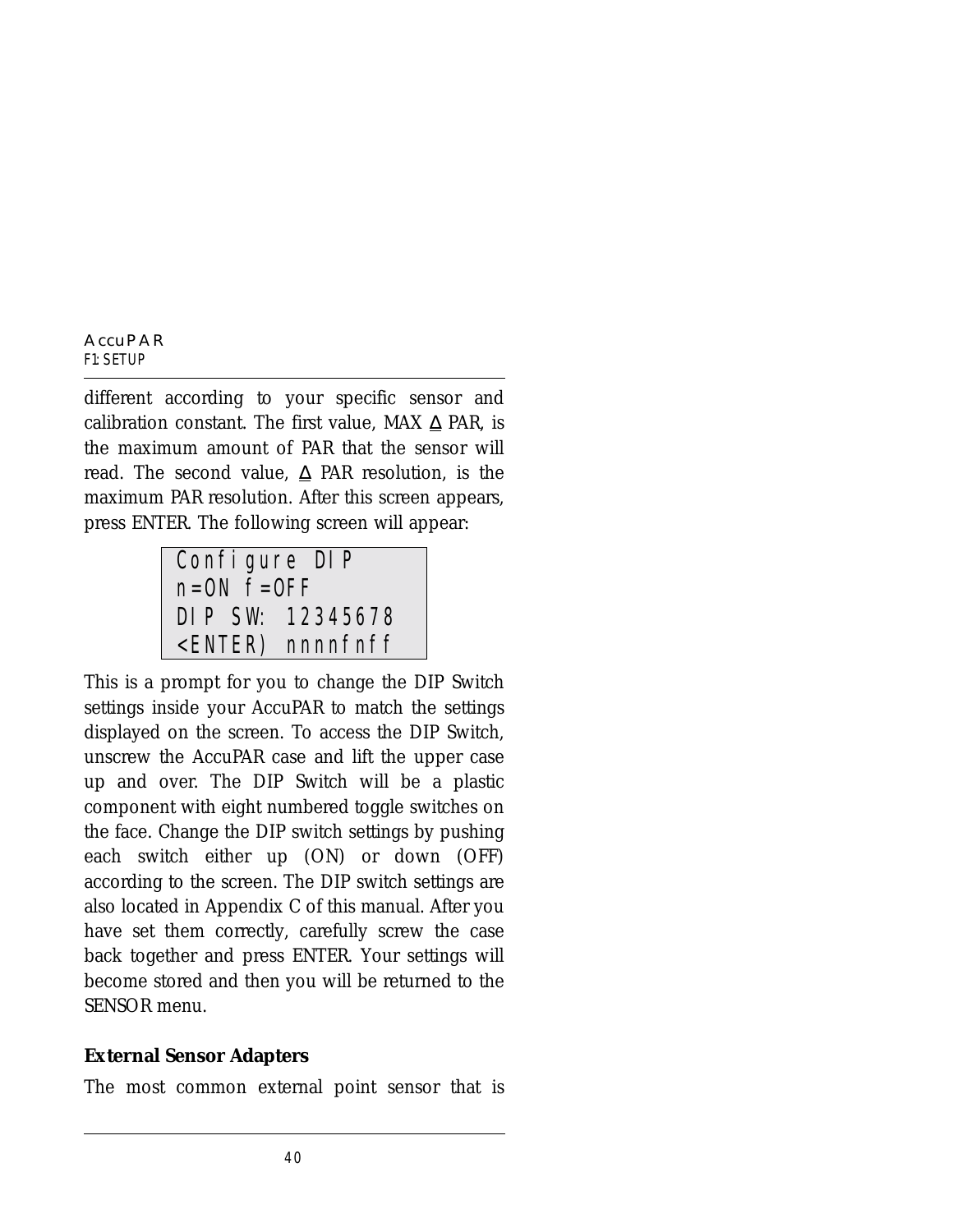used with the AccuPAR is LI-COR's Quantum Sensor. Because of this, we ship a BNC connector/ adapter for use with the Quantum Sensor with every AccuPAR. If you have a different type of external sensor, this adapter may not work for you. Below is a pinout illustration for the AccuPAR's external sensor port. You can use this to make your own adapter, or contact Decagon for more assistance.



### F4: ZENITH ANGLE

AccuPAR is designed to internally calculate your zenith angle based on your time of day and global location. When you are doing PAR sampling or LAI sampling, the zenith angle will be calculated and stored for each reading you save. When you select this option, the following screen will appear:

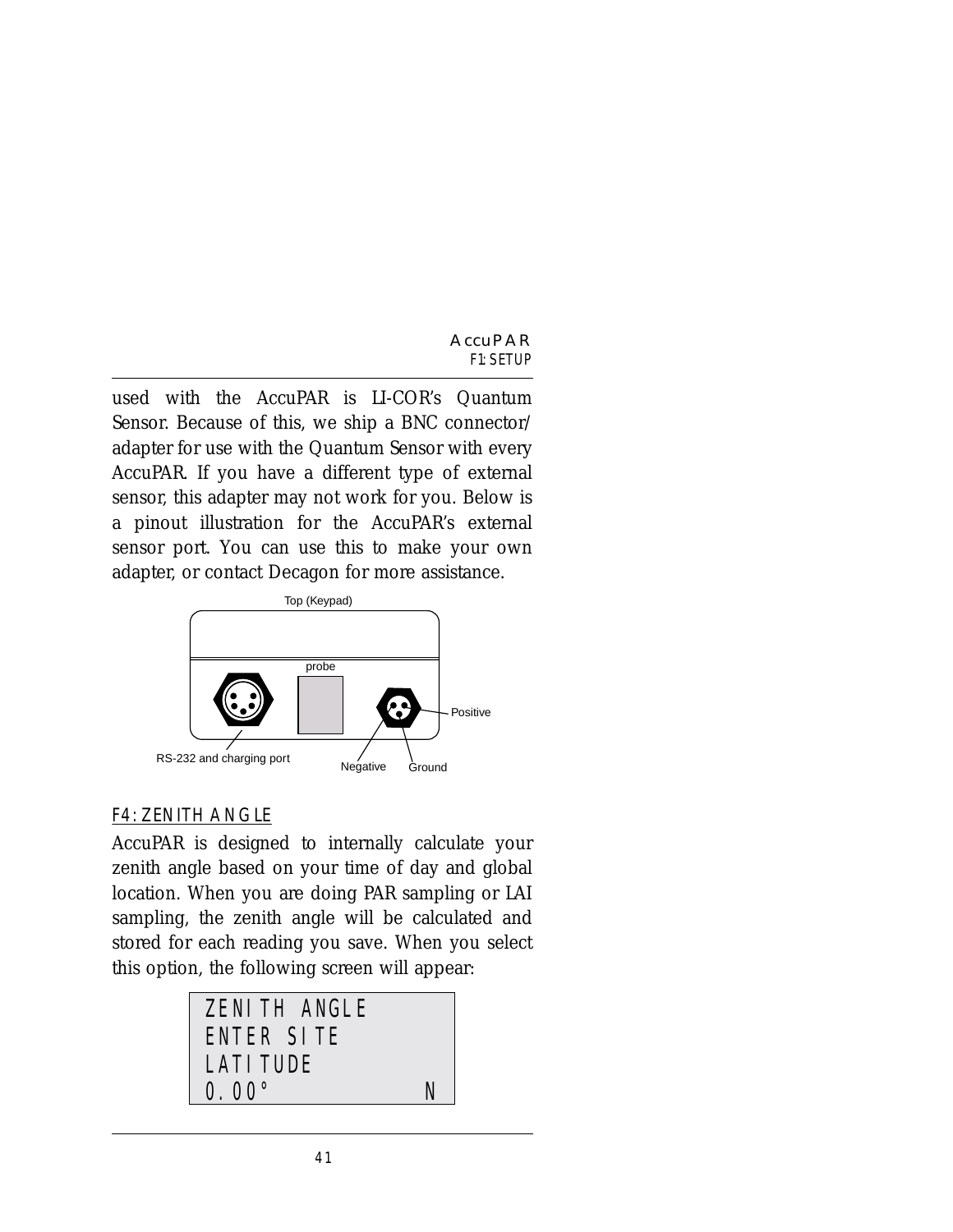At this screen, enter your latitude in fractions of a degree. For example, if your location is 45° 30' N(45 degrees, 30 minutes North), you would input this as 45.5.

If you are in the Southern Hemisphere, Enter this value as a negative number. This is how AccuPAR is programmed to recognize North- and Southdesignated degrees. (To input the  $-$  symbol, press the ALPHA/NUM key once and press the F5 key).Once you have correctly input your latitude, press ENTER. The following screen will appear:

| <b>ZENITH ANGLE</b><br>ENTER SITE |   |
|-----------------------------------|---|
| <b>LONGI TUDE</b>                 |   |
| $0.00^{\circ}$                    | N |

At this screen, enter your longitude in fractions of a degree, as explained above, and as a value between 1 and 360, moving west from 0° (Greenwich, England). This only affects those located in the Eastern Hemisphere. For example, if your longitude is normally 16°E, you would input this as 344°. When you have correctly input your information, press ENTER and you will be returned to the SENSOR menu.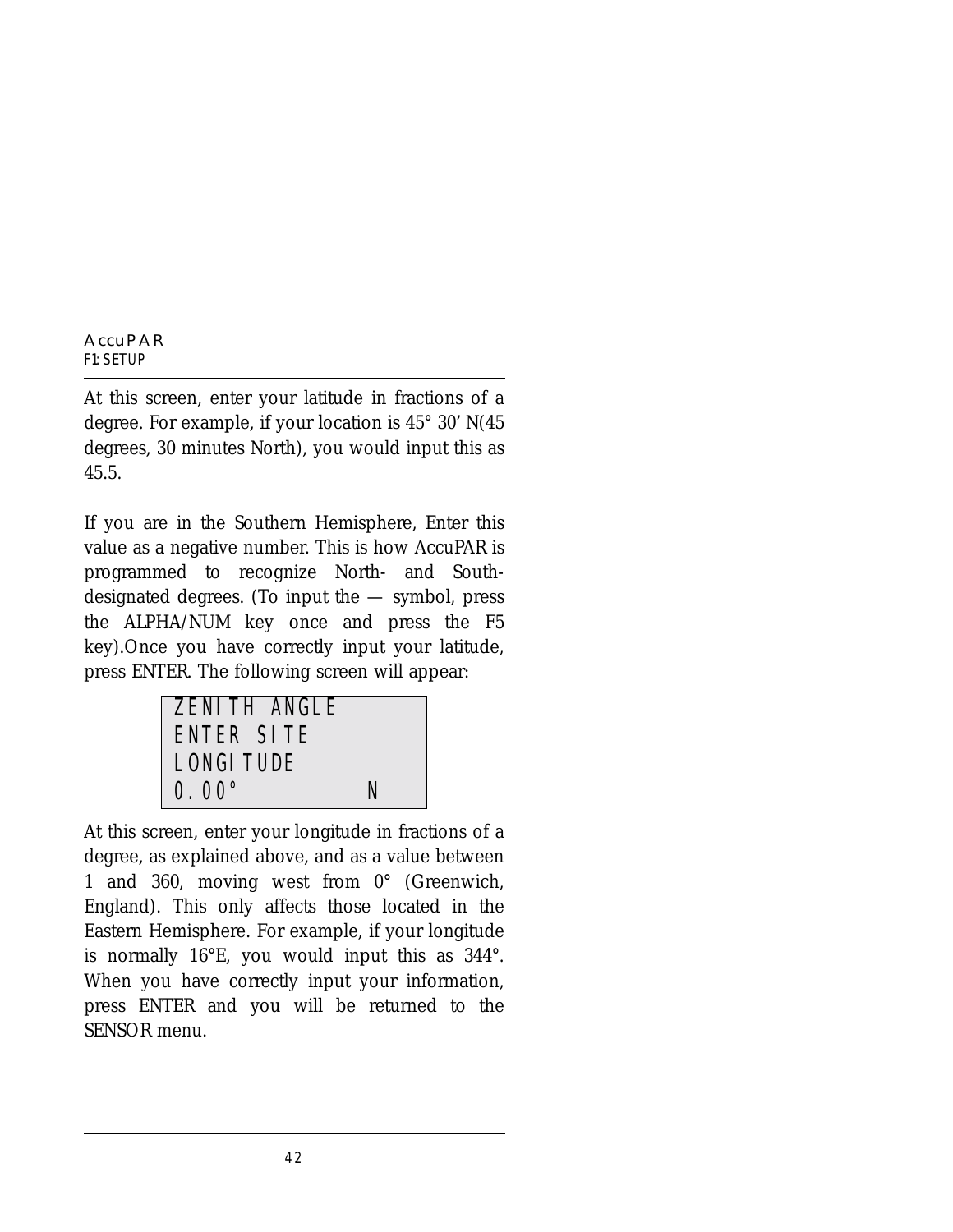# 7. F2: READ

The READ menu allows you to perform your PAR and LAI sampling after you've set up your system correctly. When you select the READ option from the main menu, you will be brought to the following menu:

|  | F1: LAI SAMPLING |
|--|------------------|
|  | F2: PAR SAMPLING |
|  | F3: UNATTENDED   |
|  | F4: CONTINUOUS   |

### **F1: LAI SAMPLING**

The LAI sampling option in the READ menu allows you to measure the Leaf Area Index of your plant canopy. Using this mode, you will perform the necessary measurements needed for your AccuPAR to make the LAI calculations in the field, and you will make PAR measurements. You can operate with or without an external point sensor, and you can save your data. When you select the LAI sampling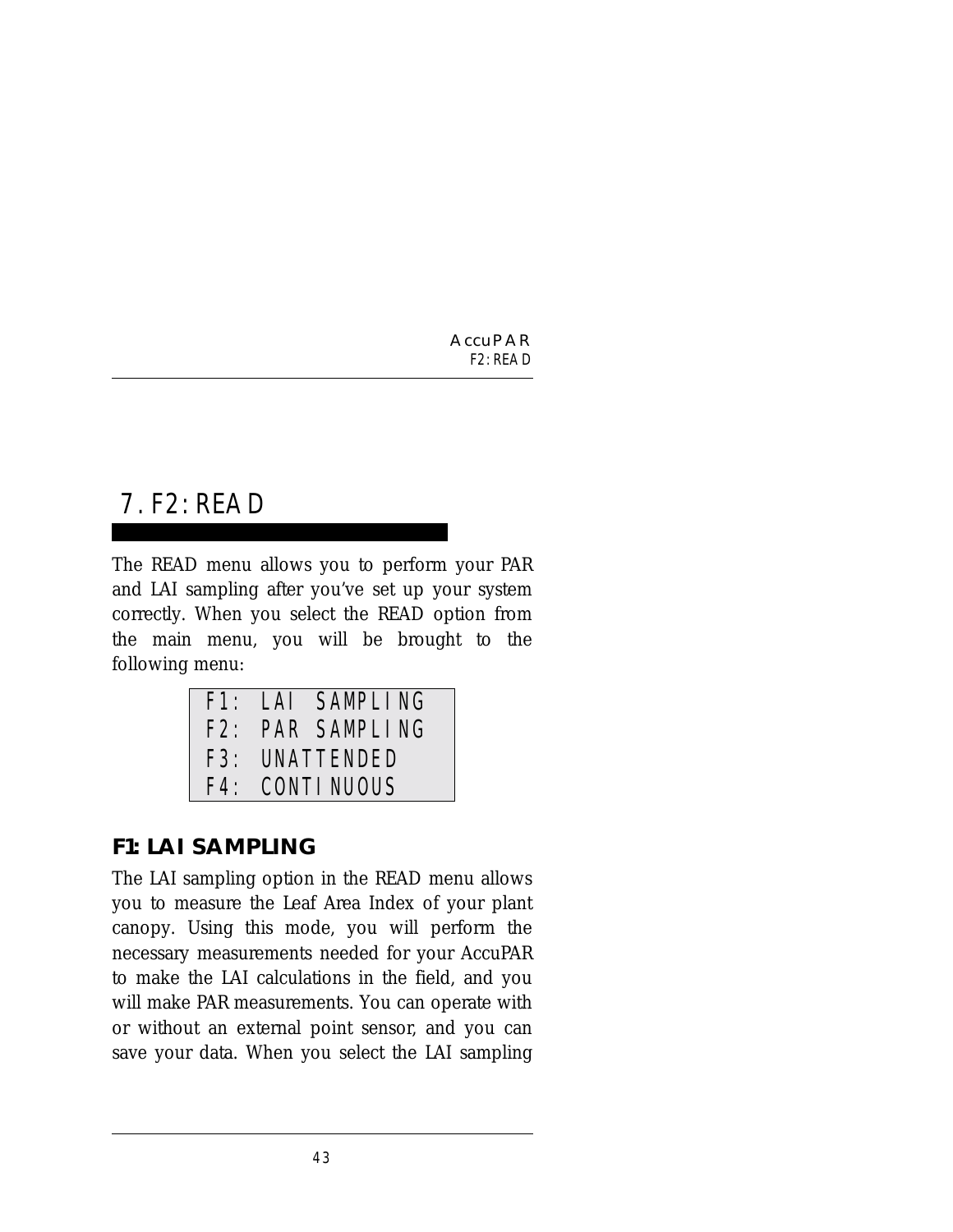option, the following screen will appear:



This screen asks you to choose between using the full probe, or using your probe in segmented mode, according to how you have it configured in the setup menu. If you choose F2: Segmented, the instrument's operating program will check to see if there are segments configured in the setup menu. If you have not configured any segments and try to use this option, an error message will appear. Choose the option you want, and the following screen will appear:



As mentioned earlier, AccuPAR can be used with or without an external point sensor. For more information on this, refer to the section titled "F3: EXT. SENSOR" in Chapter 6. Choose the option that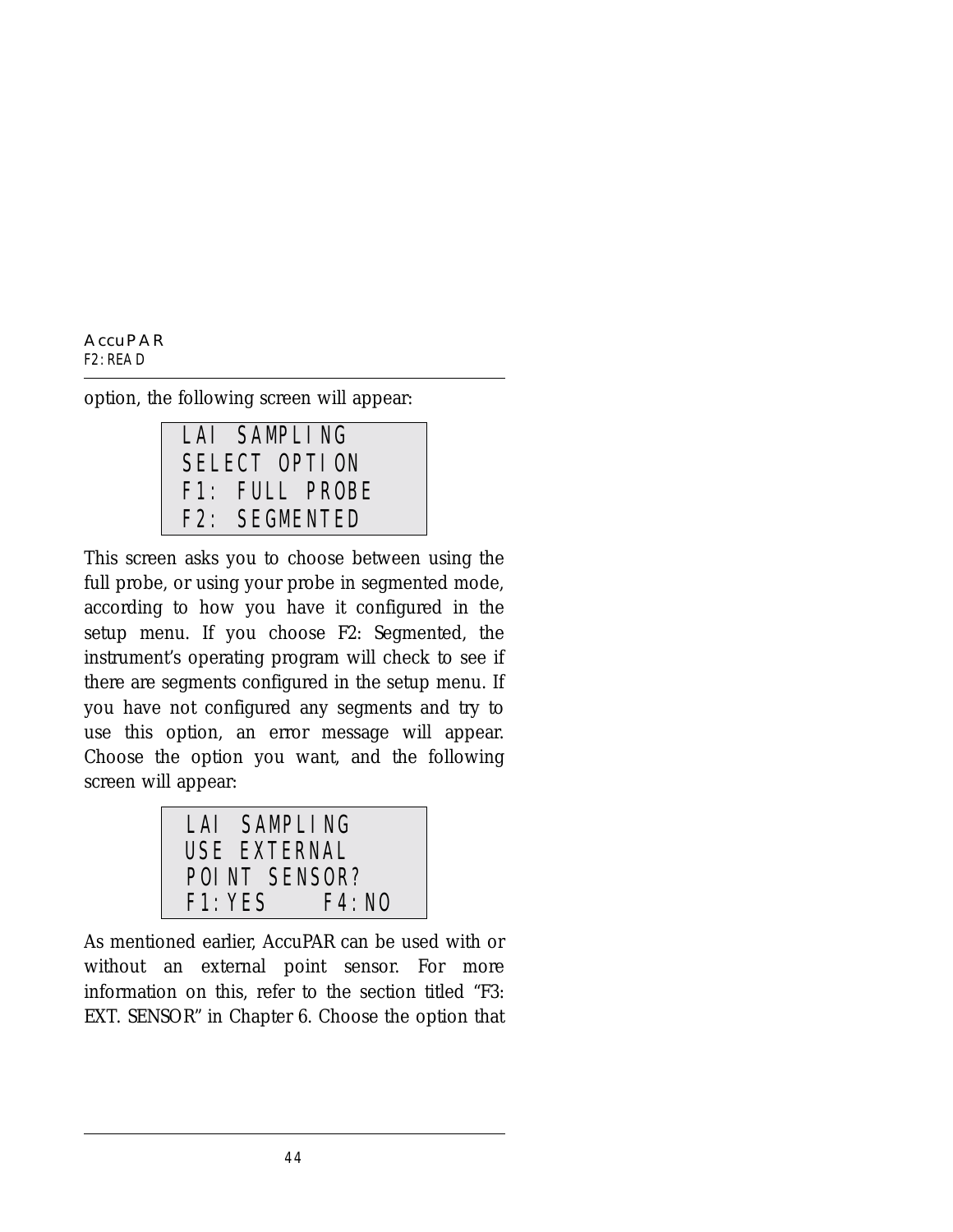you want and the following screen will appear:

| LAI SAMPLING        |
|---------------------|
| <b>ZENITH ANGLE</b> |
| F1: AUTO CALC       |
| F4: MANUAL          |

If you have already input your time, date, longitude and latitude in the setup menu, you can press F1: AUTO CALC and AccuPAR will automatically calculate your zenith angle as you take PAR measurements. If you choose F4: MANUAL, you will be prompted to input your zenith angle at the end of each data set. When you have made your selection, the following screen will appear:

| ENTER LEAF |                 |
|------------|-----------------|
|            | DI STRI BUTI ON |
| PARAMETER  |                 |
| $X = 1.0$  |                 |

Leaf distribution parameter (*x*) refers to the distribution and orientation of leaves within a canopy. The default value for *x* is 1.0, which assumes the distribution to be spherical. For more detailed information on *x*, see the section titled "Leaf Distribution Parameter" in Chapter 4. Either keep the default value or input a separate value and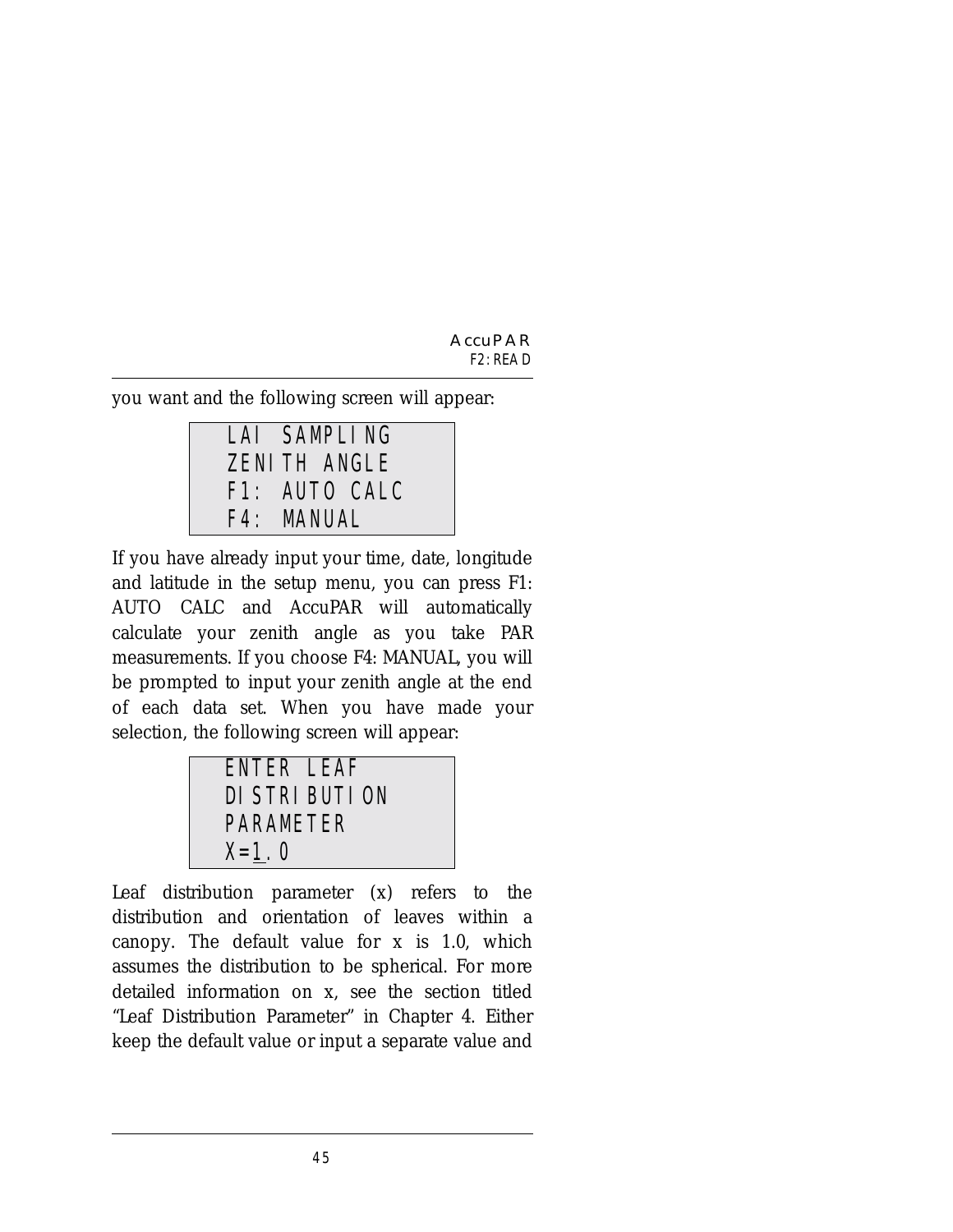press ENTER. The following screen will appear:

FRAC BEAM CALC CLEAR SENSOR 01 SHADE SENSOR 80 F4: READ

This menu is prompting you to make a Fraction of Beam reading. Fraction of Beam (Fb) refers to the fraction of total radiation that is coming as direct beam from the sun, distinguished from diffuse radiation that is reflected from clouds, leaves, the ground, etc. This is an essential variable in LAI calculation. To perform this calculation, move the instrument to a clear, open location. Shade sensor 80 by placing a 10cm disk (or your hand) about 2 feet (60cm) away from the probe, in the path of the direct beam. If the weather is overcast, there will be no direct beam radiation, so there is no need to shade the sensor. Sensor 1 (the tip of the probe) should be fully exposed to the total available radiation while you are shading sensor 80. When the two sensors are respectively shaded and clear, press F4. If you are not using an external sensor, the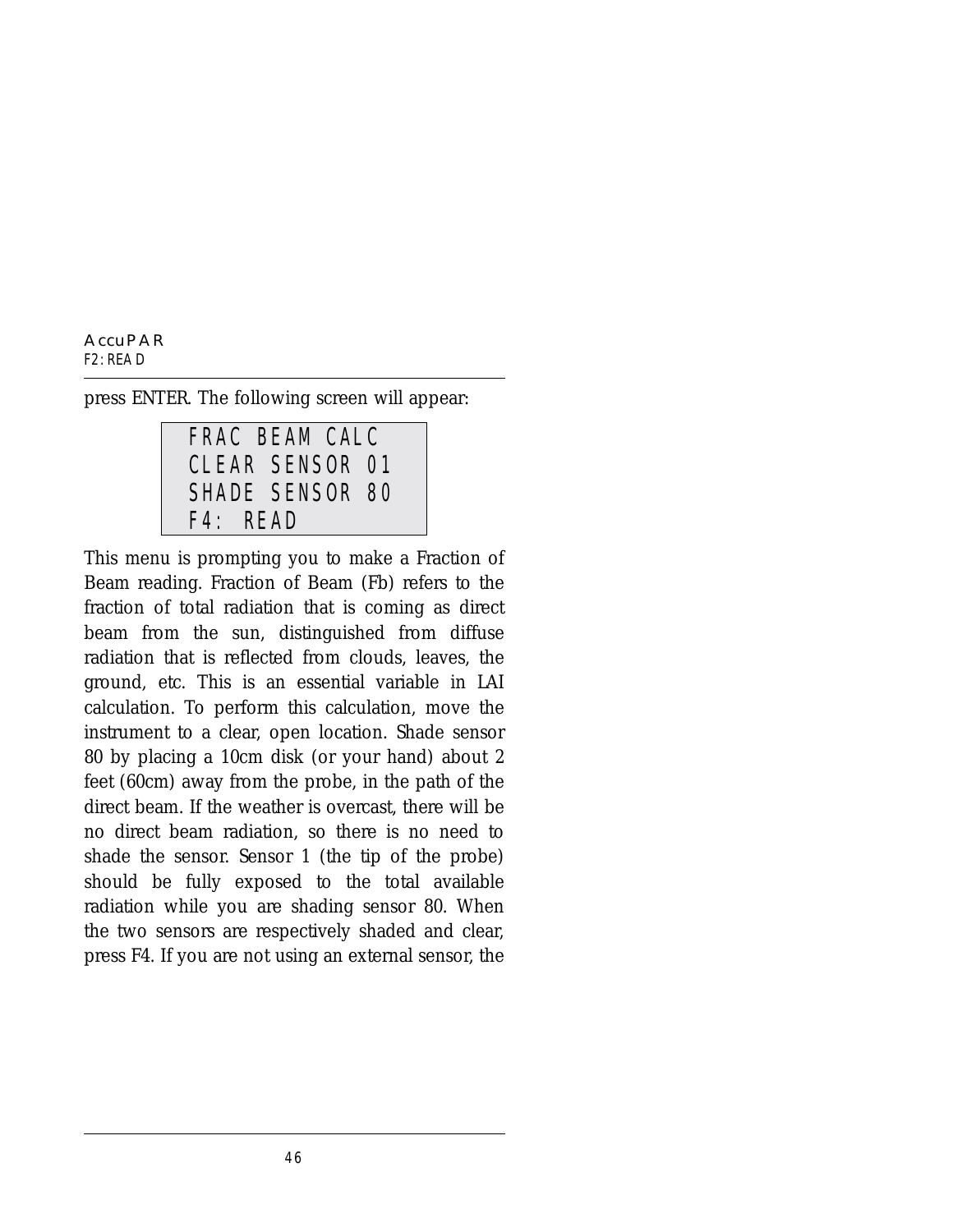following menu will appear (the LAI CALC menu):

LAI PAR SAMPLING F2:TOFF F3:FBEAM F4:PAR SAMPLING F5:LAI CALC

If you are using an external sensor, the following LAI CALC menu will appear:



The LAI CALC Menu

### **F1: MATCH SENSORS**

When using an external sensor, you want to ensure that the values being read by the point sensor match correctly with the AccuPAR when exposed to identical light levels. Therefore, F1: MATCH SENSORS is used to accomplish this. If you haven't yet matched your sensors before sampling, you will see an asterisk next to the MATCH SENSORS option to remind you. The AccuPAR will match both sensors to account for any variability in sensor response due to sensor calibration or spectral and cosine response that may exist between the two types of sensors. To minimize errors that may be caused by cosine response mismatch, the sensors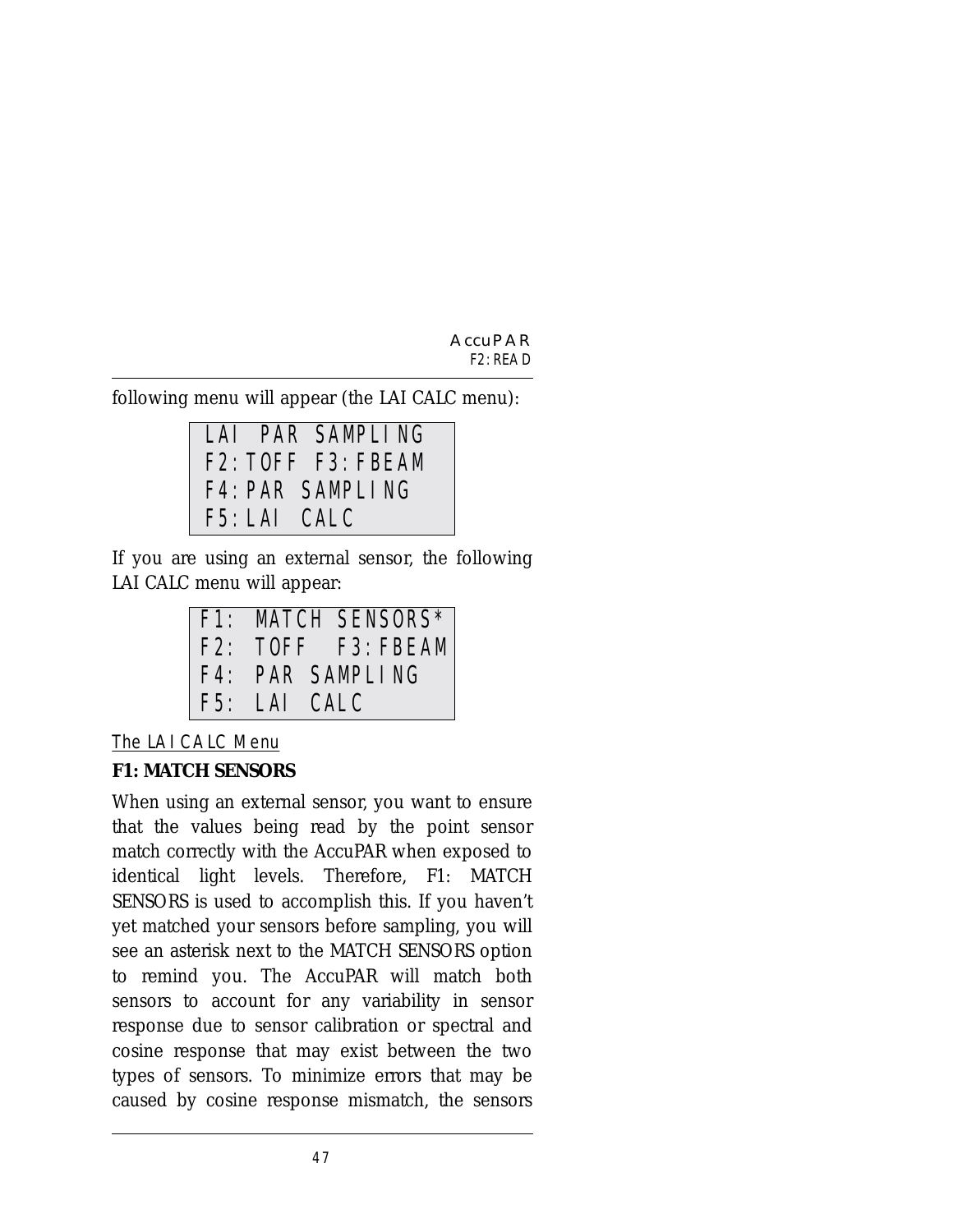should be matched periodically throughout a lengthy sampling session, as the sun's zenith angle changes. When you select this option, the following screen will appear:

PLACE SENSOR 40 NEXT TO ABOVE CANOPY SENSOR PRESS F4

As the directions say, place the external sensor next to AccuPAR's sensor number 40, which is the sensor in the middle of the probe. When doing so, make sure they are parallel so they both receive the same amount of light. Press F4. The program will initialize the sensors and then tell you the sensors have been matched. At this point, it will return to the LAI CALC menu.

#### **F2: TOFF**

During the course of PAR data collection, you may want to temporarily shut down operation of your AccuPAR without leaving the current menu. This option lets you temporarily quit sampling for LAI and then return to the same data set when you turn your instrument back on. The next time you turn it on after using F2: TOFF, the LAI CALC menu will appear instead of the main menu.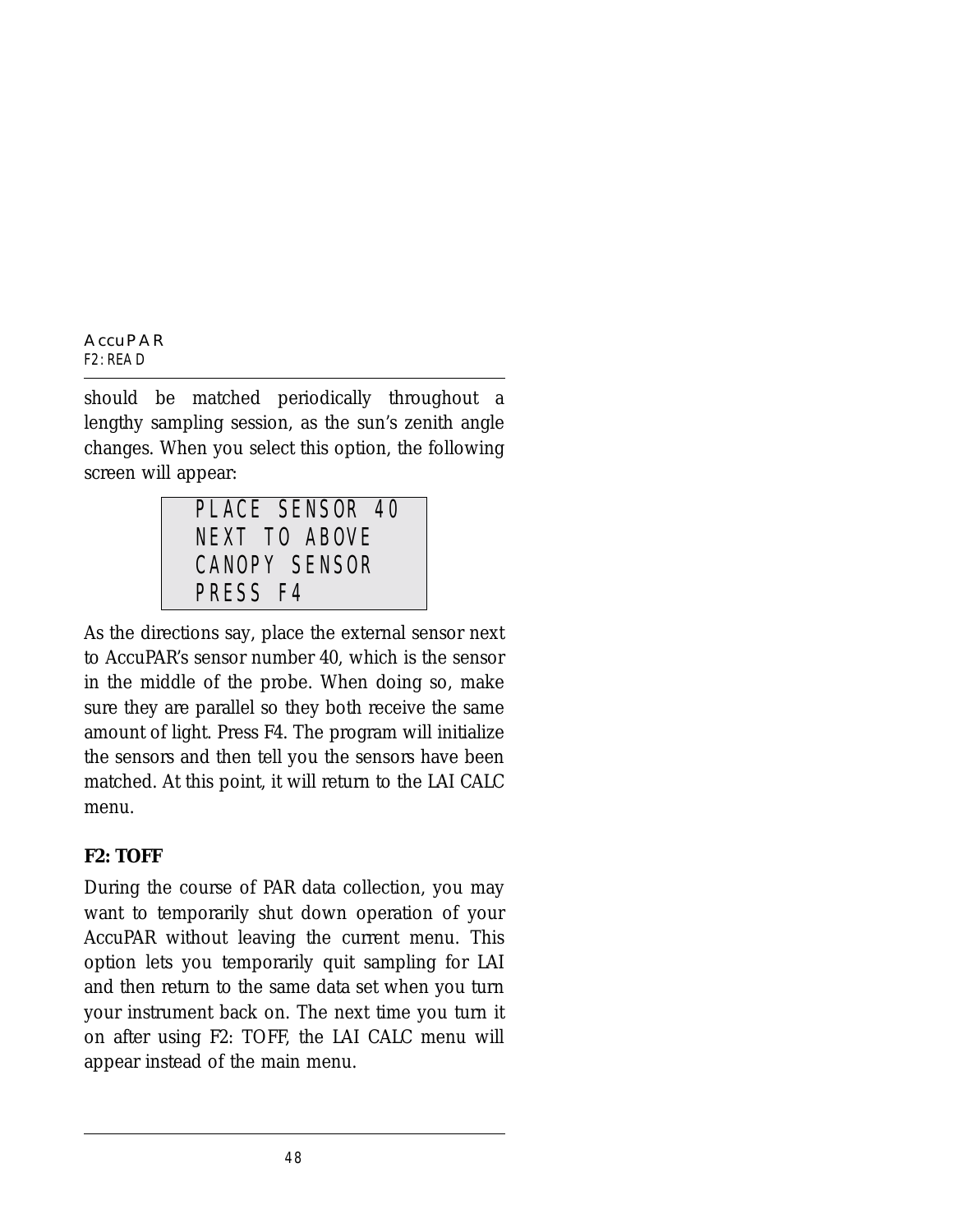#### **F3: FBEAM**

Sometimes while collecting data sets for LAI calculation, the radiation conditions may change, making it necessary to calculate a new value for fractional beam. Do this by choosing F3: FBEAM from the LAI CALC menu. If conditions change during PAR collection, you can recalculate this term at the end of each data set. The most recentlycalculated fractional beam value will be used in LAI calculations. Keep in mind that the light conditions must remain stable during each session of PAR collection, or your LAI calculations may be inaccurate. Choosing the FBEAM option will give you the following menu:

| FRAC BEAM CALC         |  |
|------------------------|--|
| <b>CLEAR SENSOR 01</b> |  |
| SHADE SENSOR 80        |  |
| $F4$ : READ            |  |

Follow the directions mentioned earlier in this section on taking a fractional beam reading. Once this is done, you will return to the LAI PAR SAMPLING menu so you can continue.

### **F4: PAR SAMPLING**

As mentioned earlier, AccuPAR requires PAR measurements to make LAI calculations. The size of the data set is affected by the number of probe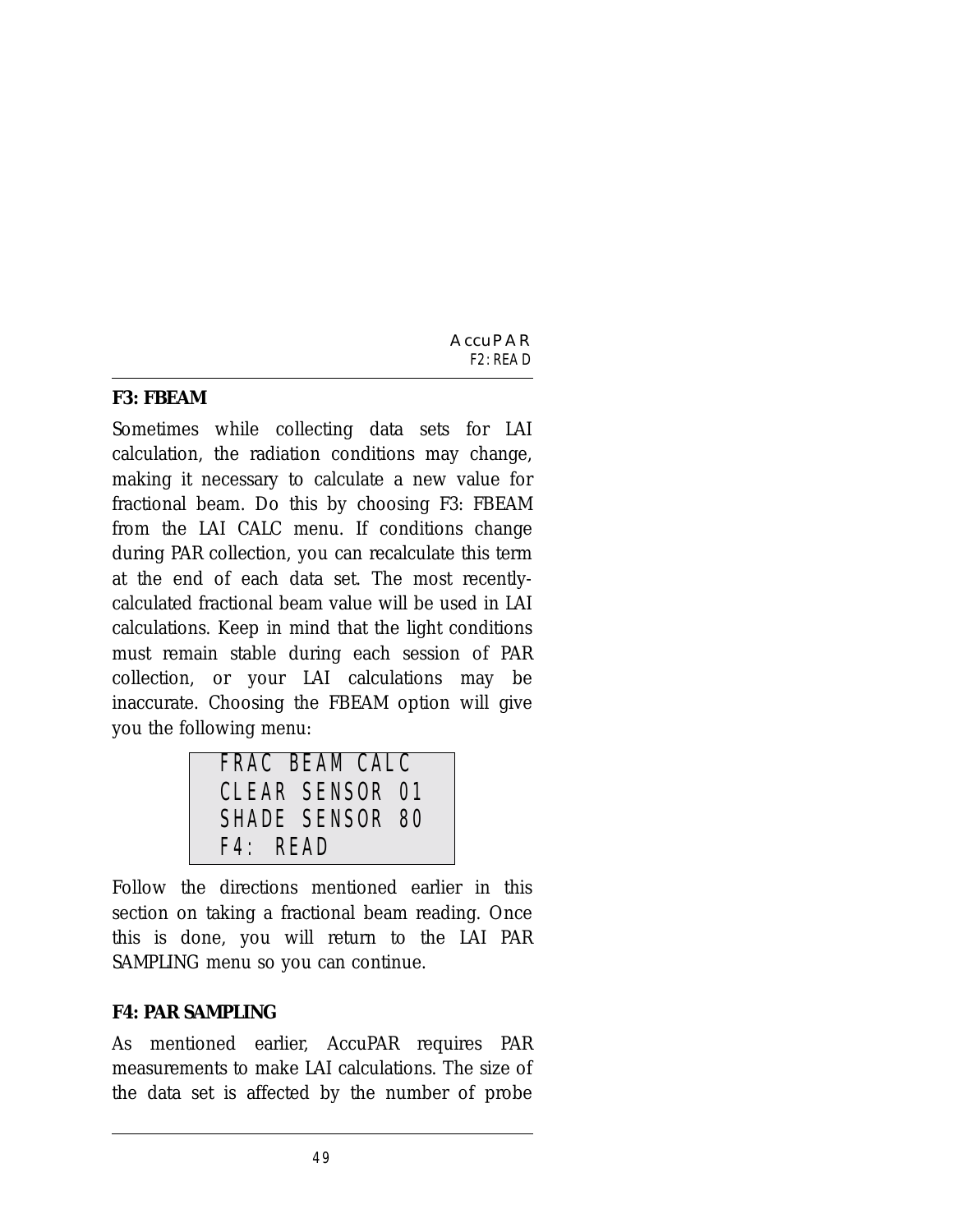segments you have set up (if any), as well as the number of samples you store. If many readings are needed from a large plot or field, it may be better to divide the area into smaller sets to help in recordkeeping. You can then enter comments pertaining to each plot. If the area to be measured is small, you may choose to develop only one data set. Regardless of the size of the area to be measured, AccuPAR will record all measurements of PAR and give the average LAI and the average intercepted ratio  $(\tau)$  of above to below canopy intercepted PAR for all the data sets.

Above-canopy PAR readings are necessary in LAI computation since one of the necessary variables in the LAI equation, "τ,"is the ratio of average belowcanopy PAR values to the average above-canopy PAR values. Above-canopy PAR measurements should be taken at the beginning of each data set, or at any time during the measurement process when the level of total available PAR changes. This PAR measurement will be the reference until another above-canopy PAR reading is taken. Abovecanopy data can be collected again at any time without affecting previously-recorded data.

#### **—Sampling with an external sensor**

If you are using an external PAR sensor to aid you in your measurements, you should have already configured it (see "F3:EXT SENSOR" in Chapter 6)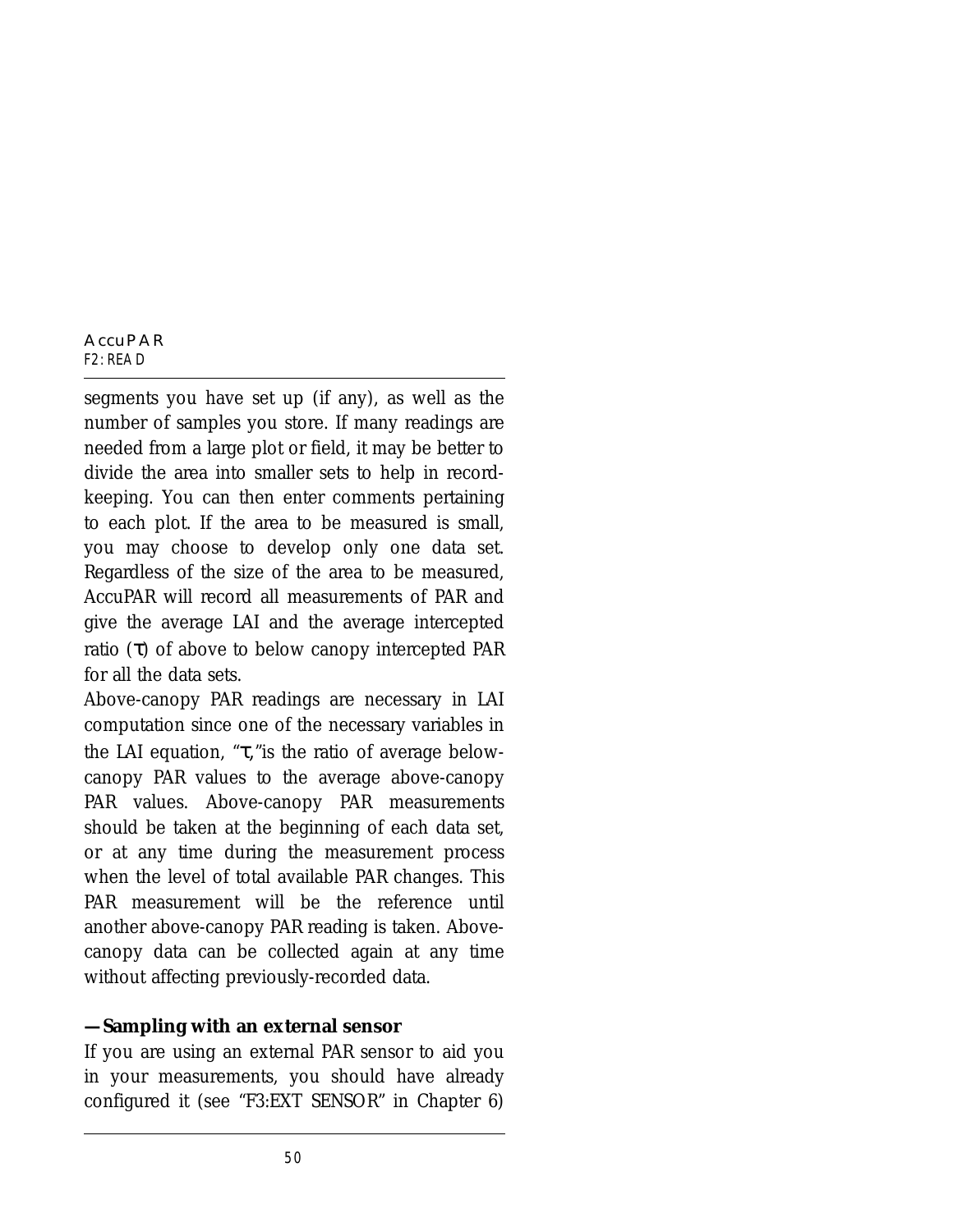and matched it for use with the AccuPAR. If it hasn't been set up and matched, and you try to begin PAR sampling, you will get an error message. If you have it properly set up, the following screen will appear when you select this option:



To begin sampling, place the external sensor outside the canopy on a level surface. Position the probe where you want within the canopy, and press F4 to take a PAR sample. You may continue taking as many PAR samples as you wish by pressing F4.

#### **—Sampling without an external sensor**

If you are not using an external point sensor, when you select F4: PAR SAMPLE you will get the following screen:



The  $\Delta$  symbol signifies above canopy val $\overline{\mathbf{V}}$ es, the symbol signifies below canopy values. The # indicates how many samples you've taken.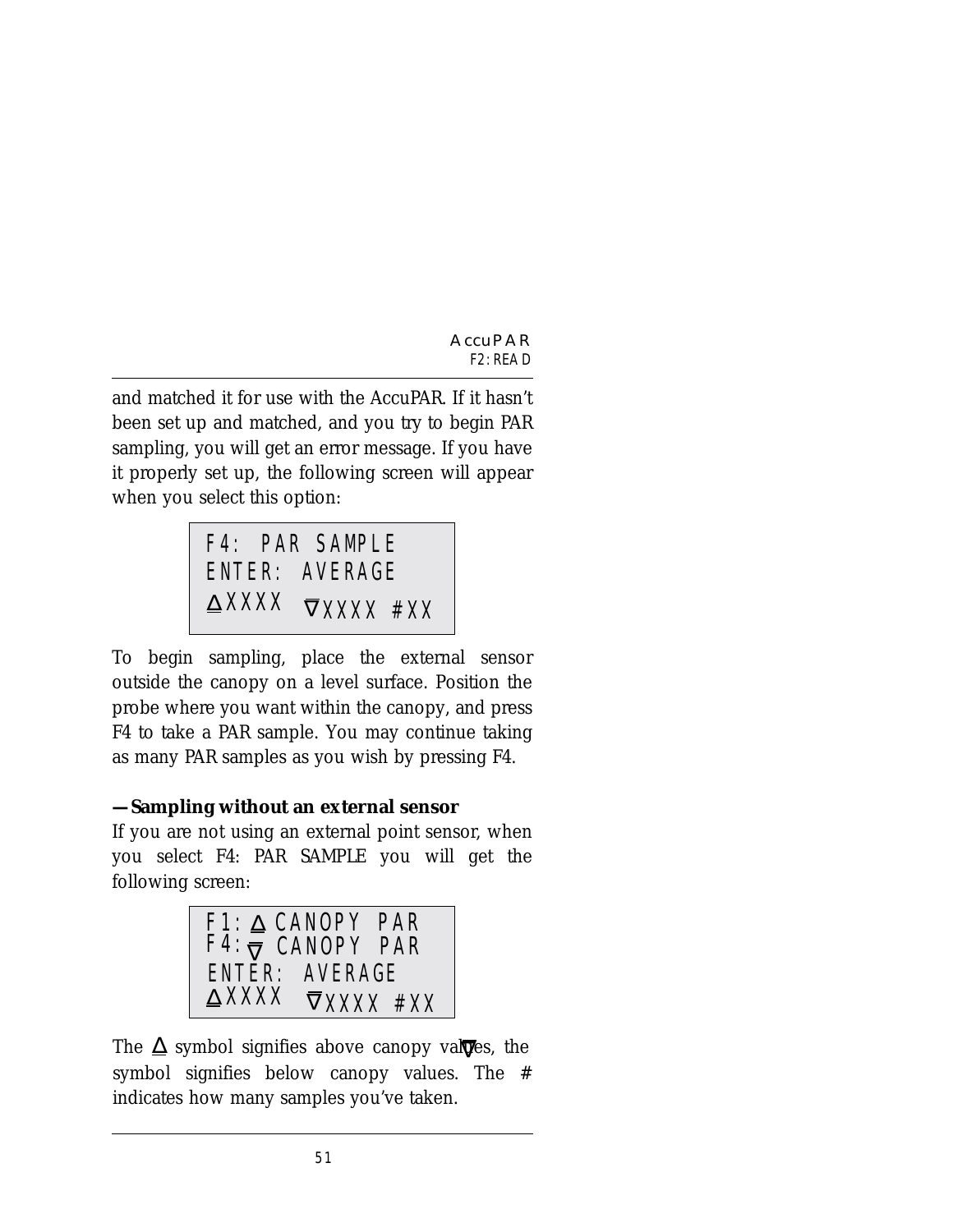To sample, level the probe in a position outside or above the canopy, and press F1 to make an abovecanopy PAR reading. You will notice that each time you press F4, the latest PAR values are displayed.

When you have taken sufficient PAR samples, press ENTER. The instrument will now average your PAR values and give you the following screen (the following values are arbitrary):

F1: SAVE F4:COMNT  $\nabla$  PAR=210 L=0.65 F2: DISCARD  $\triangle$  PAR=1750 τ=0.12

The data is displayed for the data set you just finished. The average above and below PAR values are displayed to the left, and the  $\tau$  and LAI are displayed on the right. At this point, you are given the choice of saving the data as it is, adding a comment to the data, or discarding it. If you select F1: SAVE, the data will be saved to memory, including the time, date, and zenith angle (if you previously selected auto-calculation), and you will be returned to the PAR SAMPLE menu. If you select F2: DISCARD, all the PAR data you've just taken will be discarded and you will return to the PAR SAMPLE menu. If you select F4: COMT, the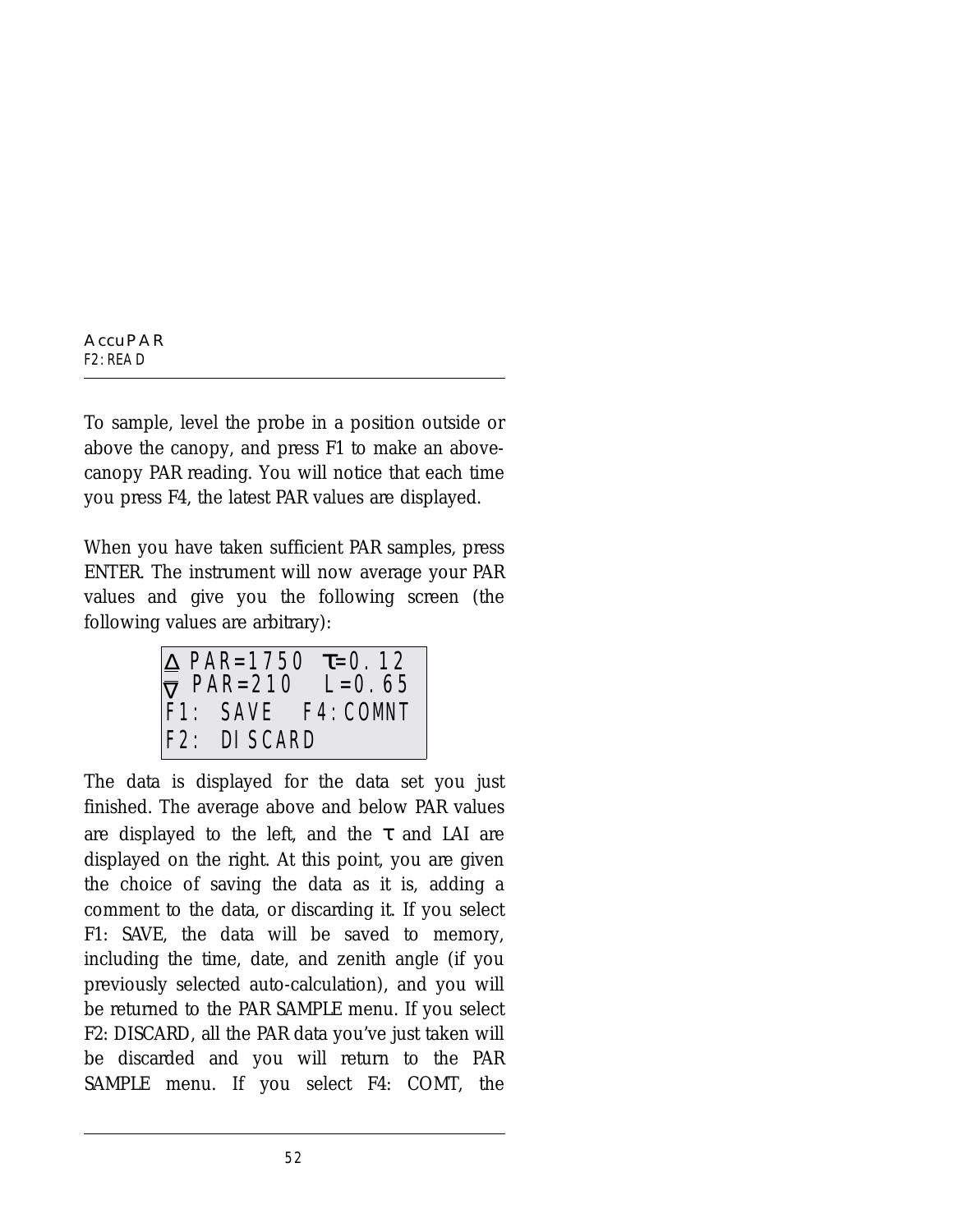following screen will appear:

COMMENT: <ENTER>  $\nabla$  PAR=210 L=0.65  $\overline{\phantom{a}}$  and  $\overline{\phantom{a}}$  and  $\overline{\phantom{a}}$  and  $\overline{\phantom{a}}$  and  $\overline{\phantom{a}}$  and  $\overline{\phantom{a}}$  and  $\overline{\phantom{a}}$  and  $\overline{\phantom{a}}$  and  $\overline{\phantom{a}}$  and  $\overline{\phantom{a}}$  and  $\overline{\phantom{a}}$  and  $\overline{\phantom{a}}$  and  $\overline{\phantom{a}}$  and  $\overline{\phantom{a}}$  a  $\triangle$  PAR=1750 τ=0.12

At the prompt, type in the comment you want and press ENTER. Remember that each key toggles between three letters, so you may need to press a button a few times to get the letter you want. Use the SPACE key to move the cursor to the next space. When you press ENTER, the PAR and LAI data will be saved, along with the time, date, any comments, and zenith angle, if you have selected auto calculation for zenith angle. If you chose manual calculation of zenith angle, the following screen will appear:

| ENTER ZENITH |                  |  |
|--------------|------------------|--|
|              | ANGLE IN DEGREES |  |
|              | (VERT IS O DEG)  |  |
| $ZA =$       | N                |  |

#### **F5: LAI CALC**

At the end of each data set collected in the PAR SAMPLING mode of the LAI SAMPLING function, the following values will be determined and stored for each data set: LAI,  $\tau$ , average above canopy PAR, average below canopy PAR, zenith angle (Θ),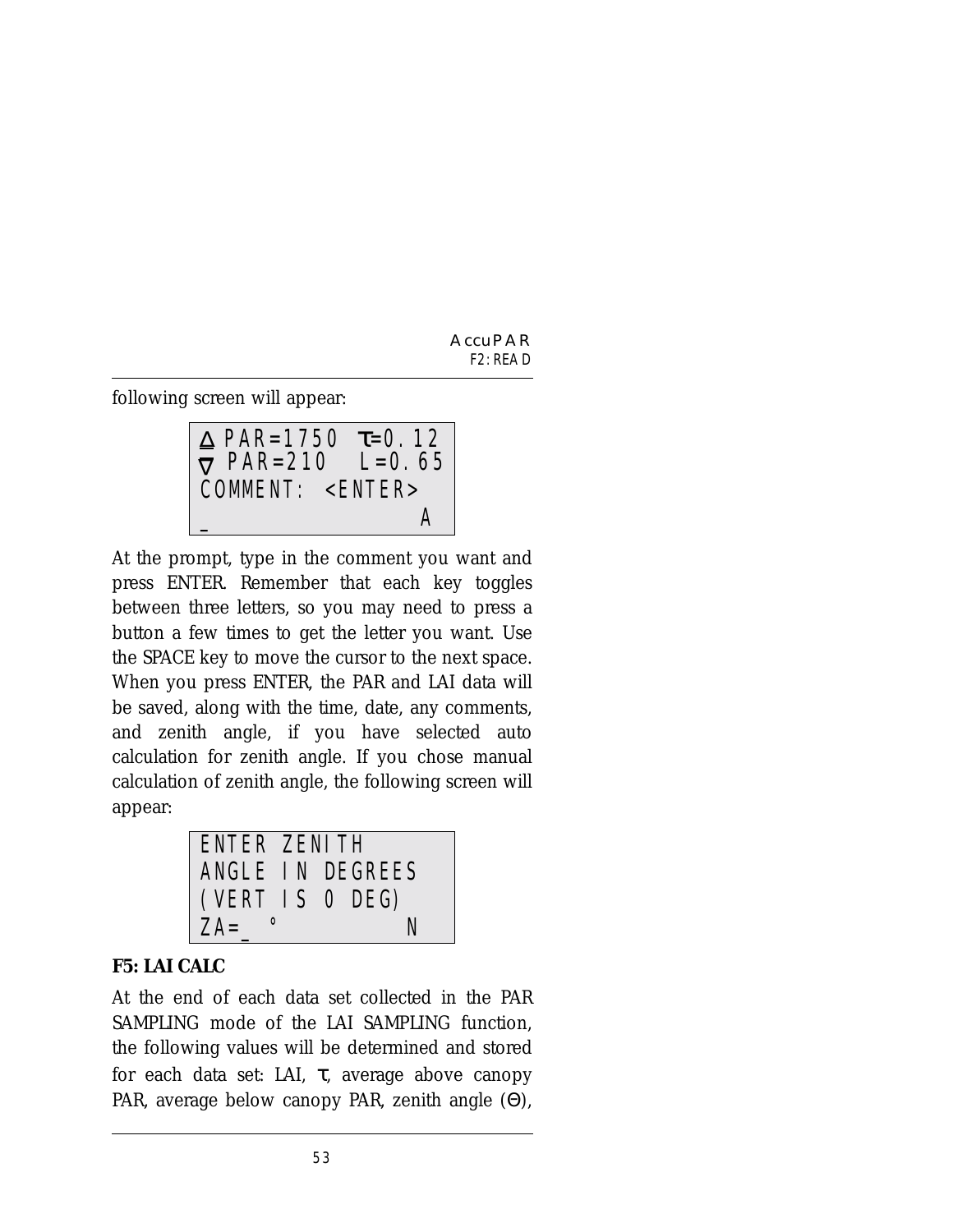and any comments you may have added. When you have collected all the data you desire and the above values have been calculated and saved to memory, the F5: LAI CALC function can be used. LAI CALC will store average LAI, average  $\tau$ , time, date, and comments about the data sets. When you select this function, the following screen will appear (following values are arbitrary):

$$
\begin{array}{ll}\n\text{AVG} & \text{LAI} = \text{X. XX} \\
\text{AVG} & \tau = \text{X. XX} \\
\text{F1: SAVE} & \text{F4: COMT} \\
\text{F2: DI SCARD}\n\end{array}
$$

At this point, you may choose to save the data with or without a comment, or discard the data. If you choose F1: SAVE, the data will be saved to memory and you will be returned to the LAI CALC menu. If you select F4: COMNT, the last two lines of the screen will be replaced by a cursor, and you can enter comments. You will then be returned to the LAI CALC menu. If you choose to discard the data, these values will be discarded and you will be returned to the LAI CALC menu.

## **F2: PAR SAMPLING**

The PAR SAMPLING menu contains functions for collection and storage of PAR data. Each function option will be discussed in order of its appearance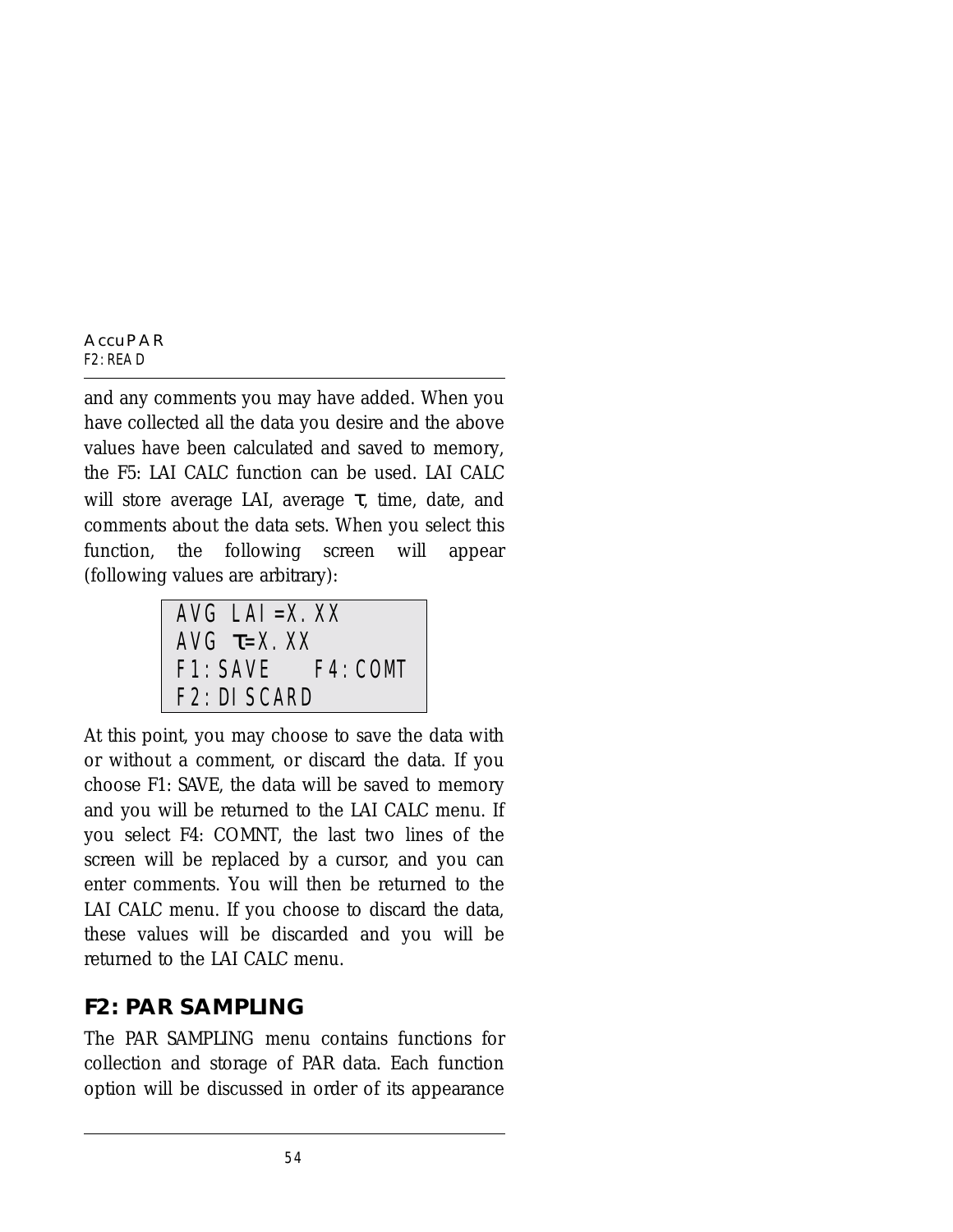on the display.

Choosing this option will give you the following menu:

| PAR SAMPLING   |
|----------------|
| SELECT OPTION  |
| F1: FULL PROBE |
| F4: SEGMENTED  |

This screen asks you to choose between using the full probe, or using your probe in segmented mode, according to how you have it configured in the setup menu. If you choose F2: Segmented, the instrument's operating program will check to see if there are segments configured in the setup menu. If you have not configured any segments and try to use this option, an error message will appear. Choose the option you want, and the following screen will appear:

| PAR SAMPLING  |       |  |
|---------------|-------|--|
| USE EXTERNAL  |       |  |
| POINT SENSOR? |       |  |
| F1:YFS        | F4:NO |  |

As mentioned earlier, AccuPAR can be used with or without an external point sensor. For more information on this, refer to the section titled "F3: EXT. SENSOR" in Chapter 6. If you're not using an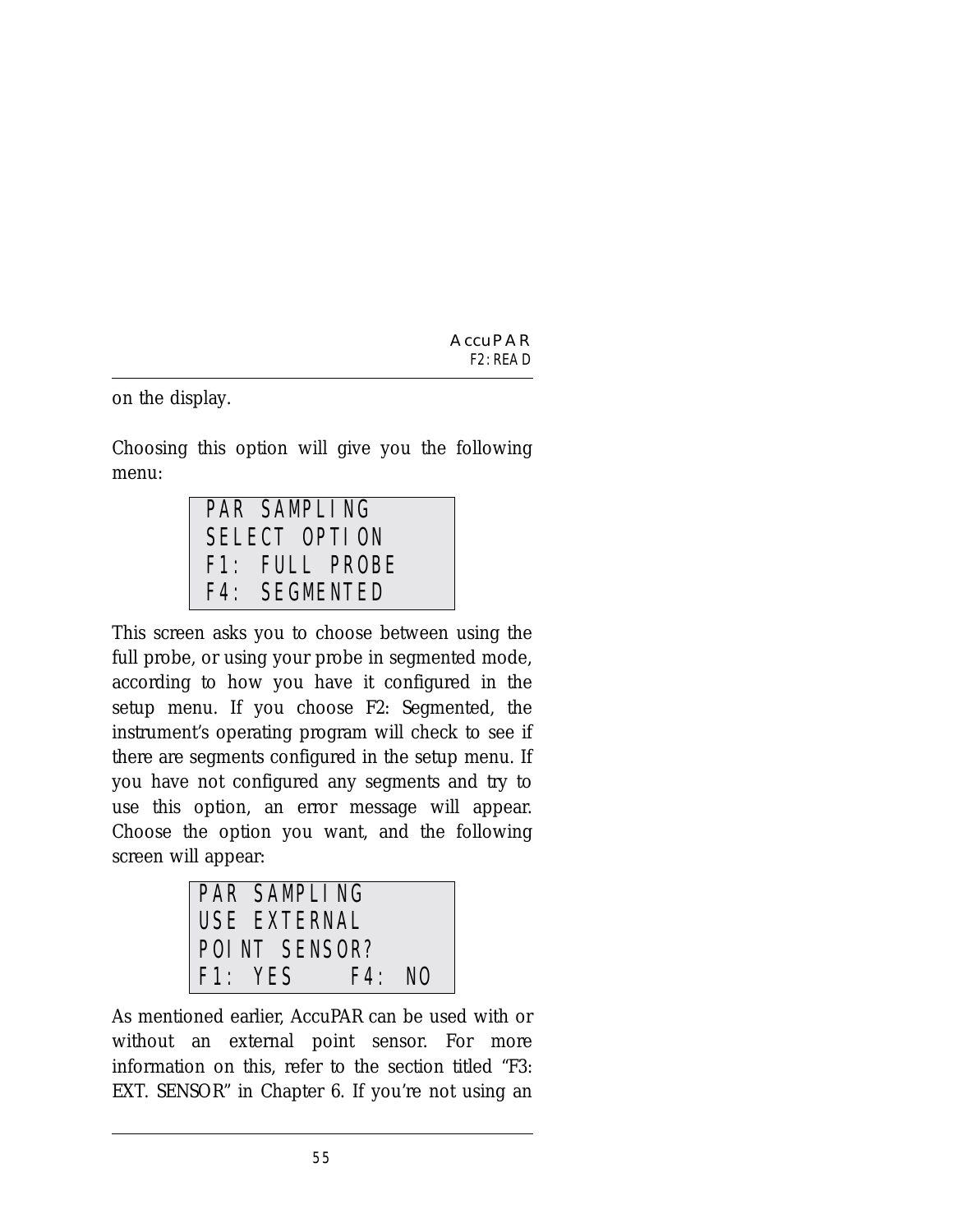external sensor, the following screen (the PAR SAMPLING menu) will appear:

| PAR SAMPLING      |
|-------------------|
| F2: FRACTION BEAM |
| F3: ZENITH ANGLE  |
| F4: PAR SAMPLE    |

Or if you are using an external sensor:

| F1: MATCH SENSORS* |
|--------------------|
| F2: FRACTION BEAM  |
|                    |
| F3: ZENITH ANGLE   |
| F4: PAR SAMPLE     |

Functions F2: Fraction Beam and F3: Zenith Angle are optional in this menu. Fraction Beam is discussed in detail in Chapters 5 and 8. If you are collecting PAR data over an extended period of time (several hours), the zenith angle will change. F3: Zenith Angle allows you to make zenith angle measurements throughout your sampling session, as the sun's zenith angle changes. If you do not wish to collect fractional beam data or the zenith angle, select F4: PAR SAMPLE.

#### F4: PAR SAMPLE

The size of each data set is affected by the number of probe segments you have set up (if any), as well as the number of samples you store. If many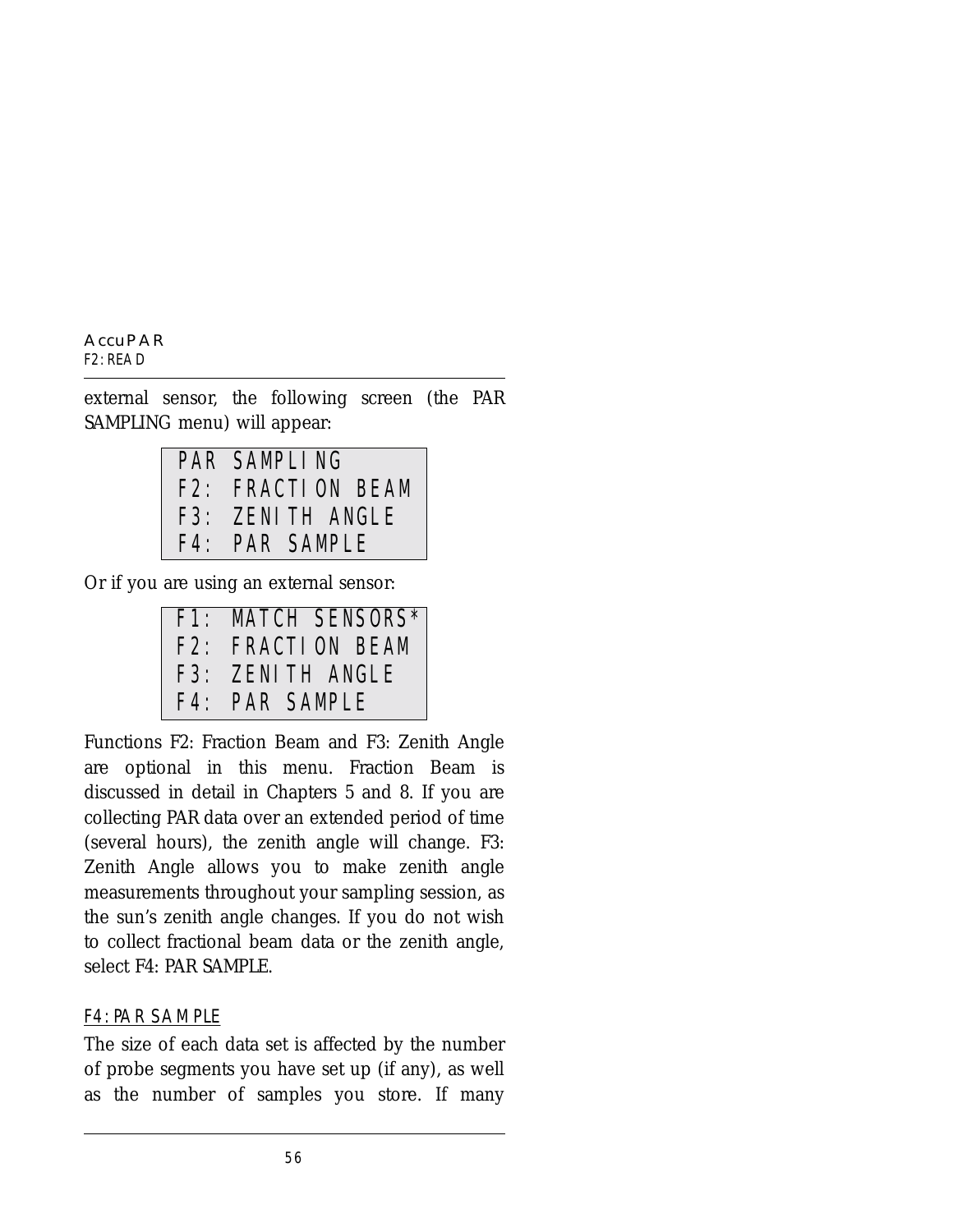readings are needed from a large plot or field, it may be better to divide the area into smaller sets to help in record-keeping. You can then enter notes pertaining to each plot. If the area to be measured is small, you may choose to develop only one data set. Regardless of the size of the area to be measured, AccuPAR will record all measurements of PAR and give the average above and below canopy intercepted PAR for all the data sets.

#### **Sampling with an external sensor**

If you are using an external PAR sensor to aid you in your measurements, you should have already configured it (see "F3: EXT SENSOR" in Chapter 6) When using an external sensor, you want to ensure that the values being read by the sensor match correctly with the AccuPAR when exposed to identical light levels. F1: MATCH SENSORS is used to accomplish this. It will match both the external sensor and the AccuPAR's sensors to account for any variability in response, due to sensor calibration or spectral and cosine response that may exist between the two types of sensors. To minimize errors that may be caused by cosine response difference, the sensors should be matched periodically throughout a lengthy sampling session, as the sun's zenith angle changes. When you select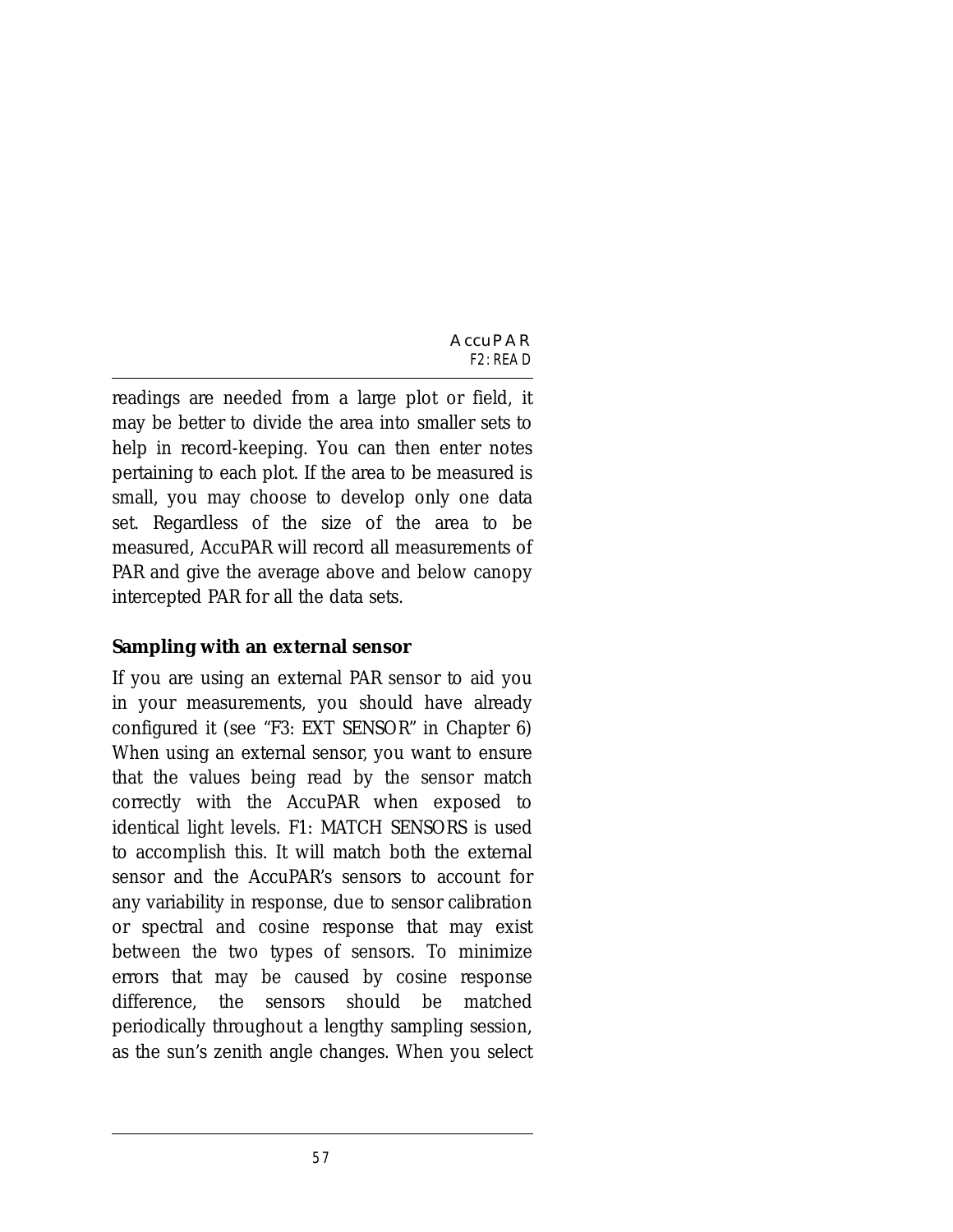this option, the following screen will appear:



As the directions say, place the external sensor next to AccuPAR's sensor number 40, which is the sensor in the middle of the probe. When doing so, make sure they are parallel so they are both at the same angle relative to the sun. Press F4. The program will initialize the sensors and then tell you the sensors have been matched. Once you have matched the sensors, the following screen will appear:



To begin sampling, place the external sample outside the canopy on a level surface. Position the probe where you want within the canopy, and press F4 to take a PAR sample. You may continue taking as many PAR samples as you wish by pressing F4. Each time you press F4, an above and below canopy reading will be made and displayed. The current number of samples taken will also be displayed.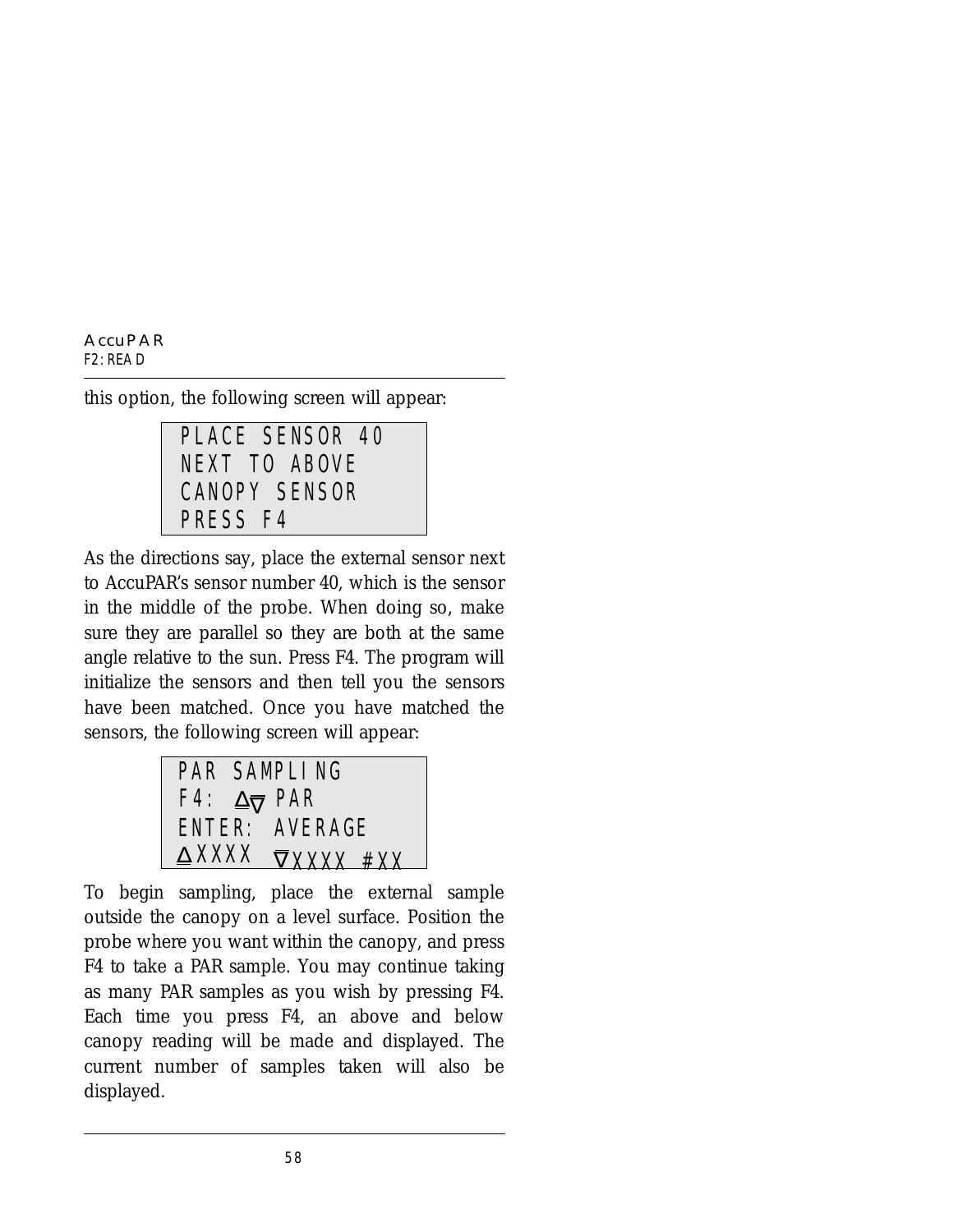#### **Sampling without an external sensor**

If you are not using an external point sensor, when you select F4: PAR SAMPLE you will get the following screen:



The  $\Delta$  symbol signifies above canopy values, the  $\overline{\nabla}$ symbol signifies below canopy values. The # indicates how many samples you've taken.

To sample, level the probe in a position outside or above the canopy, and press F1 to make an abovecanopy PAR reading. Next, place the instrument underneath or inside the canopy, keeping the probe level, and press F4. Take several below canopy readings in different locations to get a good representation of the below canopy conditions. You will notice that each time you press F4, the latest PAR values are displayed on the screen.

#### **ENTER: AVERAGE**

When you have taken sufficient PAR samples, press ENTER. The instrument will now average your PAR values and give you the following screen (the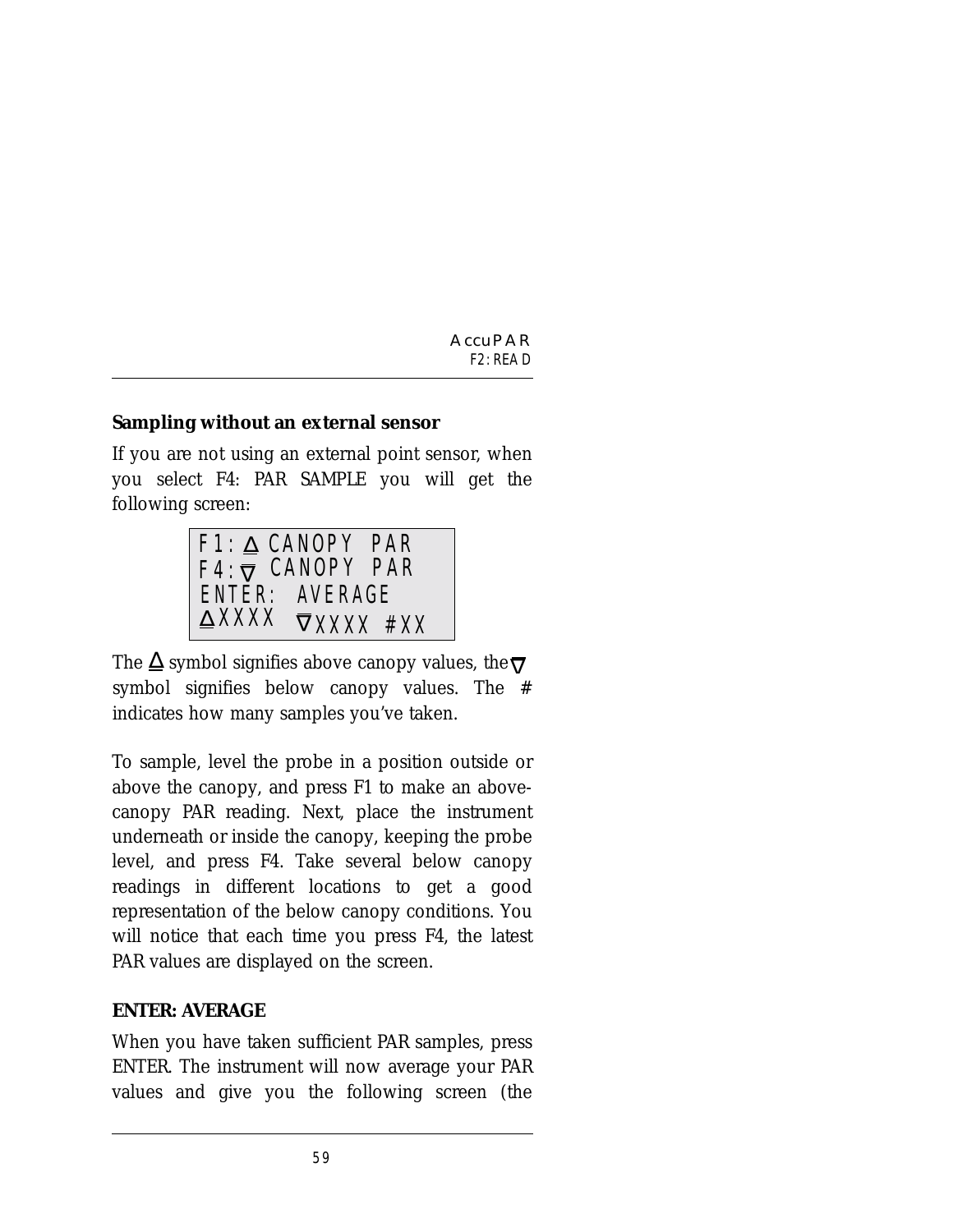following values are arbitrary):

| $\overline{A}VG \overline{\nabla} PAR$ : |                   | 235.7                       |
|------------------------------------------|-------------------|-----------------------------|
|                                          |                   | AVG $\triangle$ PAR: 1769.4 |
|                                          | F1: SAVE F4: COMT |                             |
| F <sub>2</sub> : DI SCARD                |                   |                             |

You may choose to save the data with or without comments, or discard the data. If you choose F1: SAVE, the data you've taken will be stored, along with the time and date, and you will return to the PAR SAMPLING menu. If you select F2: DISCARD, any data you have taken will be discarded and you will return to the PAR SAMPLING menu. If you select F4: COMNT, the following screen will appear:

|                           |  | $AVG \nabla PAR$ : | 235.7                    |
|---------------------------|--|--------------------|--------------------------|
|                           |  |                    | AVG $\Delta$ PAR: 1769.4 |
| COMMENTS: <enter></enter> |  |                    |                          |
|                           |  |                    |                          |

At the prompt, enter the desired comments and press ENTER. You will then return to the PAR SAMPLING menu.

### **F3: UNATTENDED**

Many applications require an extended period of time to collect PAR data. For this reason, you can use AccuPAR's unattended mode. When you select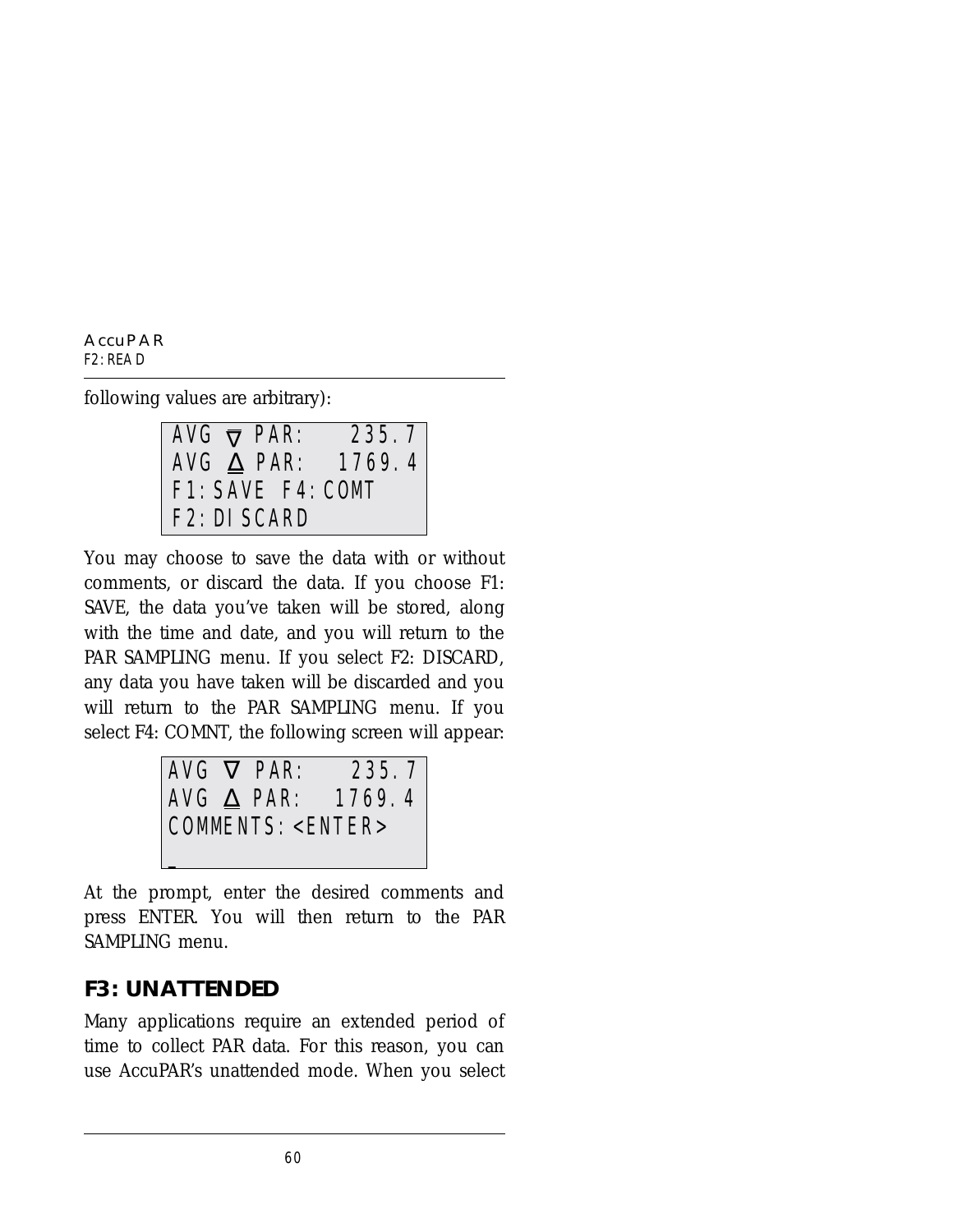this option, the following menu will appear:

| UNATTENDED PAR |
|----------------|
| SELECT OPTION  |
| F1: FULL PROBE |
| F4: SEGMENTED  |

This screen asks you to choose between using the full probe, or using your probe in segmented mode, according to how you have it configured in the setup menu. If you choose F2: Segmented, the instrument's operating program will check to see if there are segments configured in the setup menu. If you have not configured any segments and try to use this option, an error message will appear. Choose the option you want, and the following screen will appear:



AccuPAR can be used with an external PAR sensor in this mode, in order to collect simultaneous above and below canopy PAR data. To use an external PAR sensor with this program, it must first be configured in the SETUP menu. Refer to Chapter 6 for more information on this. After selecting your option, the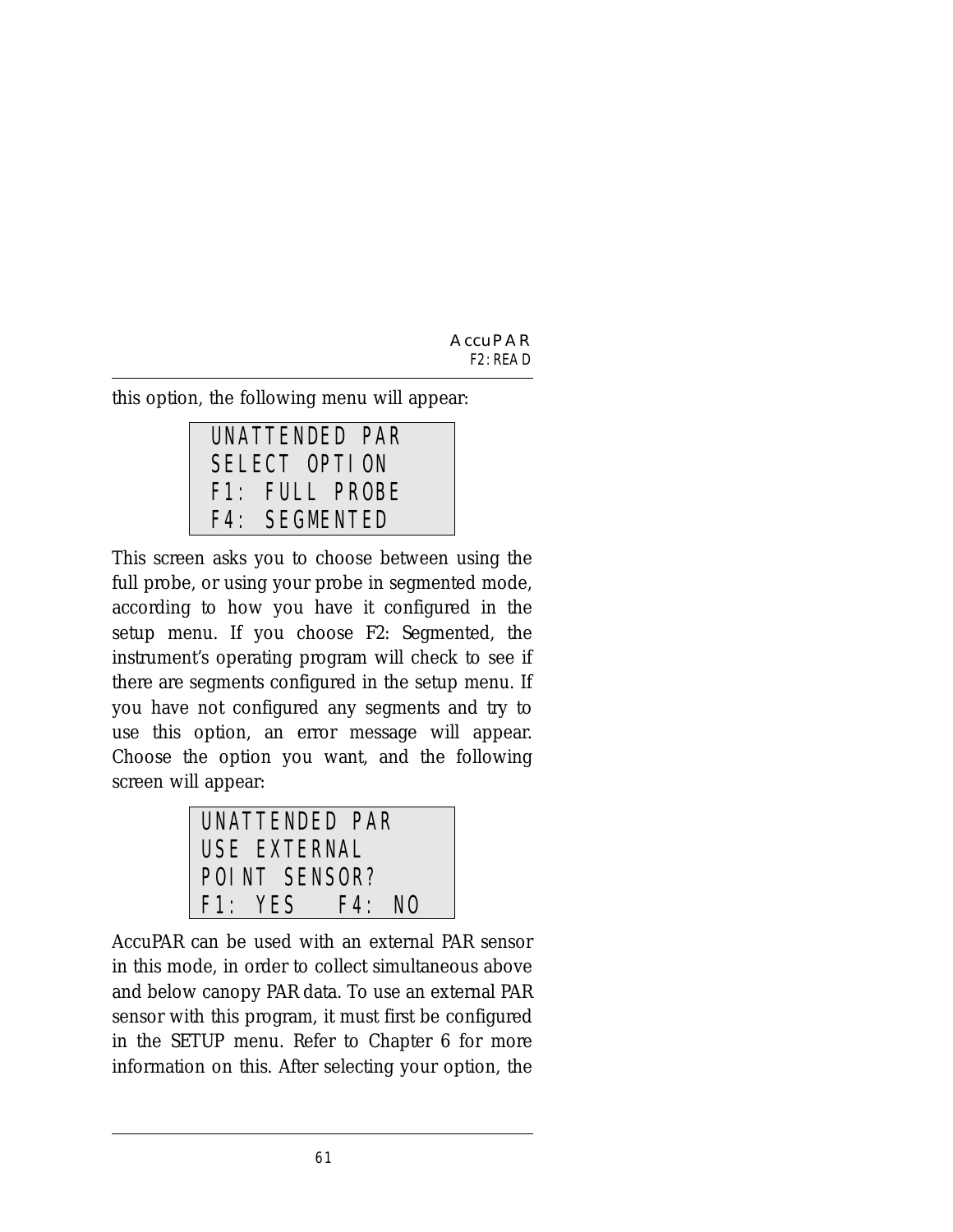following screen will appear:



If measurement of zenith angle is necessary for your application, AccuPAR can be programmed to calculate and store the zenith angle at each measurement interval in the unattended mode. If selected, AccuPAR will calculate the zenith angle of the sun using the time, date and site location previously entered in the SETUP Menu. Choosing either option will produce the following menu:



Using the  $\hat{\mathbb{I}}$  and  $\hat{\mathbb{I}}$  arrows, enter the time that you wish the unattended sampling session to start. Press ENTER to move to the minutes side. The current hour and minute is displayed as the default value. Keep in mind that time should be entered in 24 hour format, determined from your standard meridian, not necessarily your standard time zone. Time zones may be affected by political boundaries. Also, do not incorporate time changes such as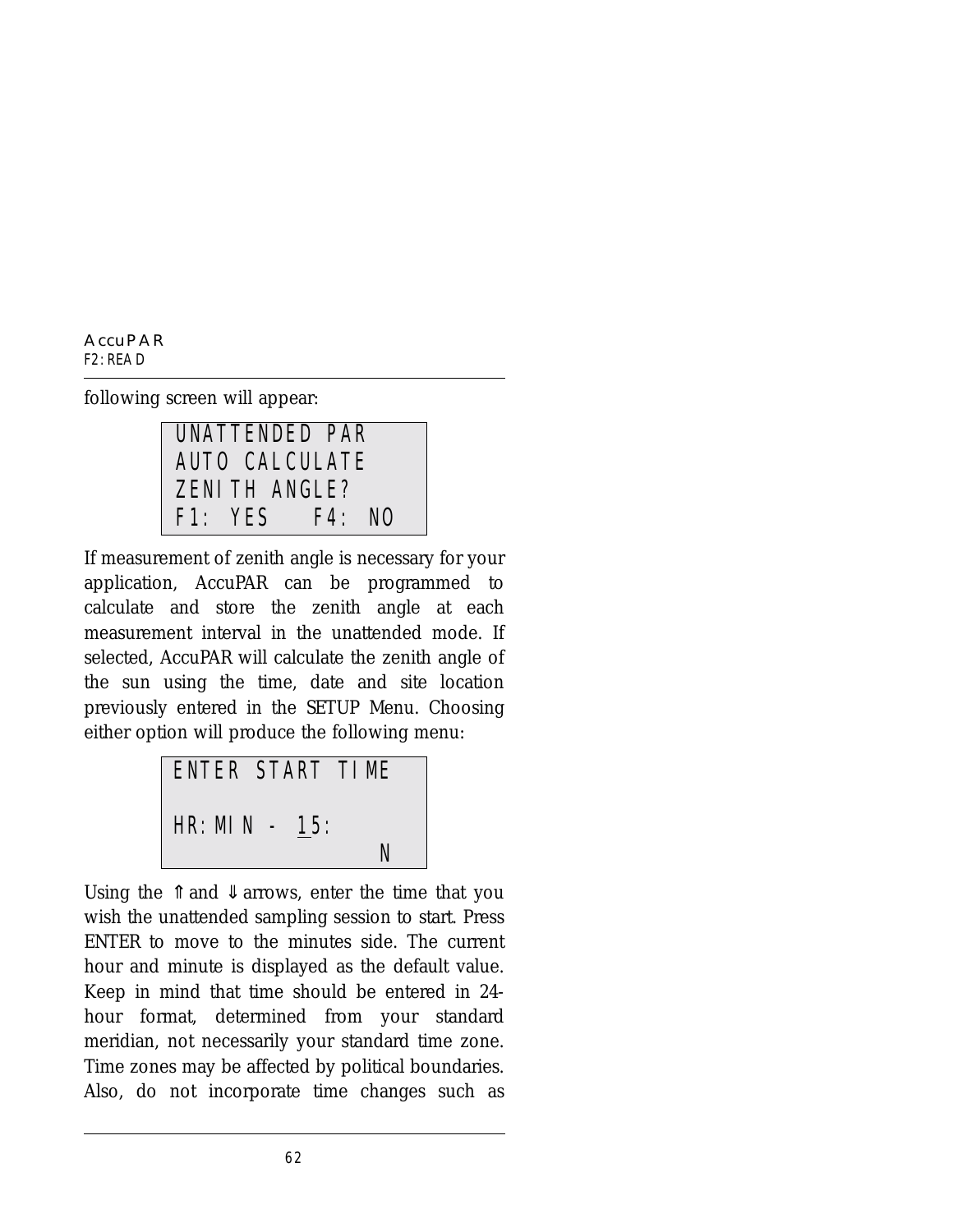daylight savings (if applicable). After you enter the start time, press ENTER. A date line will appear below it, displaying the current date. If you wish to keep this date, press ENTER. If not, change the date by using the  $\hat{\parallel}$  and  $\hat{\Downarrow}$  arrows as above. Press ENTER. The following menu will appear:



Enter the unattended session's stop time in the same way. Again, a date line will appear below the time line for you to enter the date you wish to stop collecting PAR data. After entering the stop date, press ENTER. The following screen will appear:



Enter the length of time that you want the program to wait between each sample, and press ENTER. The minimum interval between samples that you can enter is 30 seconds. The following menu will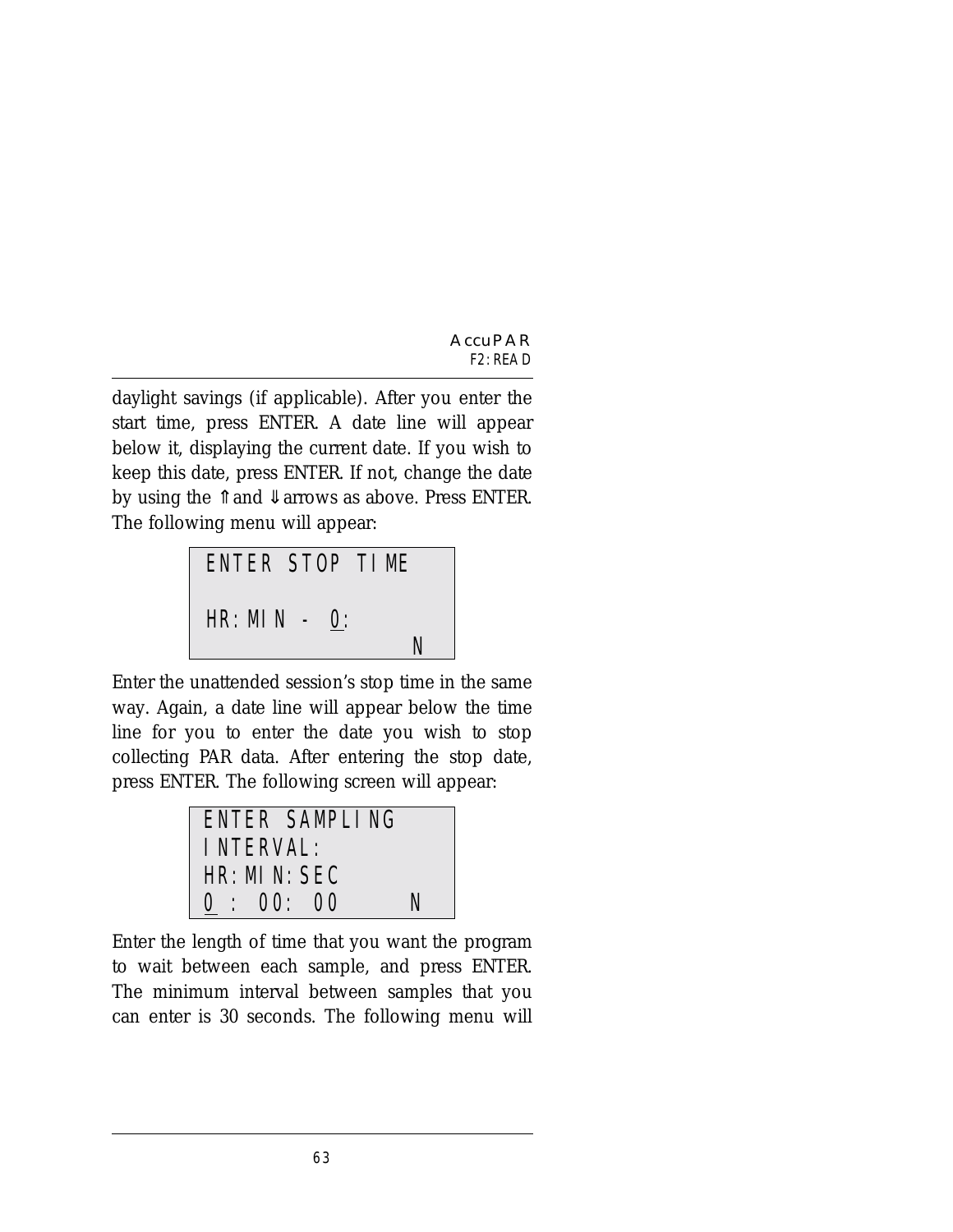appear:

ENTER NUMBER OF SAMPLES AVERAGED IN DATA SET:  $N=1$  N

At this screen, enter the number of samples that you want the instrument to average together and store at a time. For example, if you put "5" in at the prompt, it will take 5 readings, average them and store the value, take 5 more samples, average them, etc. If you have chosen to have the instrument calculate zenith angle automatically, it will be calculated at the time the samples are averaged and stored. Do not specify such a large number of samples that the time they encompass makes a zenith angle measurement erroneous. After you enter the number you want, press ENTER. The following menu will appear:

NIGHT-TIME SHUTDOWN? F1: YES F4: NO

If you want to do unattended sampling over a period of a few days, but don't wish for your AccuPAR to take samples during the night, you will want to use the night-time shutdown function.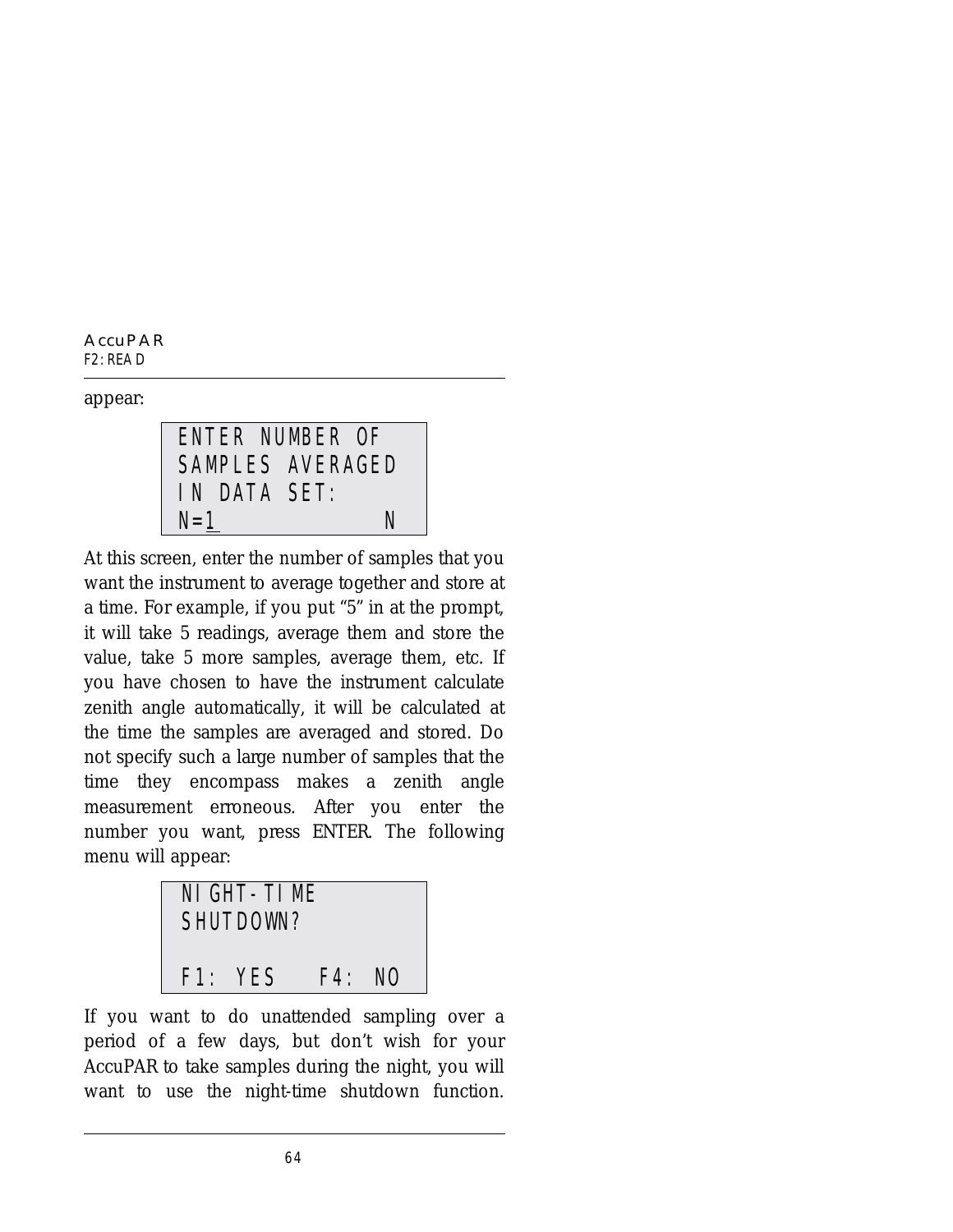Select F1: Yes and the following screen will appear:

| NI GHT SHUTDOWN<br>HR: MIN |  |   |
|----------------------------|--|---|
| $SLEEP: 0$ :               |  |   |
| WAKE :                     |  | N |

Enter the time you want it to shut down for the night, and when you want it to "wake up" and resume PAR sampling. Then press ENTER. Again, remember to enter the correct standard local time for these values. After you press ENTER, the AccuPAR will enter the unattended mode and will operate according how you set it up. The next screen will appear on the display for about 30 seconds and then the display will disappear. While the AccuPAR is sampling in unattended mode, you can check the status of the measurements by pressing the ON key. The display will come up and show the current time and number of samples taken, as shown:

| I UNATTENDED PAR |
|------------------|
| TIME: XX: XX: XX |
| F1: TERMI NATE   |
| I READINGS=XXX   |

Note that at any time in the unattended sampling mode, you may terminate the session by pressing F1. If you do so, you will be brought back to the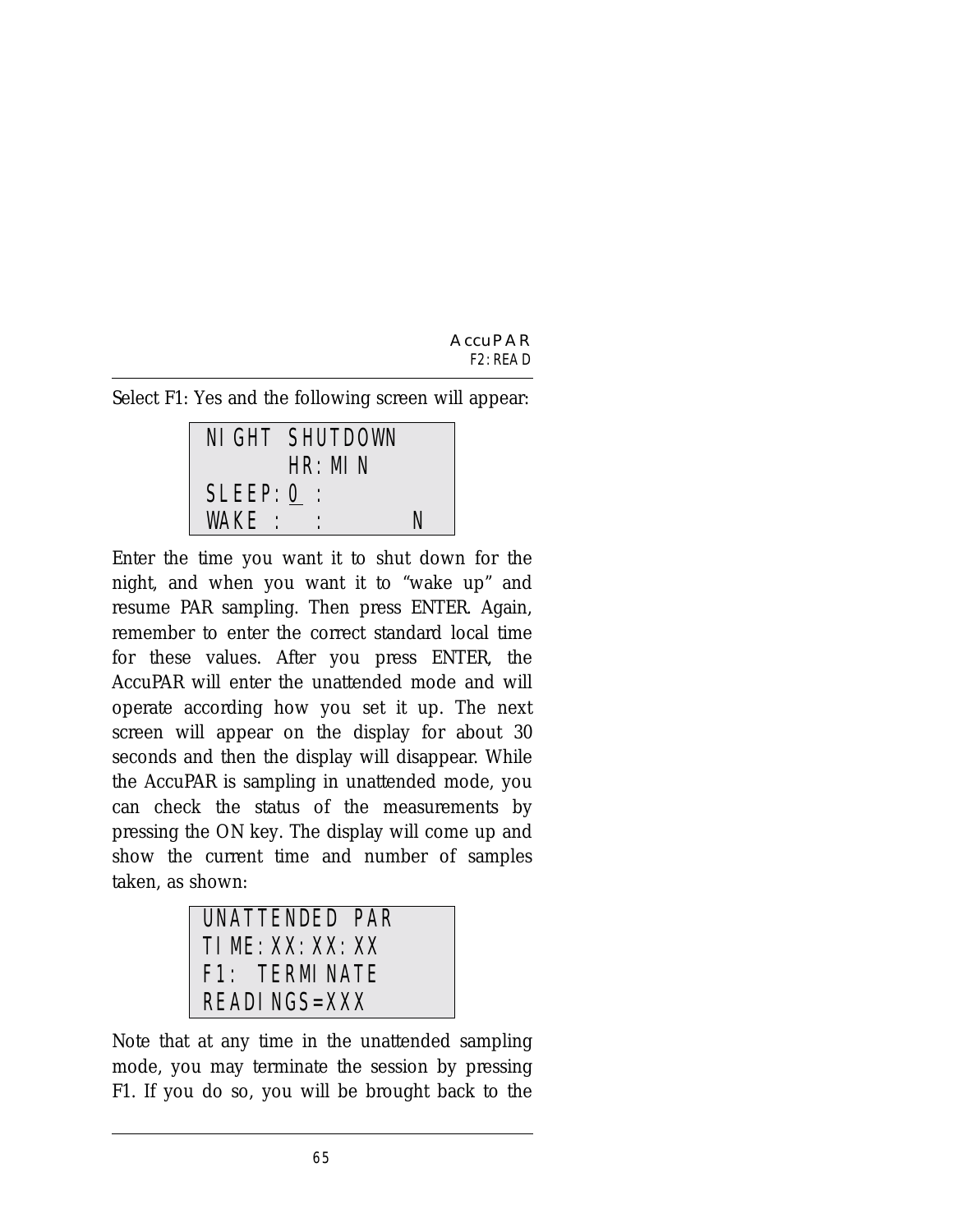main menu.

When measurements are complete according to how you programmed it, you will see the following screens when you check its status:

UNATTENDED PAR

DONE SAMPLING...

UNATTENDED PAR

COMPLETE!

## **F4: CONTINUOUS**

The following screen will appear:

| CONTINUOUS READ     |
|---------------------|
| $F1: \Delta$ SENSOR |
| F2: SENSOR 01       |
| F3: FULL PROBE      |

You may choose to read your external sensor (if you have one), just the probe's end sensor, or the entire probe. Choosing any of the three options will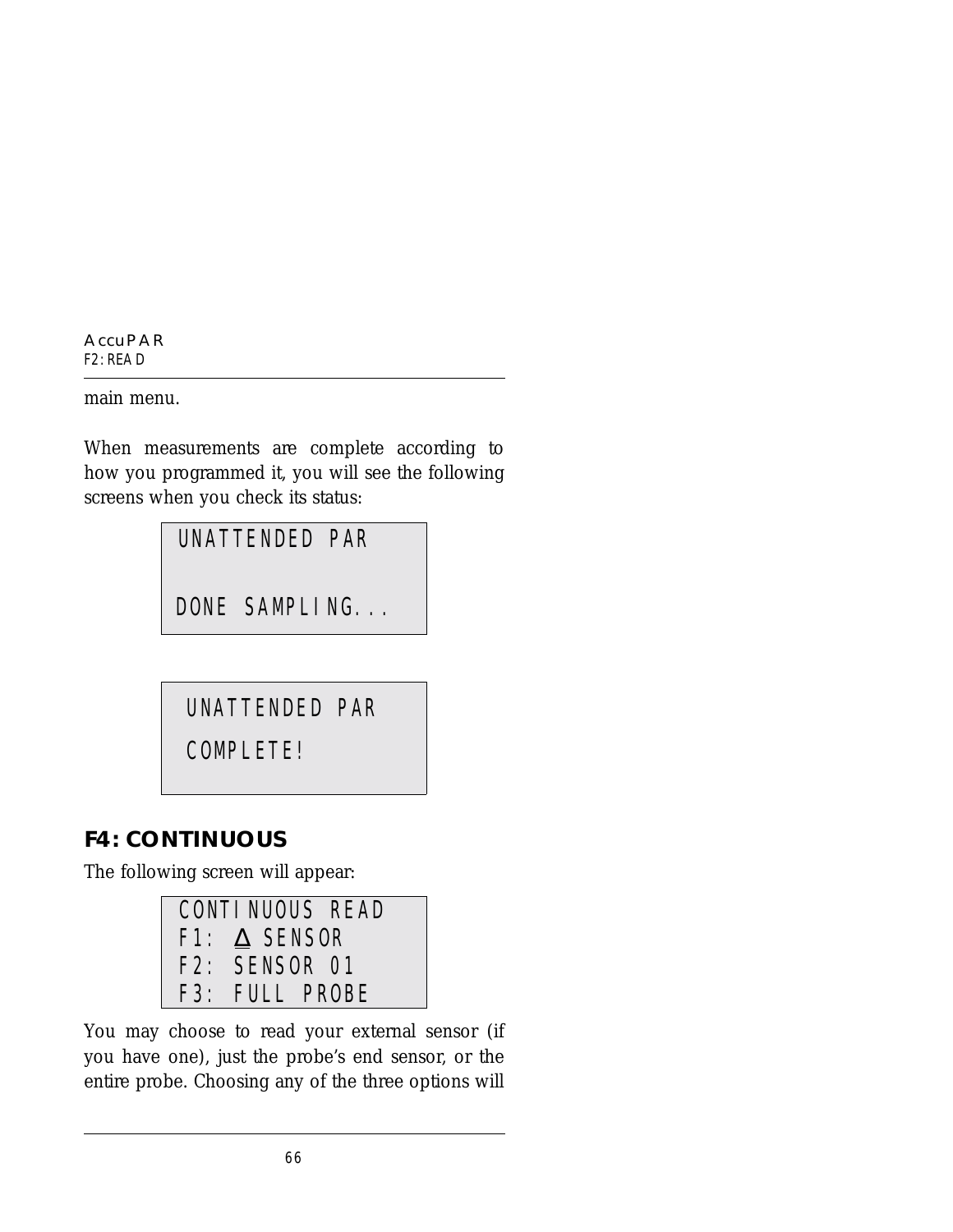bring you to the next screen:

CONTINUOUS READ PAR=749.3 F4: HOLD/STORE FULL PROBE

PAR readings will be updated about every 500 milliseconds, and it will show the mode in which you are reading (full probe, external sensor, or end sensor). If you want to hold a reading, press F4. The following menu will appear:

CONTINUOUS READ PAR=751.7 F1:SAVE F4:COMNT F2:DISCARD

You may save this reading with or without a comment, or discard it.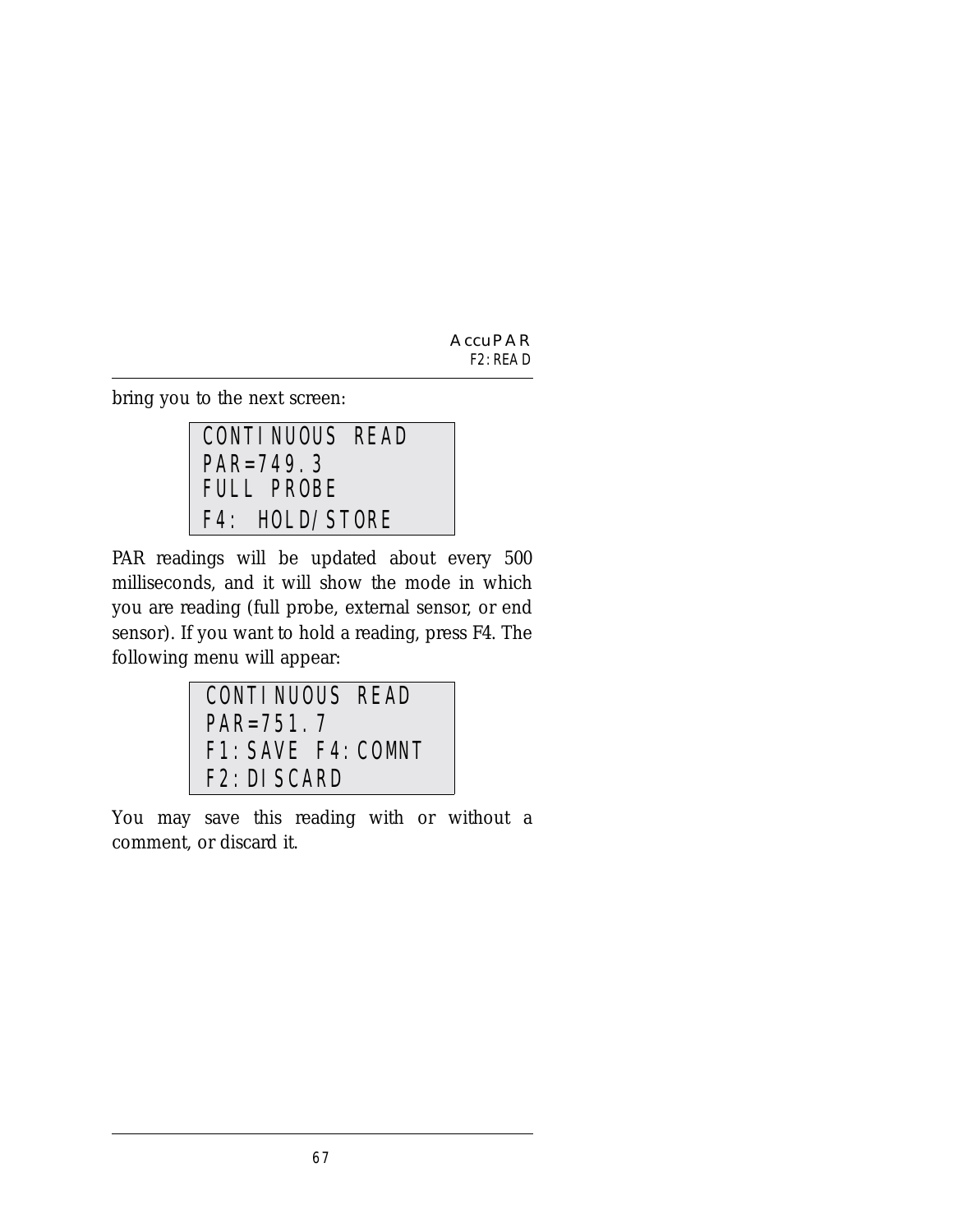# 8. F3: DATA

The data menu allows you to view your previouslystored data, download the data to your computer, or delete stored data. When you select F3: DATA from the MAIN MENU, the following screen will appear:

| <b>DATA</b> | 40947          |
|-------------|----------------|
|             | F1: DOWNLOAD   |
|             | F2: CLEAR DATA |
|             | F3: VIEW DATA  |

Notice that in the top right corner of the screen, a number is displayed. This number indicates how much data space is left in memory. You can use this to gage how much memory you have left to sample with, or how much space a particular PAR sampling configuration takes up.

### **F1: DOWNLOAD**

Use this menu to download your stored data to a computer. For instructions on how to download data from your AccuPAR to a computer via the RS-232 cable, refer to Chapter 12. When you have properly connected to your computer via the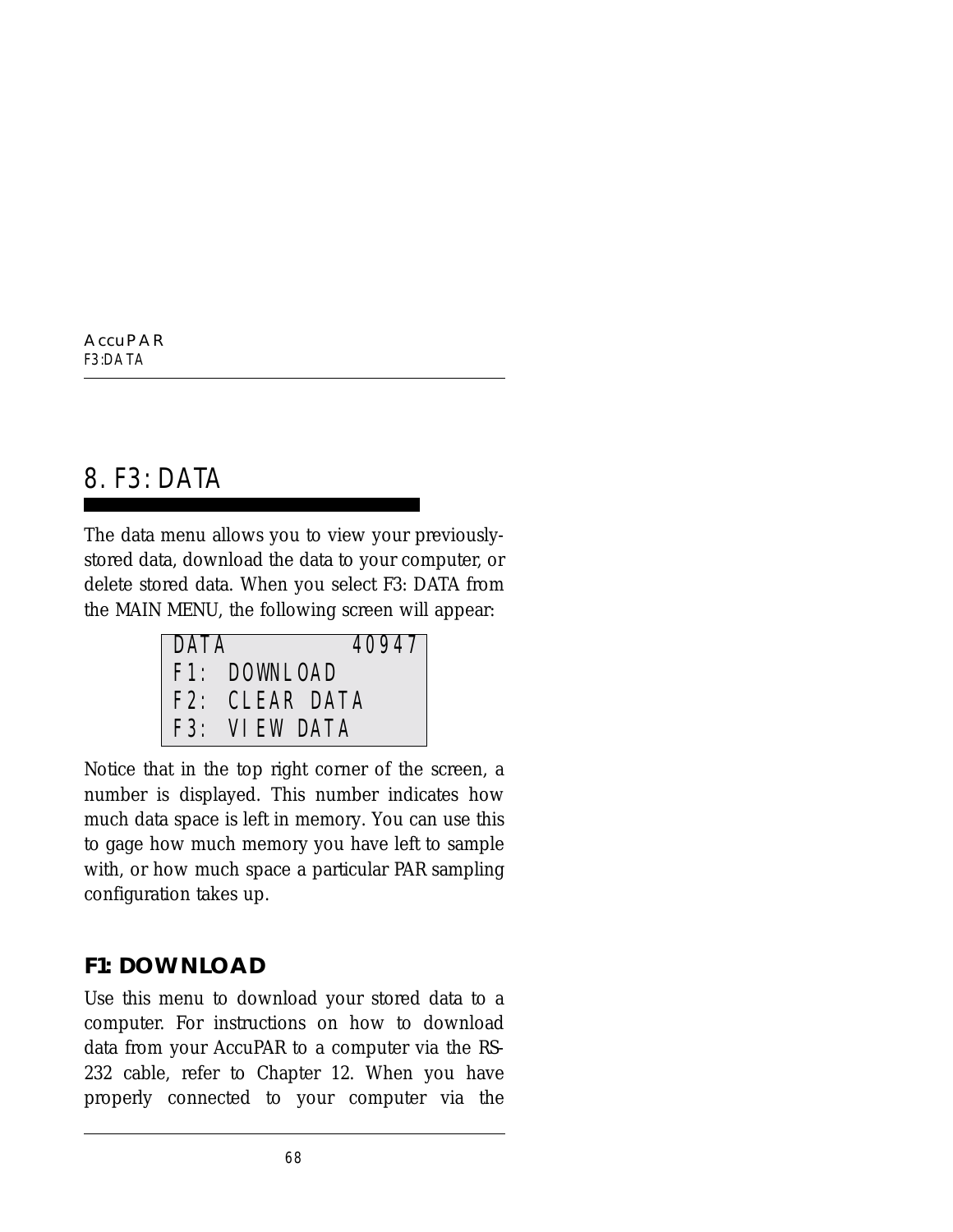Acculink program or your computer's terminal program, select F1: DOWNLOAD. The following screen will appear:

DATA

DOWNLOADING...

The data will be sent to your computer, and you will then return to the MAIN MENU. Your data is still stored in the AccuPAR, until you clear it.

# **F2: CLEAR DATA**

The CLEAR DATA option is used to clear data that you have stored in the AccuPAR's memory. When you choose this option, the following screen will appear:

CLEAR DATA F1: CLEAR NOW F2: ABORT

Choosing F2: ABORT returns you to the main menu, leaving all data still in memory. When you choose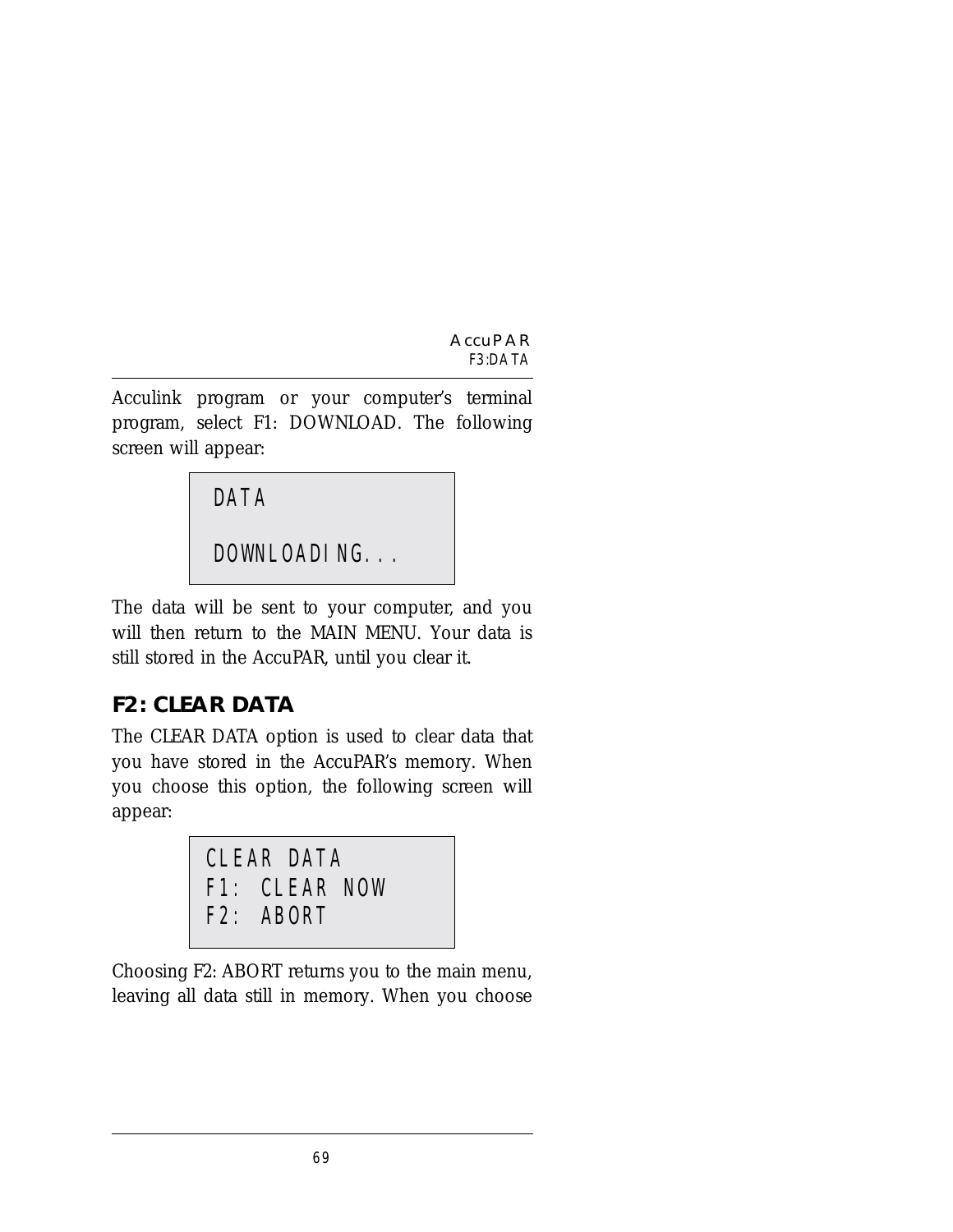**AccuPAR** *F3:DATA*

F1: CLEAR NOW, the following screen will appear:

```
CLEARING DATA
FROM MEMORY...
```
After the data has been cleared, you will be returned to the MAIN MENU.

### **F3: VIEW DATA**

The View Data option allows you to view the data that you've stored to memory.

Data is displayed in the order that it was stored, and is shown one data set at a time. Use the  $\downarrow$  key or F4 to scroll through data sets, and press ENTER to return to the MAIN MENU.

When viewing data taken with a segmented probe, you can view each line with the  $\downarrow$  key, or F4 to view the next data set. After scrolling through all the data, you will be returned to the MAIN MENU.

Following is an example of a data set as displayed in the VIEW function. The bracketed numbers next to the PAR values indicate that the reading was done when the probe was segmented, and the number is the segment number in that data set.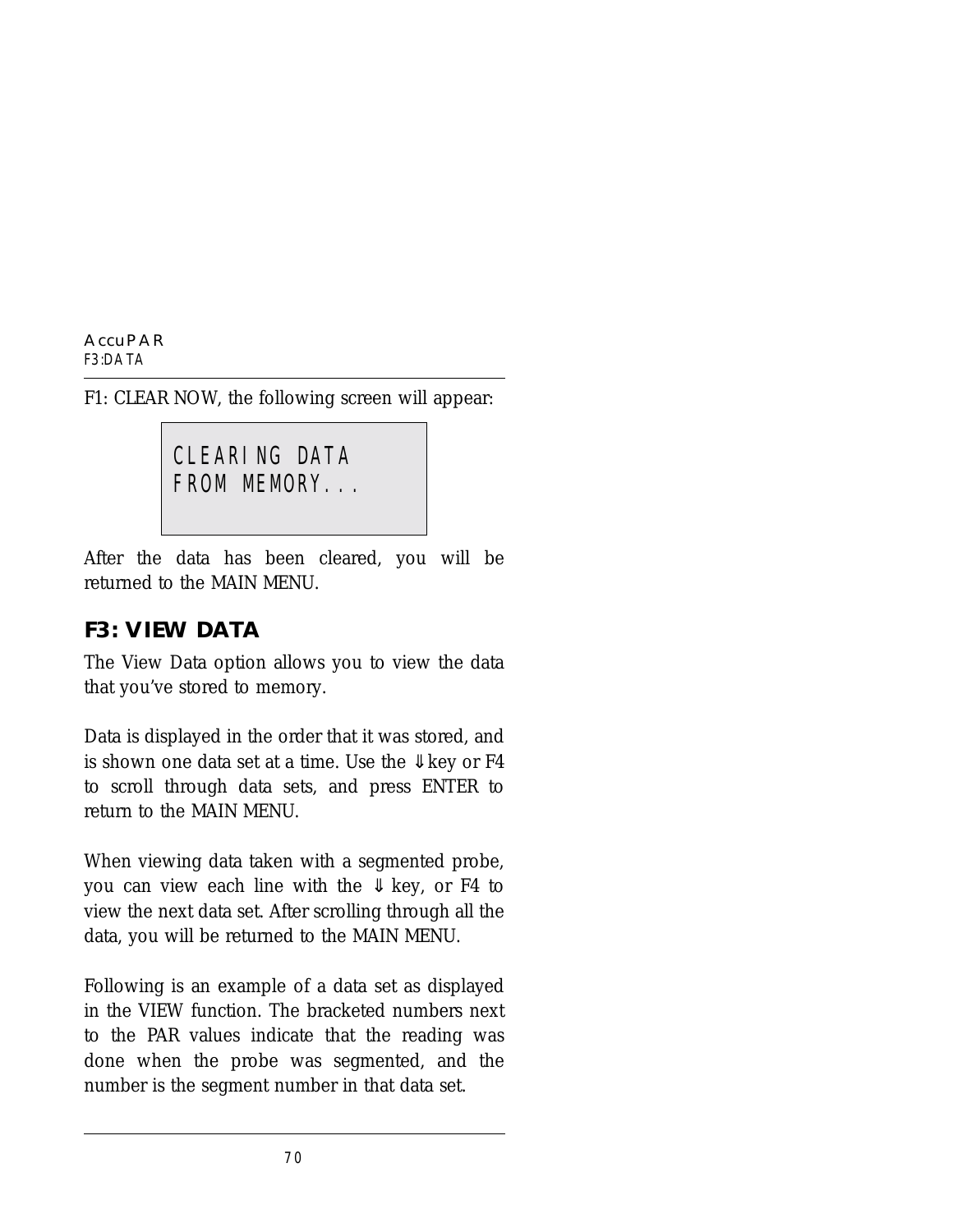**AccuPAR** *F3:DATA*

| $\Delta$ PAR 1750.3<br><b>V PAR 665.4</b>       | #1 | Whole Probe as<br>one segment        |
|-------------------------------------------------|----|--------------------------------------|
| $\Delta$ PAR 1950.4<br><b>V PAR 567.8</b>       | #2 | Whole Probe as<br>one segment        |
| $\triangle$ PAR1527.8<br>V PAR [1] 600.5        | #3 |                                      |
| $\triangle$ PAR1530.4<br>V PAR [2] 598.7        | #3 | Probe partitioned<br>into 4 segments |
| $\triangle$ PAR1526.5<br>V PAR [3] 599.8        | #3 |                                      |
| $\triangle$ PAR1531.4<br>$\nabla$ PAR [4] 566.4 | #3 |                                      |
| $\triangle$ PAR1775.7<br>$\nabla$ PAR [1] 467.3 | #4 |                                      |
| $\triangle$ PAR1770.9<br>$\nabla$ PAR [2] 463.8 | #4 | Probe partitioned<br>into 3 segments |
| $\triangle$ PAR1773.8<br>$\nabla$ PAR [3] 465.3 | #4 |                                      |
| $\Delta$ PAR1996.8<br>$\nabla$ PAR 598.4        | #5 | Whole probe as<br>one segment        |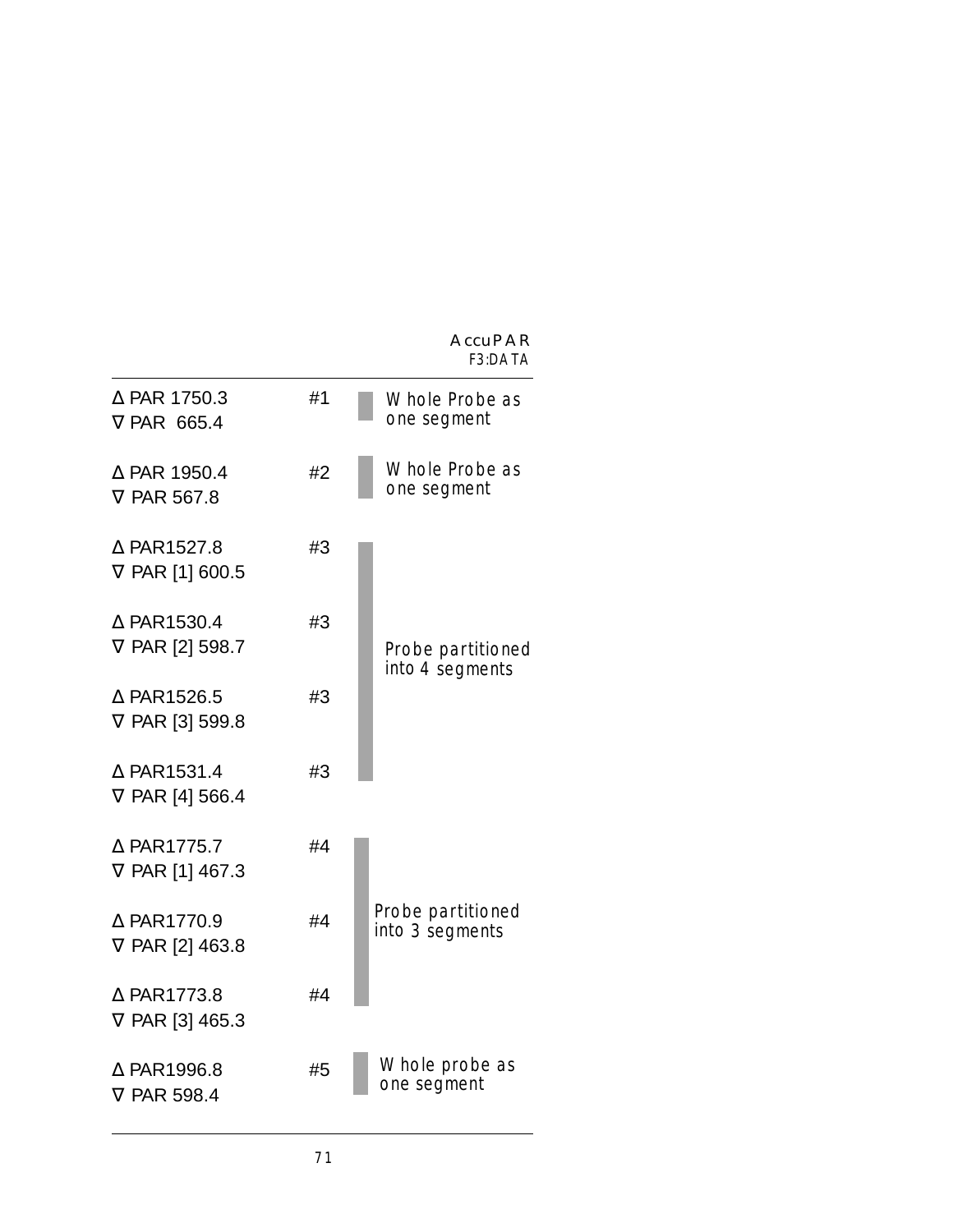# 9. Measurement Theory

AccuPAR is useful for a number of applications, including the measurement of average and intercepted PAR. From these measurements, LAI can be calculated and other attributes of the canopy structure can be determined.

## **PAR (photosynthetically active radiation)**

PAR is defined as the radiation in the 400 to 700 nanometer waveband. It represents the portion of the solar spectrum which plants use for photosynthesis. Under a plant canopy, radiation levels can vary from full sun to almost zero over the space of a few centimeters. Therefore, reliable measurement of PAR requires many samples at different locations under the canopy.

# **Average and Intercepted PAR**

Monteith (1977) observed that dry matter production of a plant canopy is directly related to the amount of photosynthetically useful radiation intercepted by the canopy. Dry matter production is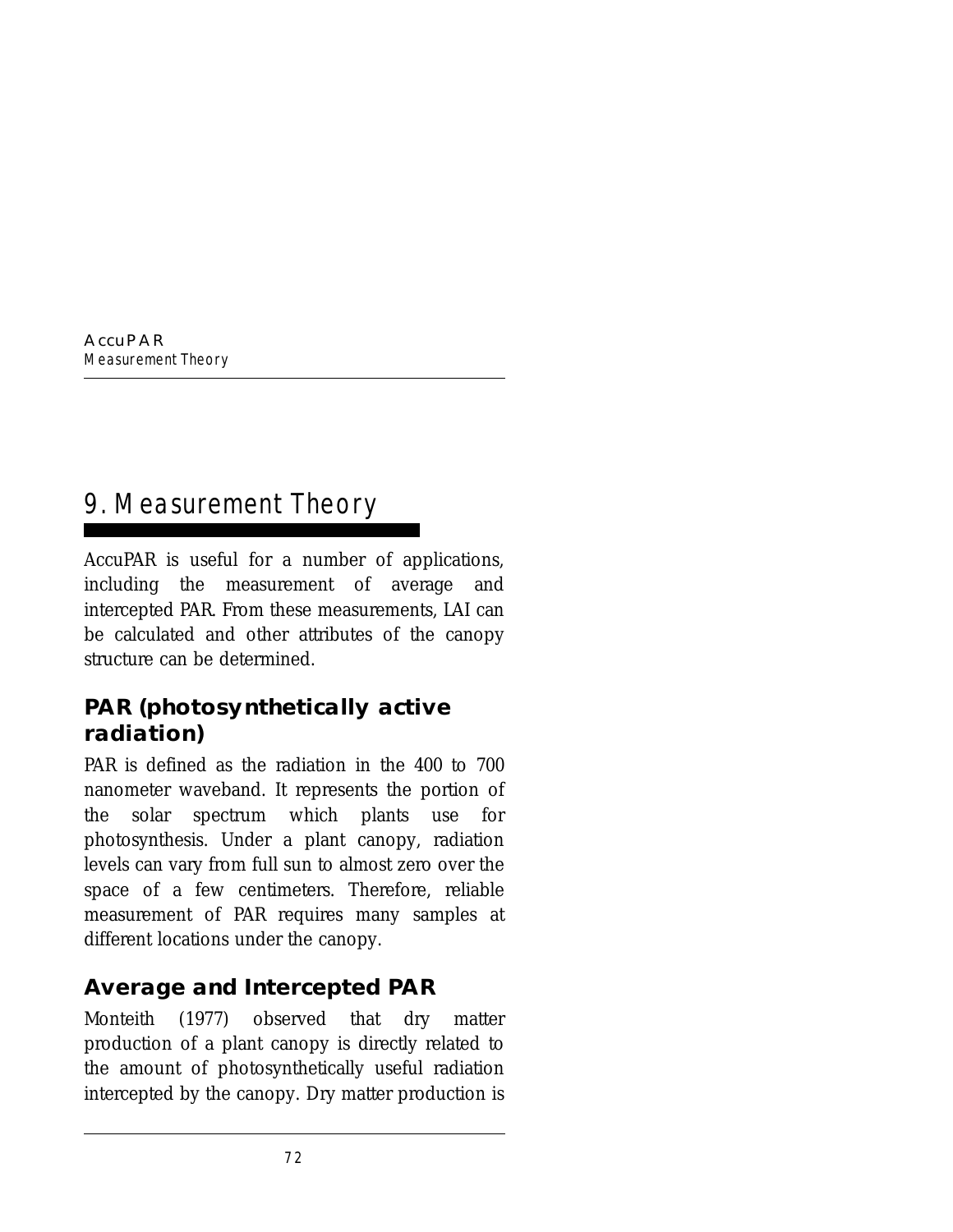modeled as the product of three terms:

$$
P = e f S
$$
  
(equation 1)

where *P* is the amount of dry matter produced, *S* is the flux density of incident radiation intercepted by the crop, and e is a conversion efficiency. Conversion efficiency and fractional interception, *f*, are determined by crop physiology and management.

Incident solar radiation is the only environmental factor. If *f* and *S* are monitored over the period of growth of a crop, and P is measured at harvest, *e* can be determined. The results of experimental treatments or the influence of genetics can be interpreted in terms of their effect on e and *f*.

The radiation incident on a canopy can be absorbed by the canopy, transmitted through the canopy and absorbed or reflected at the soil surface, or reflected by the canopy. In principle, only PAR absorbed by the canopy is useful in producing dry matter, so *f* should be the fractional absorption. If *t* is the fraction of incident radiation transmitted by the canopy, *r* is the fraction of incident radiation reflected to a sensor above the canopy, and  $r<sub>s</sub>$  is the reflectance of the soil surface, then the absorbed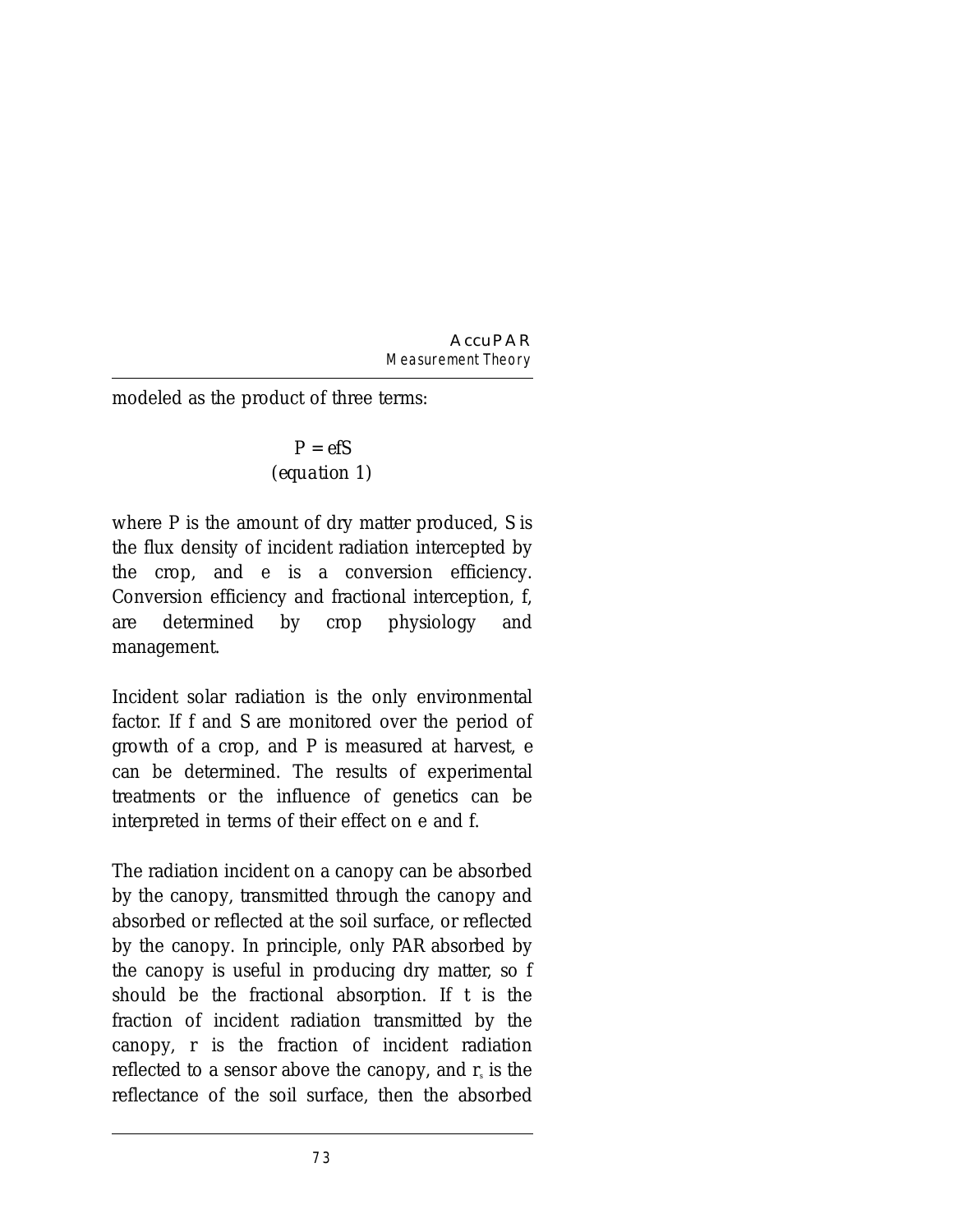radiation fraction is calculated from:

$$
f = 1 - t - r + trs
$$
  
(equation 2)

The last two terms are often ignored and fractional interception is approximated by:

$$
f = 1 - t
$$
  
(equation 3)

The error resulting from this approximation is usually small when  $t$ ,  $r$ , and  $r<sub>s</sub>$  are measured in the PAR waveband because most of the PAR is absorbed. The error becomes much more significant when measurements of total solar radiation are used because of large scattering coefficients of leaves for near infrared radiation.

As a first-order estimate of error, assume that

$$
r = (1 - t)r_c + tr_s
$$
  
(equation 4)

where  $r_c$  is the reflectance of the vegetation. Equation 2 becomes:

$$
f = (1-t)(1-r_c)
$$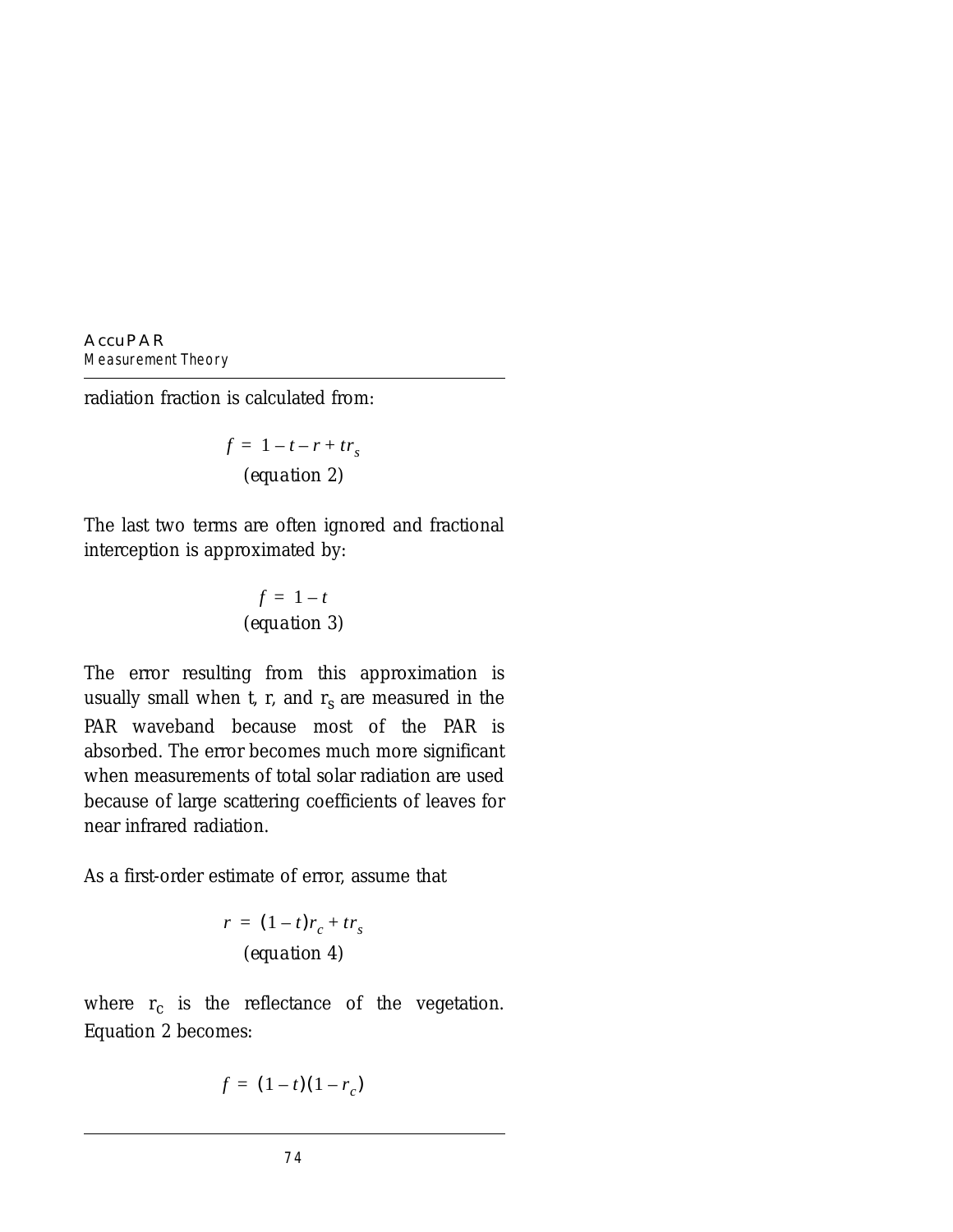#### *(equation 5)*

The error resulting from using equation 3 is approximately equal to  $r<sub>c</sub>$ , which is typically less than 0.05 in the PAR waveband. Since AccuPAR's sensors are sensitive only to radiation in the PAR waveband, equation 3 will generally be accurate for making measurements of intercepted radiation. However, measurement of the other terms needed for equation 2 is simple and will also be explained.

#### Sampling for Fractional Interception

The functions needed to perform these calculations are available in the PAR SAMPLING mode of the READ Menu. The measurements needed for fractional interception are those from which *t*, *r*, and *rs* are calculated. If *S* is the PAR reading from an upward-facing AccuPAR above the plant canopy, *R* is the reflected PAR above the plant canopy (inverted AccuPAR above the crop), *T* is the upward-facing AccuPAR below the plant canopy, and *U* is the reflected PAR from the soil surface, then  $t$ ,  $r$ , and  $r_s$  can be calculated from:

$$
t = T/S
$$
  
(equation 6)

$$
r = R/S
$$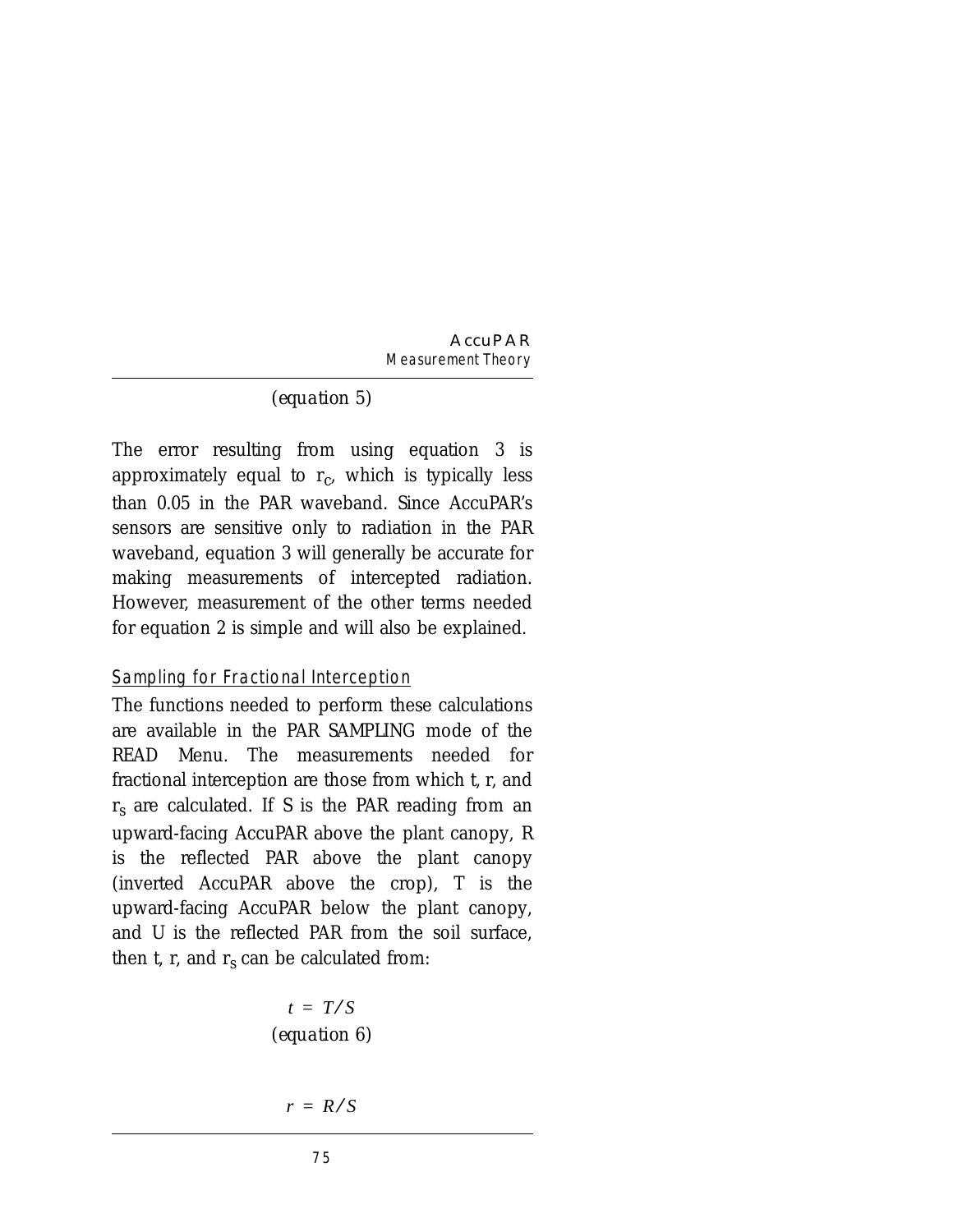#### *(equation 7)*

*(equation 8)*  $r_s = U/T$ 

Assume only *t* needs to be known. Measure *S* above the crop canopy. Level AccuPAR above the canopy and select F4:PAR SAMPLE from the PAR SAMPLING Menu. Details concerning this function can be found in chapter 7. The reading you obtain will be the value for *S*.

Measure *T* by placing AccuPAR below the plant canopy, being careful to place it below all of the leaves. Try to keep the instrument level. Since the light below the canopy is extremely variable, several samples at different locations will be necessary for a reliable reading. The number of necessary samples can be determined by taking, for example, 10 readings and computing the coefficient of variation from:

$$
CV = \frac{\left[ \left( \sum (x_i - x)^2 \right) / (n - 1) \right]^{\frac{1}{2}}}{S}
$$
\n(equation 9)

where *n* is the number of samples taken. Any error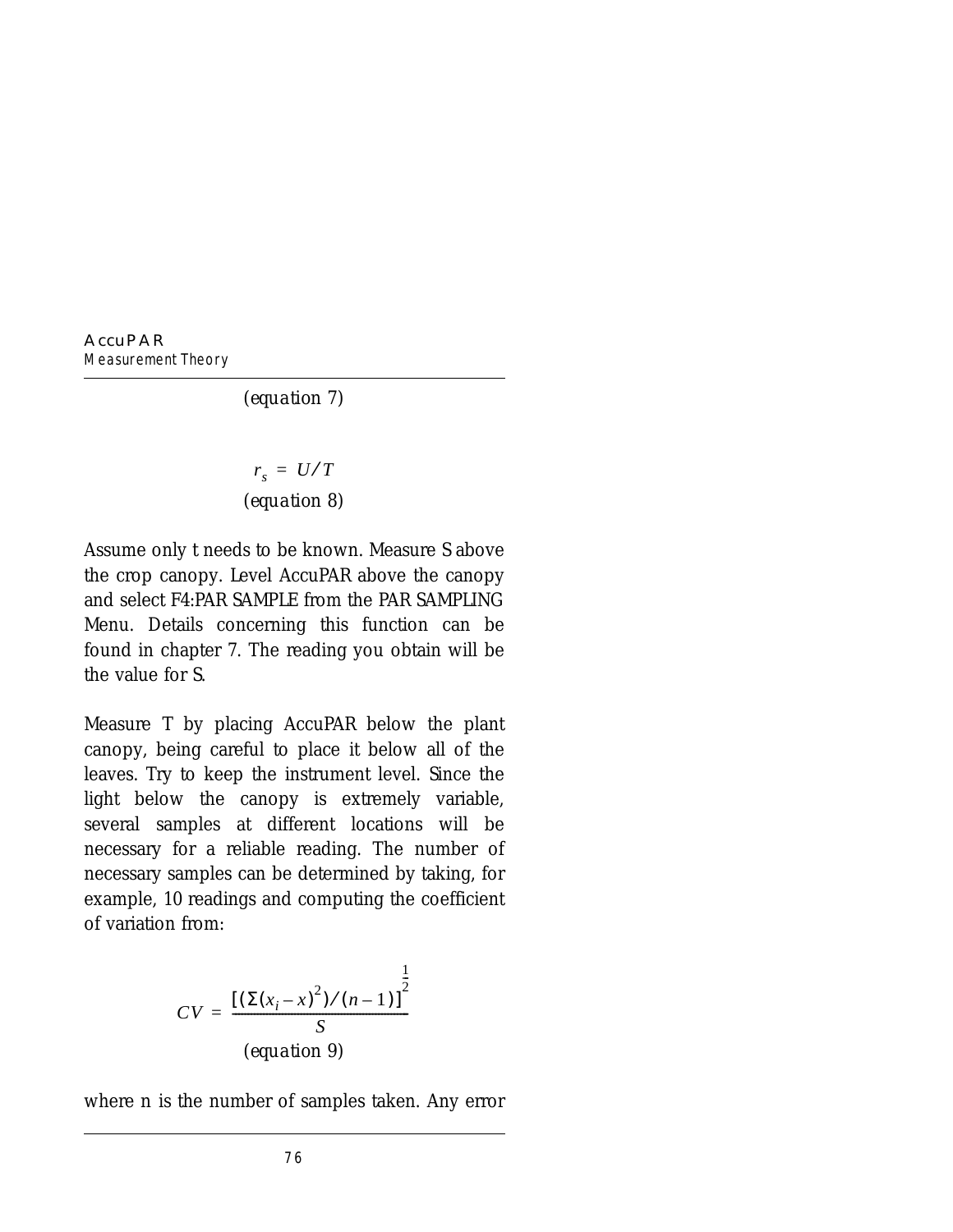in the measurement of *t* will be *CV* divided by the square root of the number of samples. Usually, about 10 samples should suffice. Again, use the F4: PAR SAMPLE option available in the PAR SAMPLING Menu to collect this data.

Once you have taken several below PAR readings, you will press ENTER: AVERAGE. The average below canopy PAR value displayed is the *T* value. The fractional transmission for the canopy, *t*, can now be calculated from equation 6.

This calculation would normally be generated by a computer program after the data from all of the samples have been sent to the computer. However, it is important to set up some kind of sampling scheme beforehand or keep detailed notes of sampled areas of the field plot or treatment so that they can be compared to stored readings. AccuPAR allows you to enter comments concerning the data collected as it is saved.

To find *r*, invert AccuPAR at a height of 1-2 meters above the crop canopy. Leveling is not critical for this measurement since the radiation reaching the sensor is not directional. Select F4: PAR SAMPLE from the PAR SAMPLING Menu. The reading you obtain will be the *R* value. Multiple readings are not necessary since *R* is not usually variable. Calculate *r*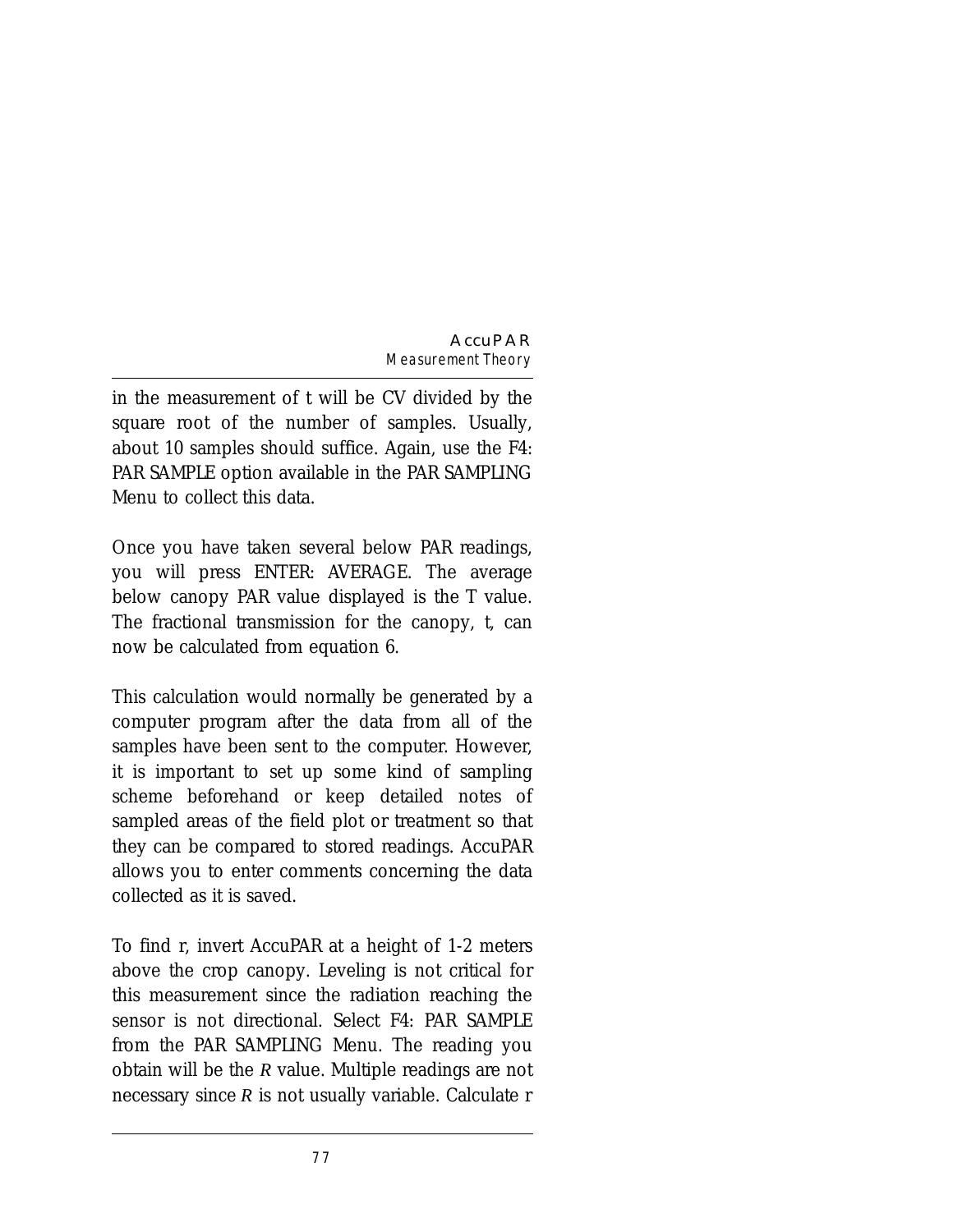from equation 7 using the previously recorded *S* value.

To find *rs*, invert AccuPAR over the soil below the canopy and take measurements at several locations. Average and store these measurements as before. This reading is the value  $U$ . Calculate  $r_s$  from equation 8 using *U* and *T*. A value in the range of 0.1 to 0.2 should be obtained, but it is possible that the light level below the canopy will be so low that *U* will not be accurately measured. If a value outside of the expected range is obtained, there will be negligible error in  $f$  by assuming  $r = 0.15$ . As mentioned before, evaluation of intercepted radiation normally involves the measurement of *t*.

Only measurements below the canopy have been discussed. Obviously, measurements throughout the canopy are possible. Profiles of interception with height can be useful in determining at what location most of the photosynthesis is occurring in the canopy.

# **Using PAR to determine Leaf Area Index**

Some AccuPAR users may want to use sunfleck measurements to determine plant canopy parameters such as leaf area index and leaf angle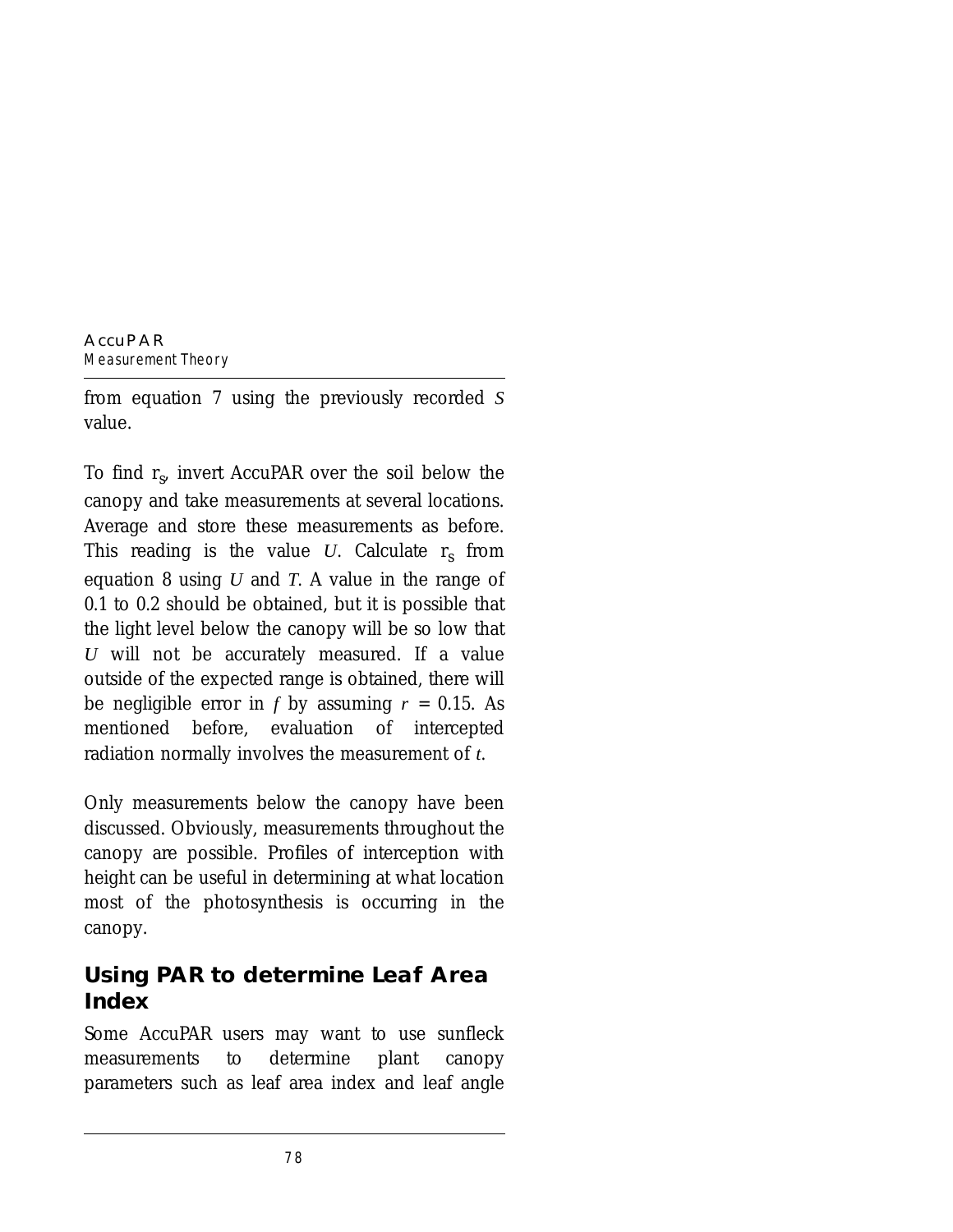distribution. The theory for obtaining LAI and leaf angle distribution from these measurements is widely published. However, the theory is incomplete in some respects and this affects the accuracy of canopy parameters predicted from sunfleck measurements. Errors are greatest when LAI is high and/or when the canopy is tall. The sunfleck inversion fails completely when the sky is overcast and there are no sunflecks.

Our research has shown that an inversion using transmitted PAR is much more reliable under almost all conditions than an inversion using sunfleck fraction. We recommend that this PAR inversion be used instead of the inversion based on sunfleck fraction.

The PAR measured by AccuPAR within a plant canopy is a combination of radiation transmitted through the canopy and radiation scattered by leaves within the canopy. A complete model of transmission and scattering is given by Norman and Jarvis (1975), but it is very complex and not suitable for inversion.

The Norman-Jarvis model was used to test and fit two simpler models which are more easily inverted. Equation 10 is a simple light scattering model suggested by Goudriaan (1988). It gives the fraction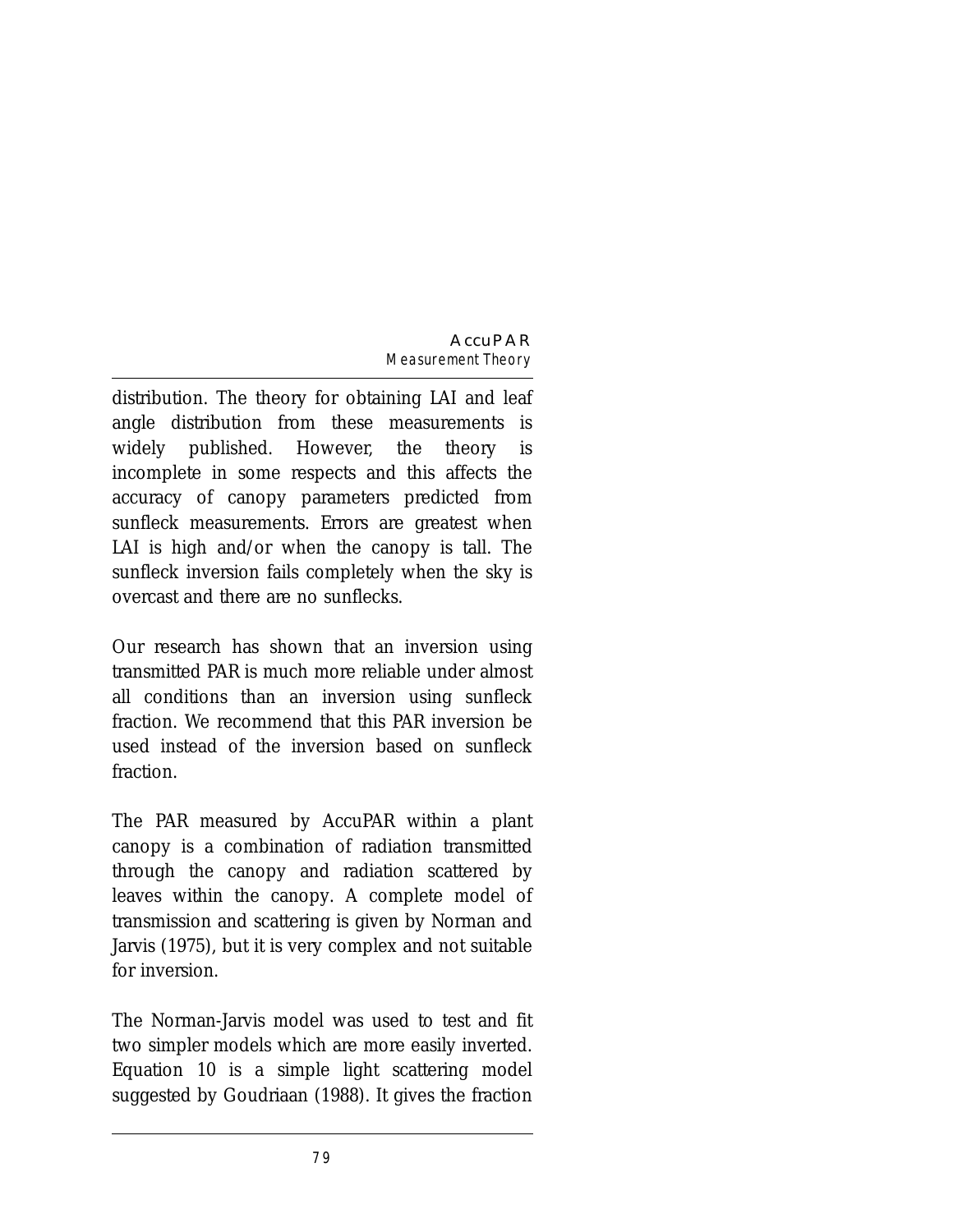of transmitted PAR, τ (ratio of PAR measured below the canopy to PAR above the canopy), below a canopy of LAI, L, as

$$
= f_b \exp(-\sqrt{aKL}) + (1 - f_b) \exp(-0.87 \sqrt{aL})
$$
  
(equation 10)

where  $f_b$  is the fraction of incident PAR which is beam, *a* is the leaf absorptivity in the PAR band (AccuPAR assumes 0.9 in LAI sampling routines), and *K* is the extinction coefficient for the canopy. The extinction coefficient can be modeled in various ways. Assuming an ellipsoidal angle distribution function (Campbell 1986), then

$$
K = \frac{\left(x^2 + \tan \Theta^2\right)^{1/2}}{x + 1.744\left(x + 1.182\right)^{-0.733}}
$$
\n
$$
(equation 11)
$$

where  $\theta$  is the zenith angle of the sun and *x* is a leaf angle distribution parameter. When *x*=1, the angle distribution is spherical, and *K* simplifies to

$$
K = \frac{1}{2\cos\Theta}
$$
  
(equation 12)

John Norman suggested a different equation for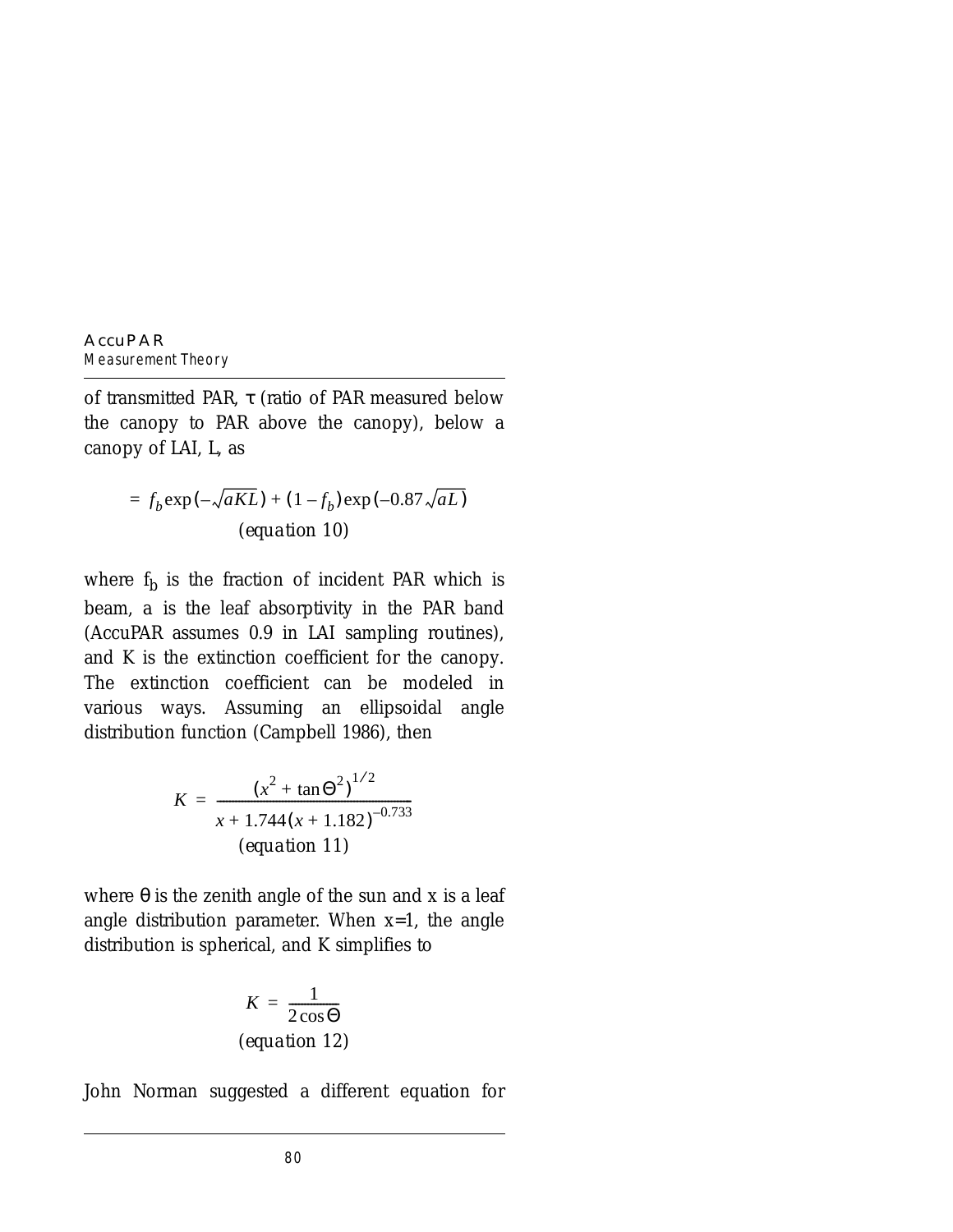predicting scattered and transmitted PAR.

$$
\tau = \exp\left\{\frac{A(1 - 0.47f_b)L}{\left(1 - \frac{1}{2K}\right)f_b - 1}\right\}
$$
\n(equation 13)

where *A* = 0.283 + 0.785*a* - 0.159*a*<sup>2</sup> .

Both equations predict canopy PAR within a few percent of values from the complete Norman-Jarvis model. Equation 10 is slightly more accurate, but equation 13 is much easier to invert to obtain *L*. The difference in accuracy of the two equations is smaller than other uncertainties in the method, so equation 13 will be used to determine LAI. Inverting equation 13 gives the following:

$$
L = \frac{\left[ \left( 1 - \frac{1}{2K} \right) f_b - 1 \right] \ln \tau}{A (1 - 0.47 f_b)}
$$
\n
$$
(equation 14)
$$

Applications and Examples

This section describes the method of manually collecting PAR data for the determination of LAI in a barley and pea canopy. This example has been included to show how AccuPAR automatically

81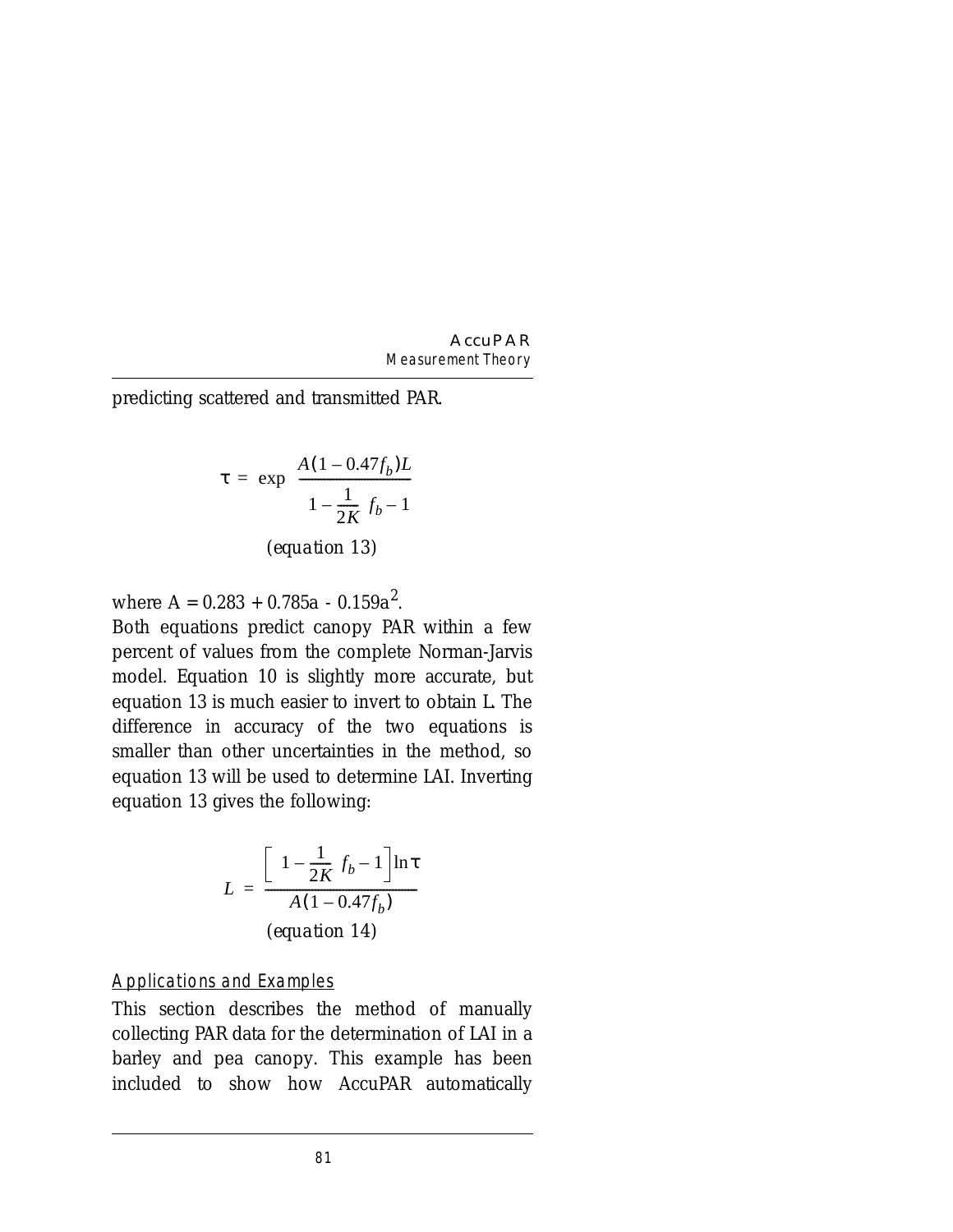calculates LAI in the field.

PAR was measured above a barley canopy of 391  $\mu$ mol ( $\mu$ mol m $^{-2}$ s $^{-2}$ ) on an overcast day. The average of several measurements below the canopy was 62  $μ$ mol. The transmission, τ, is therefore 62/391 = 0.159. Since the day was overcast,  $f_b = 0$ . If  $a = 0.9$ , then  $A = 0.86$ . From equation 14,  $L =$  $ln(0.159)/0.86$  = 2.14. Because the measurement was made under overcast skies, it was not necessary to have canopy structure information or solar elevation angle. Measurements on overcast days are the simplest for LAI determination and do not require assumptions about canopy structure.

The next example uses measurements on a sunny day. 1614 µmol was measured above a pea canopy and 80 µmol under the canopy. The fraction of PAR transmitted by the canopy was therefore

 $\tau = 80/1614 = 0.05$ . The solar zenith angle was 30°. The fraction of diffuse radiation was measured by configuring AccuPAR to measure a single end sensor in full sun using the CONTINUOUS function available from the READ Menu. Another reading was taken with the end sensor shaded by a hand one meter from the probe in the path of the direct solar beam. The ratio of the shaded to unshaded readings was 0.119, which is the diffuse PAR fraction. The beam fraction was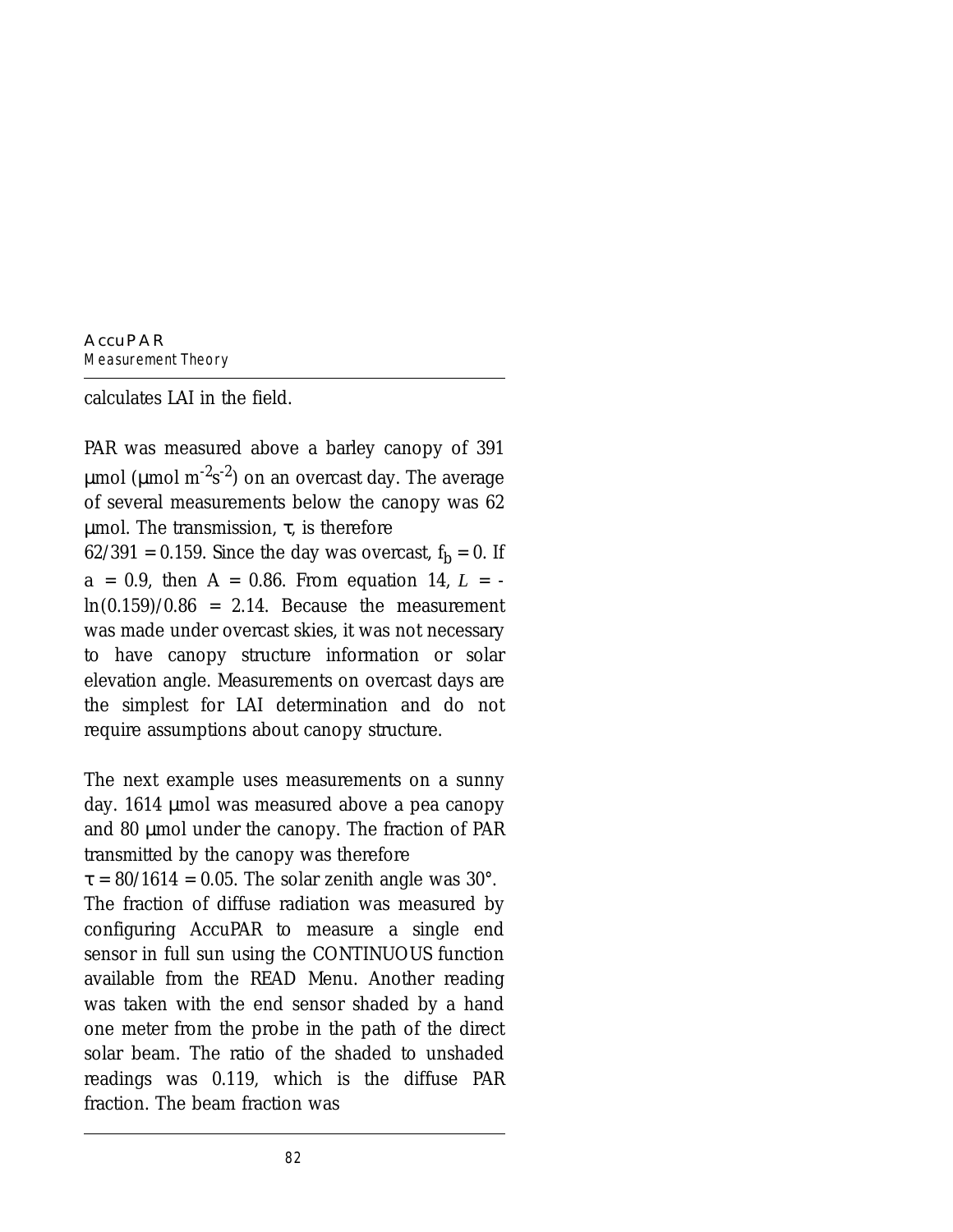$f_b = 1 - f_d = 0.881$ . The A value for equation 14 is again 0.86. "*x*" for the canopy is unknown, but unless leaves have obvious horizontal or vertical tendencies, a spherical distribution can be assumed and *x* be set equal to 1. (The AccuPAR default value for leaf distribution parameter is 1.0, which is accurate for many canopies). For a zenith angle of 30°, this gives  $K = 0.577$ . Substituting these values into equation 14 results in  $L = 5.2$ .

The AccuPAR program utilizes these same equations when the instrument is used to automatically calculate Leaf Area Index. AccuPAR prompts you to enter zenith angle, fractional beam, and leaf angle distribution parameters, and then couples these parameters with collected intercepted PAR data to determine LAI.

#### Gap Fraction

The sun approximates a point source of radiation which can be utilized on clear days with AccuPAR to obtain information about canopy cover and canopy geometry. The information needed to determine these canopy properties is the fraction of the area under the canopy which is covered by sunflecks, or the gap fraction of the canopy. Gap fraction data can be used to compute LAI in full or single isolated canopies.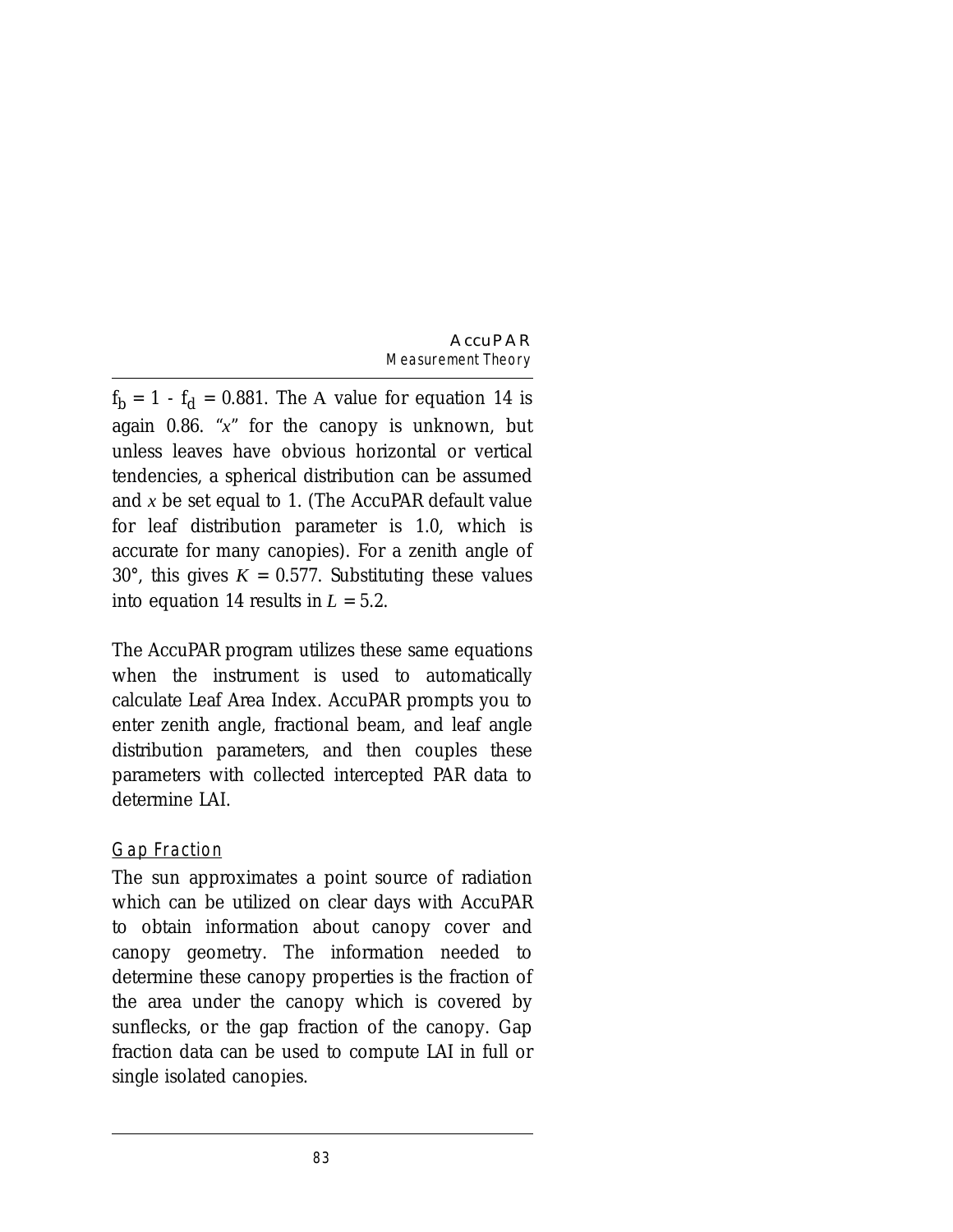Gap fraction data can be evaluated by reviewing PAR data collected with a fully segmented probe which includes measurement data on 80 individual sensors. This configuration can be accomplished through the SETUP Menu. After taking a PAR reading using the functions available in the PAR SAMPLING Menu, the 80 individual sensor readings can be loaded into a spreadsheet for further analysis. This allows you to set a PAR value for threshold that determines which readings are true sunflecks and which readings are attenuated by other canopy elements.

Gap fraction is convenient for determining how PAR interception changes spatially within a canopy, including the size, shape and frequency of sunflecks.

To find gap fraction percentage, the following equation should be used:

Gap Fraction =  $\frac{\text{\# of sunflecks}}{\text{80 total sensors}}(100)=\%$ 

*(equation 15)*

## **Theory of Sunflecks and Canopy Structure**

If the elements of a canopy are randomly distributed in space, then the probability of a ray of light, or other probe, penetrating the canopy without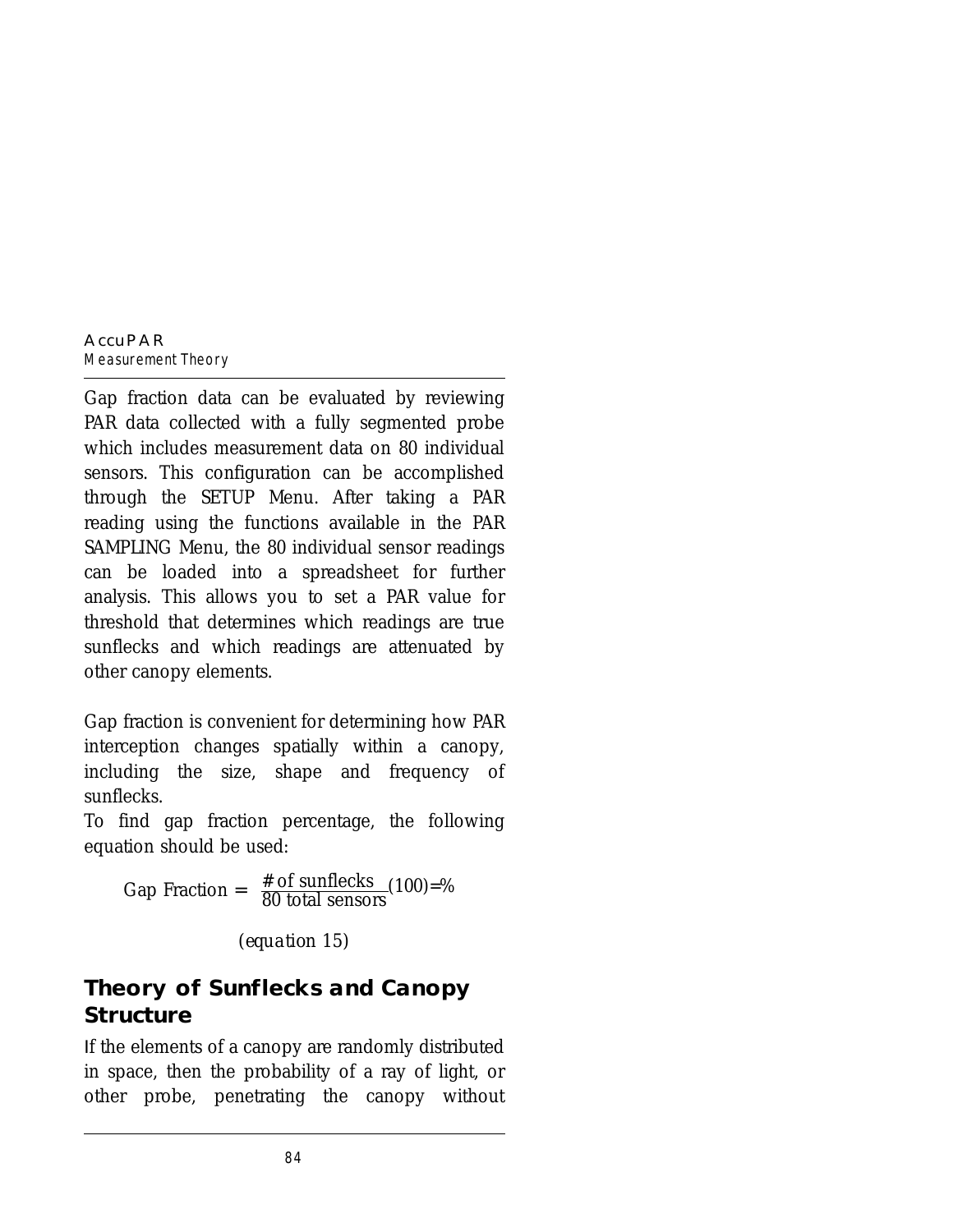interception can be calculated from theory. The probability of penetration without interception is equal to the sunfleck fraction, which is the beam transmission coefficient, *t*(θ), for the canopy. The parameter, θ, is the zenith angle (angle measured from the vertical) of the probe or solar beam. *t* usually varies with zenith angle. The transmission coefficient for a canopy of randomly placed elements is:

#### *(equation 16)*  $\tau(\theta) = \exp(-KL)$

where L is the leaf area index of the canopy (area of leaves per unit area of soil surface) and *K* is the extinction coefficient for the canopy, which depends on the leaf angle distribution of canopy elements and the zenith angle of the probe.  $\tau$  is sunflecks/100

A number of expressions have been proposed for *K*. The most useful is from Campbell (1986) where the angle distribution of canopy elements is assumed to be ellipsoidal. One can picture the angle distribution of area in a plant canopy to be similar to the angle distribution of area on the surface of oblate or prolate spheroids, or spheres. The equation for *K* is: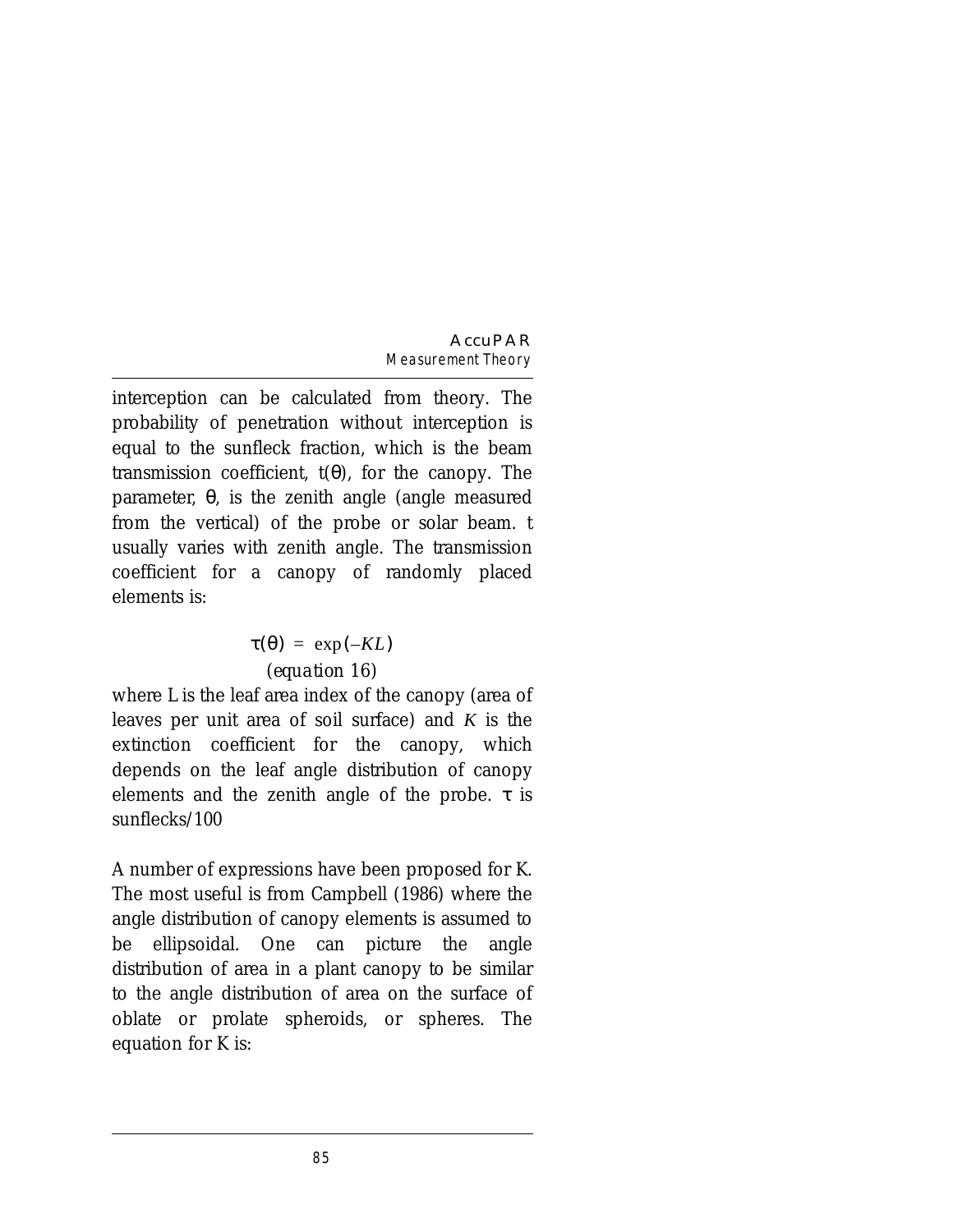$$
K = \frac{\left(x^2 + \tan \Theta^2\right)^{1/2}}{x + 1.744\left(x + 1.182\right)^{-0.733}}
$$

*(equation 17)*

The parameter, *x*, is the ratio of the length of the horizontal to the vertical axis of the spheroid, and can be measured as the ratio of the projected area of an average canopy element on a horizontal plane to its projection on a vertical plane.



*Figure 4: Extinction Coefficient vs. Zenith Angle*

Figure 4 shows the extinction coefficient plotted as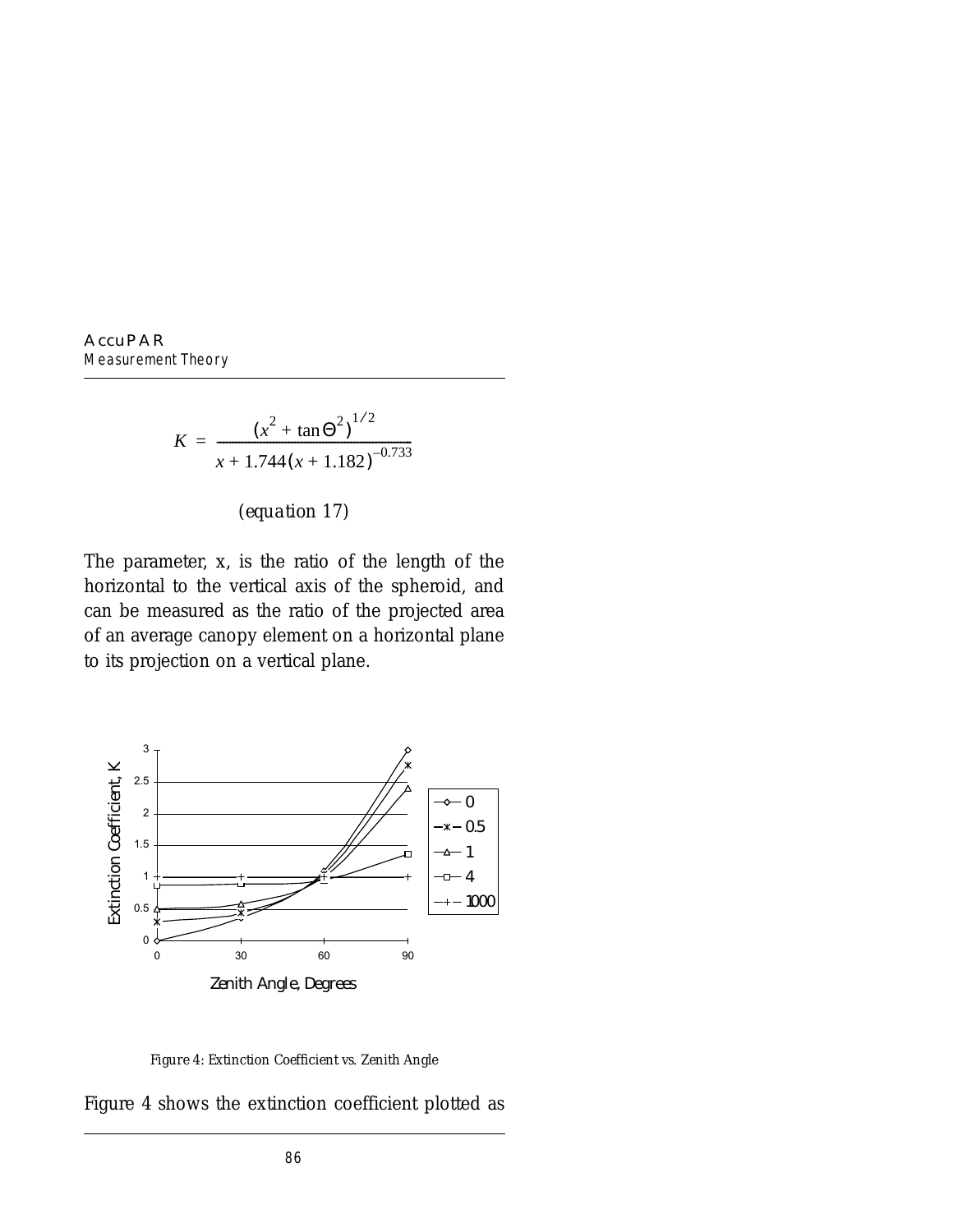a function of zenith angle for various values of *x*. There are two important things to note. First, at a zenith angle of about 57°, the extinction coefficient is near unity for all canopies. When leaves are horizontal (large *x*), the extinction coefficient, *K*, is unity for all elevation angles, but as *x* decreases, *K* becomes smaller at large zenith angles and larger at small zenith angles.

Equation 16 can be used in various ways to determine the leaf area index, and also the leaf angle distribution for a canopy. The simplest application is that of Bonhomme *et al.* (1974). Since *K*= 1 for zenith angles near 57°, the inversion of equation 16 is simple and gives:

> *(equation 18) L* =  $-\ln(\tau_{57})$

If a sunfleck measurement is made when the zenith angle is about 57°, equation 18 can be used directly to find *L*.

If measurements of the transmission coefficient,  $\tau$ , are made at several elevation angles, a simple method from Lang (1987) can be used. The measurements of  $\tau$  are used to compute  $y = cos \Theta$ *ln* τΘ. These are regressed on Θ (in radians), giving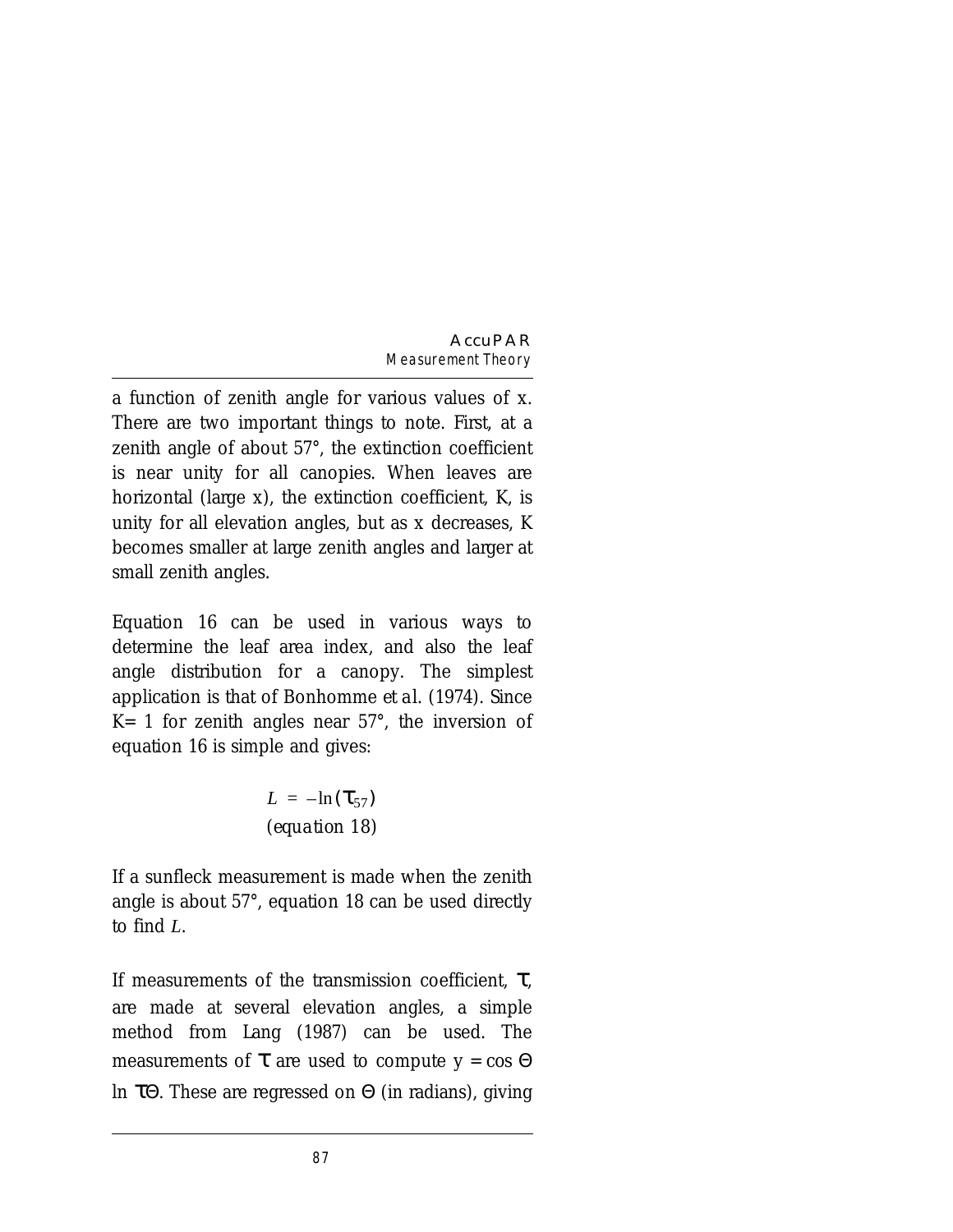a slope, *B* and intercept, *A*. The leaf area index is given by:

$$
L = 2(A + B)
$$
  
(equation 19)

An approximate value for *x* is *x*=*exp*(-B/0.4L).

**Example**: Sunfleck readings were obtained as follows:

**Table 2: Sunfleck readings**

| $\Theta$ -deg | $\Theta$ -rad | τ    | $-cos\Theta$ ln $\tau$ |
|---------------|---------------|------|------------------------|
| 35            | 0.61          | 0.21 | 1.28                   |
| 41            | 0.72          | 0.18 | 1.29                   |
| 55            | 0.96          | 0.10 | 1.32                   |

Linear Regression gives:

 $A = 1.21$  $B = 0.12$  $L = 2(1.21 + 0.12) = 2.64$  $x = \exp(-0.12 / 0.4 \times 2.64) = 0.9$ 

A more precise method for finding *x* is as follows. We would like to find values for *x* and *L* which minimize: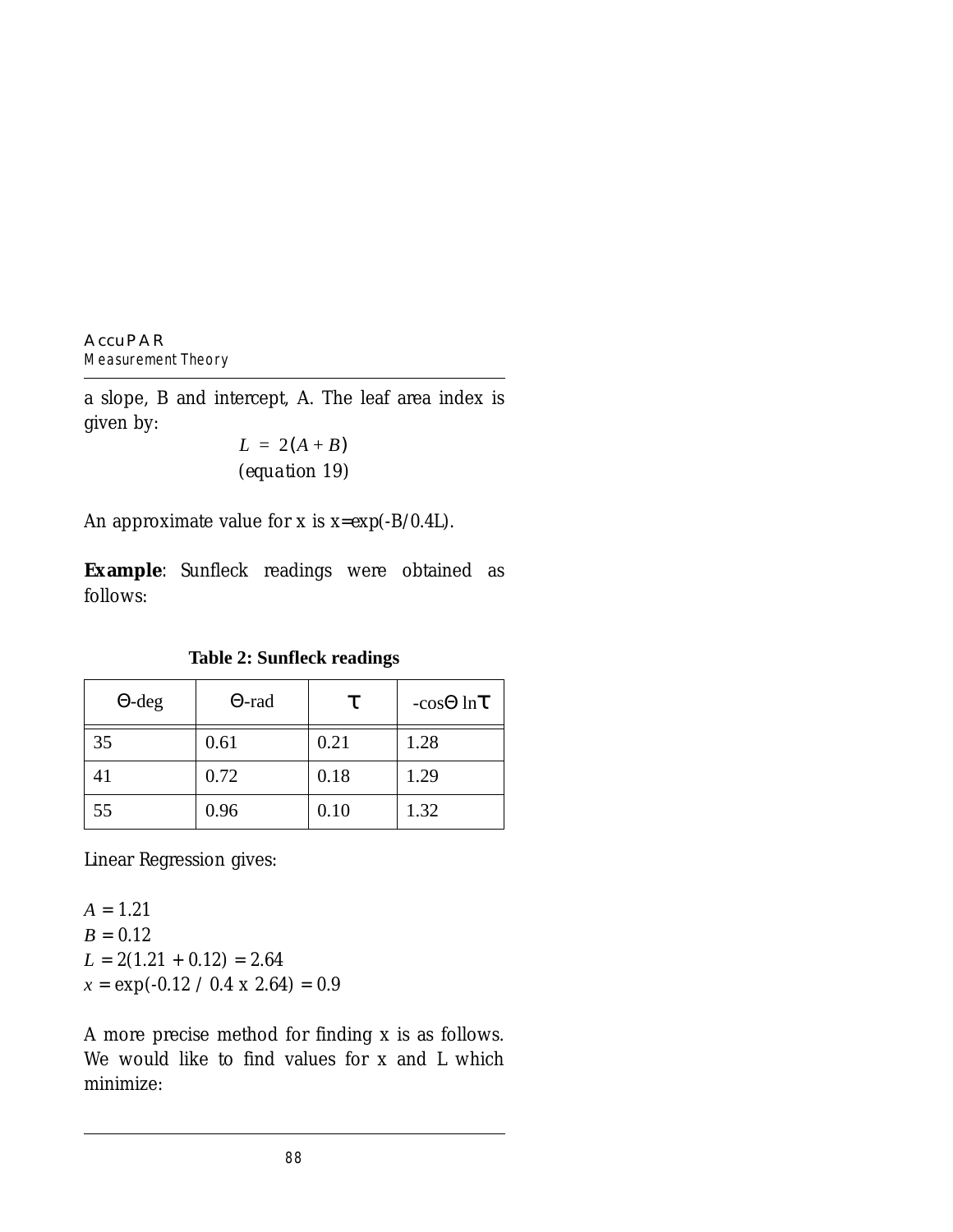$$
F = \sum (\ln \tau_i + K_i L)^2
$$
  
(equation 20)

subject to the constraint,  $x>0$ , where  $\tau_i$  are transmission coefficients measured at several zenith angles,  $\Theta_i$ , and the  $K_i$  are the extinction coefficients for the corresponding angles.

#### Correction of Sunfleck and PAR for Sun Angle

Sunfleck fraction, τ, measured at one zenith angle, can be used to predict sunfleck fraction or radiation interception for other zenith angles. For example, a measurement might be made at Θ=32° from which cover (1 - transmission at  $\Theta$ =0) is to be calculated. From equation 16:

$$
\frac{\ln \tau_1}{\ln \tau_2} = \frac{K_1}{K_2} = p
$$
  
(equation 21)

so:

$$
\tau(\Theta_1) = \tau(\Theta_2)^p
$$
  
(equation 22)

We can calculate *p* from equation 17: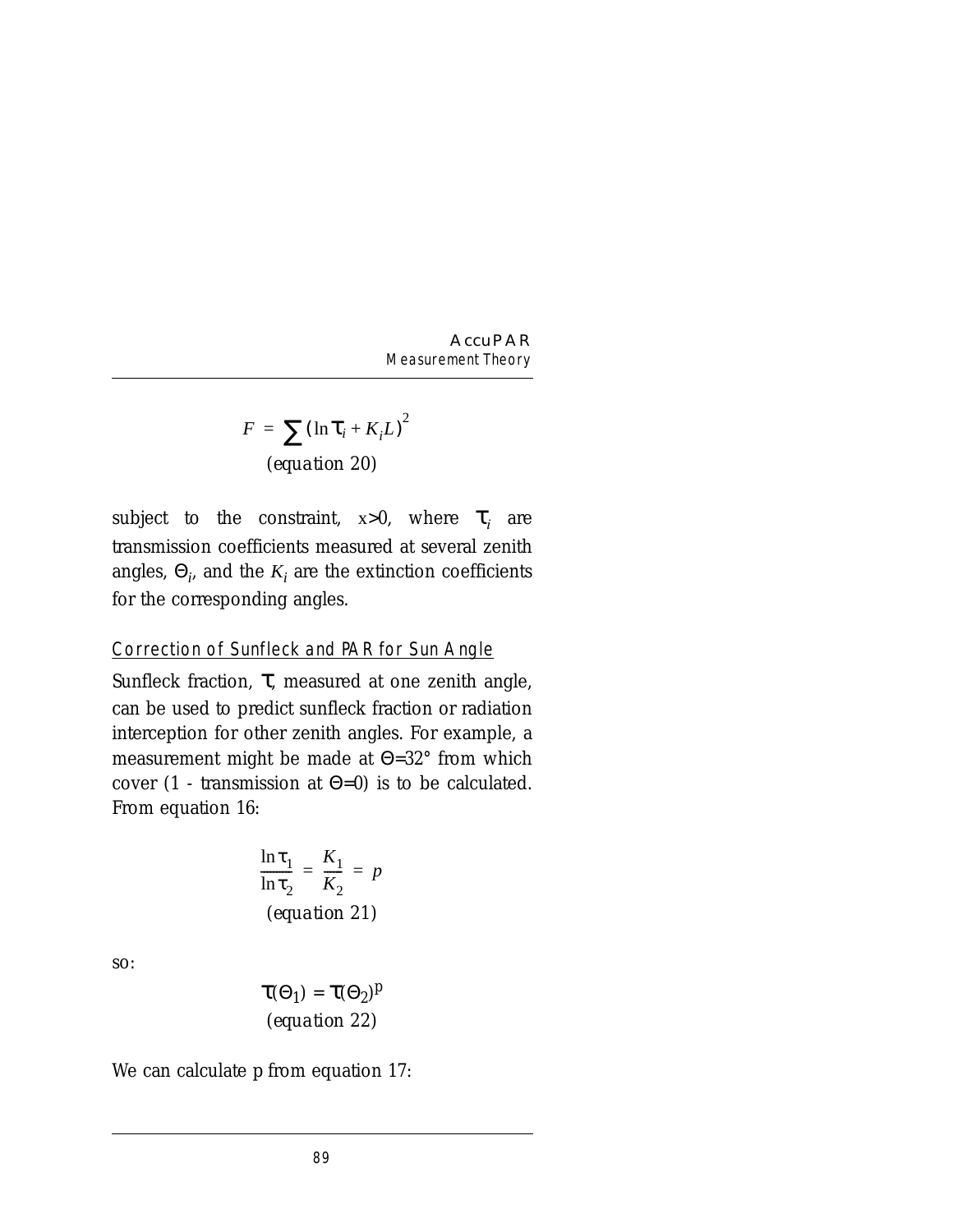$$
p = \left[\frac{(x^2 + \tan \Theta_1^2)}{(x^2 + \tan \Theta_2^2)}\right]^{\frac{1}{2}}
$$
  
(equation 23)

If  $\Theta_1 = 0$ ,

$$
p = \left[\frac{(x^2)}{(x^2 + \tan \Theta_2)^2}\right]^{\frac{1}{2}}
$$

If *x* is not known, assume *x*=1.

**Example:** From the measurements in the previous example, find the canopy cover. Take  $\Theta = 35^{\circ}$ ,  $\tau =$ 0.21. The x value is 0.9.

$$
p = \left[\frac{(0.9^{2})}{(0.9^{2} + \tan 35_{2}^{2})}\right]^{\frac{1}{2}}
$$

 $\tau(0) = 0.21^{0.79} = 0.29$ 

**Cover** = 1 -  $\tau(0) = 1 - 0.29 = 0.71$ 

Intercepted radiation averaged over an entire day can be estimated from: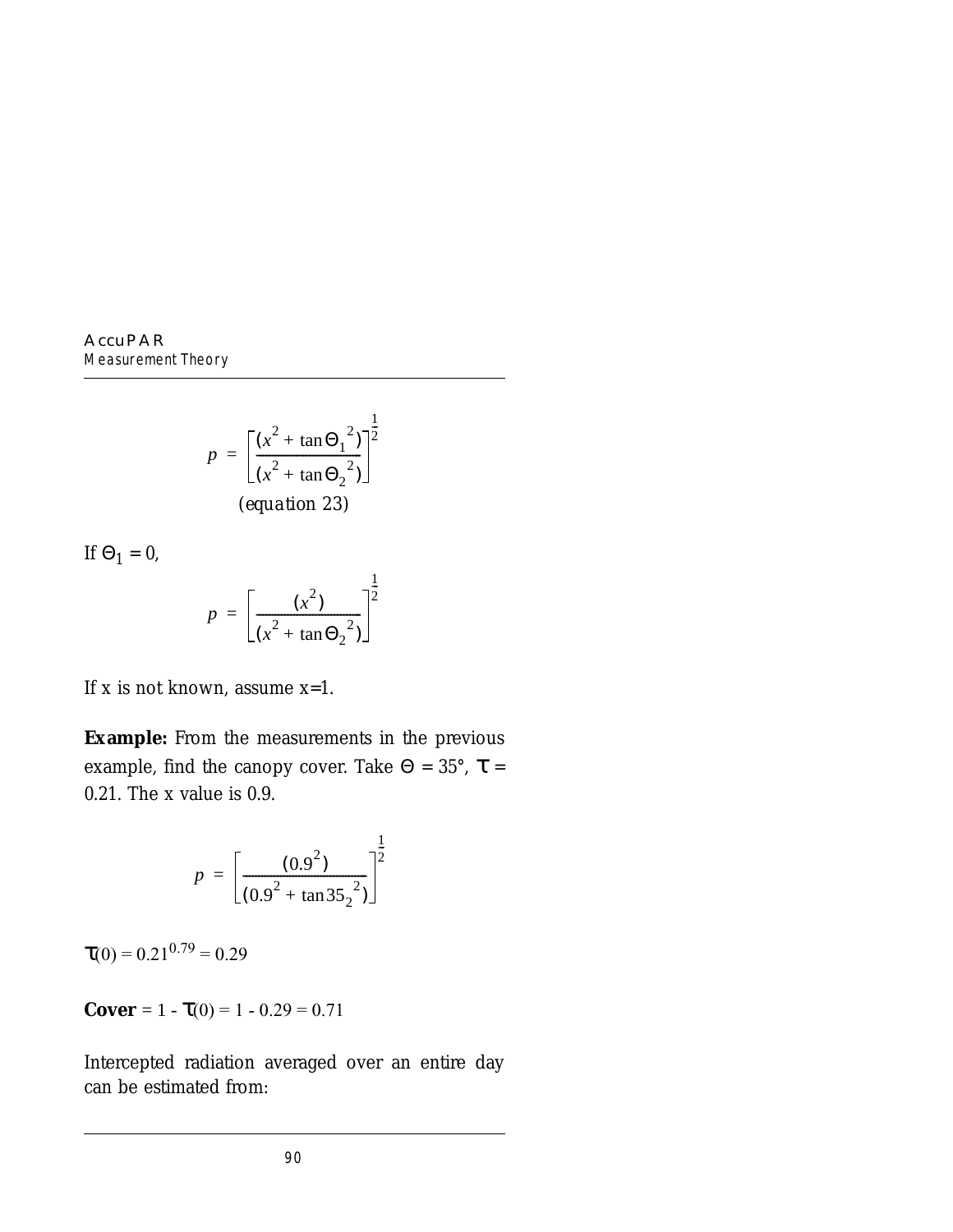$$
f = 1 - \tau_d
$$
  
(equation 24)

where  $\tau_d$  is the transmission coefficient averaged over all elevation angles.  $\tau_d$  can be calculated from:

$$
-ln\tau_d = uL^v
$$
  
(equation 25)

where  $u$  and  $v$  are functions of  $x$  which can be calculated from:

> *u* = 1 - 0.33*exp*(-0.57*x*) *(equation 26)*

> *v = 1 - 0.33exp(-0.97x) (equation 27)*

The next table shows typical values.

**Table 3: values of** *u* **and** *v* **for equation 25**

| х   | u    |      |
|-----|------|------|
| 0.1 | 0.69 | 0.73 |
| 0.5 | 0.75 | 0.82 |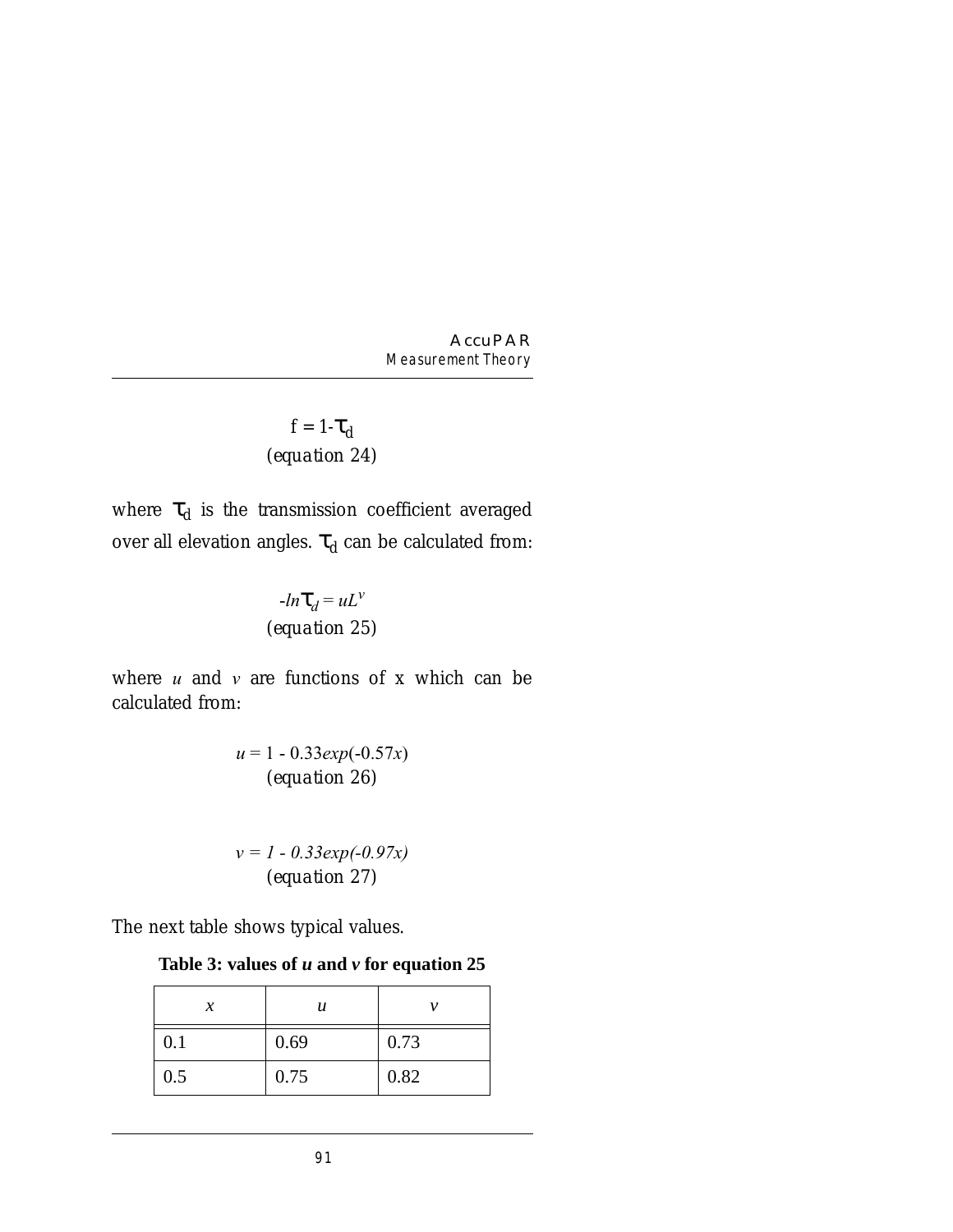| $\chi$ | u    | ν    |
|--------|------|------|
| 1.0    | 0.81 | 0.89 |
| 2.0    | 0.90 | 0.95 |
| 4.0    | 0.96 | 0.98 |
| 8.0    | 0.99 | 0.99 |

**Table 3: values of** *u* **and** *v* **for equation 25**

Combining equations 16 and 25 gives:

τ*d* = τ(Θ) *q (equation 28)*

where  $q = uL^{\nu-1}/K$ 

**Example**: Calculate a value for fractional daily interception for the crop in the previous two examples.

$$
u= 1 - 0.33 \exp(-0.57 \times 0.9) = 0.80
$$
  

$$
v= 1 - 0.33 \exp(-0.97 \times 0.9) = 0.87
$$

$$
K = \frac{(0.9^{2} + \tan 35^{2})^{\frac{1}{2}}}{0.9 + 1.774(0.9 + 1.182)^{-0.733}} = \frac{1.14}{1.94} = 0.59
$$

 $q = 0.80 \times 2.64^{-0.13}/0.59 = 1.2$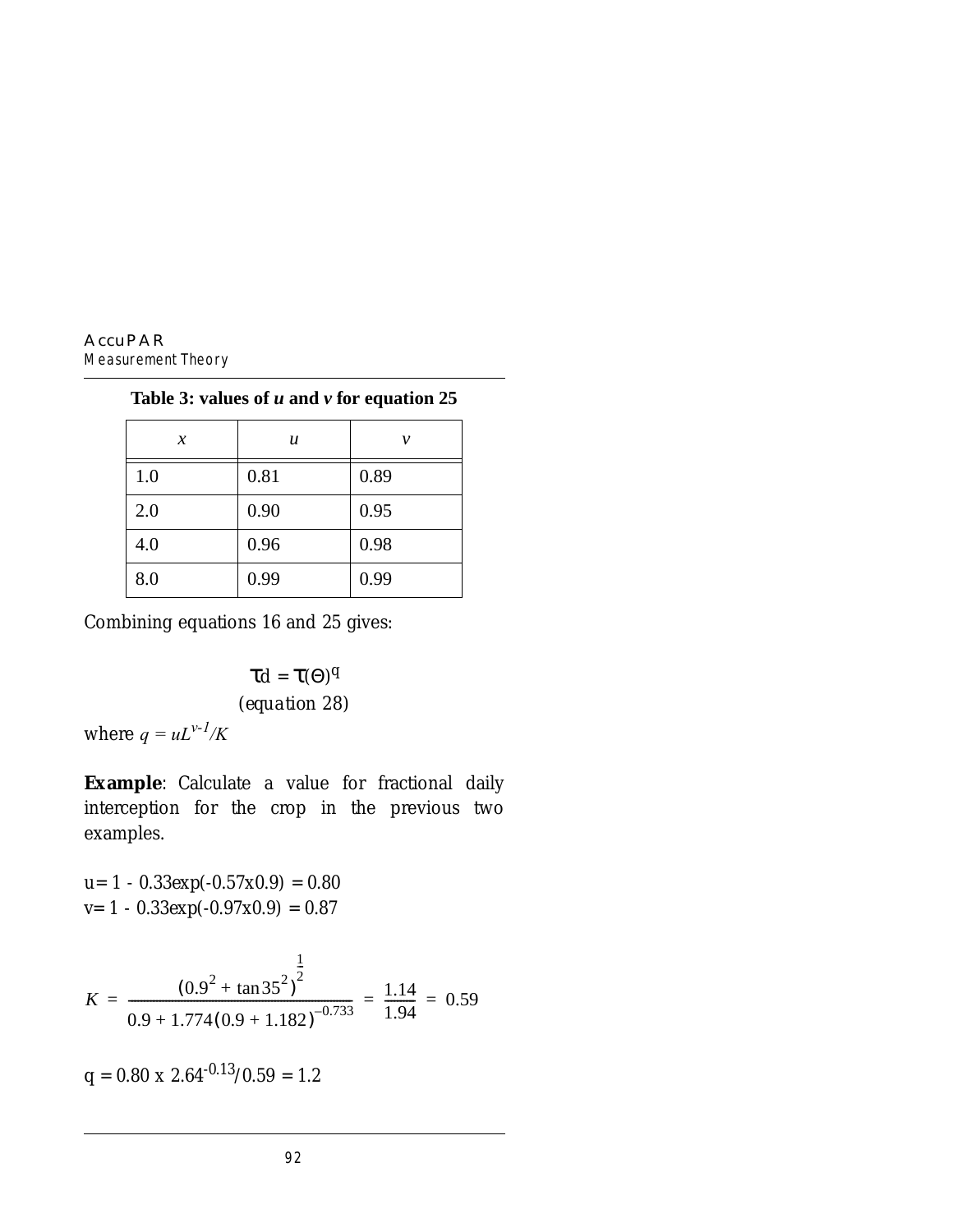$\tau_d = 0.21^{1.2} = 0.15$ 

 $f=1- \mathcal{L}_d = 1 - 0.12 = 0.85$ 

# **Zenith Angle**

AccuPAR calculates zenith angle automatically or allows you to enter it manually. AccuPAR's automatic zenith angle calculation is accurate and convenient, and determines zenith angle with no action required from you. However, this function requires that you have entered the latitude and longitude of your site location in the SETUP>SENSOR>ZENITH ANGLE menu. If you do not know this information, you should calculate zenith angle and enter it manually.

#### Manual Method of Calculation

Zenith angle of the sun is required for inversion of canopy light transmission data to determine leaf area index. Zenith angle can either be calculated from time of day or measured directly.

The zenith angle is the angle the sun makes with respect to a line perpendicular to the earth's surface. For zenith angle, the point directly overhead would be defined as 0° and the horizon defined as 90°. For elevation angle, however, the point directly overhead would be defined as 90°

93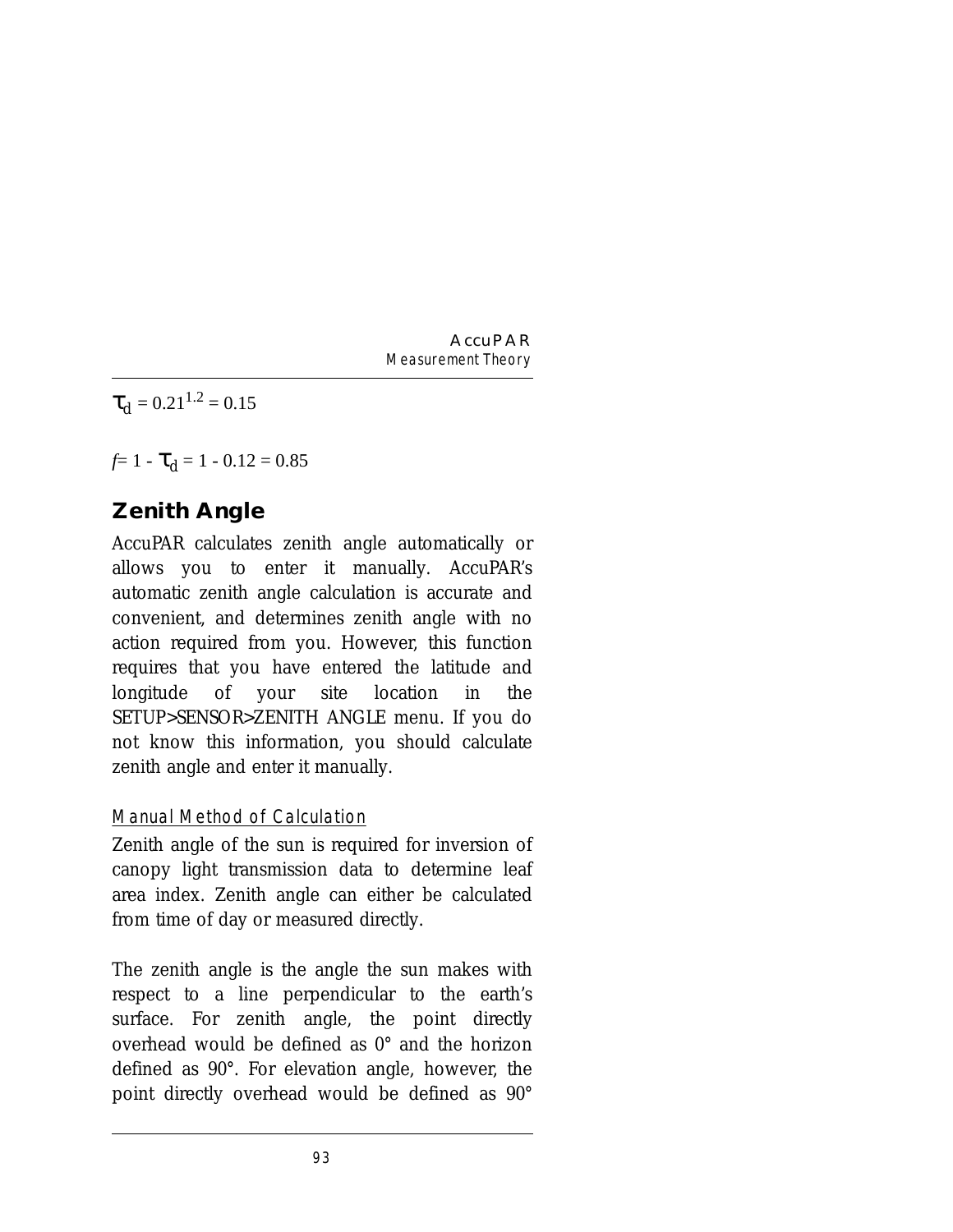#### **AccuPAR** *Measurement Theory*

and the horizon 0°. The simplest method for measuring zenith angle is to construct a device as shown in Figure 5 from two pieces of wood placed at right angles to each other. The top edge of the vertical piece should be 10 centimeters above the top surface of the horizontal piece, and the horizontal piece should be 20 to 30 centimeters long. Mount a bubble level and a ruler on the horizontal piece. To measure zenith angle, level the horizontal piece with the vertical piece perpendicular to the sun azimuth and measure the length of the shadow on the horizontal ruler.

The zenith angle is calculated from:

θ = *arctan*(*x*/10) *(equation 29)*

where  $x$  is the shadow length (cm) and 10 is the height of the vertical piece.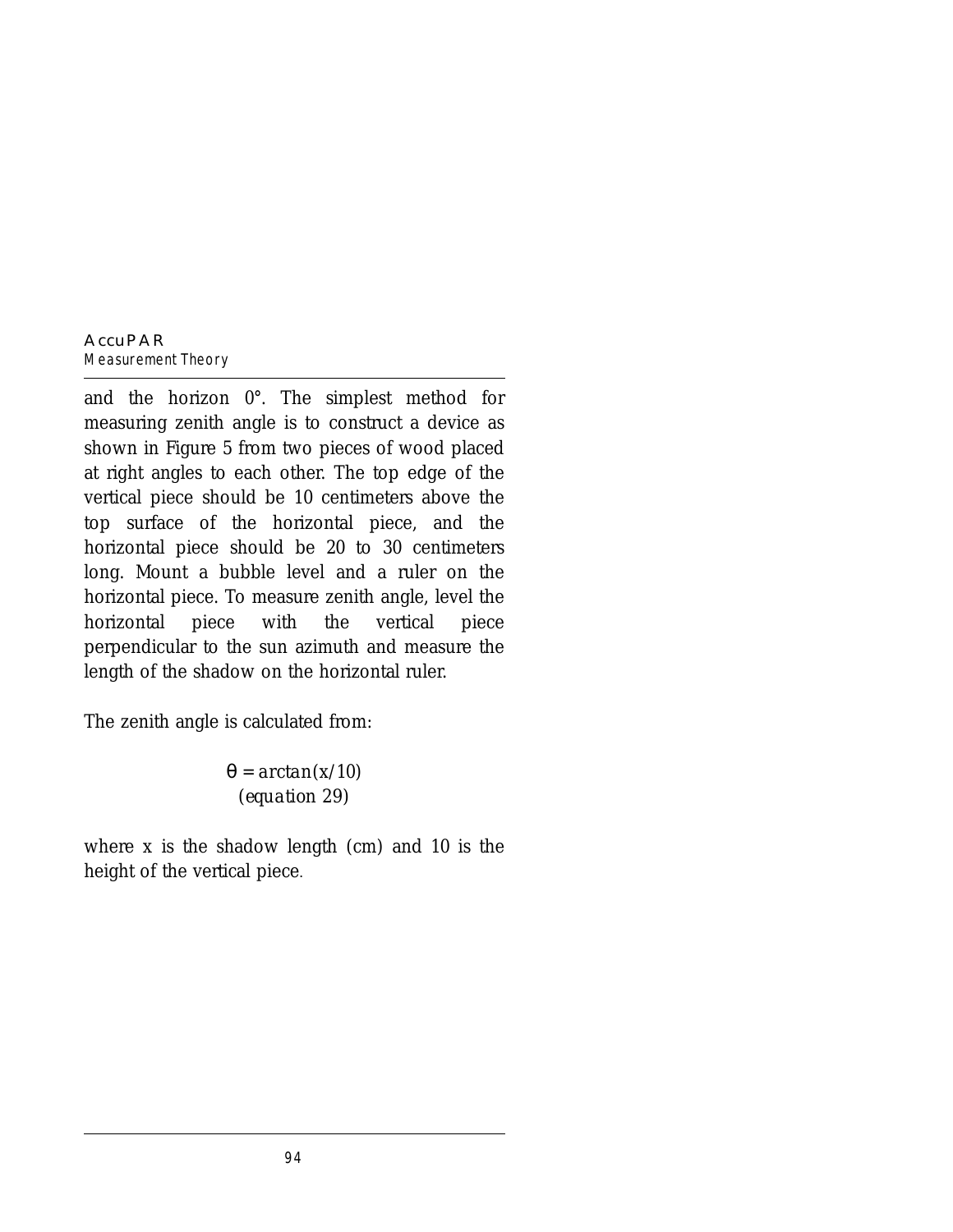

*Figure 5: Board/Scale zenith angle device.*

Another simple method is to attach a protractor to a small board, mount a bubble level on the board to the level of the protractor, and attach the end of a soda straw with a pin to the center of the protractor so that the straw can pivot across the face of the protractor. To take a reading, level the board with the protractor parallel with the sun azimuth, and adjust the soda straw, watching its shadow on a surface below its end. When light shines through the straw onto the surface, read the angle from the protractor.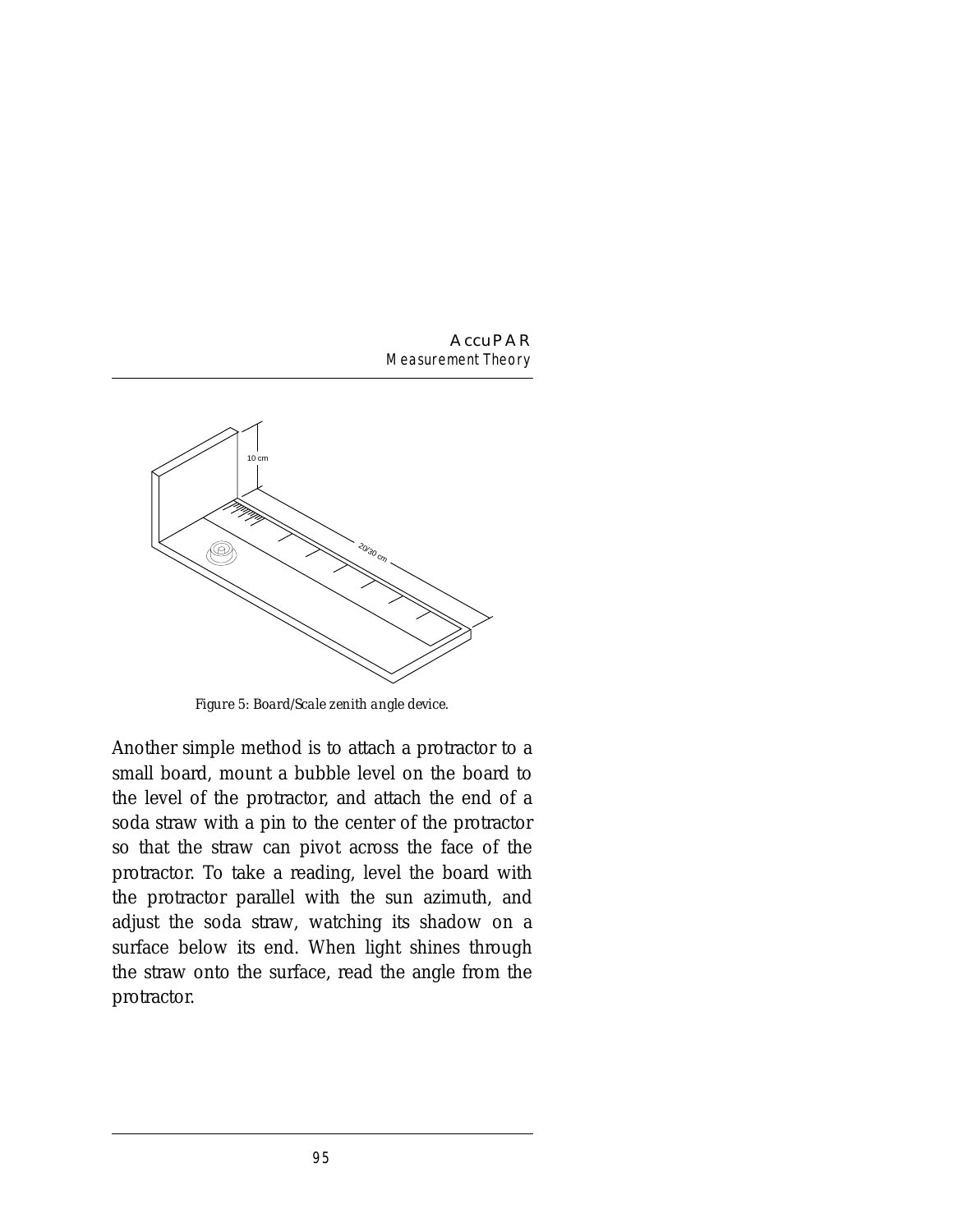

*Figure 6: Protractor/Straw zenith angle device.*

The formulas for calculating elevation angle are relatively straightforward. The zenith angle is calculated from:

### θ=*arccos*(*sin*L*sin*D+*cos*L*cos*D*cos*0.2618(t-to)) *(equation 30)*

where *L* is the latitude, *D* is the solar declination, *t* is the time, and  $t<sub>o</sub>$  is the time of solar noon. The earth turns at a rate of 0.2618 radians per hour, so the 0.2618 factor converts hours to radians. Time, *t*, is in hours (local solar time), ranging from 0 to 24. Latitude of site is easily found in an atlas. Users in the Southern hemisphere should enter latitude as a negative number. Solar declination ranges from  $+0.409$  radians  $(+23.45^{\circ})$  at summer solstice to -0.409 radians (-23.45°) at winter solstice. It can be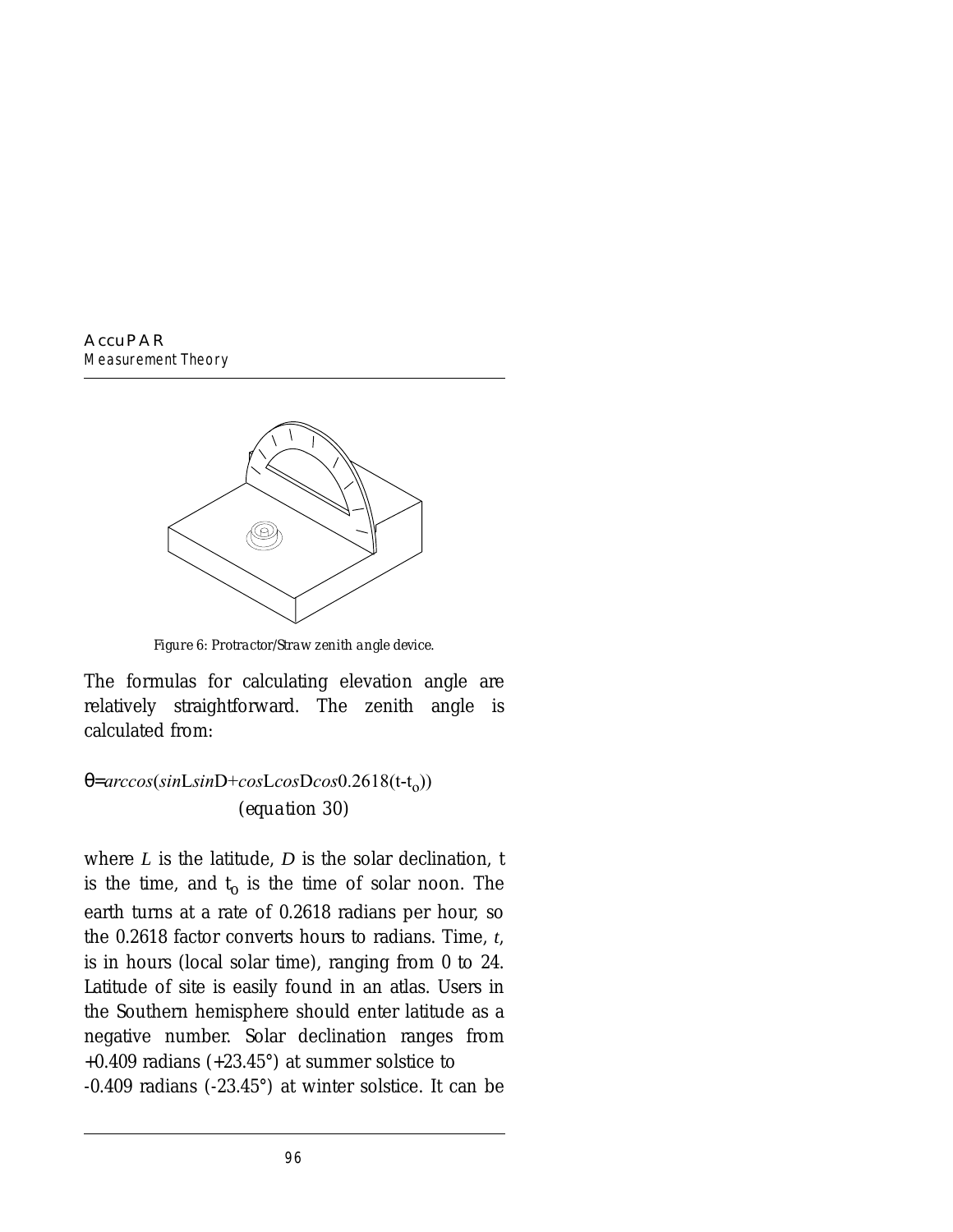calculated from:

### $D = \arcsin[0.39785\sin[4.869+0.0172]$ +0.03345sin(6.224+0.0172J)]]

### *(equation 31)*

where *J* is the day of the year. Some values are given in Table 1. The time of solar noon is calculated from:

$$
t_o = 12 - LC - ET
$$
  
(equation 32)

where *LC* is the longitude correction and *ET* is the Equation of Time. *LC* is  $+4$  minutes, or  $+1/15$  hour for each degree east of the standard meridian and - 1.15 hour for each degree west of the standard meridian. Standard meridians are at 0°, 15°, 30°...345°. Note that longitude is not given as degrees east or west of 0°, but as fractions of 360°, moving west from 0°. Generally, time zones run approximately +7.5° to -7.5° on either side of a standard meridian, but this varies depending on political boundaries, so check an atlas to find both standard meridian and longitude.

The Equation of Time is a 15 to 20 minute correction which depends on the day of the year. It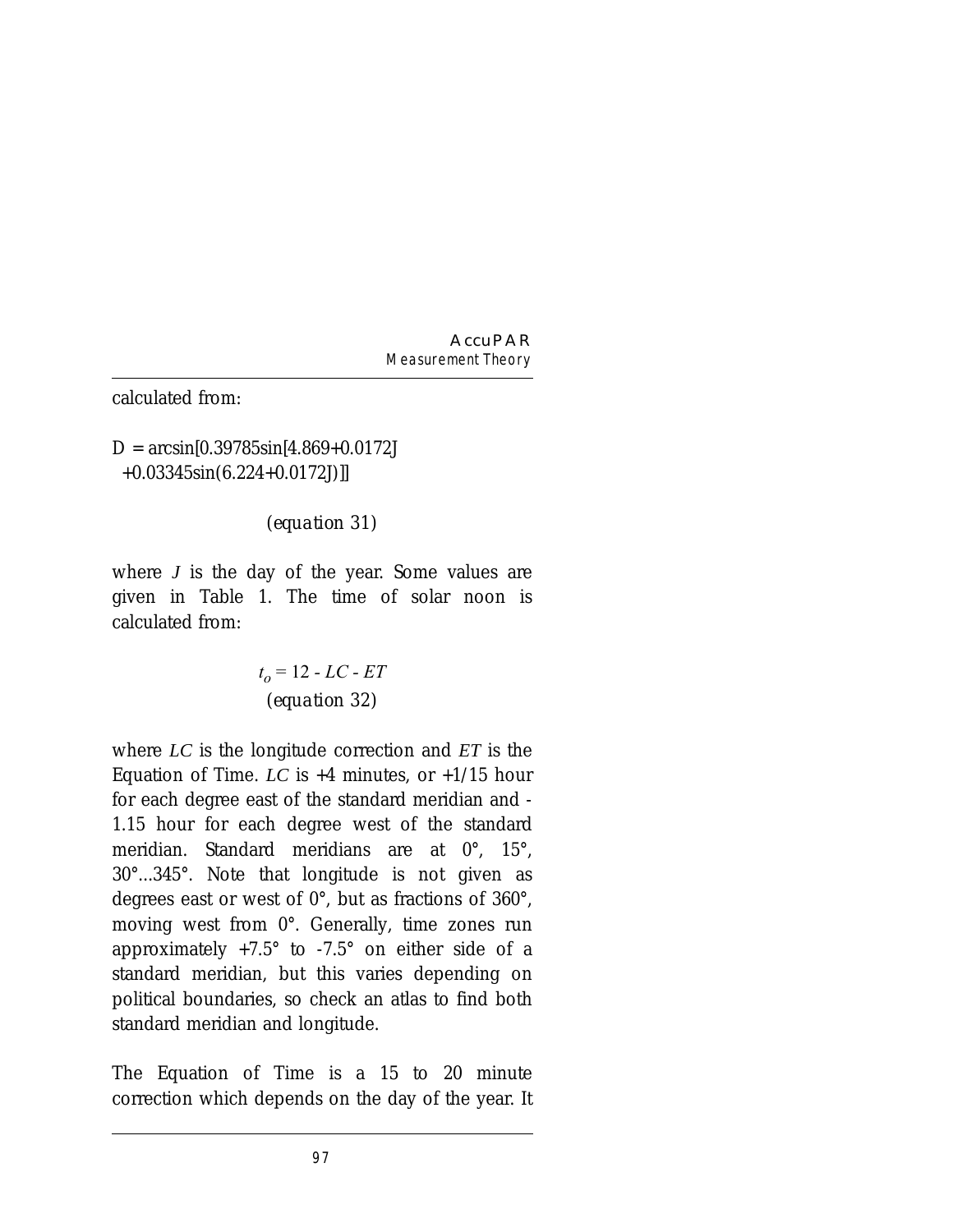can be calculated from:

ET=[-104.7*sin*φ+596.2*sin*2φ +4.3*sin*3φ-12.7*sin*4φ-429.3*cos*φ-2.0*cos*2φ+19.3*cos*3φ]/3600

*(equation 33)*

where  $\phi = (279.575 + 0.986 \text{ J})\pi/180$ . Some values for *ET* are given in Table 4.

#### **Example Calculation**:

Find the zenith angle for Pullman, WA at 10:45 PDT on June 30. Convert the time of observation to standard time by subtracting one hour and convert minutes to decimal hours, so  $t = 9.75$  hours.

June 30 is *J* = 181. Pullman latitude is 46.77°, or 0.816 radians, and longitude is 117.2°.

The standard meridian for Pullman is 120°.

The local meridian is 2.8° east of the standard meridian, so  $LC = 2.8/15 = 0.19$  hours.

From Equation 33 or Table 4, *ET* = -0.06 hours. Equation 32 then gives  $t_0 = 12 - 0.19 - (-0.06) =$ 11.87.

Declination from Table 4 or Equation 31 is 0.4 radians.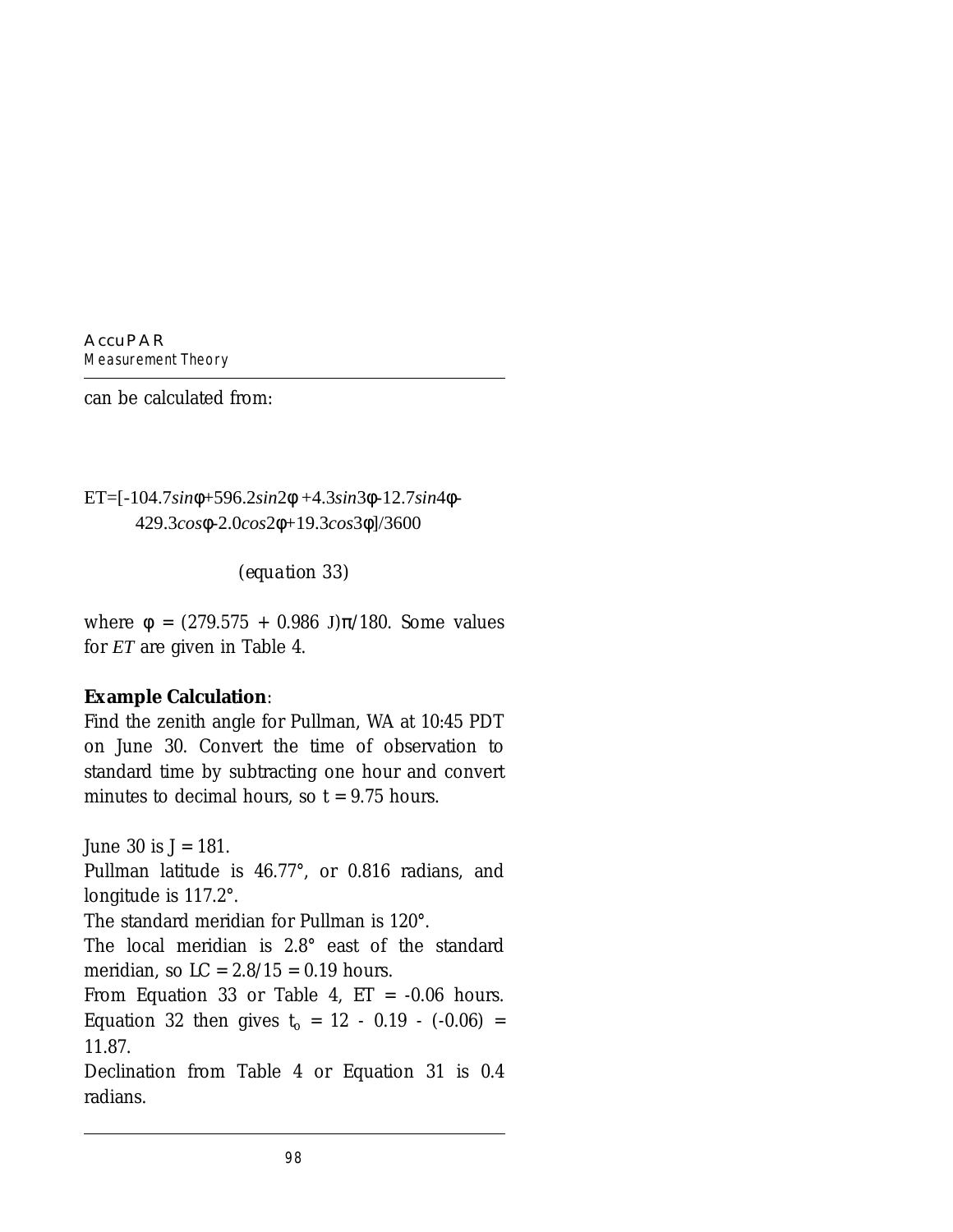Substituting these values into Equation 30 gives:

θ = *arccos*{sin(0.816) *sin*(0.4) + *cos*(0.816) *cos* (0.4)  $cos[0.2618(9.75 - 11.87)] = 0.61$  radians, or 34.9°.

**Table 4: Solar Declination and Equation of Time**

| Date          | Day of Year  | D in radians | ET hour  |
|---------------|--------------|--------------|----------|
| Jan 1         | $\mathbf{1}$ | $-0.403$     | $-0.057$ |
| Jan 10        | 10           | $-0.386$     | $-0.123$ |
| Jan $20$      | 20           | $-0.355$     | $-0.182$ |
| Jan 30        | 30           | $-0.312$     | $-0.222$ |
| Feb 9         | 40           | $-0.261$     | $-0.238$ |
| Feb 19        | 50           | $-0.202$     | $-0.232$ |
| Mar 1         | 60           | $-0.138$     | $-0.208$ |
| Mar 11        | 70           | $-0.071$     | $-0.117$ |
| Mar 21        | 80           | $-0.002$     | $-0.122$ |
| Mar 31        | 90           | 0.067        | $-0.072$ |
| Apr 10        | 100          | 0.133        | $-0.024$ |
| Apr 20        | 110          | 0.196        | 0.017    |
| Apr 30        | 120          | 0.253        | 0.046    |
| May 10        | 130          | 0.304        | 0.060    |
| May 20        | 140          | 0.346        | 0.059    |
| May 30        | 150          | 0.378        | 0.043    |
| Jun 9         | 160          | 0.399        | 0.015    |
| <b>Jun 19</b> | 170          | 0.409        | $-0.019$ |
| <b>Jun 29</b> | 180          | 0.406        | $-0.055$ |
| Jul 9         | 190          | 0.392        | $-0.085$ |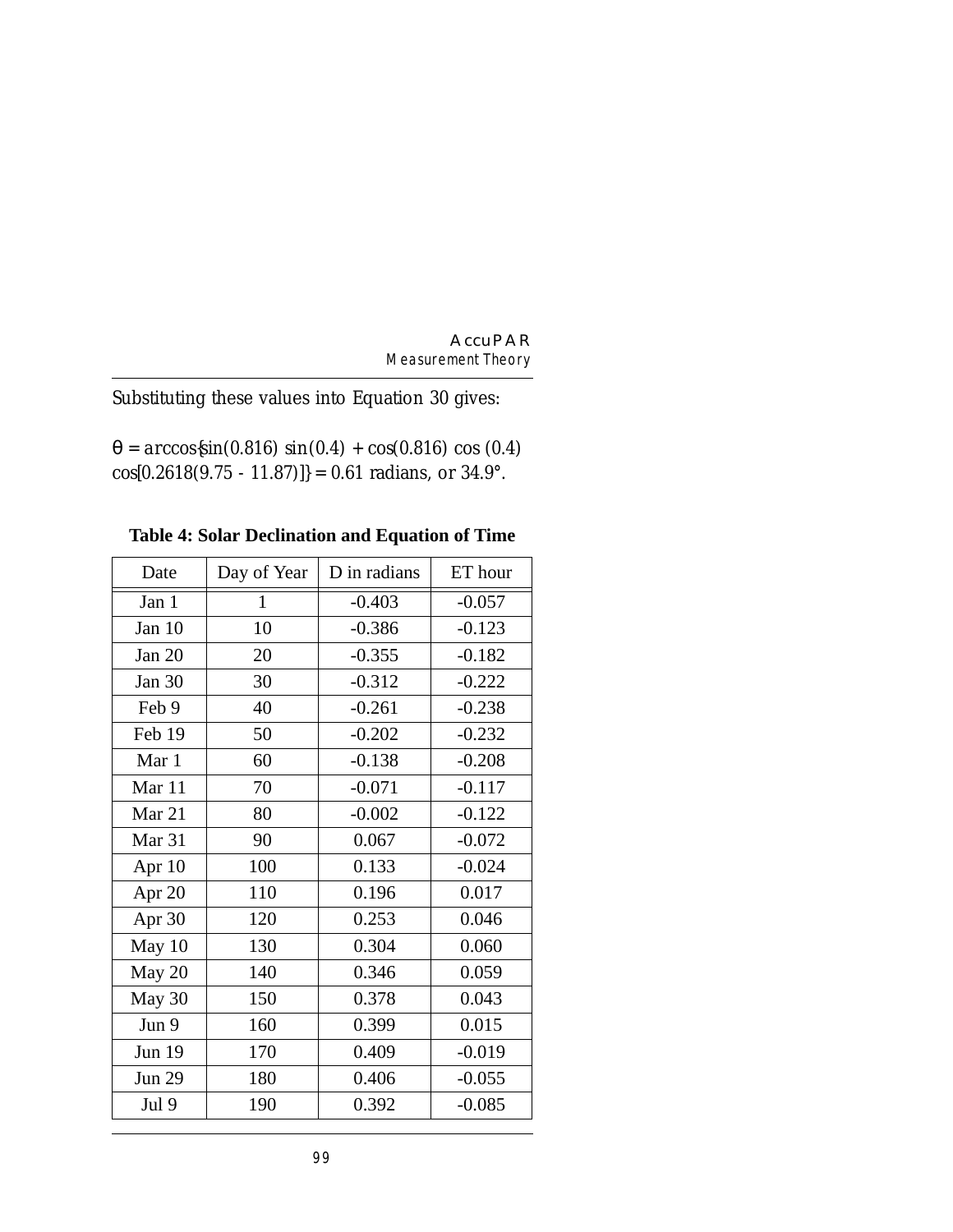| Date             | Day of Year | D in radians | ET hour  |
|------------------|-------------|--------------|----------|
| Jun 19           | 200         | 0.366        | $-0.103$ |
| <b>Jun 29</b>    | 210         | 0.331        | $-0.107$ |
| Aug 8            | 220         | 0.286        | $-0.097$ |
| Aug 18           | 230         | 0.233        | $-0.065$ |
| Aug 28           | 240         | 0.174        | $-0.022$ |
| Sep 7            | 250         | 0.111        | 0.031    |
| Sep 17           | 260         | 0.045        | 0.089    |
| Sep 27           | 270         | $-0.023$     | 0.147    |
| Oct 7            | 280         | $-0.091$     | 0.201    |
| Oct 17           | 290         | $-0.157$     | 0.243    |
| Oct 27           | 300         | $-0.219$     | 0.268    |
| Nov <sub>6</sub> | 310         | $-0.275$     | 0.243    |
| Nov 16           | 320         | $-0.324$     | 0.255    |
| <b>Nov 26</b>    | 330         | $-0.363$     | 0.213    |
| Dec 6            | 340         | $-0.391$     | 0.151    |
| Dec 16           | 350         | $-0.406$     | 0.075    |
| Dec 26           | 360         | $-0.408$     | $-0.007$ |

#### **Table 4: Solar Declination and Equation of Time**

#### Automatic Calculation of Zenith Angle

AccuPAR automatically determines zenith angle using the same theory described in the manual calculation section. To do so, you need to enter the site latitude and longitude as well as time and date in the SETUP Menu. Once these values are entered, AccuPAR determines zenith angle without further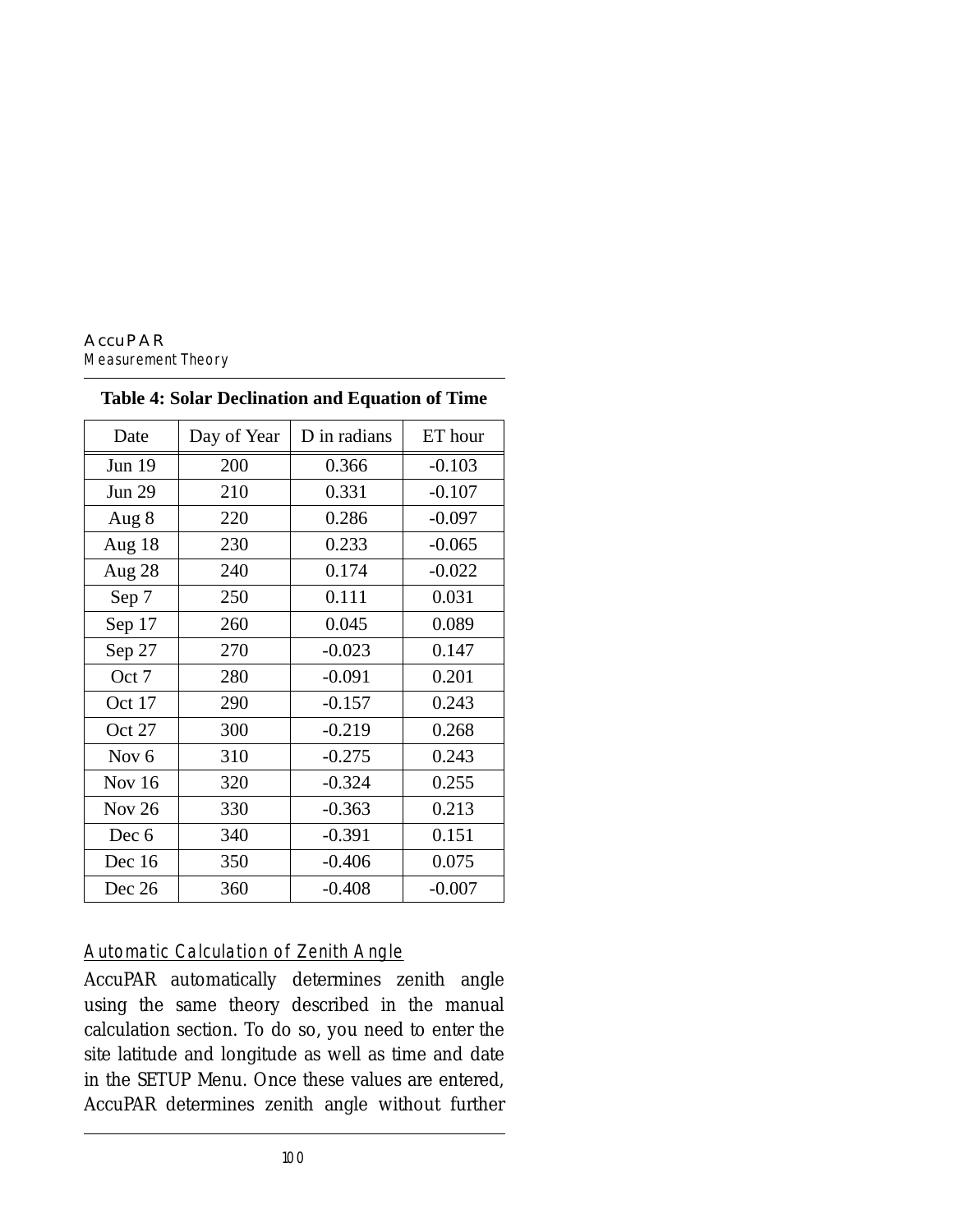input.

Before PAR sampling or LAI sampling, you will be asked to either select manual or automatic calculation of zenith angle. If you have set it up to do so, AccuPAR will calculate the zenith angle of the sun using the time of day and site location entered in this menu. The sun's zenith angle will then be calculated at the end of each data set and stored.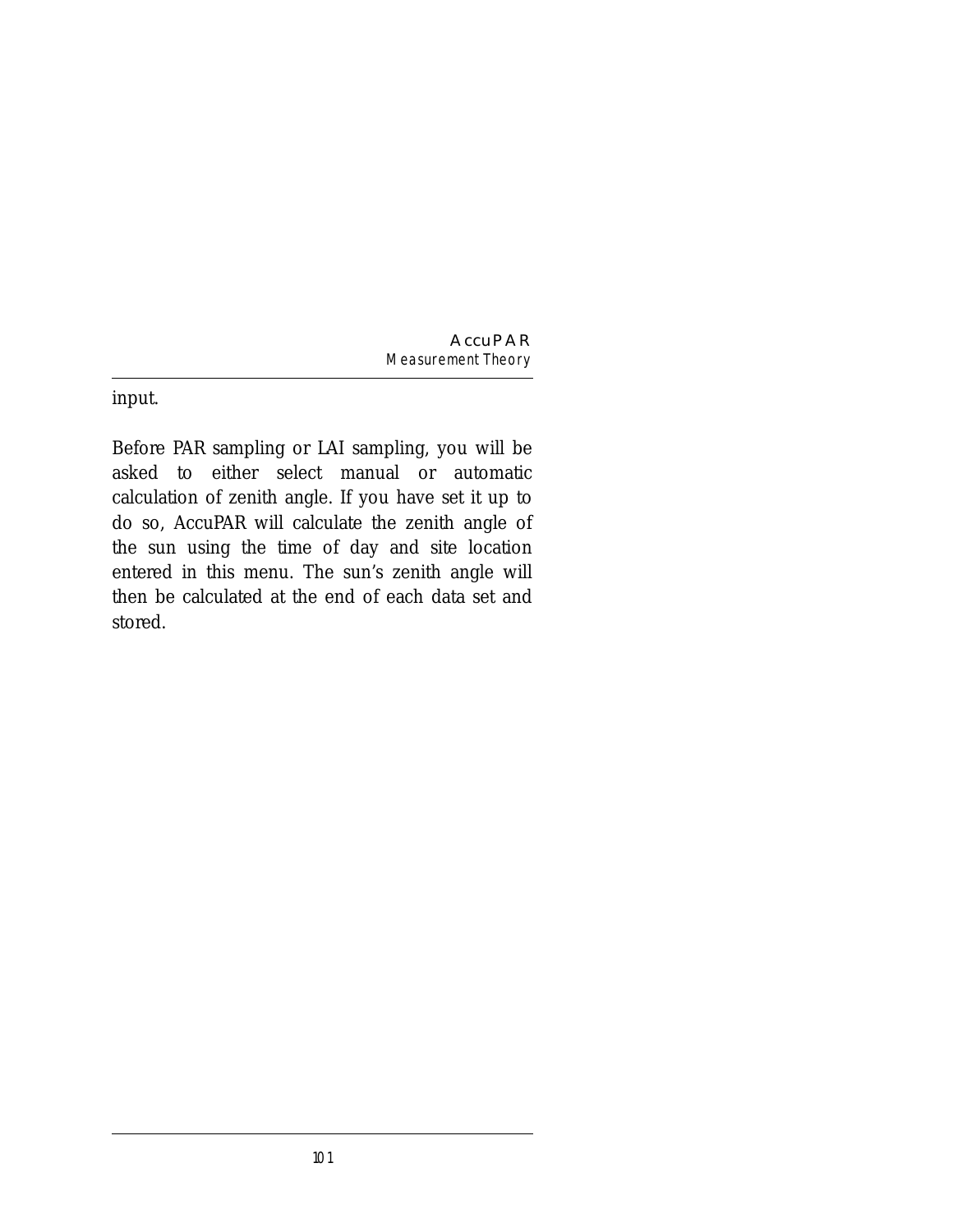# 10. Measurement Tips

### **Above Canopy (External) Sensor**

AccuPAR is equipped with an external sensor port for connection to an above canopy sensor (like Li-Cor's quantum sensor, for example). This allows you to take simultaneous above and below canopy PAR readings without having to move the instrument above and below the canopy you are measuring.

For above-canopy PAR data collection, consider connecting an external point sensor to AccuPAR. This insures an accurate measurement of intercepted PAR, especially on days where radiation levels vary rapidly.

When it is not possible to use an external point sensor to obtain above-canopy measurements, as in timber or tropical crops, you have two choices:

1. Use a separate datalogger with an attached PAR sensor such as a quantum point sensor, or configure another AccuPAR to log in the unattended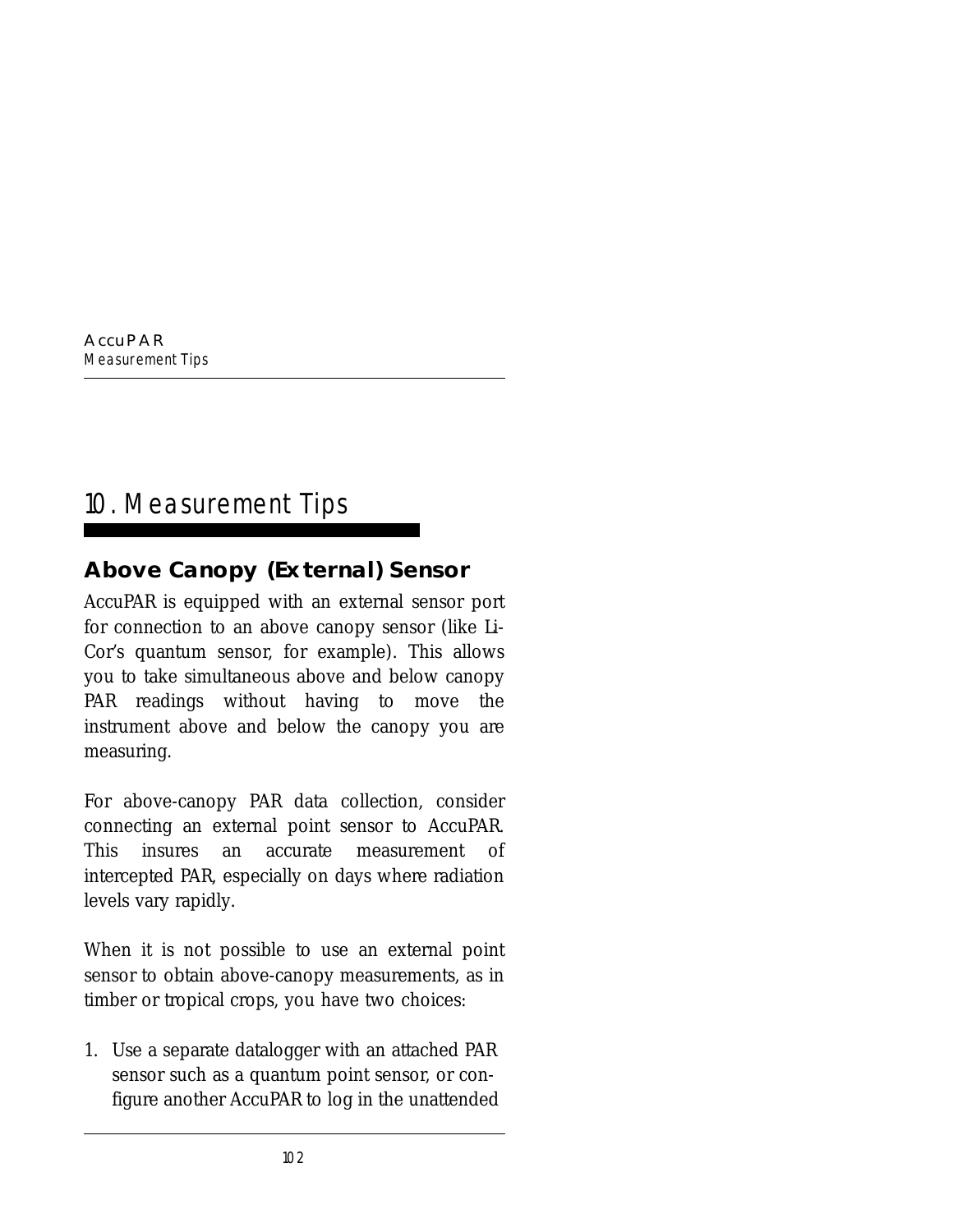mode (one reading per minute, for example) in a clearing outside the canopy. After collecting PAR data within the canopy, you can correlate the data from the two instruments after downloading it from each to a computer.

2. You can use your AccuPAR as an above-canopy reference by regularly collecting above-canopy PAR data in a large clearing within the canopy structure.

*Note: If LAI data for tall canopies is desired, use the intercepted PAR inversions and not the gap fraction theory. Intercepted PAR inversions may be found in Chapter 9.*

## **Sample Size**

When evaluating experimental protocols for measuring average intercepted PAR and determining average LAI for a large area, make sure that a sufficient number of samples and sampling locations are used. This will reduce errors caused by canopy structure variations.

## **Clumping in Canopies**

When evaluating discontinuous canopies or canopies with definite clumping, AccuPAR can be configured such that its view is restricted to a small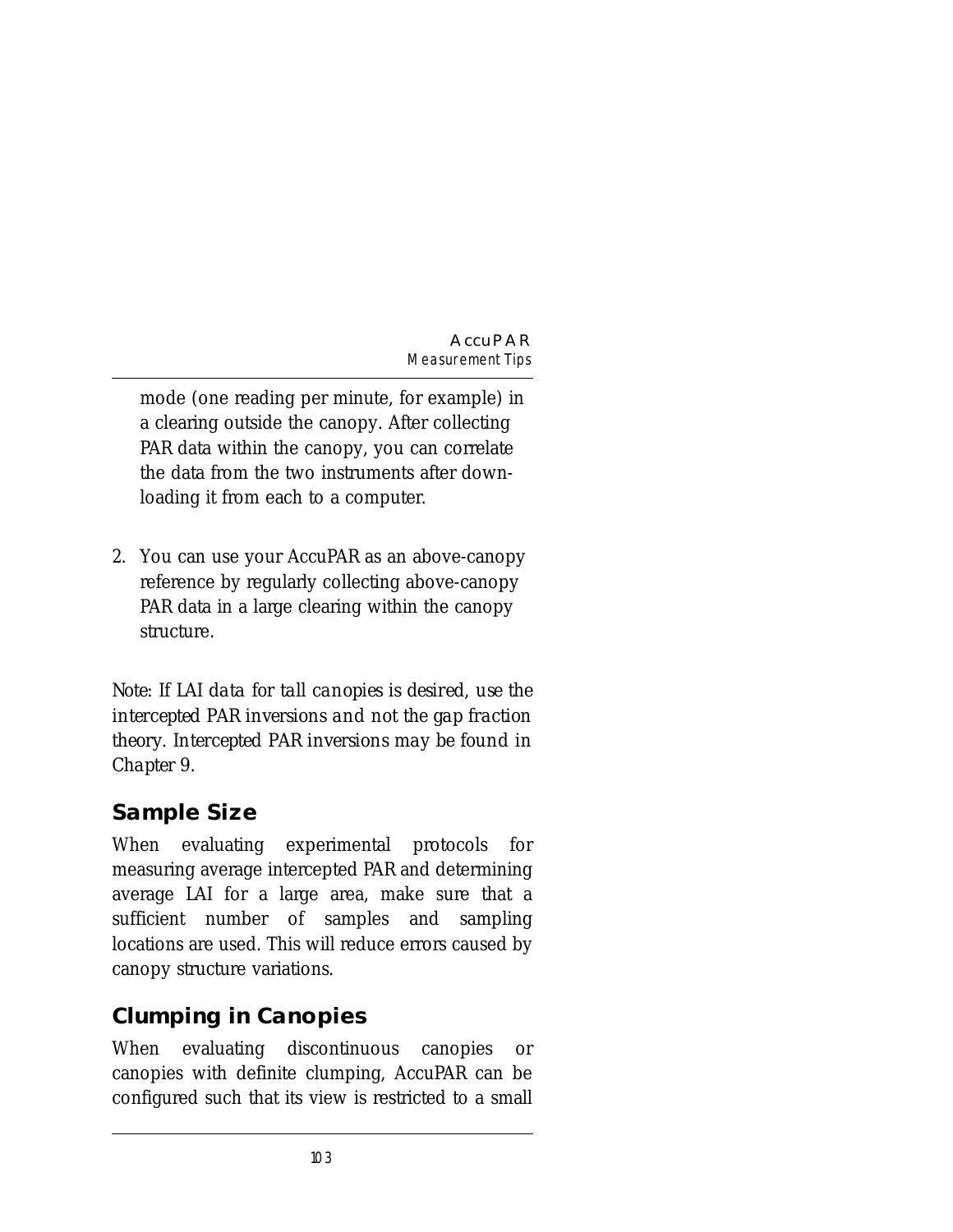area. This is accomplished by segmenting the probe into unique PAR groups whose size is chosen to match general trends in canopy structure changes. In this way you can gather information that better describes the changes in canopy structure with regard to location. This is done in the Sensor option of the Setup Menu. Refer to chapter 7 for more information on segmenting the probe.

## **Gap Fraction Analysis**

When using AccuPAR for evaluating canopy gap fraction over a variety of zenith angles, the unattended mode of measurement should be used. This ensures that the placement of the instrument does not vary between measurements. Also, make sure to segment the probe into 80 segments. This will give you individual values for each of the probe's 80 sensors, rather than an average of all of them. For information on segmenting the probe, refer to the "Sensor" section of chapter 6.

## **Beam Fraction Value**

When using the LAI sampling mode, it is important to update the fractional beam value when there are changes in cloud cover or radiation levels. Keep in mind that as the sun's zenith angle changes throughout the day, the level of available PAR diminishes as well. Therefore, on a completely sunny day, you may want to make update this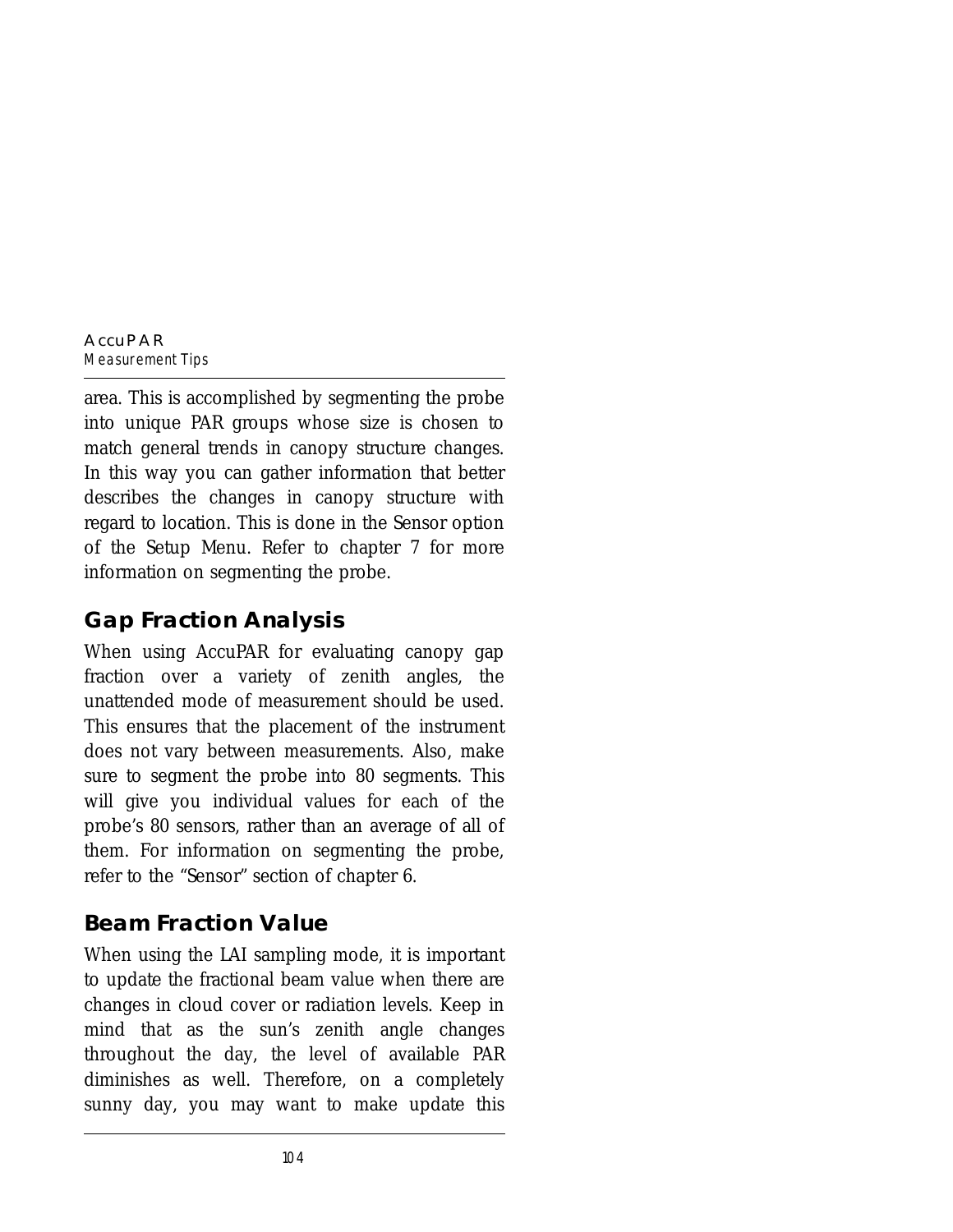reading every two hours or so. LAI theory depends on an accurate measurement of the diffuse and beam components of PAR.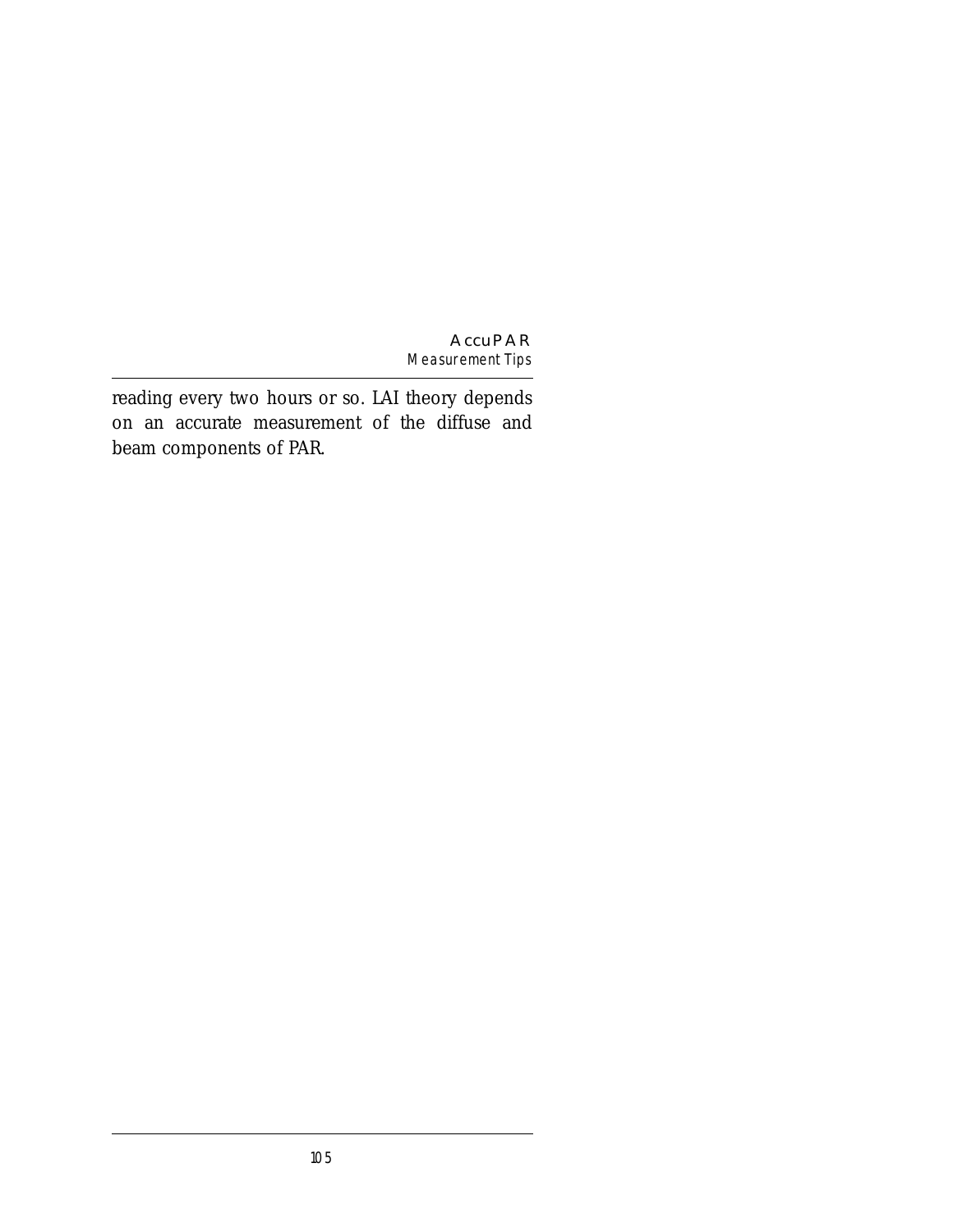# 11. Interfacing with a Computer

AccuPAR transmits and receives data using a Duplex RS-232 serial protocol. The instrument is designed to be used with any commercial serial terminal program. A terminal program allows a personal computer to interact with another serial device, and allows you to collect and transmit data with AccuPAR. Your instrument was shipped with its own terminal program called DecaLink. DecaLink allows you to uploadload the operating sytem to and download data from your AccuPAR more easily than other programs, as it is configured to work with AccuPAR directly.

shorting block on one pin



*figure 7: Shorting block position*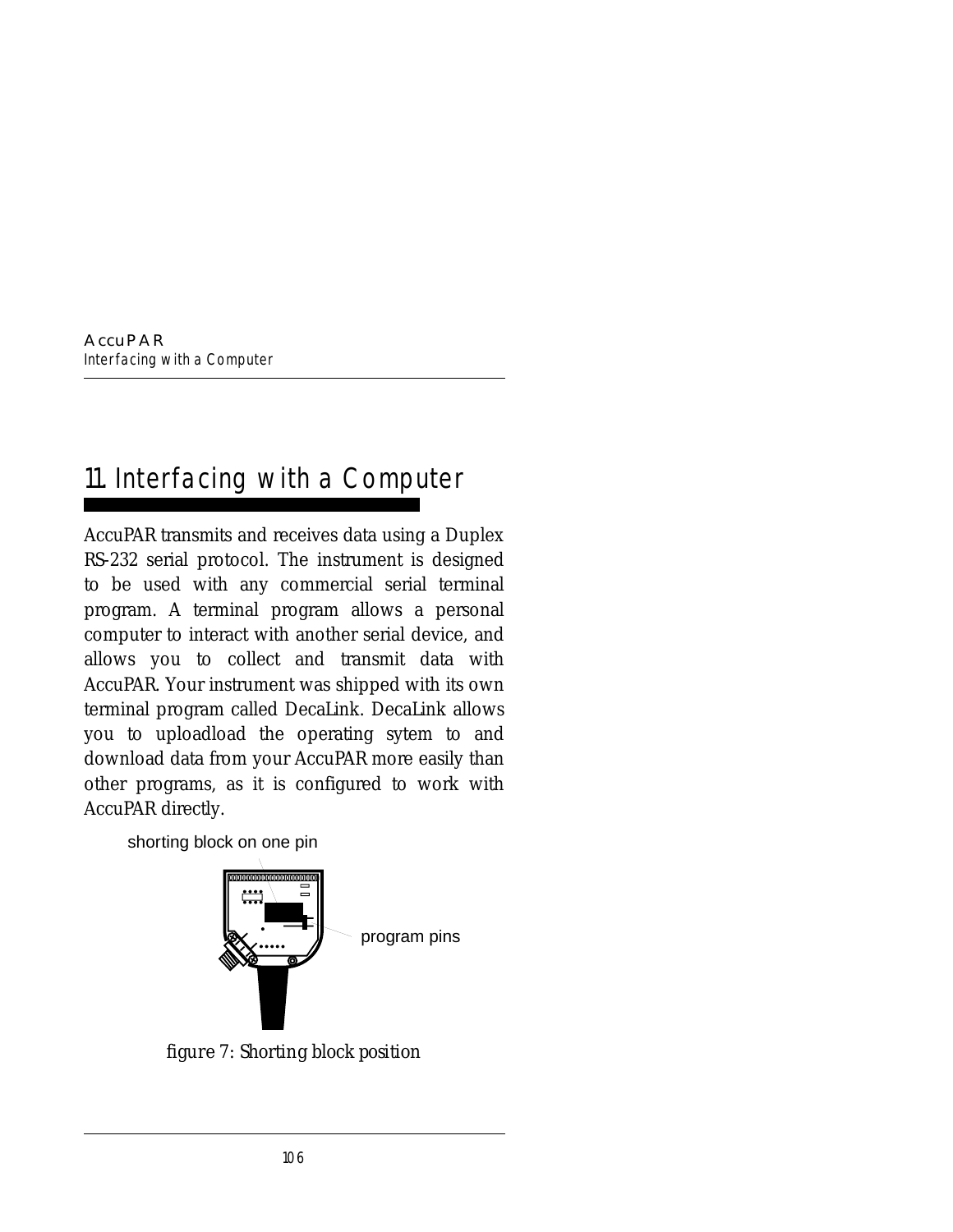## **The Shorting Block**

Before configuring AccuPAR to receive or transmit data, the shorting block on the RS-232 circuit board must be in the proper place. To check this, open the cover on the cable. You will see a black connector and two pins. This black connector is the shorting block. To download data to a computer and during normal use, the shorting block must be on one pin only. To install the operating program, this shorting block must be on both pins. Having the shorting block on two pins locks the programming function. To move the shorting block, slide it up and then put it back on in the desired position (see figure 7).

## **Downloading Data to a PC**

You can use any terminal program to download AccuPAR's data to your computer. The AccuLink program provided is a simple terminal program that also allows you the ability to easily install the operating software to your AccuPAR, should you ever need to do so. Here are instructions on downloading using some common terminal programs, as well as AccuLink.

### Using Terminal for Windows 3.0 and 3.11

1. Connect the RS-232 cable between the AccuPAR and your computer. Remember which COM port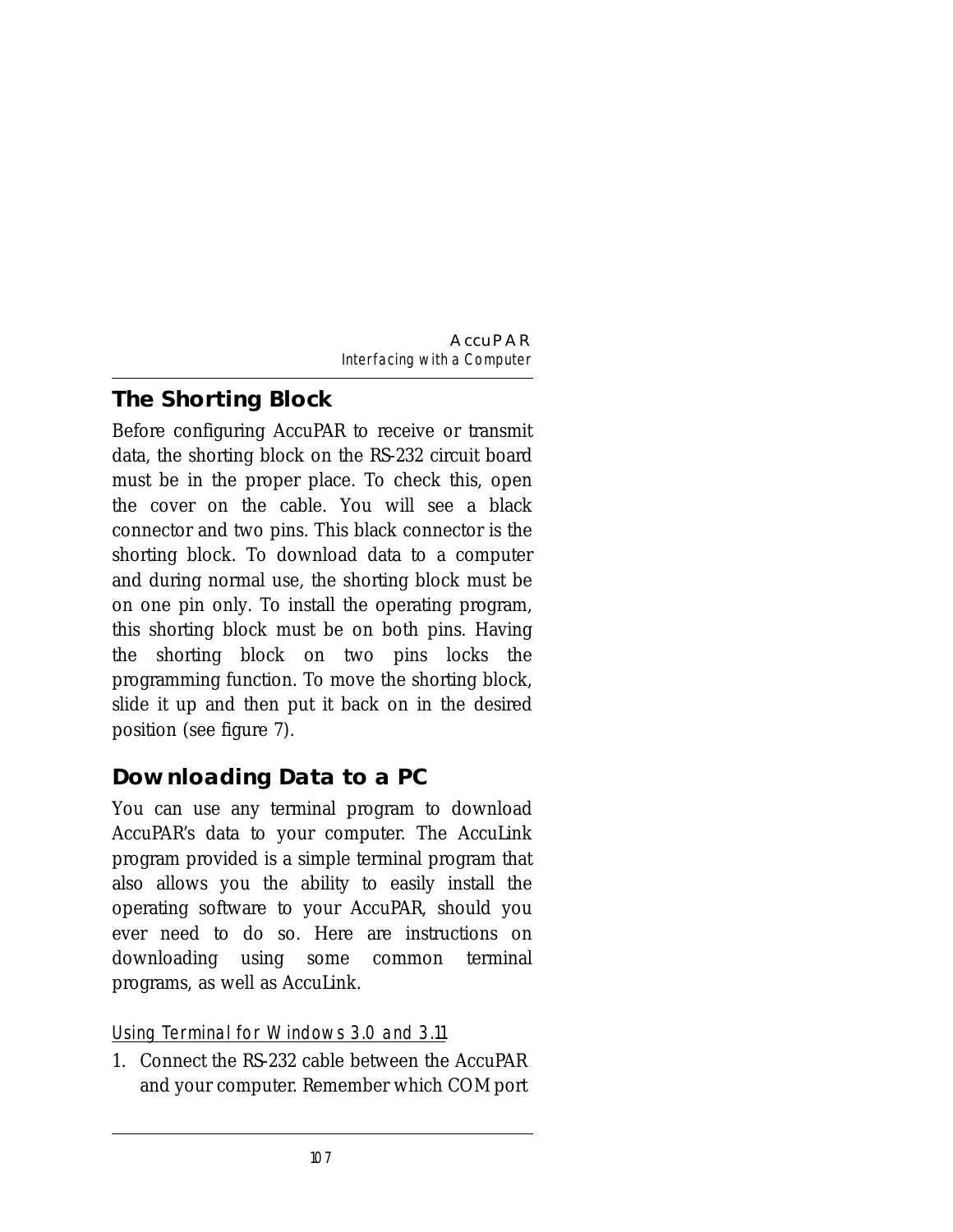you are using, and make sure the shorting block is not on both program pins.

- 2. Double-click on the Accessories icon in Program Manager. Open the icon labeled "Terminal."
- 3. Select "Communications" from the Settings menu. Set the baud rate to 9600, and make sure the other settings are as follows: 8 data bits, 1 stop bit, no parity. Select the COM port that you will be using. Click OK.
- 4. Select "Receive text file" from the Transfers menu. A pop-up window will appear. Type in a name for this terminal session and click OK.
- 5. From the Main Menu of the AccuPAR, select F3: DATA and then press F1: DOWNLOAD. The data will then appear on the computer screen.
- 6. When it has finished downloading, click on the "Stop" button on the bottom left corner of the screen. Terminal will save your data to the filename you indicated earlier.
- 7. If you wish, you can open this file in a spreadsheet program and analyze the data further.

Using Hyperterminal for Windows 95

1. Press the Start button and select Programs > Accessories > Hyperterminal and click the Hyperterminal icon.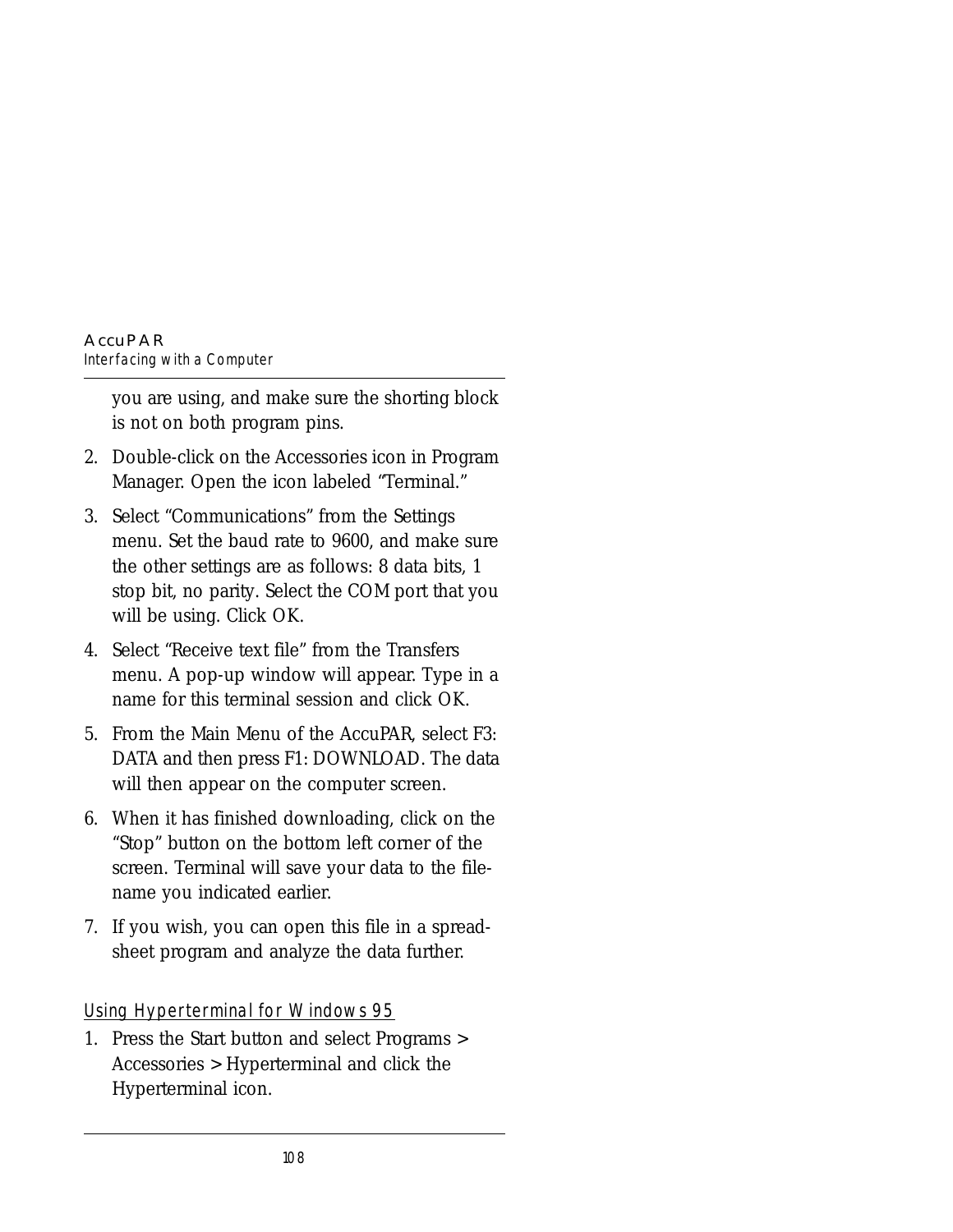- 2. At the prompt, choose a name for this program (AccuPAR is a good one) and choose an arbitrary icon above to represent it. In future downloads, you will be able to click on this icon in have it already set up for you to download. Click the OK button.
- 3. A pop-up menu labeled "Connect To" will appear. Click on the scroll bar on the bottom of the screen labeled "Connect Using" and select the COM Port your RS-232 cable is connected to.
- 4. A pop-up menu labeled "COM Properties" will appear, showing the port settings for the COM port you selected. Make sure the settings are the following: Bits per second, 9600; 8 databits, no parity, 1 stop bit, and flow control set to hardware. Click OK.
- 5. Plug your RS-232 cable to the COM port you selected and connect it to your AccuPAR. Make sure the shorting block is not on both program pins in the RS-232's connector.
- 6. From the Main Menu of the AccuPAR, select F3: DATA and then press F1: DOWNLOAD. The data will then appear on the computer screen.
- 7. When it has finished downloading, you can print the data in the terminal session, or save it.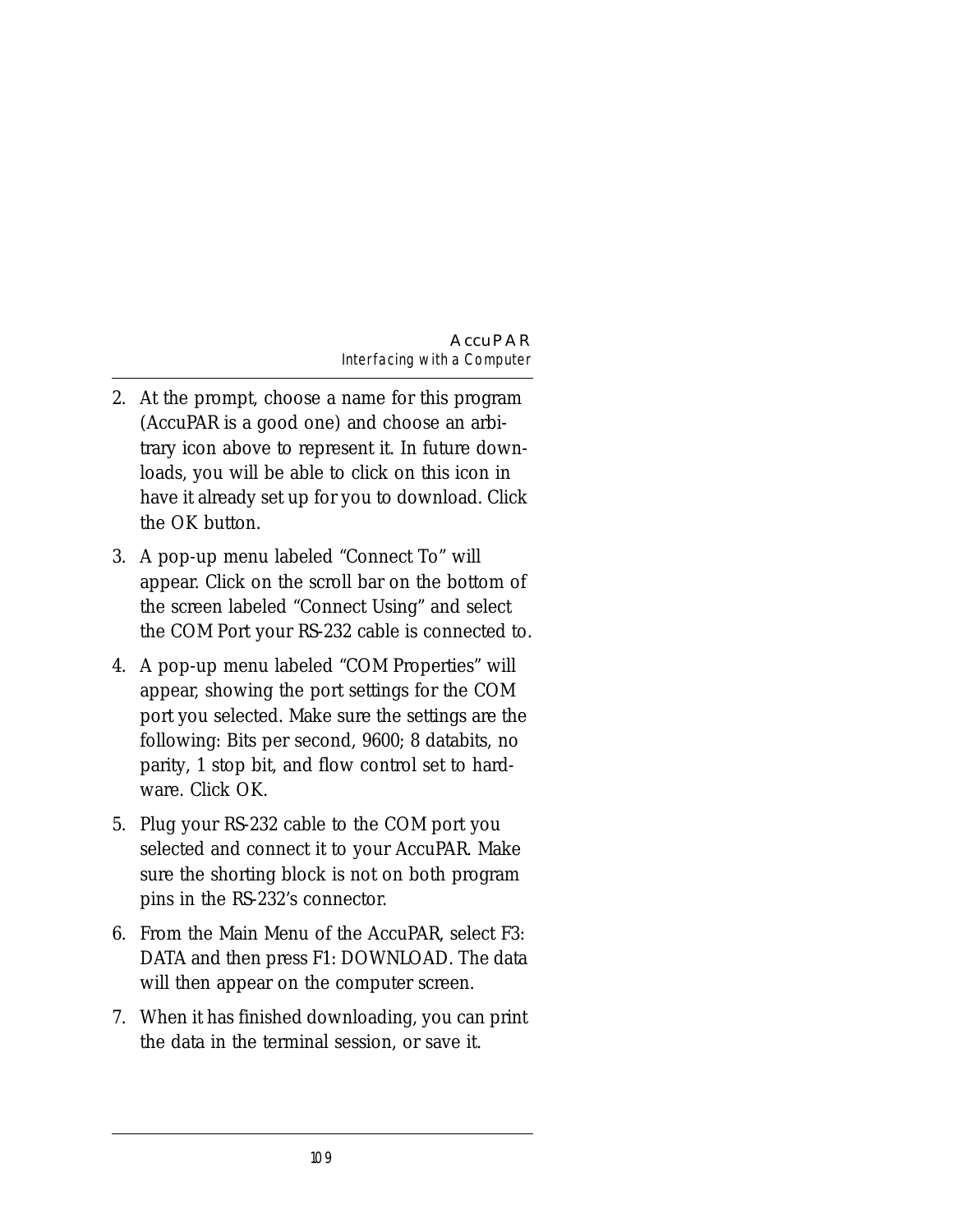#### **AccuPAR** *Interfacing with a Computer*

#### Using DecaLink

Install the DecaLink communications software shipped with your AccuPAR to your hard drive.

- 1. Click on the Start Menu, then select Programs>DecaLink.
- 2. DecaLink will ask which COM port you wish to use. Your COM ports will be one or more serial ports located on the back of your computer, typically a 9-pin or 25-pin connector into which you will plug the instruments's RS-232 cable. Select a COM Port that is not currently in use and click OK. You can change the COM Port selected at any time by clicking on the Utility menu and selecting "Connection."
- 3. Click on the Device Menu and select "AccuPAR."
- 4. Plug one end of the instrument's cable to the instrument, and the other to the COM port you selected from the Utility>Connection menu. You may need to use the 25-9 pin adapter that was shipped with your instrument, depending on whether your COM port has a 25- or 9-pin configuration. The cable's shorting block should be on only one program pin (the shorting block and program pins are on the cable's serial port circuit board are located at the 25-pin end of the cable, and can be accessed by lifting up on the two tabs that fasten the plastic enclosure and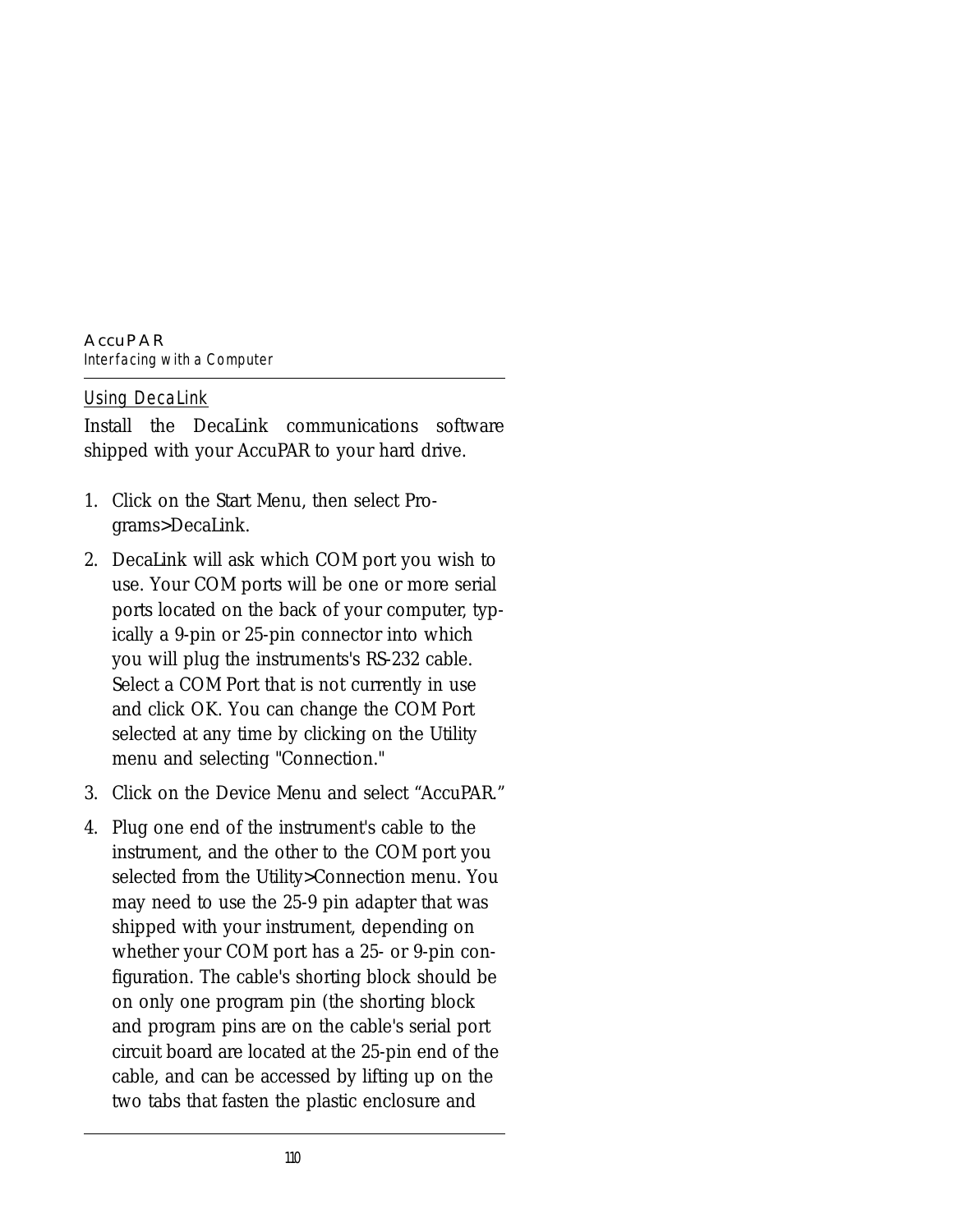opening it up (see fig. 7 above). Make sure your cable is connected to the correct COM port.

- 5. From the Main Menu of your AccuPAR, select F3: DATA and then press F1: DOWNLOAD. All data stored in your instrument's memory is downloaded to the DecaLink terminal screen.
- 6. To save the data, click on the File Menu and select "Save". When the dialog box appears, name the file and save it as a text file (filename.txt) in a directory of your choice. You can then open this file in a program like Microsoft Excel for further analysis.
- 7. When you are finished downloading, click on the File Menu and select "Exit."

Before you clear the data from your AccuPAR's memory, check the file you just downloaded. You may want to import the data file to a spreadsheet or text program before you clear AccuPAR's memory.

The format of this file is comma delimited, so you can have the spreadsheet sort it with that delimination type. If directly printed, the file looks like this:

```
"ABOVE CANOPY PAR",2336.3 
"BELOW CANOPY PAR",2363.2 
"HOURS:MINUTES:SECONDS","10:40:46" 
"MONTH:DAY:YEAR","06:03:1995"
```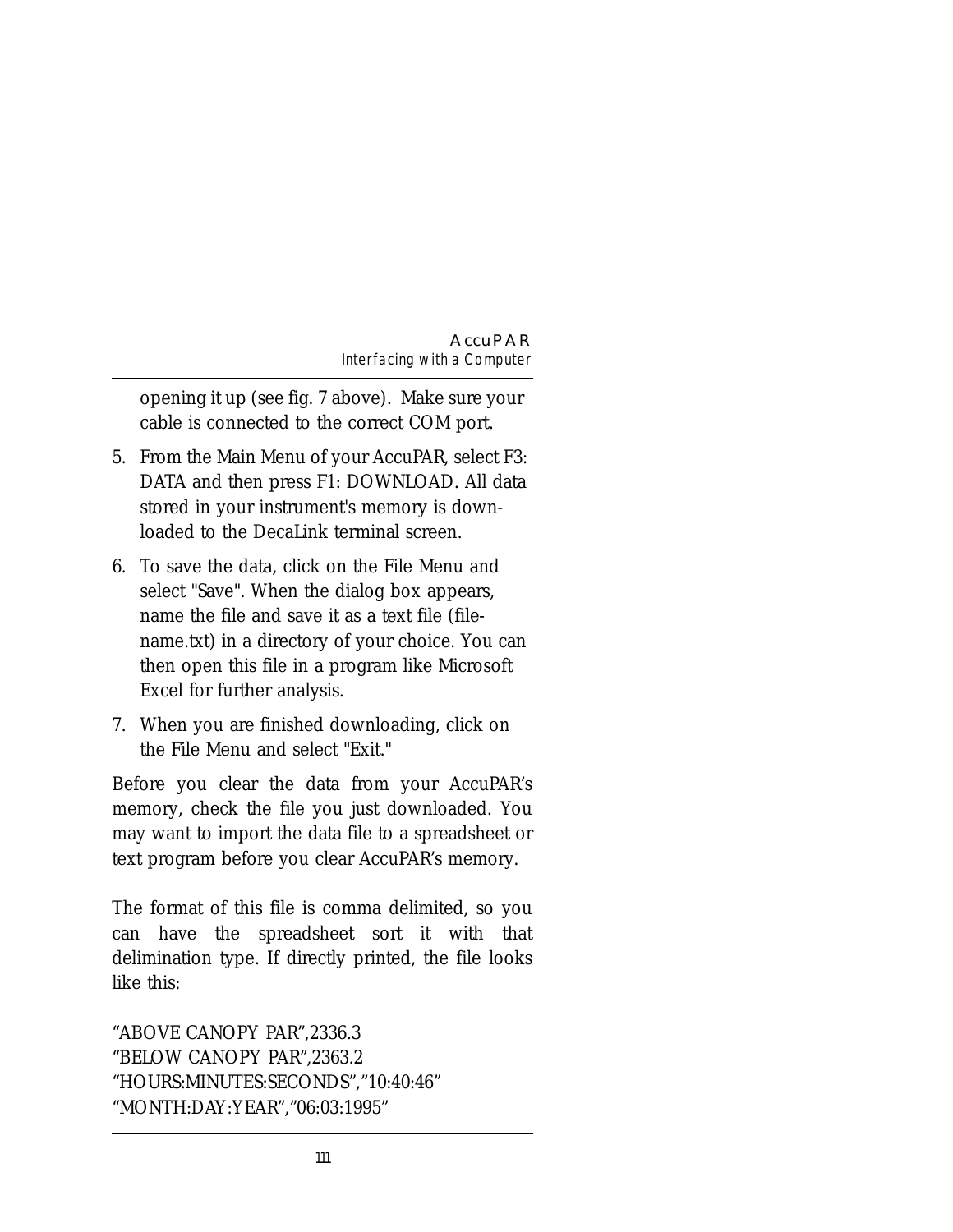**AccuPAR**

*Interfacing with a Computer*

"COMMENT","" "ABOVE CANOPY PAR",2336.3 "BELOW CANOPY PAR",2363.2 "HOURS:MINUTES:SECONDS","10:41:32" "MONTH:DAY:YEARî,î06:03:1995" "COMMENT", "HELLO" "END OF SESSION"

"ABOVE CANOPY PAR",2336.3 "SEGMENTED PAR" "BELOW PAR SEGMENT [1]",2336.3 "BELOW PAR SEGMENT [2]",2424.0 "BELOW PAR SEGMENT [3]",2353.5 "BELOW PAR SEGMENT [4]",2474.3

"BELOW PAR SEGMENT [76]",2338.3 "BELOW PAR SEGMENT [77]",2324.3 "BELOW PAR SEGMENT [78]",2272.2 "BELOW PAR SEGMENT [79]",2296.7 "BELOW PAR SEGMENT [80]",2336.3

Headings read across the top. Then data is listed in rows. If this file is imported into a spreadsheet, the data will align in columns under the proper headings.

## **Installing the Firmware**

You can load your AccuPAR's operating system (firmware) to the instrument when updated code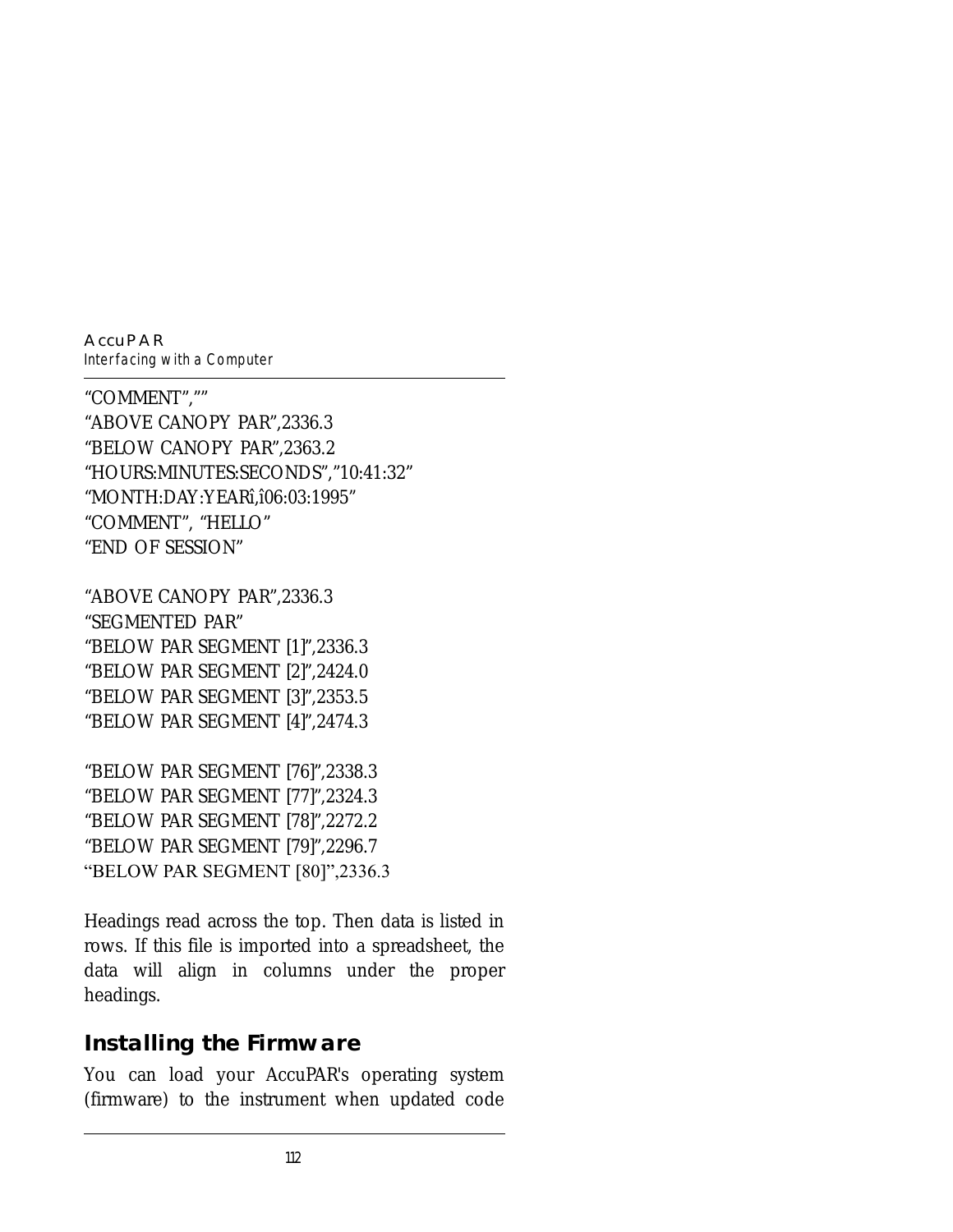revisions are made available, or if your current firmware installation becomes corrupted for some reason. You can check which version of code your instrument is using by turning on the instrument and looking at the boot-up screens. The newest versions of code for your instrument are available on our website at http://www.decagon.com/ instruments/agdownload.html, or at our ftp site at ftp://ftp.decagon.com/firmware/

*\*NOTE: You must complete the full firmware uploading procedures for your instrument to work correctly. If you interrupt the following procedure at any time, your instrument will not function until you restart and completely finished this procedure. You can restart this procedure at any time without damaging the instrument.*

*CAUTION!: Be aware that installing firmware clears all memory and resets the instrument completely.*

There are two ways to load the firmware. One is by using the DecaLink software program included on the disks that came with your system. The other is by means of a terminal program. Following are directions for both methods of loading the firmware.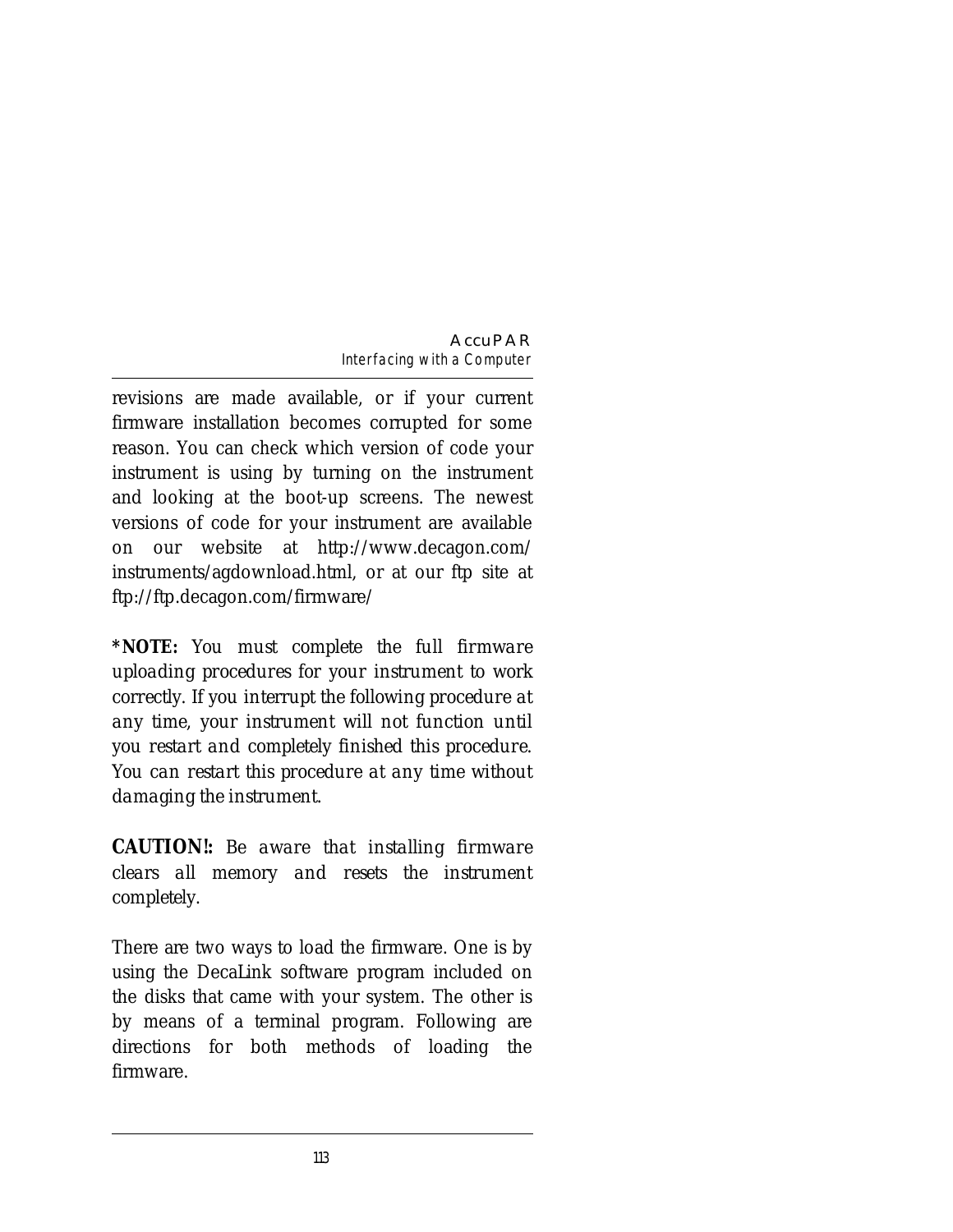**AccuPAR** *Interfacing with a Computer*

#### Using DecaLink to load Firmware

*\*NOTE: Before beginning this process make sure you have your product's registration code on hand. Once the upload is finished, it will prompt you for this, and you will not be able to use the instrument until you enter this code. If you don't have the registration code or have lost it, contact Decagon at 1-800-755- 2751 or via email at support@decagon.com, and we will give it to you.*

To load the firmware follow these directions:

- 1. Connect the PC to the instrument with the RS-232 cable. The cable's shorting block should be on both program pins (shorting block and program pins are on the cable's serial port circuit board; see fig. 7).
- 2. Click on the Device menu and select the Accu-PAR.
- 3. Press the ON button, even if the screen is already on. If the AccuPAR was previously turned off before connecting it to the computer, you will not see the screen appear. This is normal. The processor will still be running.
- 4. Click on the Utility menu and select "Upload Firmware." You should see a series of commands appear on the screen. If you receive an error message that says, "The AccuPAR is not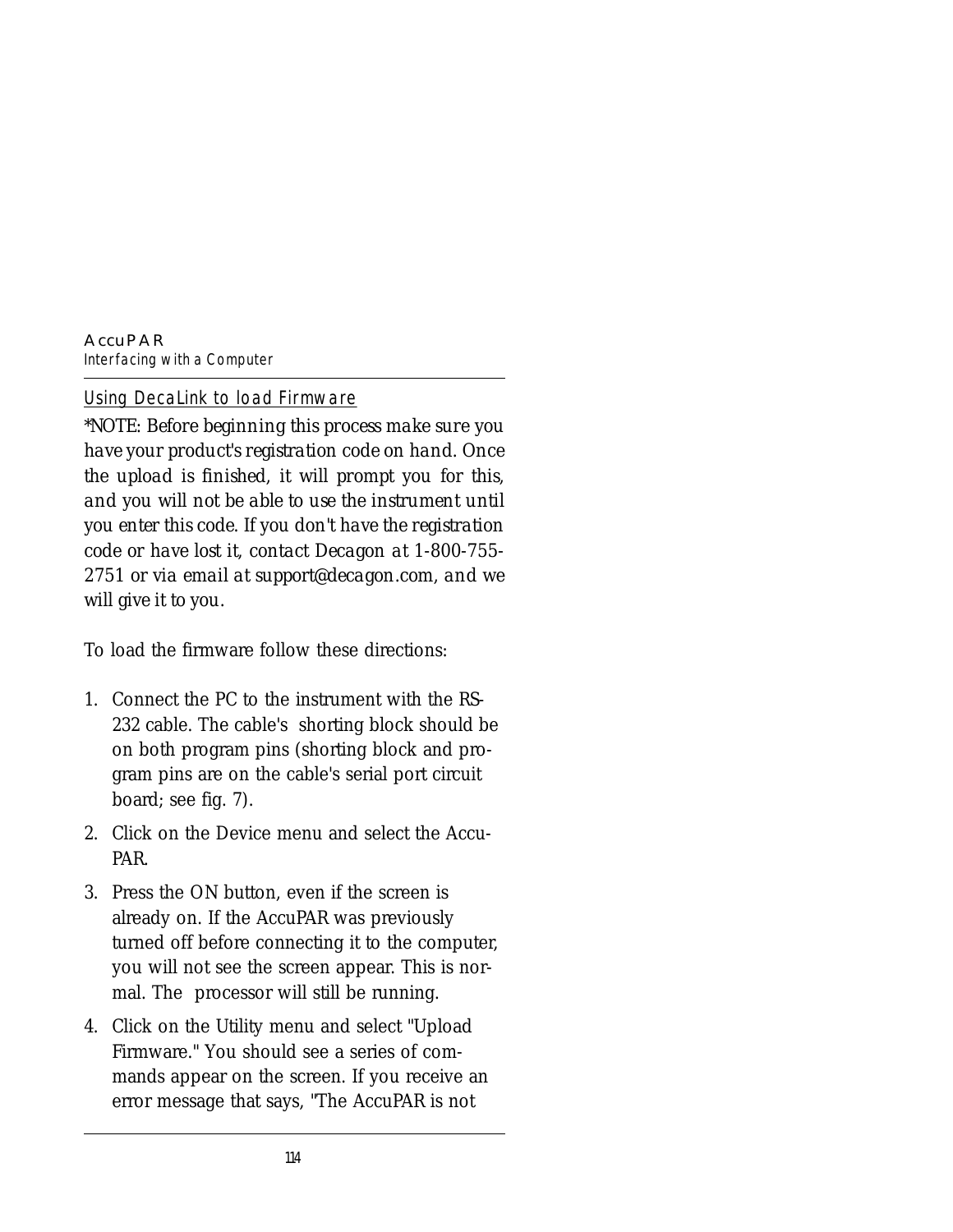responding. Please check the connection, turn it on and try again," press the "ON" button again and then select "Upload Firmware" again from the Utility menu. If the warning appears again, make sure you have selected the COM port that your cable is plugged to, and that the RS232 is connected as described above. Press the ON button and try again. You should see the following commands appear in the terminal window on your computer:

DS5001 LOADER VERSION 0.1 COPYRIGHT (C) 1991 DALLAS SEMICONDUCTOR>

```
U W MCON FA
W RPCTL 8B
 F 0 0 FFFF
W MSL 0
 F 0 0 FFFF
 W MSL 1
 L
```
5. It will now ask for the Cal file, which is located on the diskette sent with your instrument. *\*NOTE: Your instrument's cal file is unique to your instrument. If you have more than one AccuPAR, make sure you are using the cal file for that particular instrument, or your data will be incorrect. The cal file's name corresponds to your*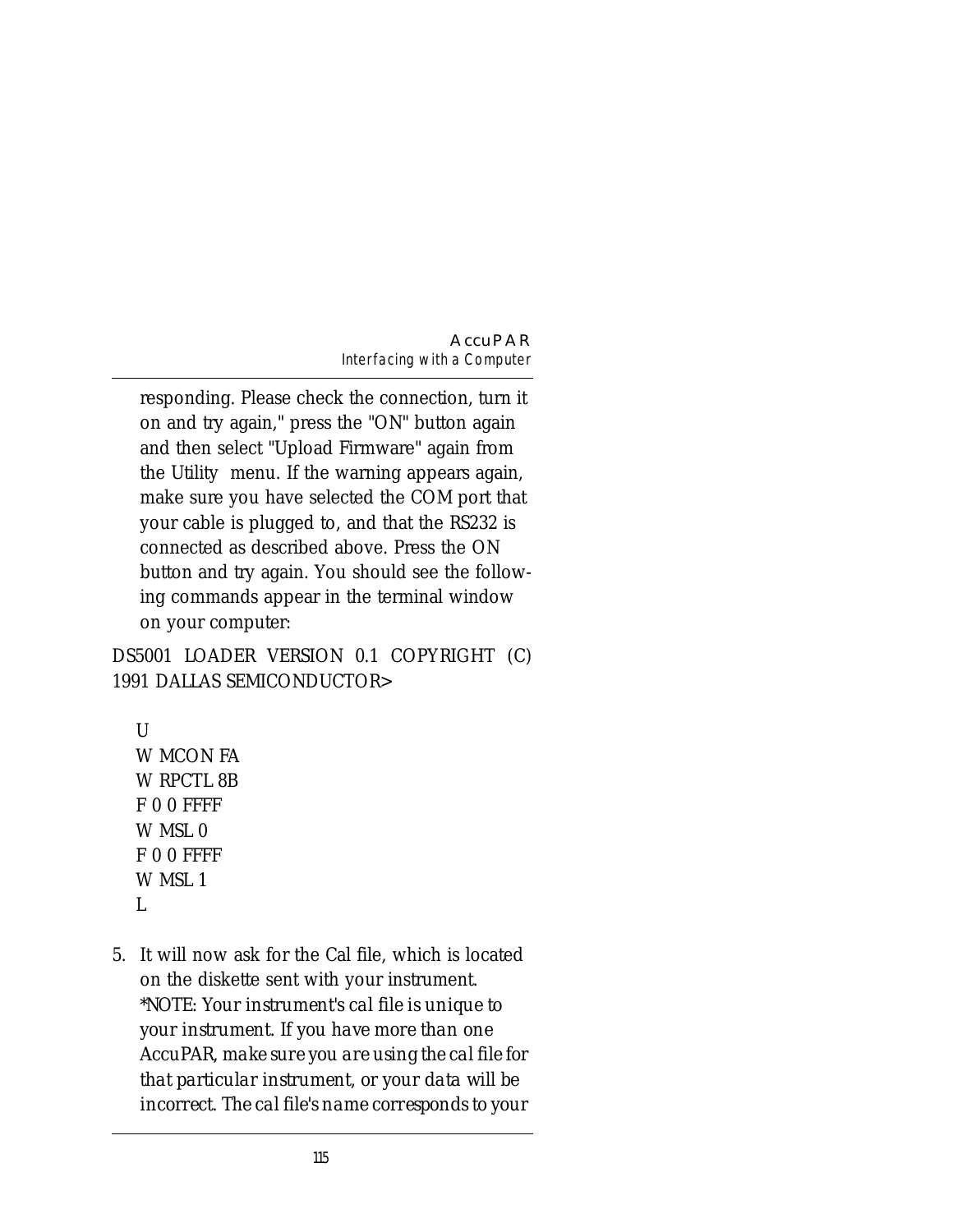*instrument's serial number.* The AccuPAR's cal file will begin with AP (e.g. AP1476.hex). Select the correct file and click OK. The cal file will now be uploaded.

- 6. Next, a dialog box will appear, asking you for the Operating System file. This file is also located on the diskette that was sent with your instrument. As of this writing, it is "REL4\_5.hex."
- 7. Select the correct file and click OK.

The following commands will now appear:

```
 W CRC F1
 I
W CRC 00
 Z
 E
```
- 8. Disconnect the RS-232 from the AccuPAR. It should now begin booting up. It will come to the registration screen. Enter the registration code, then you will be brought to the main menu. You are now ready to use your instrument.
- 9. When you are finished uploading to your instrument, exit the DecaLink program by clicking on the File menu and selecting "Exit." Move the cable's shorting block back to only one pin on the circuit board to allow for future data down-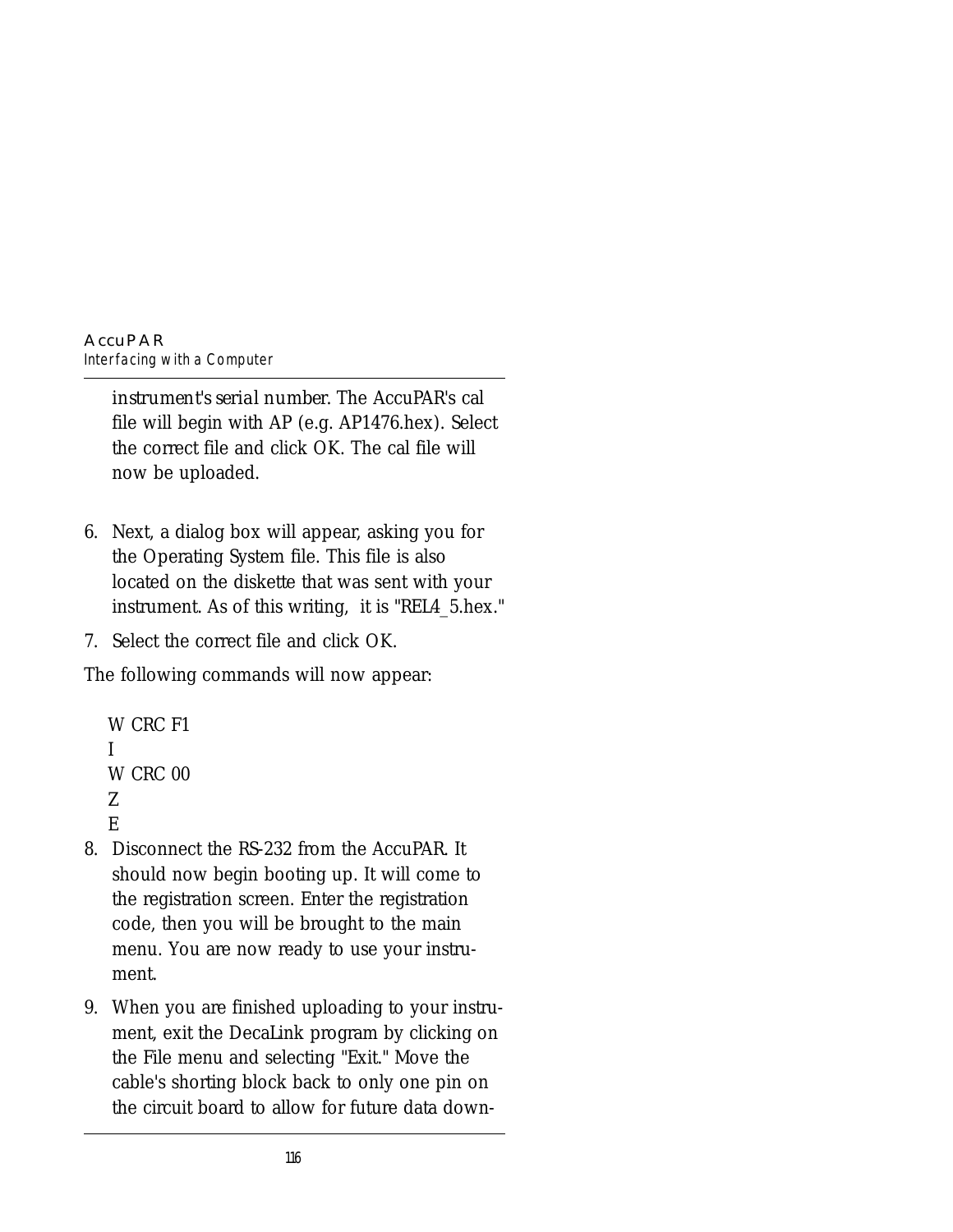loads.

Installing Firmware using a Terminal program If you choose to use a terminal program such as the one in Windows 3.11 or Hyperterminal, follow these directions:

- 1. Connect the RS-232 cable to the AccuPAR and your computer. Make sure the program pins are shorted with the shorting block.
- 2. Set the terminal program to the correct COM Port that you are using. Set the terminal program for the highest baud rate possible (38400, 19200, 9600, 2400, or 1200). These baud rates are all supported by AccuPAR. Set the remaining communication parameters as follows: no parity, 8 data bits, and 1 stop bit.
- 3. Press the AccuPAR's ON key. This is a necessary action to activate the AccuPAR processor. It is possible for the LCD display to be on while the processor is off. Pressing the ON key will start the processor.
- 4. Move to the computer keyboard and press Enter a few times. The following message should appear on the computer monitor:

DS5001 LOADER VERSION 0.1 COPYRIGHT (C) 1991 DALLAS SEMICONDUCTOR>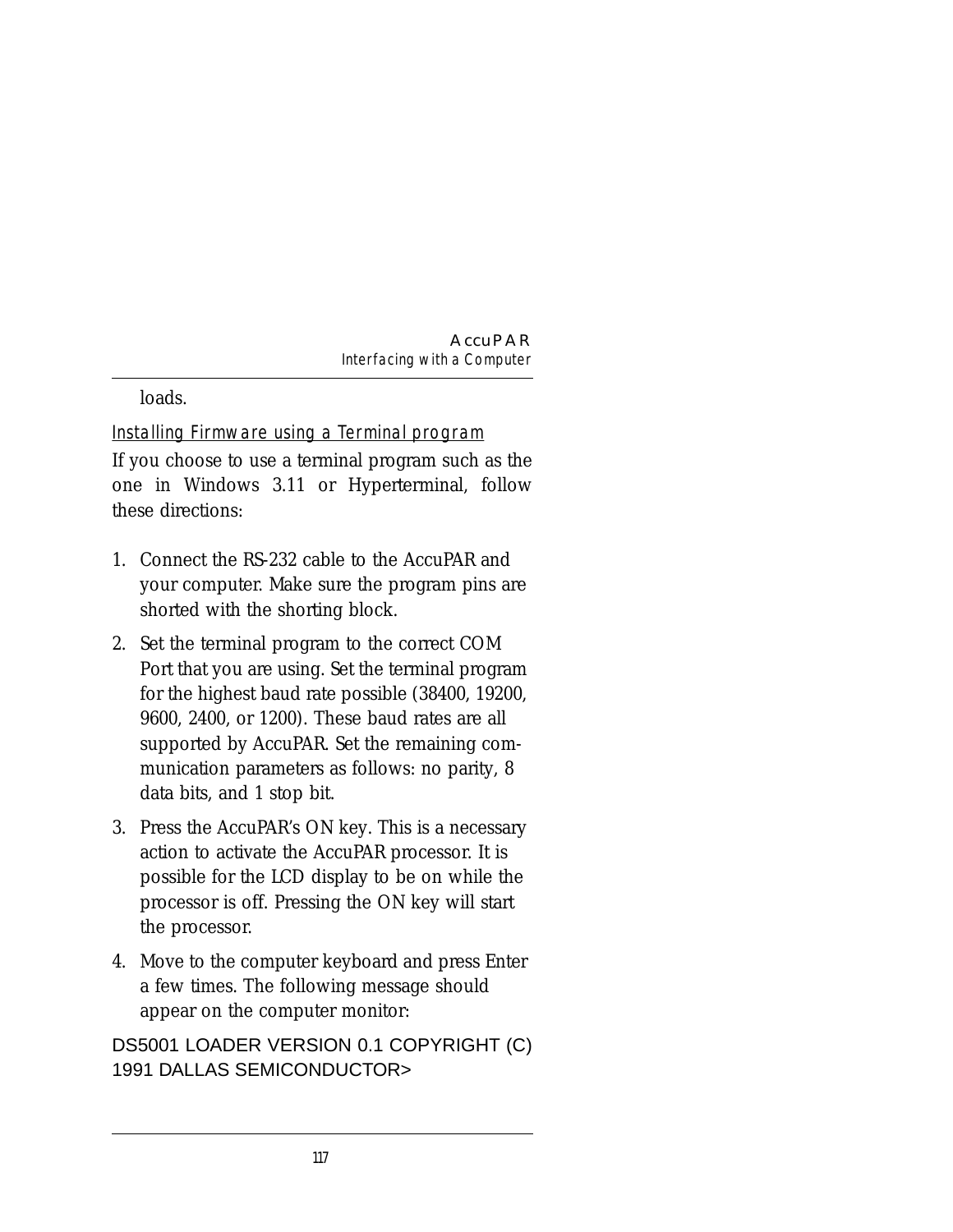If this message does not appear, disconnect the RS-232 cable and check to make sure that the shorting block is seated correctly, and that all the correct communication settings are correct. Then reconnect the cable and turn AccuPAR on again.

At the prompt, type the following commands:

```
"U" <ENTER>
"W MCON FA" <ENTER>
"W RPCTL 8B" <ENTER>
"F 0 0 FFFF" <ENTER>
"W MSL 1" <ENTER>
"L" <ENTER>
```
Give the terminal program the command to send an ASCII file (usually located in the program's "Transfer" menu under "Send text file"). Send the file AP\*\*.HEX, (This file's name should correspond to your serial number, like AP1474.hex) This is located on the AccuPAR firmware diskette.

When the file has finished downloading, type the "L" command again and send the .hex file prefixed by "REL," located on the AccuPAR firmware diskette.

Now type the following commands:

"W CRC F1" <ENTER>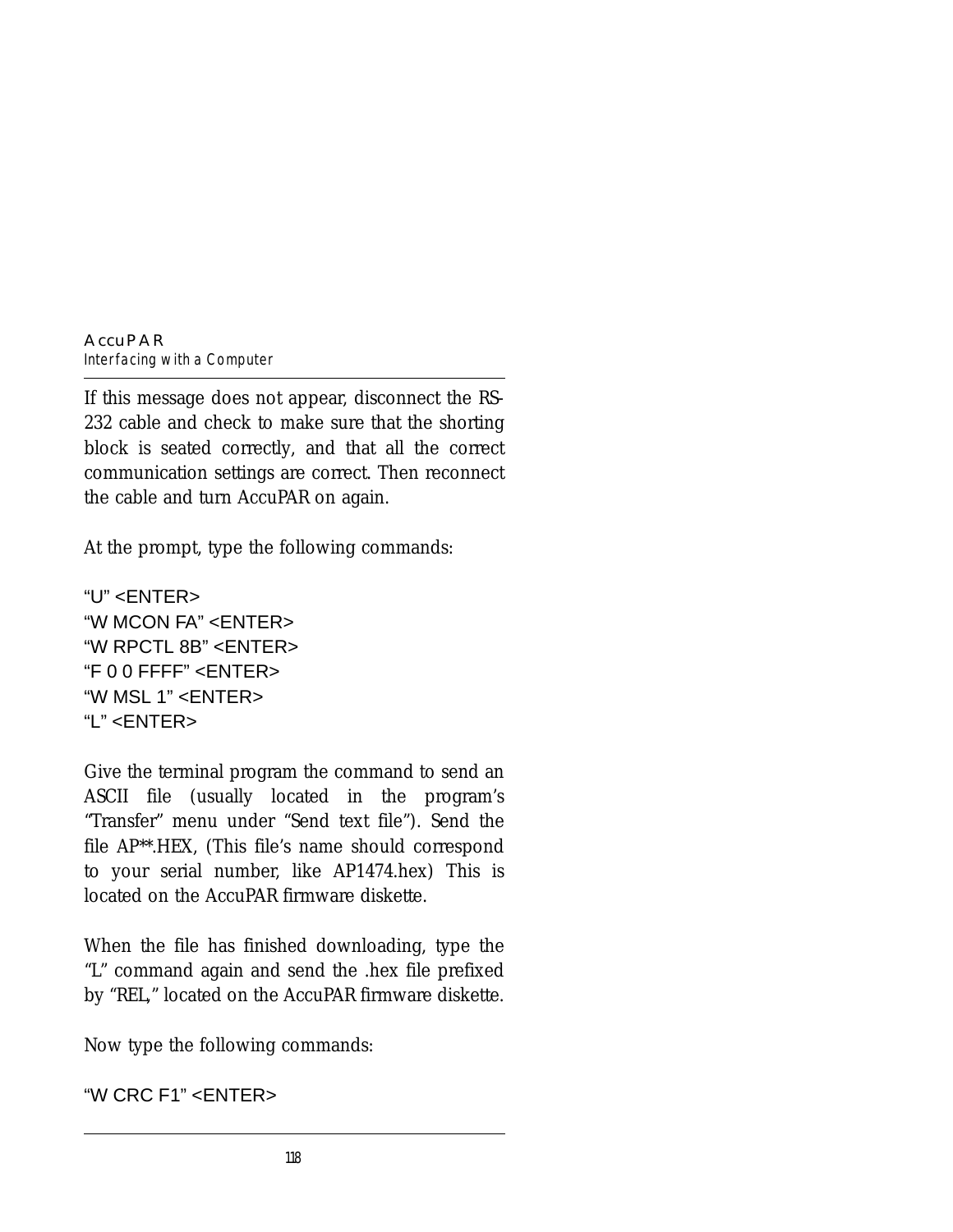"I" <ENTER> "W CRC  $00"$   $\leq$  FNTFR $>$ "Z" <ENTER> "E" <ENTER>

Remove the RS-232 cable. AccuPAR will reboot and ask for your registration number. Input your registration code and you will be returned to the Main Menu. If you have trouble finding your registration code, refer to Chapter 1 for more information

#### New Firmware Updates

As mentioned earlier, Decagon may send out new firmware upgrades, which may include changes and enhancements to the AccuPAR program. The current firmware is always posted on our website at www.decagon.com/instruments/agdownload.html. You can also contact us directly in order to receive the latest version via email or mail.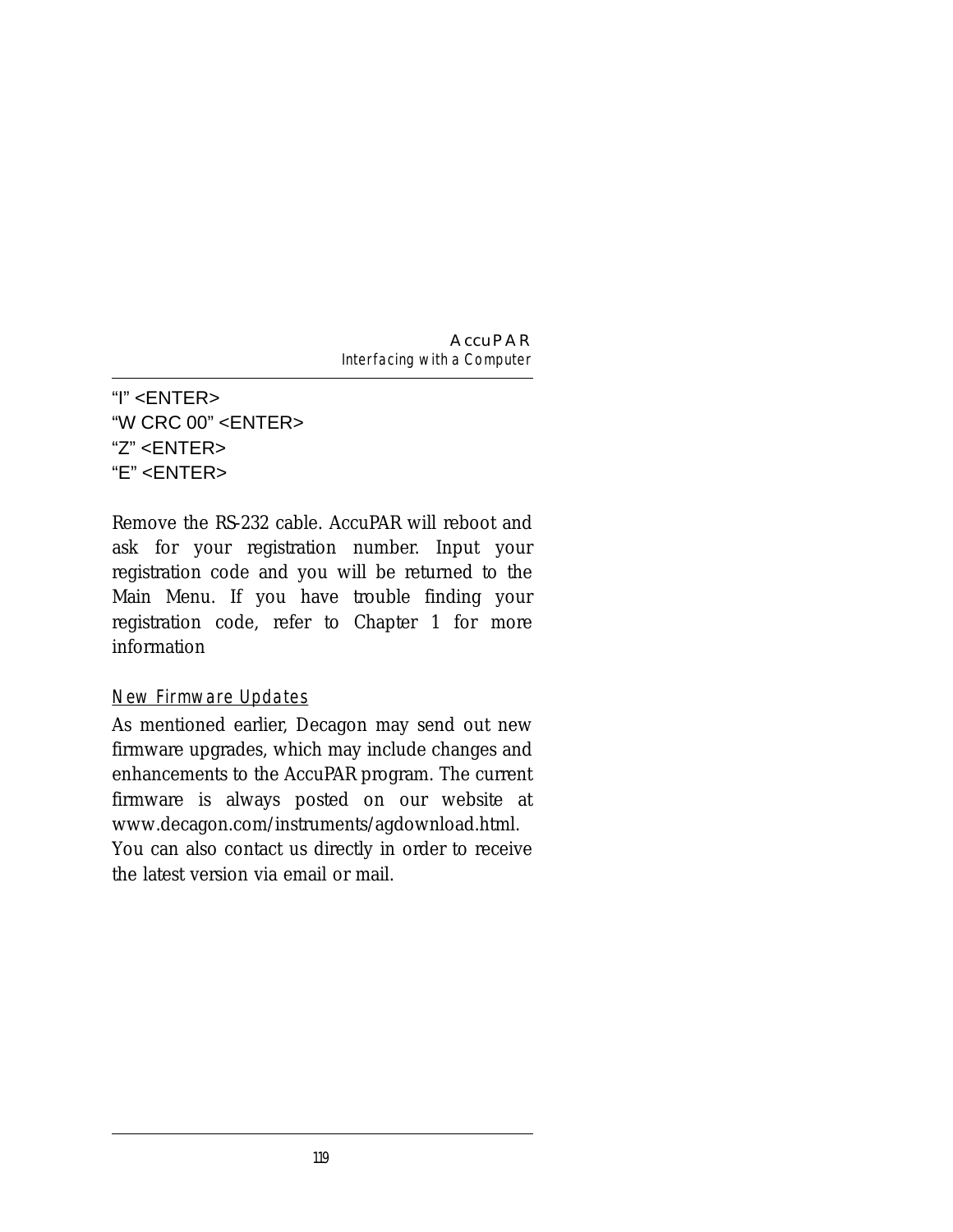# 12. Care and Maintenance

## **Batteries**

AccuPAR uses five standard 1.2 volt NiCad batteries. These batteries are economical and convenient, and can be charged and discharged many times before replacement. AccuPAR can also be operated with four AA alkaline batteries; in this instance the fifth position in the battery holder must be replaced with a dummy cell (available at most electronics stores). Note: Avoid using 5 alkaline batteries in your instrument! It will provide more voltage than the instrument is designed for, and may cause components to fail!

### Recharging Batteries

When AccuPAR runs low on battery power, the display will begin to go dim and a message will appear, announcing that the battery power is low. The instrument is provided with a 12VDC regulated, 200mA (outside positive, inside negative) AC adapter for quick recharge of the batteries. Connect the AC adapter plug to the jack on the serial interface cable. The jack is located on one side of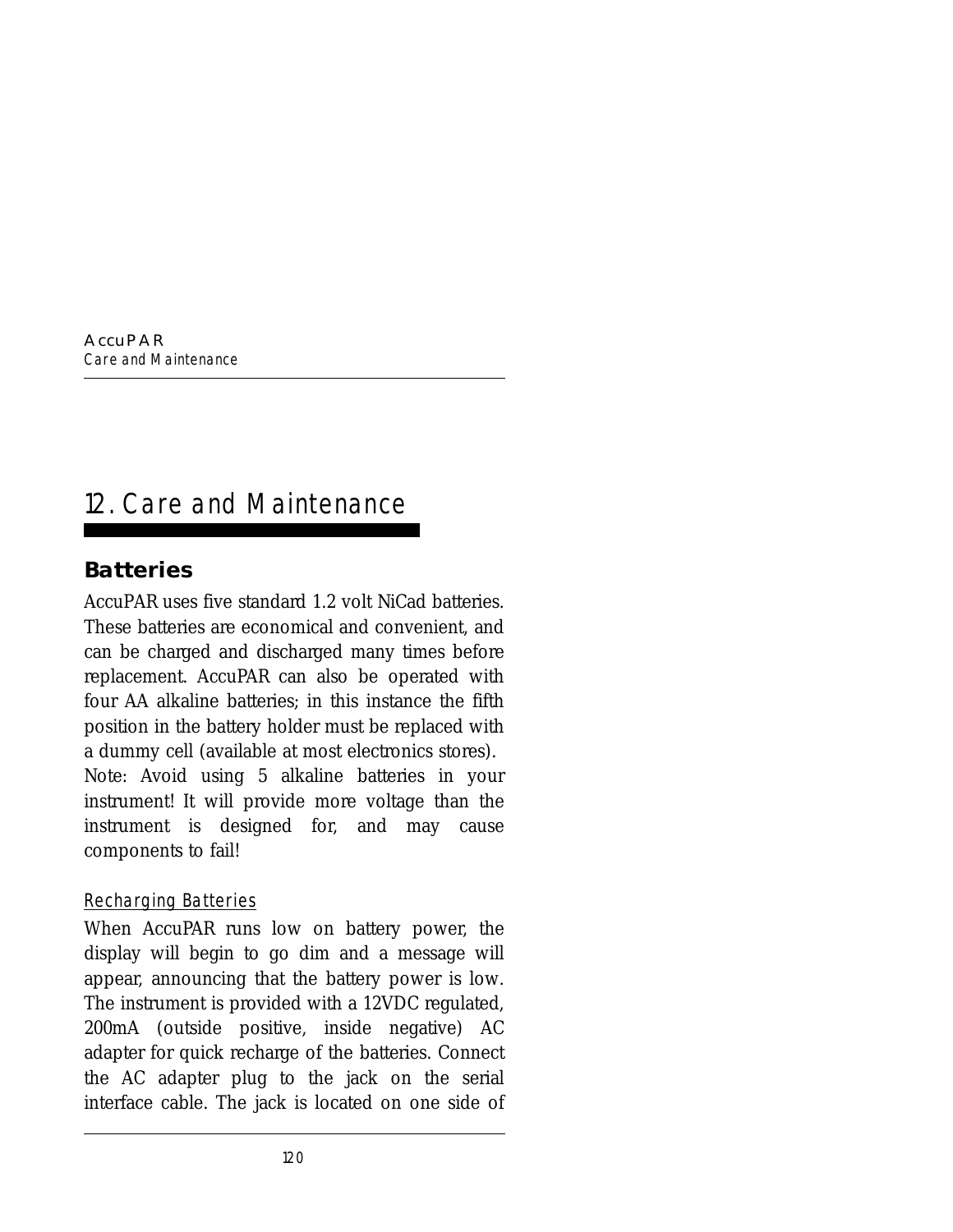the 25-pin housing. Connect the 5-pin housing of the cable to the five-pin connector on top of the AccuPAR case and then plug the AC adapter into any standard outlet (see figure 8). A full charge requires approximately 10 hours. We recommend that the instrument be charged overnight. To maintain the life of the NiCad batteries, avoid charging them longer than 16 hours. If the batteries will no longer hold a charge, contact Decagon for replacements.



*Figure 8: Recharging the batteries*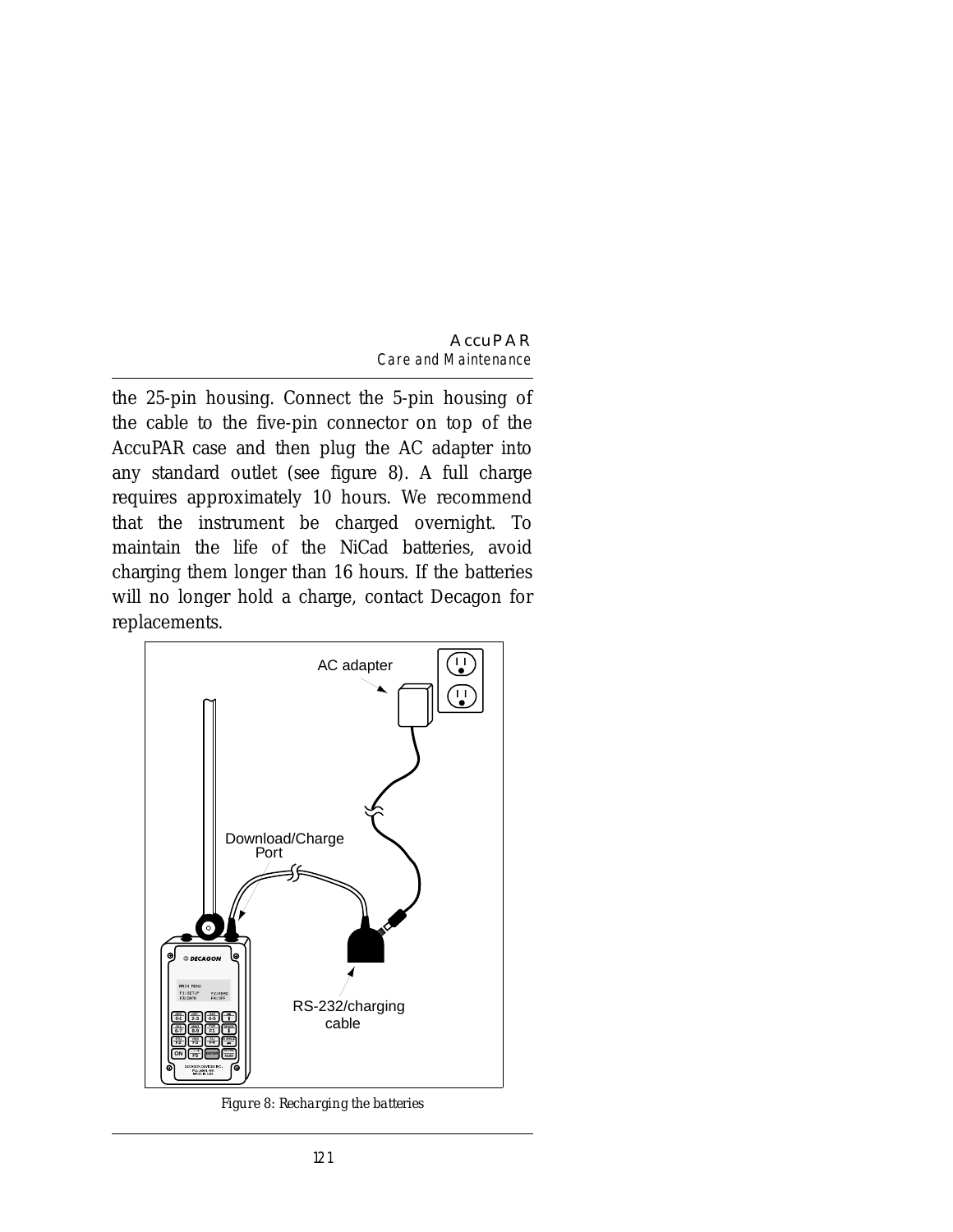### Replacing Batteries

If the NiCad batteries require replacement, remove the four screws in the cover of AccuPAR and lift the cover carefully. Turn the cover over gently to locate and replace the batteries. Be sure to orient them properly; placing them the wrong way in the battery holder can damage the batteries. The battery holders indicate which direction they should be placed.

*Note: Data will not be lost when the batteries are replaced. The memory and program sections of AccuPAR are backed up with lithium cells which provide approximately ten years of life. If these cells ever need to be replaced, contact Decagon for service.*

## **Desiccant**

When AccuPAR is exposed to fluctuating temperatures, condensation may form inside the instrument. For this reason, desiccant is placed beneath the circuit board inside the microcontroller, and acts as an absorbing agent for any trapped moisture. An indicator card is located in the bottom of the enclosure with the desiccant. Blue indicates that the desiccant is still good, whereas pink indicates that the desiccant needs to be renewed or replaced.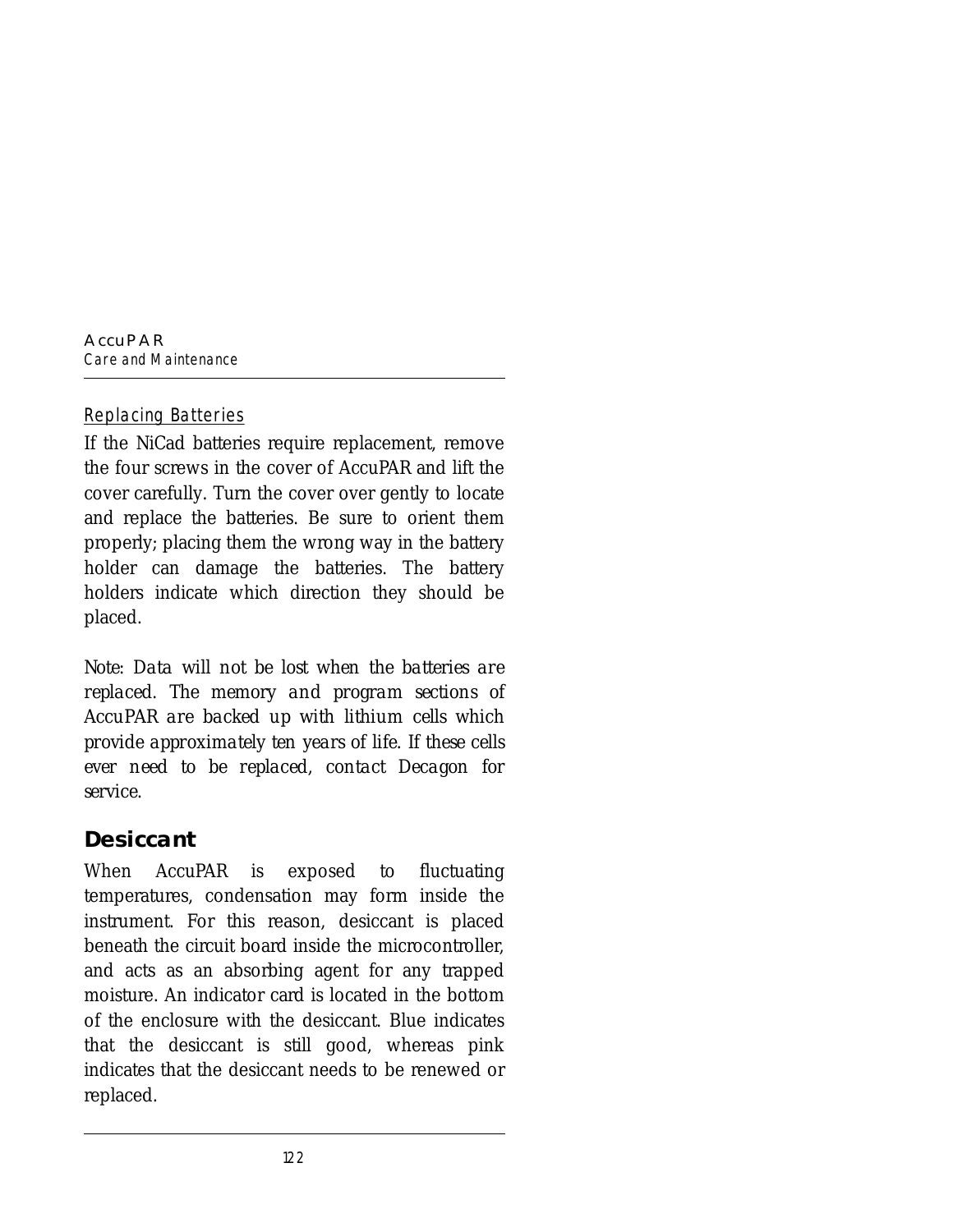To renew desiccant

- Remove the four screws that secure the cover of the instrument. Gently lift the cover up to expose the packets of desiccant located beneath the circuit board.
- Remove the desiccant packets. Replace them with new packets or renew them by placing them in an oven at 220°F (104°C) for 16 hours.
- Replace the cover and the screws. The humidity indicator card will return to blue after a period of time.

## **Cleaning the Probe and Controller**

The white probe diffuser should always be clean to ensure accurate readings. To clean the probe, use a small amount of isopropyl alcohol and a soft cloth. Rub the surface until it is clean.

To clean the controller, use a soft cloth and water to wash heavy dirt, then use ethyl or isopropyl alcohol to finish cleaning. Make sure to only use a soft cloth when cleaning the LCD window. Many tissues made from wood fiber will scratch the surface.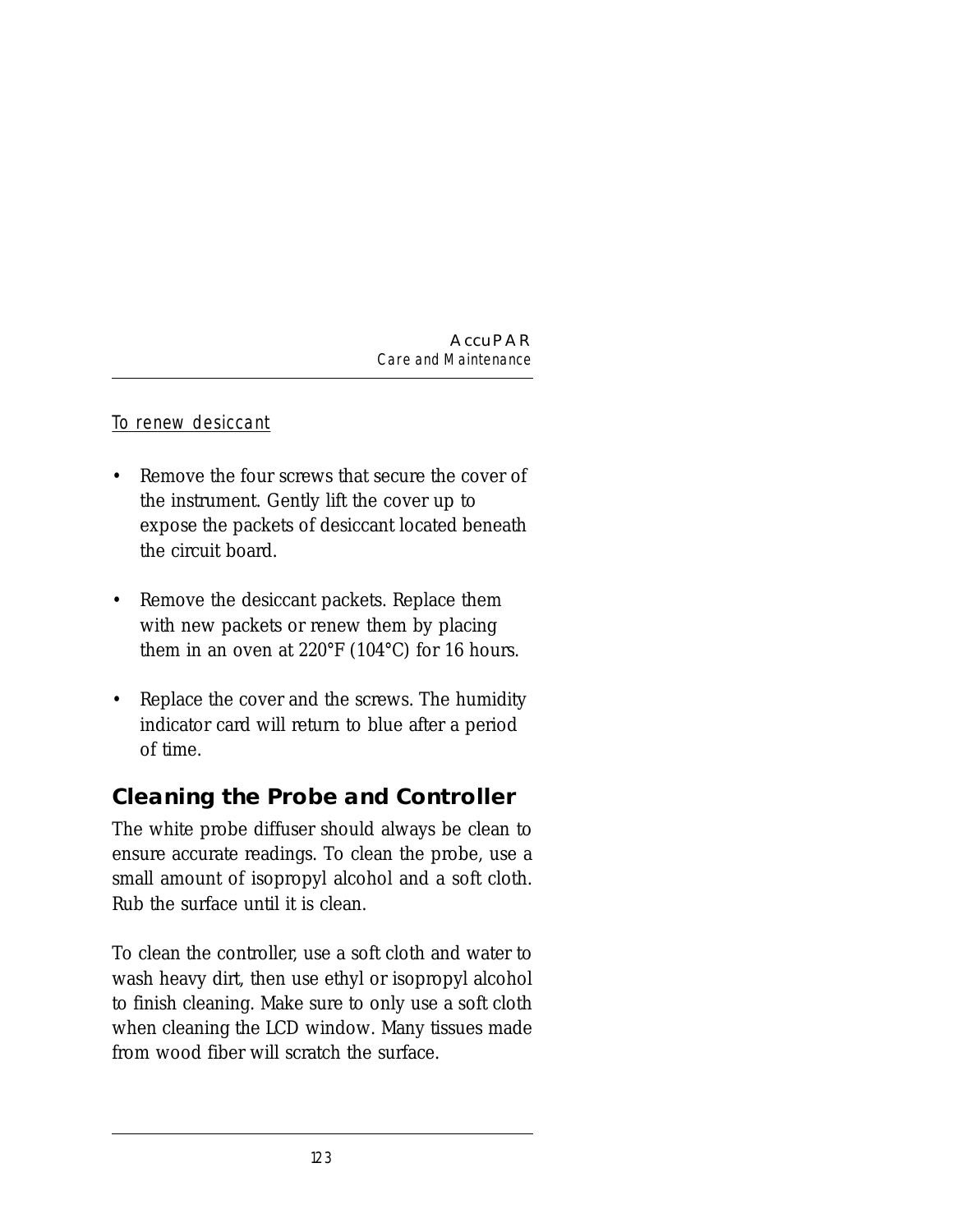## **Re-calibration**

The AccuPAR comes to you factory calibrated. However, as is the case with all electronic components, shifts in sensitivity will occur over time. As a result, we recommend that you periodically send your AccuPAR in to Decagon's factory for recalibration, depending on how often you use it. If you use it heavily each year, we suggest once a year. For periodic measurements, one re-calibration every 2 to 3 years should be adequate. Before sending the instrument in, make sure to contact Decagon via phone or email so we can prepare for its arrival.

## **General Precautions**

AccuPAR is a low maintenance instrument. There are only a few suggestions to keep in mind

- Keep the probe clean. The accuracy of readings may decline if there is any debris on the probe which prevents light from entering the sensors.
- When taking readings, make sure the instrument is level. This ensures accurate PAR readings.
- Although AccuPAR is splash-proof, don't leave the instrument in water for long periods of time.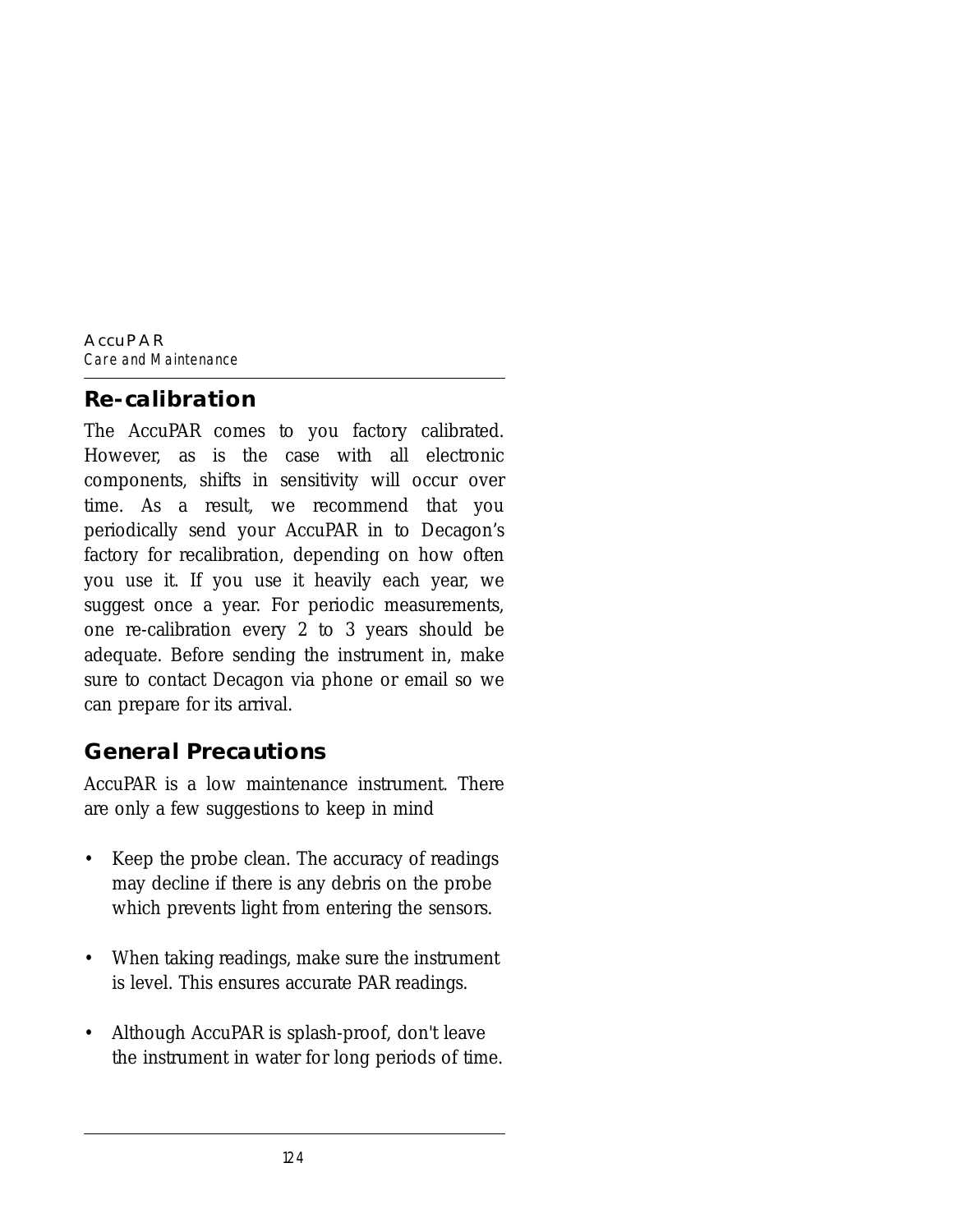# Appendix A: Spectral and Cosine Response

AccuPAR is limited in ideal PAR response because of its deficiencies in the blue spectrum. These deficiencies are insignificant when working with normal plant canopy environments and solar radiation. However, AccuPAR should not be used as an absolute PAR sensor when the environment being studied has a significant blue emphasis in its radiation composition. Examples of this blue component would include the measurement of blue skies while the sensors are shaded from direct beam radiation or artificial lighting that contains a strong blue component like metal halide.

The first graph indicates that the spectral response of the photodiodes lies almost entirely within the PAR waveband. The response approximates an ideal quantum response, but drops to zero at about 680 nm rather than 700 nm, and is somewhat low in the blue region. If the radiation is entirely blue skylight, the GaAsP photodiode reads about 20% lower than the PAR sensor, but under normal sun and light,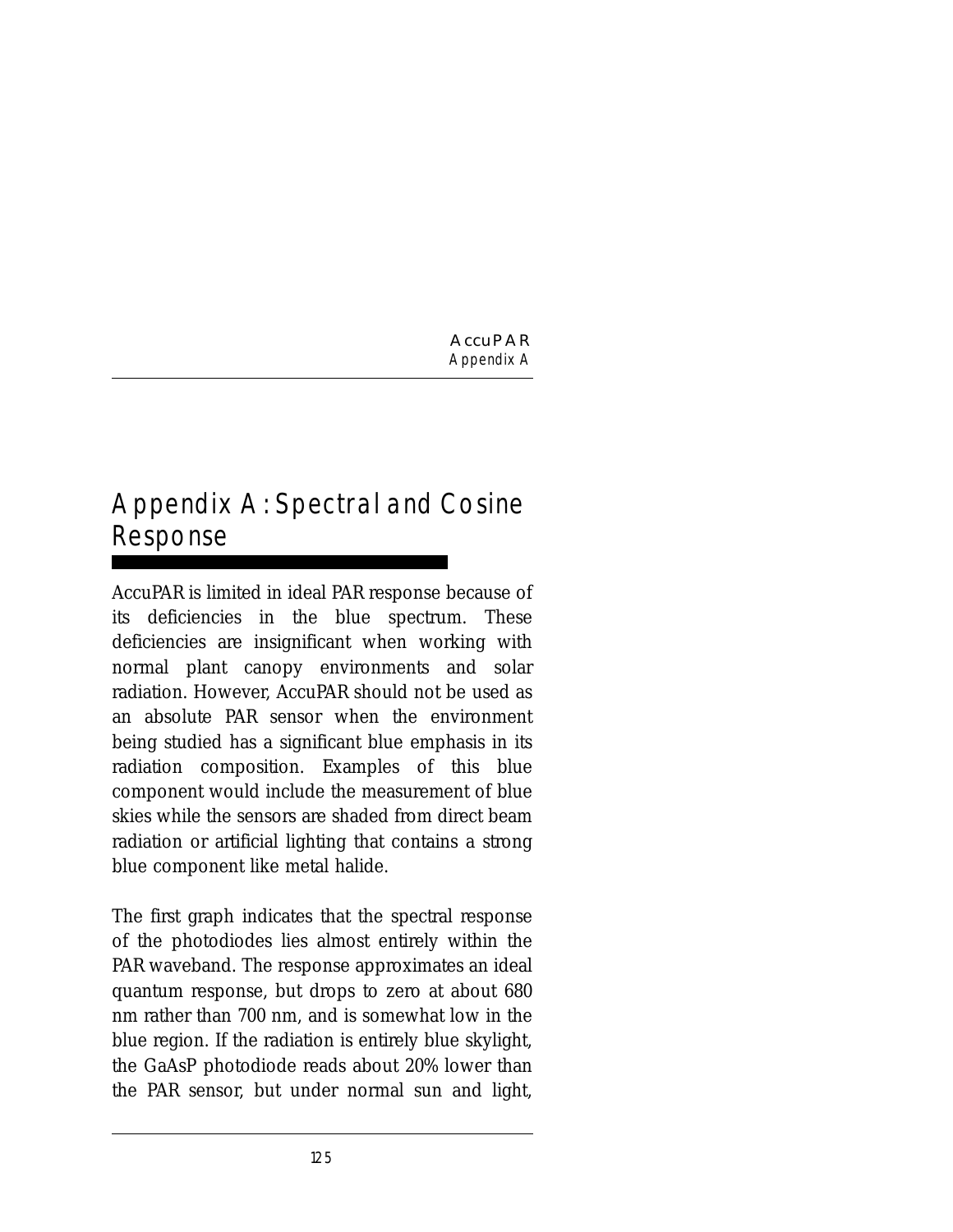cloudy skies, or in crop canopies, errors due to limited spectral response are negligible.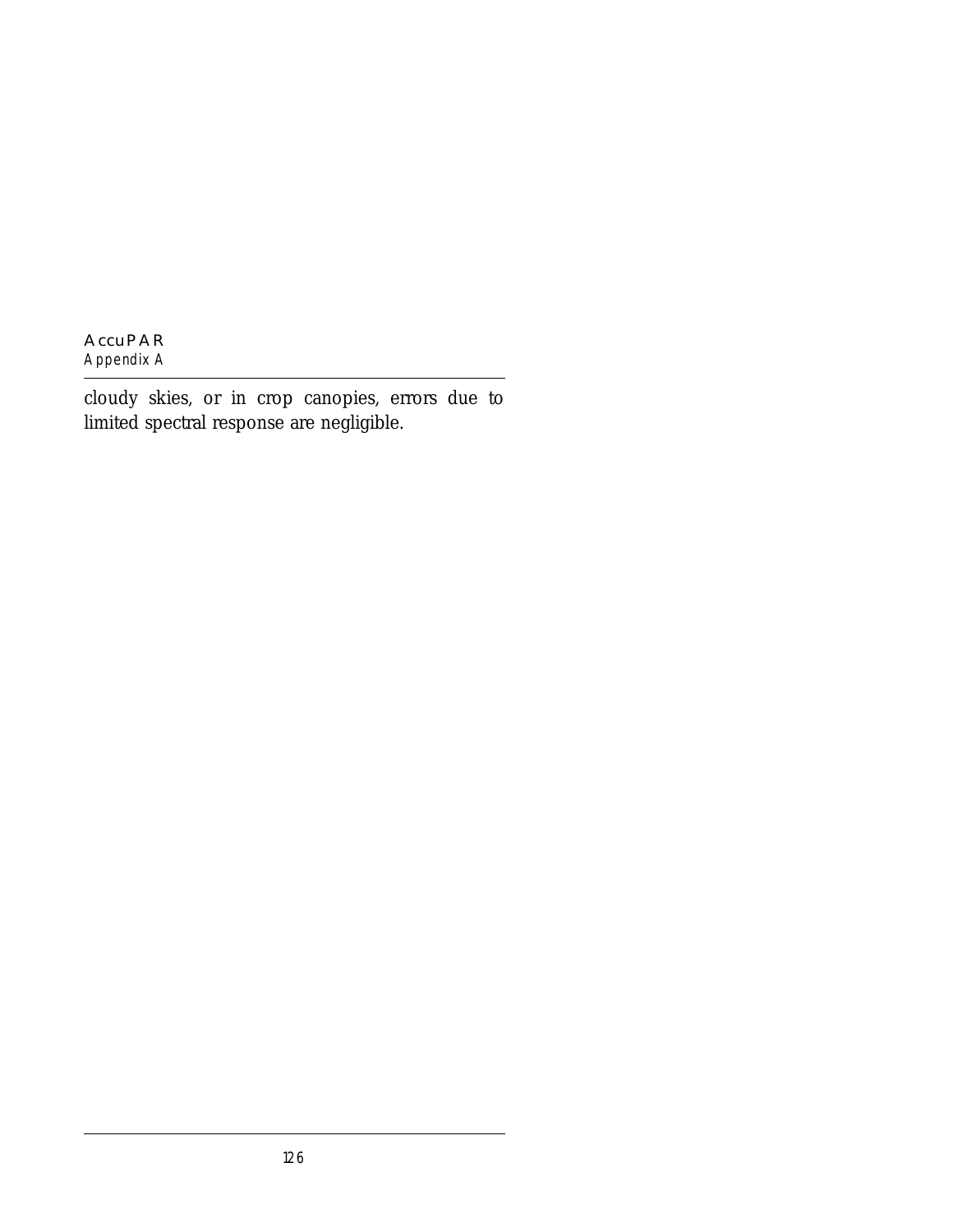

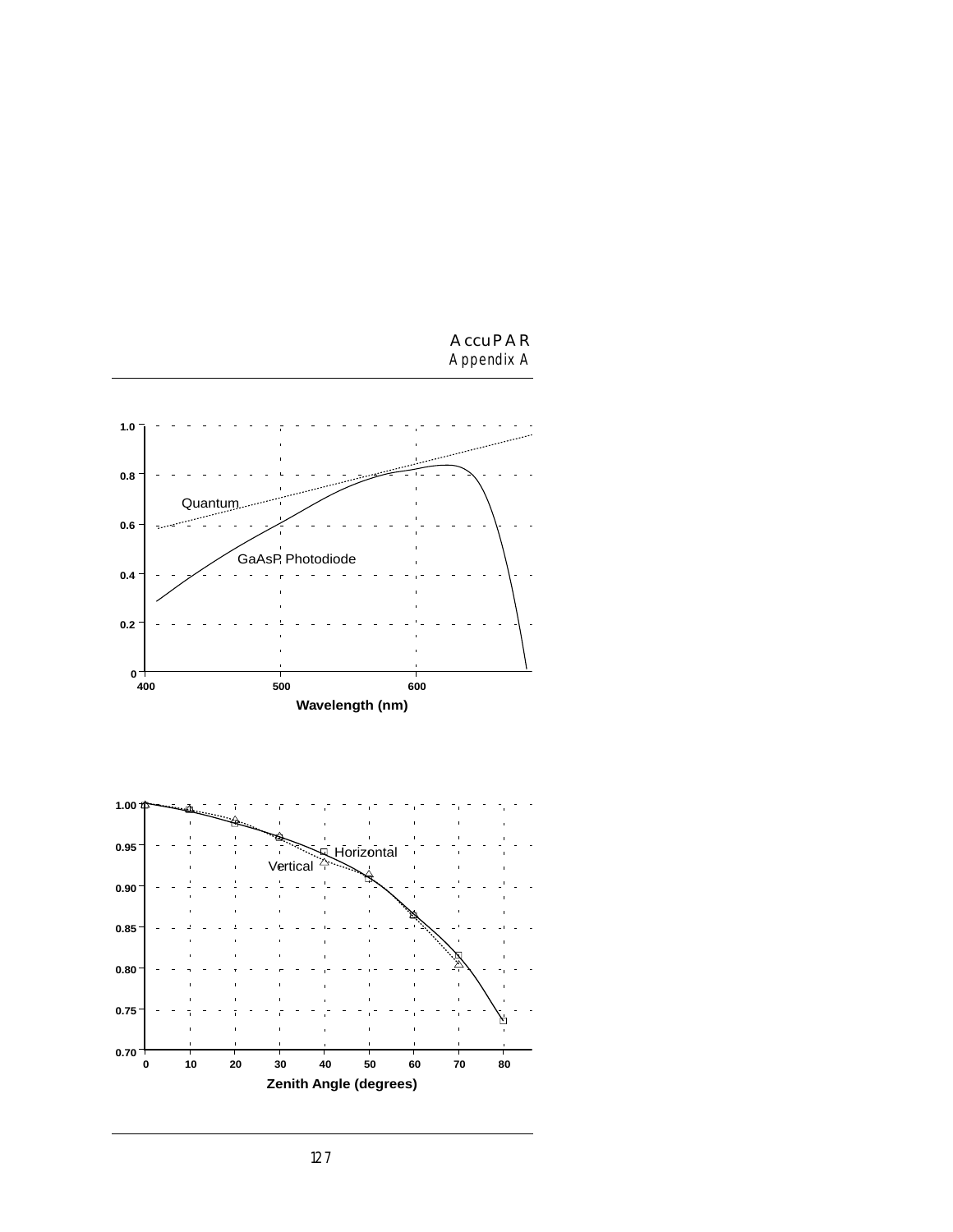The second graph indicates the response ratio of the sensors as zenith angle changes. The two lines reflect the orientation of the probe with regard to the sun's beam direction (vertical and horizontal). An ideal cosine-corrected sensor would give you the same value as could be calculated using Lambert's cosine law, which is defined as:

$$
\phi = \phi_{\rm O} \cos \theta
$$

where  $φ = radiation measured on a horizontal$ surface,  $\phi_0$  = radiation measured on a surface perpendicular to the sun's rays, and  $θ = zenith$ angle. The graph indicates that at a given zenith angle, you can divide the value that the AccuPAR is reading by the sensors' response ratio at that angle, and you should get the ideal cosine response. Upon analysis, the difference is relatively minimal to that of a cosine-corrected sensor: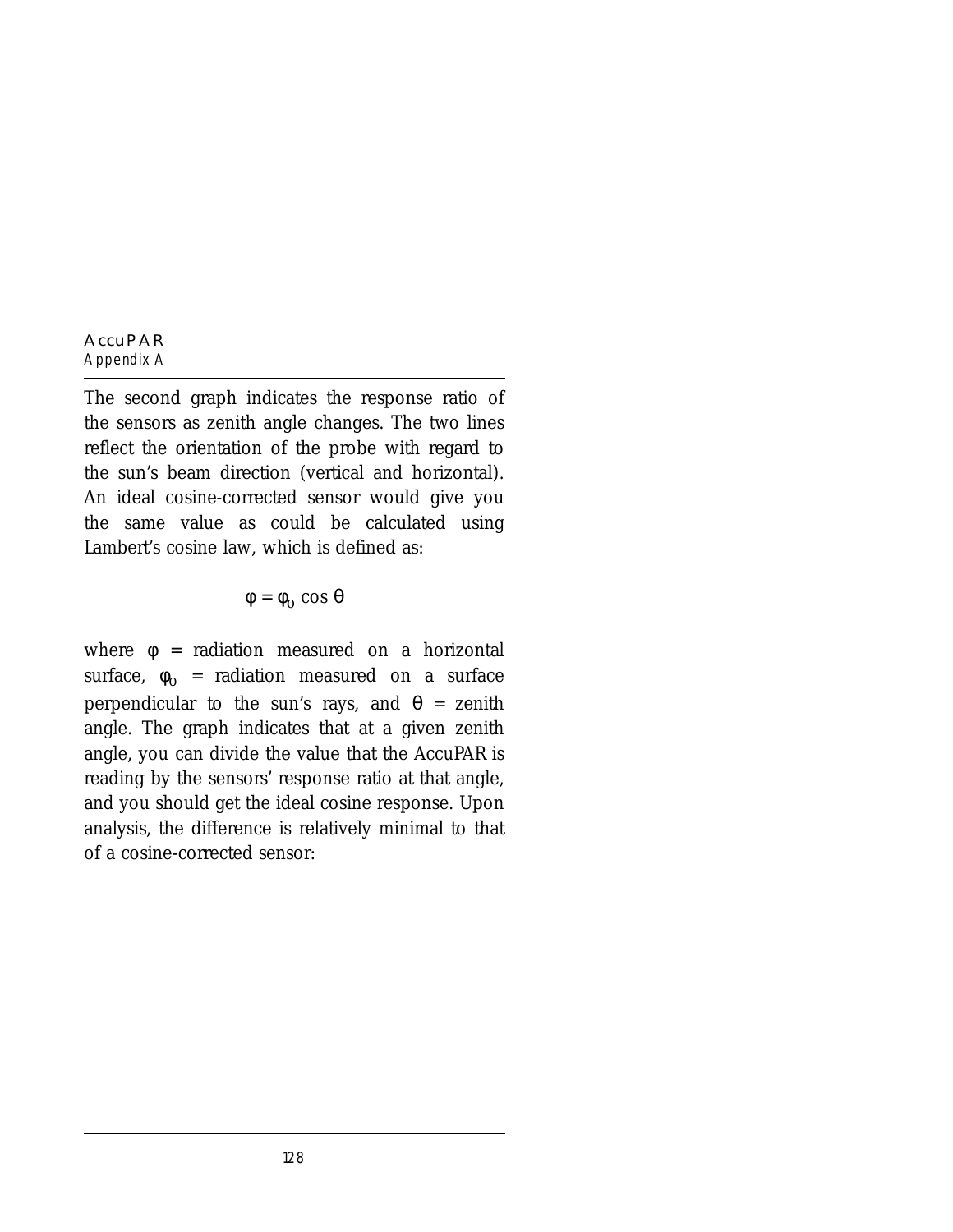

**AccuPar Probe Characteristics**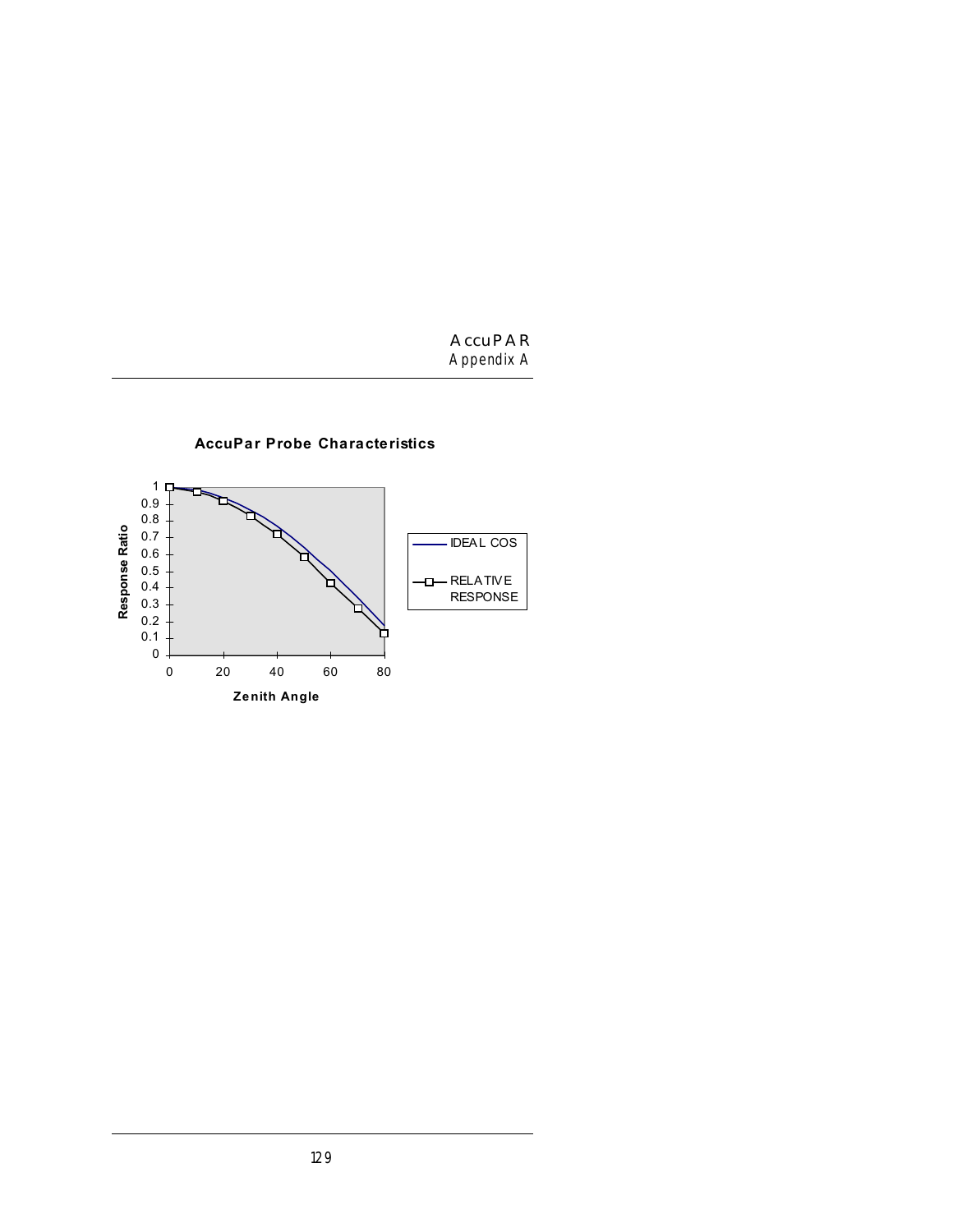# Appendix B: LAI measurements and Non-Random Distribution

There has been much discussion concerning inversion methods to obtain leaf area index. Since all inversion methods rely on the assumption that elements of a canopy are randomly dispersed in space, errors in the measurement of leaf area index may result from a non-random arrangement of canopy elements. This is especially true for canopies with heliotropic leaves, conifer forests, row crops before canopy closure or for canopies which never close, as in desert vegetation. The degree of error in measurement is a result of the canopy's deviation from this random dispersion assumption.

In past studies, LAI has been used to relate both actual biomass area and the interception of PAR by a plant canopy. Another proposed view regarding LAI in which *L*, the actual biomass area, was related to a new term, *Le*, which represents the actual orientation of the canopy elements relating to the interception of PAR at a given angle. In situ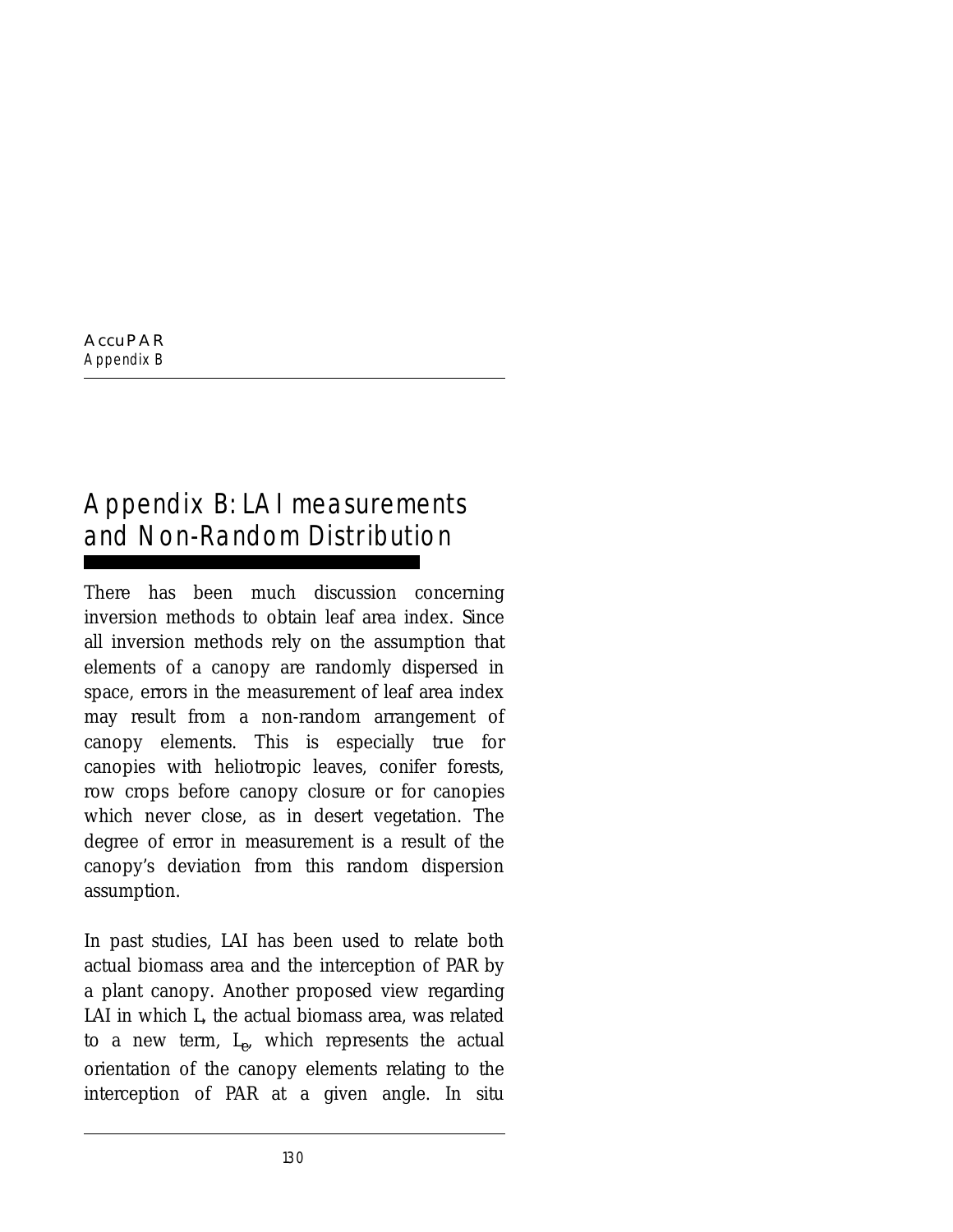measurements of LAI using hemispherical photography were equated with this new term "effective plant area index"  $(L_{\rho})$ , which was defined as:

$$
L_e = \Omega L
$$

where *Le* represents the actual leaf area index (equal to a harvested leaf area measurement) and  $\Omega$ refers to a clumping index resulting from the nonrandom distribution of canopy elements.

When a canopy displays random dispersion,  $\Omega$  is unity; however, when a canopy is clumped,  $\Omega$  is not unity. In this equation,  $L_{\rho}$  refers to the actual canopy element orientation. For example, in a randomly dispersed canopy,  $L$  would be equal to  $L_{\rho}$  (figure 1), in an under-dispersed canopy (clumped), *L* would be greater than *Le* (figure 2), and in an overdispersed canopy, *L* would be less than *Le* (figure 3). Refer to the next page for illustrations.

The purpose of this discussion is to expose you to possible errors that may occur when making LAI measurements in situ. When setting up an experiment, you should carefully examine the desired end result. If you are interested in the interception of PAR within a canopy, the result of

131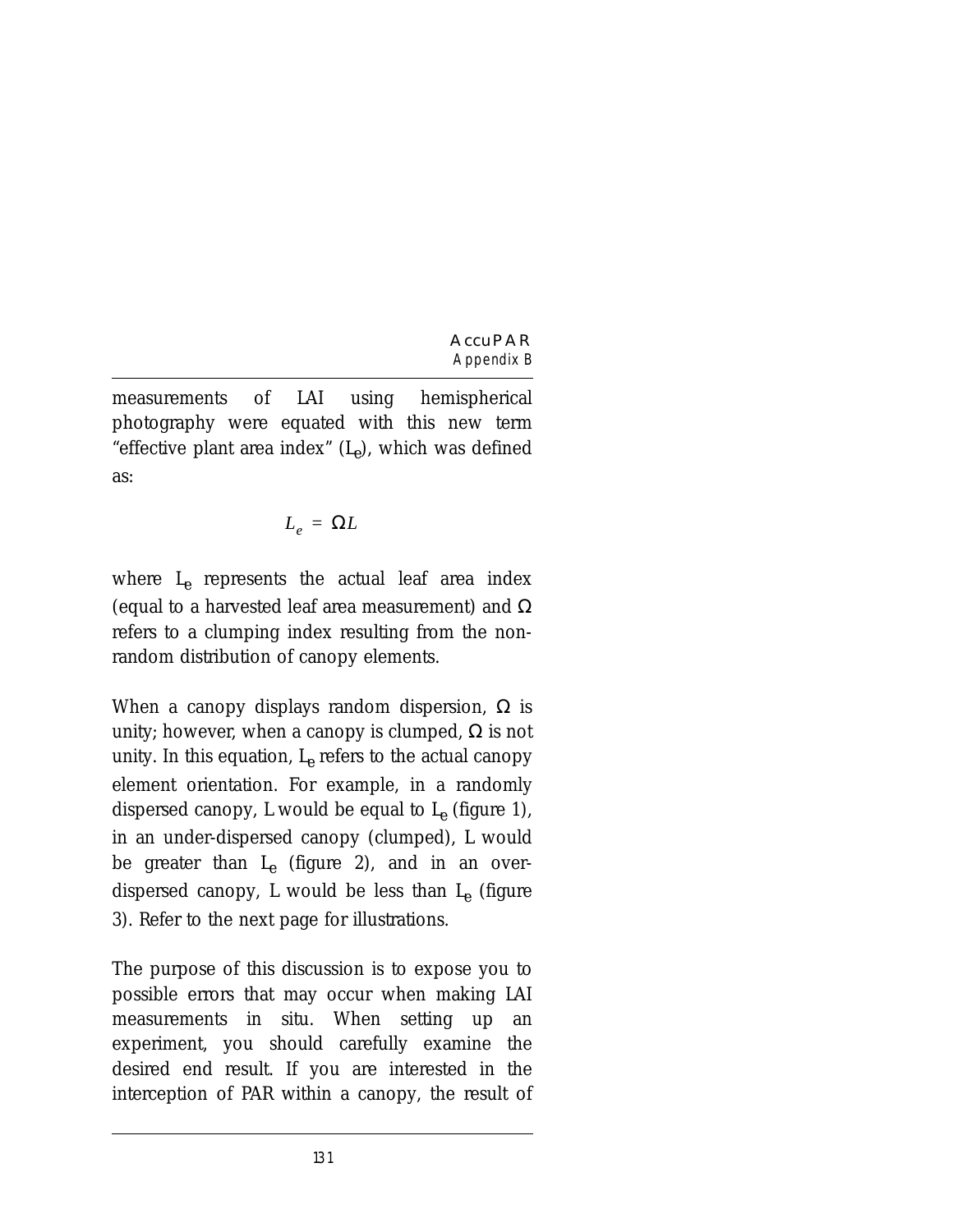#### **AccuPAR** *Appendix B*

the inversions given in this manual will be correct in reaching *Le*. The leaf or plant area index that is calculated through inversion will be an accurate portrayal of the canopy's structure and orientation with respect to light interception. In this instance, while clumping effects within the canopy remain present, these effects do not cause error with regard to light interception and the effective area index for that situation. Alternately, if you are interested in obtaining the actual biomass represented by *L* in this discussion, all measurements should be performed so that the effects of clumping are minimized. Clumping effects can be minimized segmenting AccuPAR's probe in small groups such that the area sampled by group is relatively random. This can also be done by measuring only at certain times of day or at positions within the canopy that directly minimize the clumping effects.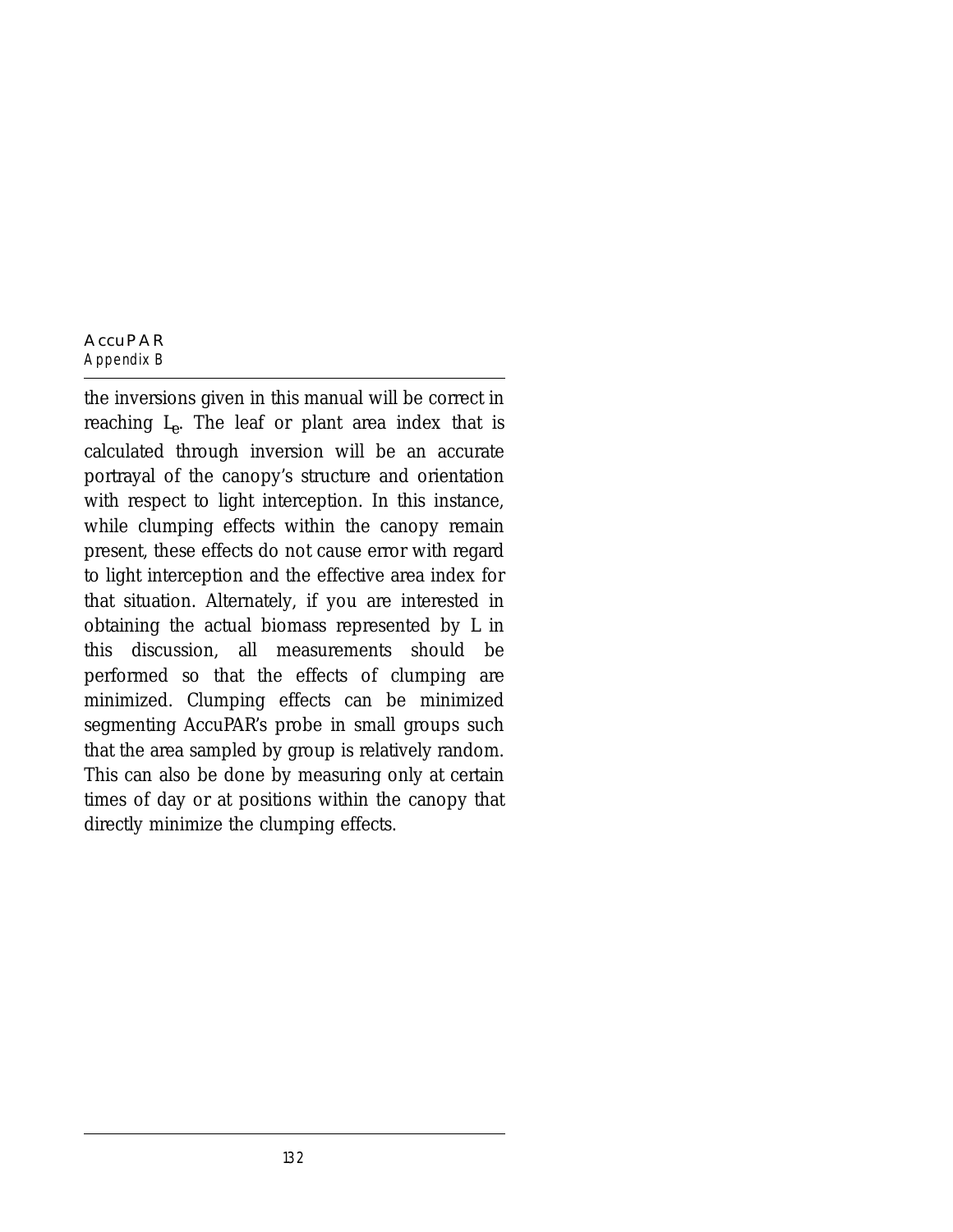



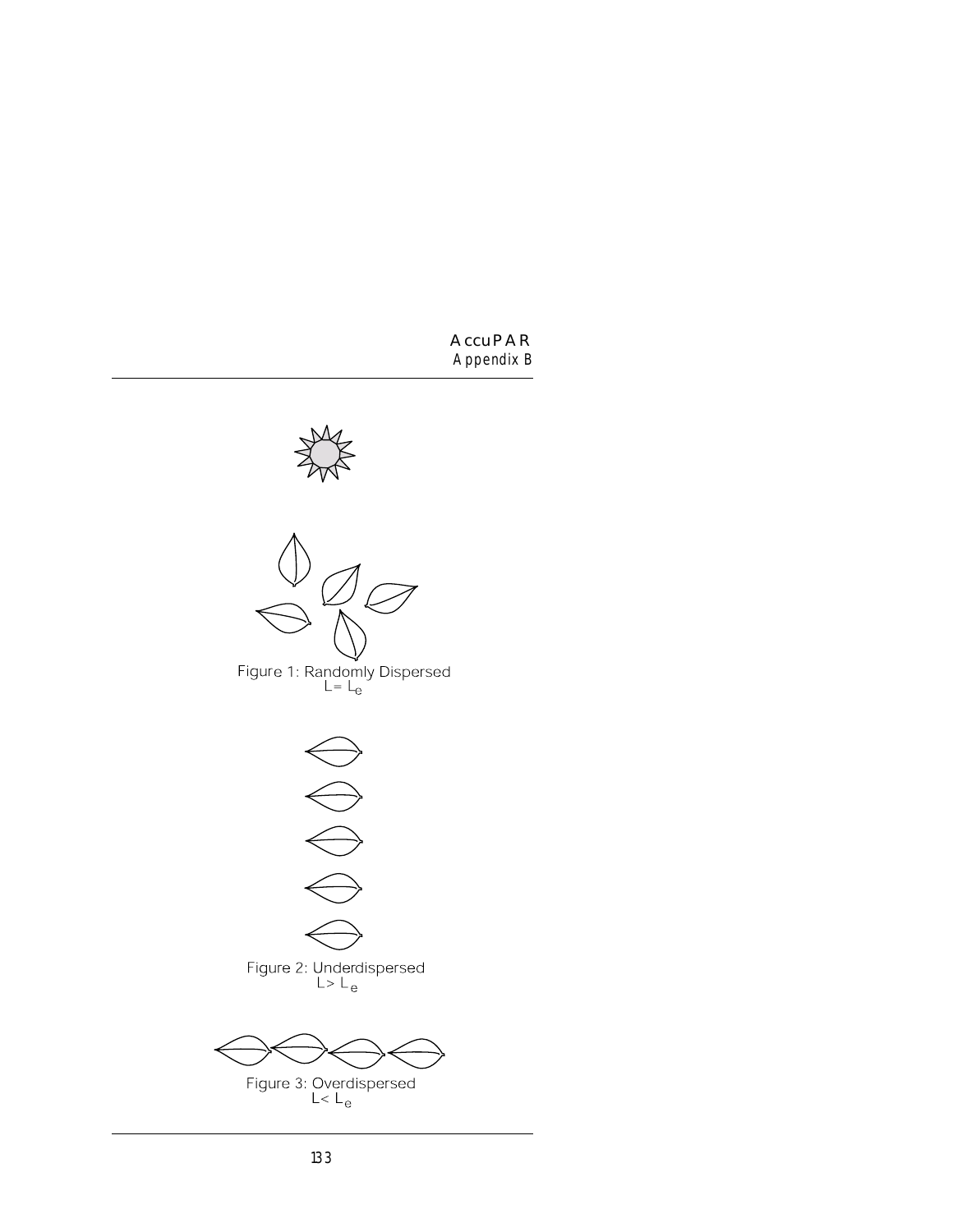# Appendix C: Dip Switch Settings

The following table shows the correct dip switch settings for various types of external sensors:

| External<br>Sensor<br>Type and<br>Scale                           | 1             | 2                       | 3   | $\overline{4}$ | 5             | 6             | 7   |
|-------------------------------------------------------------------|---------------|-------------------------|-----|----------------|---------------|---------------|-----|
| Current<br>Low Gain<br>$20\mu$ A/<br>$1000 \mu$ mol               | <sub>on</sub> | $\overline{\text{off}}$ | off | off            | <sub>on</sub> | off           | on  |
| Current<br><b>High Gain</b><br>(LiCor)<br>10mA/<br>$1000 \mu$ mol | off           | off                     | off | off            | <sub>on</sub> | off           | on  |
| Voltage<br>Low Gain<br>10mV/<br>$1000 \mu$ mol                    | on            | on                      | on  | <sub>on</sub>  | off           | <sub>on</sub> | off |

### **Table 5: Dip Switch Settings**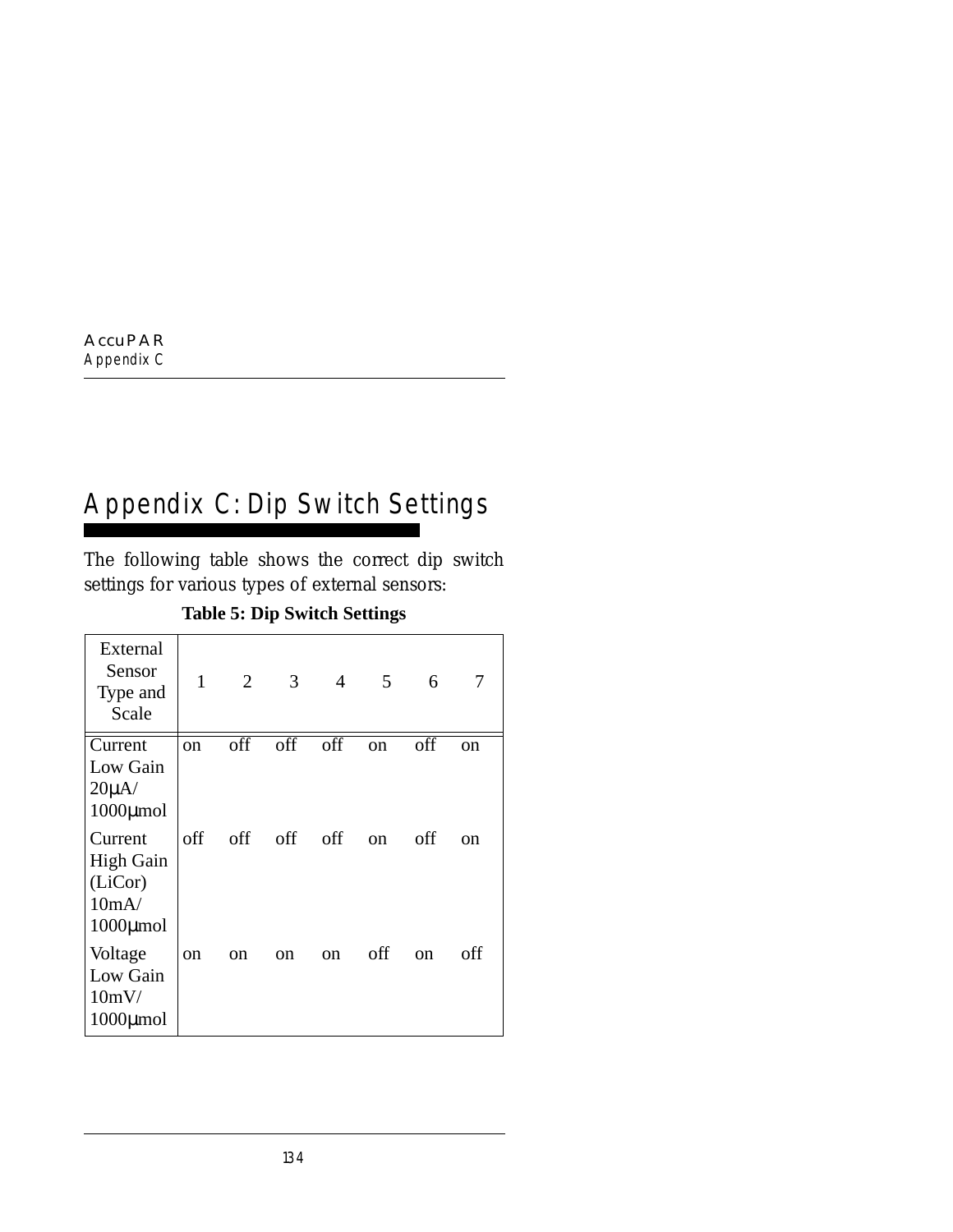| External<br>Sensor<br>Type and<br>Scale             |               | 2   | 3   | 4  | $\mathcal{L}$ | 6             |     |
|-----------------------------------------------------|---------------|-----|-----|----|---------------|---------------|-----|
| Voltage<br>High Gain<br>5mV/<br>$1000 \mu$ mol<br>S | <sub>on</sub> | off | off | on | off           | <sub>on</sub> | off |

### **Table 5: Dip Switch Settings**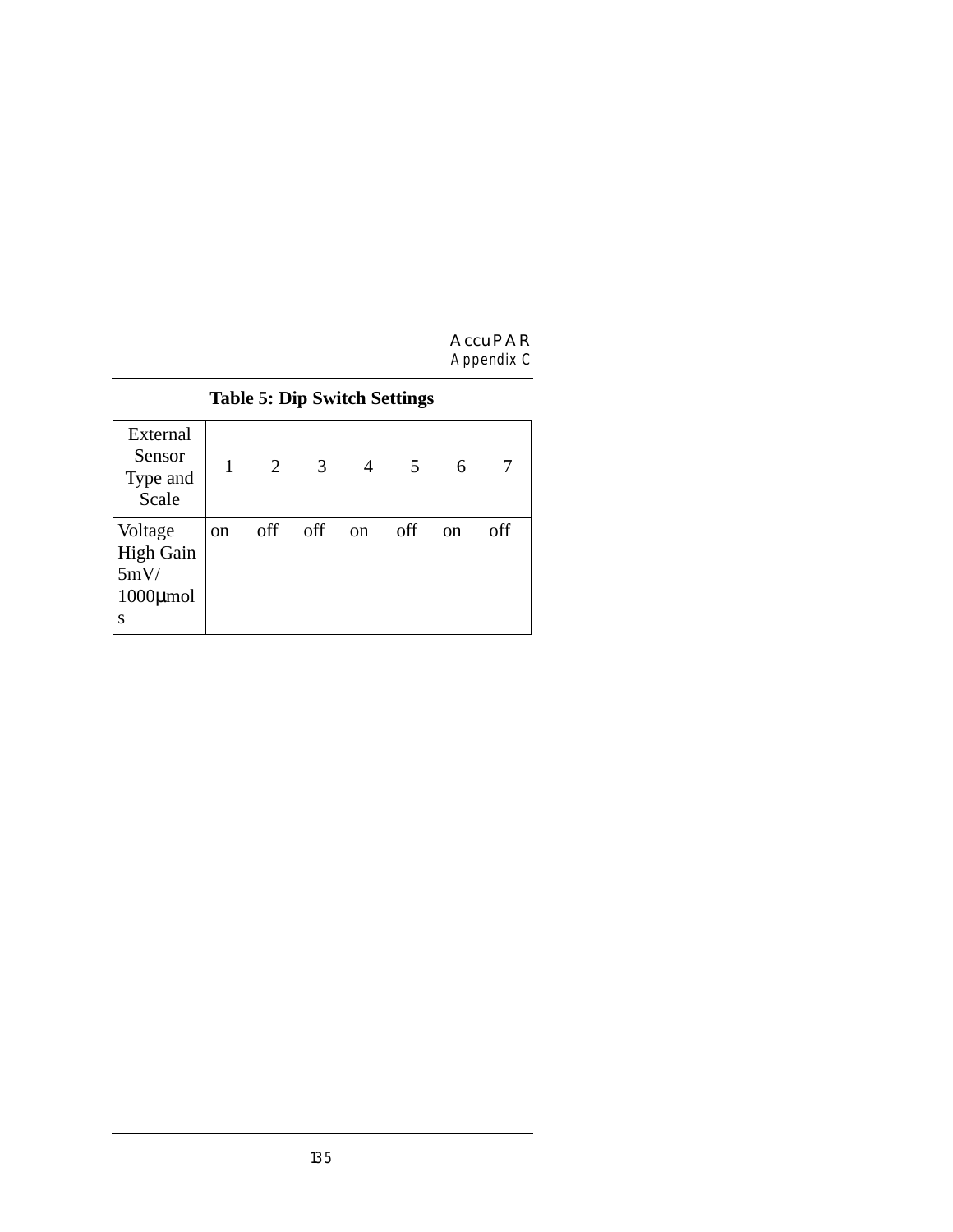# Appendix D: Further Readings

The following is a list of references that offer more detail concerning plant canopy characteristics and research.

- Anderson, M.C. (1971) Radiation and crop structure. In *Plant Photosynthetic Production, Manual of Methods* (eds A. Sestak, J. Catsky and P.G. Jarvis), Junk, The Hague, pp. 412-66.
- Campbell, G.S. (1977) *An Introduction to Environmental Physics*, Springer-Verlag New York Inc., New York, 159 pp.
- Campbell, G.S. (1986) Extinction coefficients for radiation in plant canopies calculated using an ellipsoidal inclination angle distribution. *Agric. For. Meteorol*., 36: 317-21.
- Campbell, G.S., J.M and Norman. (1988) The description and measurement of plant canopy structure. in *Plant Canopies: Their Growth, Form and Function* (ed. G. Russell), Society for Experimental Biology, Seminar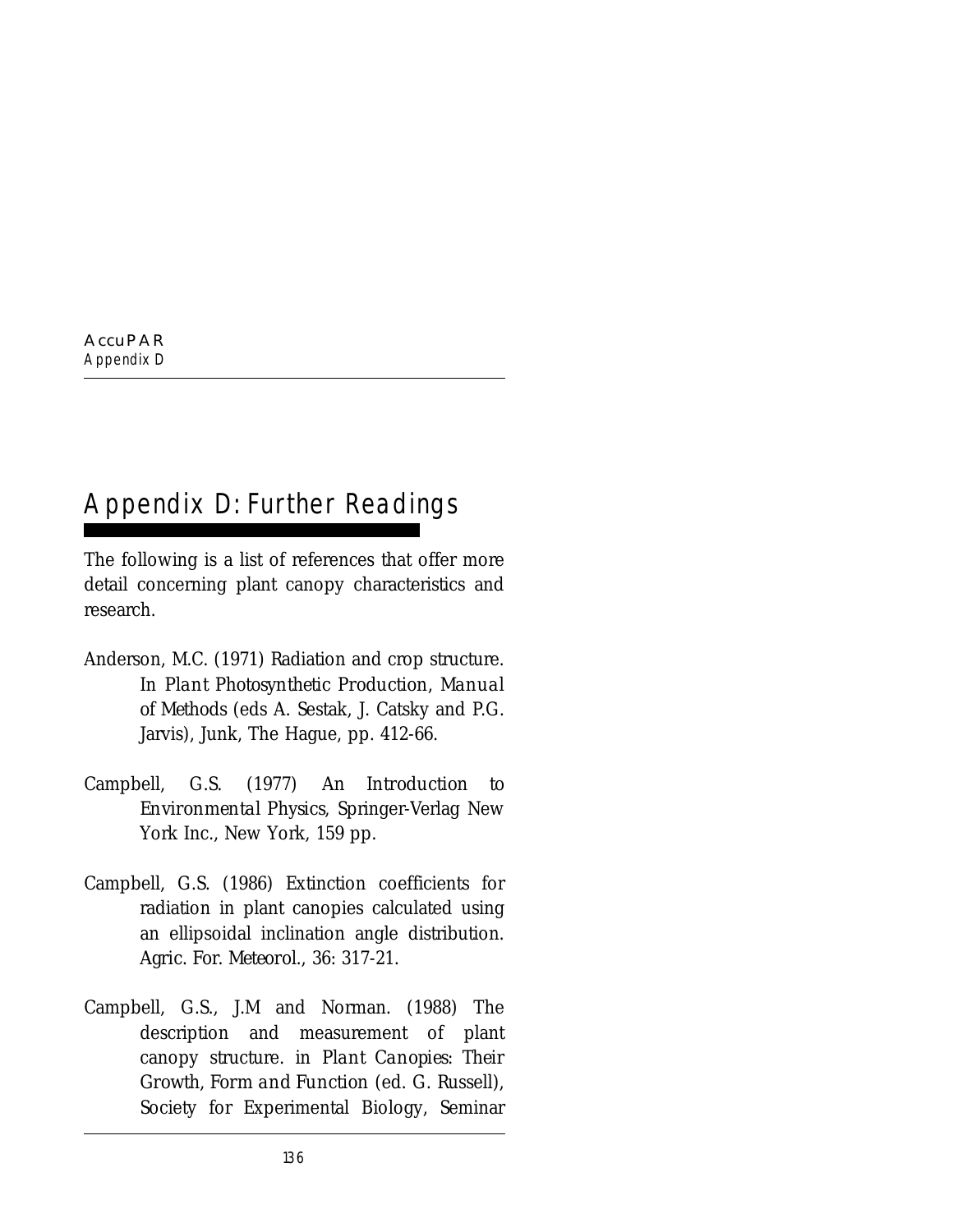Series 29, Cambridge University Press, New York.

- Chen, H.Y.H. Interspecific responses of planted seedlings to light availability in interior British Columbia: survival, growth, allometric patterns, and specific leaf area. *Canadian Journal of Forest Research* 27: 1383-1393 (1997).
- Chen, Jing M. and Cihlar, Josef. Plant Canopy gapsize theory for improving optical measurements of leaf-area index. *Applied Optics* 34(27): 6211-6222.
- Cohen, Shabtai, R.Sudhakara Rao and Yehezkel Cohen. Canopy transmittance inversion using a line quantum probe for a row crop. *Agricultural and Forest Meteorology* 86: 225- 234
- Flénet F, J.R. Kiniry, J.E. Board, M.E. Westgate and D.C. Reicosky. Effect of row spacing, time of day, and stage of crop development on light extinction coefficient of corn, sorghum, soybean, and sunflower. *Agronomy Journal* (1995)

Goudriaan, J. (1977) *Crop Micrometeorology: A*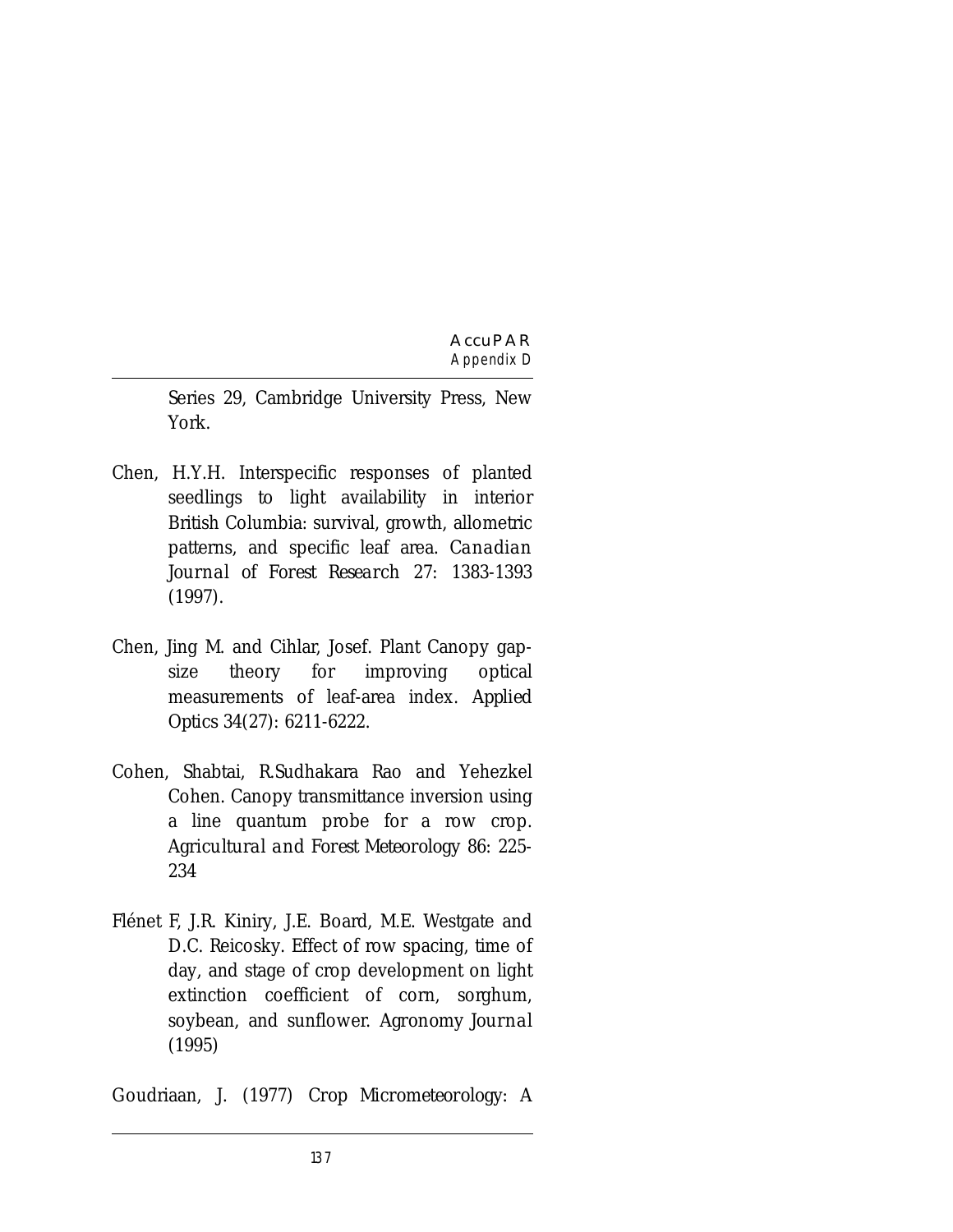*Simulation Study*, Center for Agriculture Publication Documentation, Wageningen, The Netherlands.

- Grossman, Yaffa L., R. B. Elkins, and T.M. DeJong. Summer Pruning does not Appear to Increase Bartlett Pear Crop Yield on Reduced Height Trees. *http://www.calpear.com/ research/orchmgmt/om1995/dejo3ht*
- Jobidon, Robert. Measurement of Light Transmission in Young Conifer Plantations: A new Technique for Assessing Herbicide Efficacy. *Northern Journal of Applied Forestry* 9(3): 112-115
- Kiniry, J.R., J.A. Landivar, M. Witt, T.J. Gerik, J. Cavero, and L.J. Wade. Radiation-use efficiency response to vapor pressure deficit for maize and sorghum. *European Journal of Agronomy* Oct. 1995.
- Kiniry, J.R. and D.P. Knievel. Response of Maize Seed Number to Solar Radiation Intercepted Soon after Anthesis. *Agronomy Journal* 87(2): 228-234
- Kiniry, J.R. Radiation-Use Efficiency and Grain Yield of Maize Competing with Johnsongrass.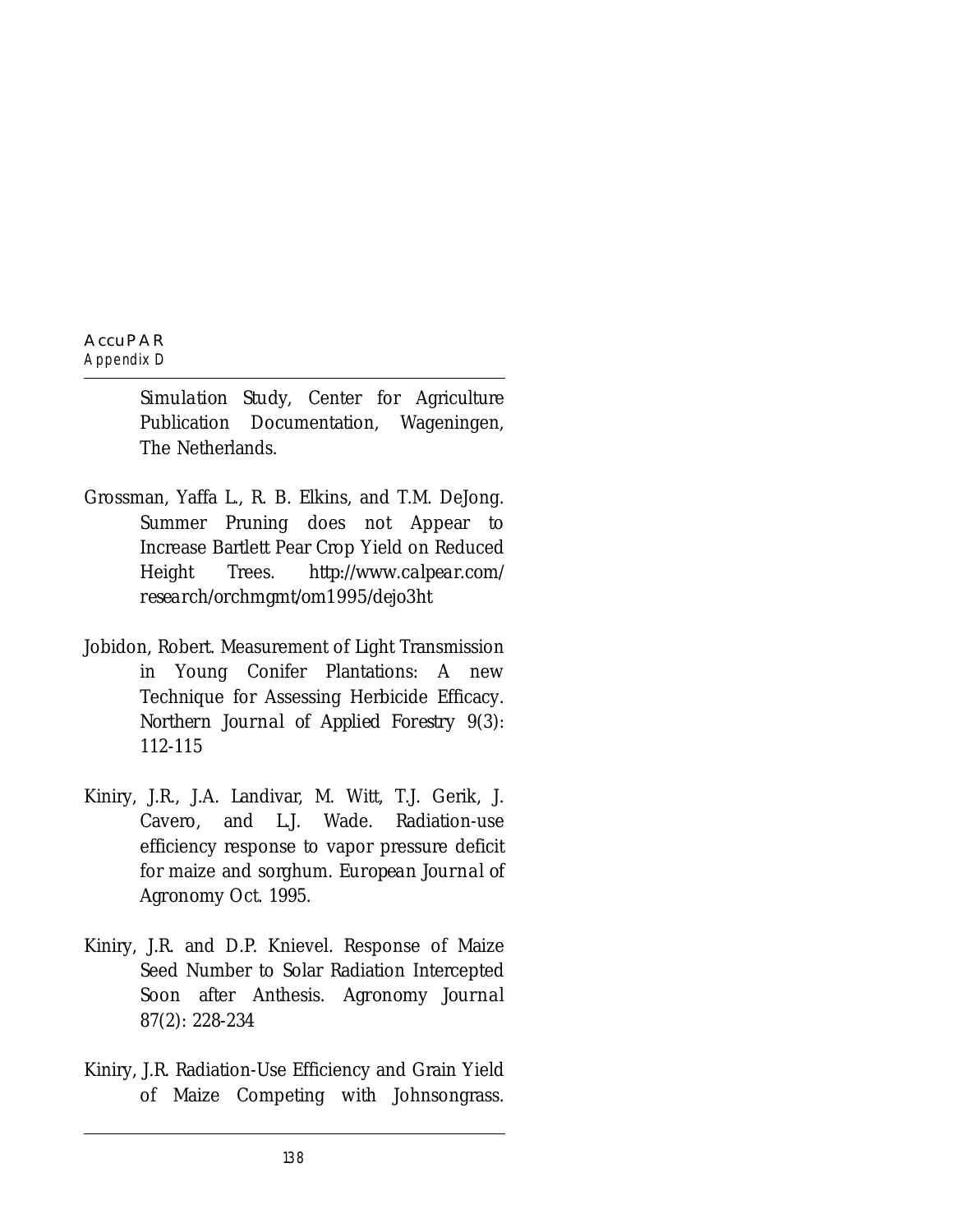Agronomy Journal 86(3): 554-556.

- Lang, A.R.G., (1986) Leaf area and average leaf angle from transmission of direct sunlight. *Aust. J. Bot*., 34:349-355.
- Lang, A.R.G.,(1987) Simplified estimate of leaf area index from transmittance of the sun's beam. *Agric. For. Meteorol.*, 41: 179-186.
- Lang, A.R.G. (1991) Application of some of Cauchy's theorems to estimation of surface areas of leaves, needles and branches of plants, and light transmittance. *Agric. For. Meteorol*., 54: (in press).
- Lang, A.R.G., R.E. McMurtrie, and M.L. Benson. (1991) Validity of leaf area indices of Pinus radiata forests estimated from transmittances of the sun's beam. *Agric. For. Meteorol.*, (accepted).
- Lang, A.R.G., and R.E. McMurtrie. (1991) Total leaf areas of single trees of Eucalyptus grandis estimated from transmittance of the sun's beam. *Agric. For. Meteorol.*, (accepted).
- Lang, A.R.G. and Xiang Yueqin (1986) Estimation of leaf area index from transmission of direct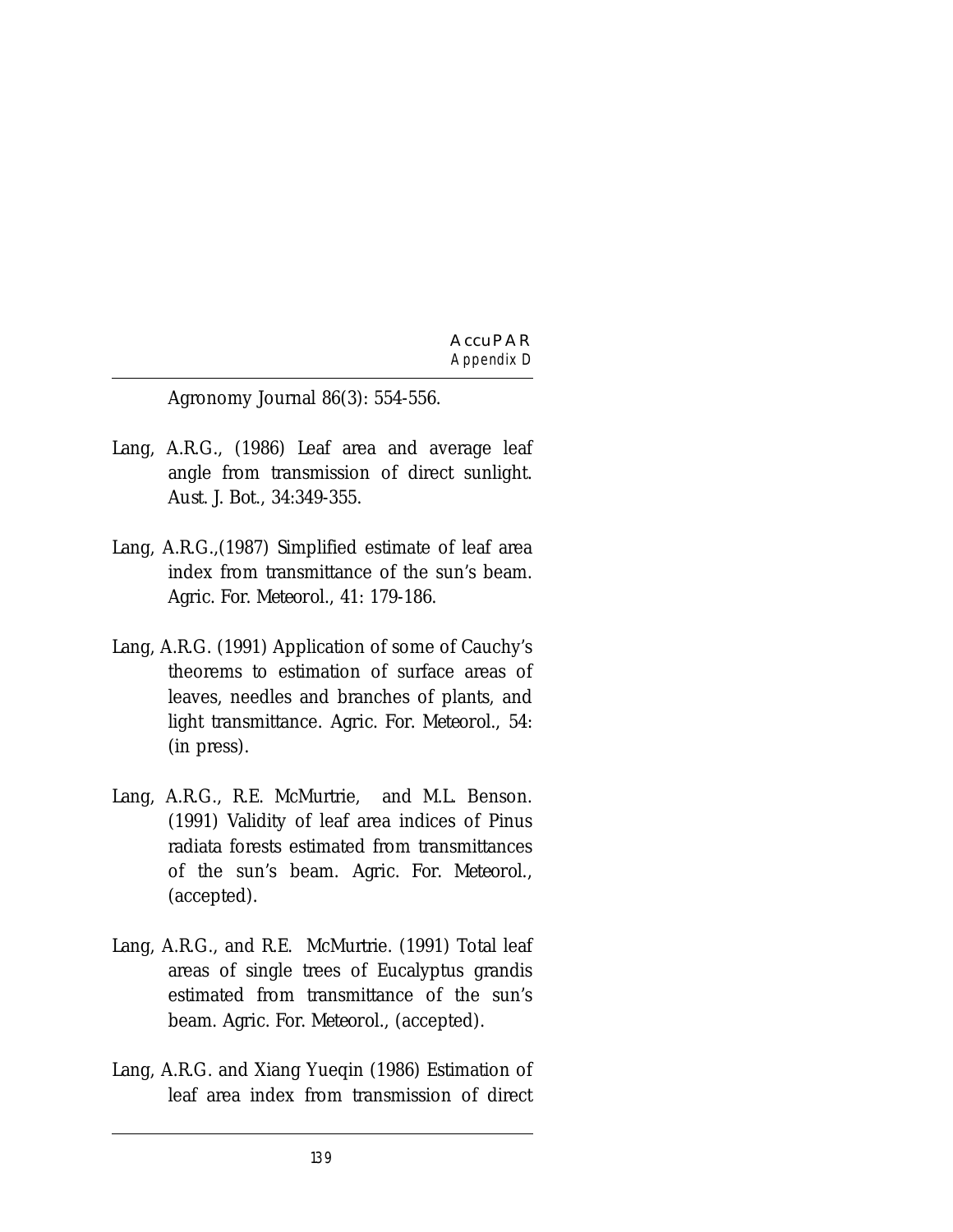sunlight in discontinuous canopies. *Agric. For. Meteorol.,* 37**:** 229-43.

- Lang, A.R.G., Xiang Yueqin and J.M. Norman. (1985) Crop structure and the penetration of direct sunlight. *Agric. For. Meteorol*., 35: 83- 101.
- Lemur, R. (1973) A method for simulating the direct solar radiation regime in sunflower, Jerusalem artichoke, corn and soybean canopies using actual stand structure data. *Agric. Meteorol*., 12: 229-47.
- Maas, S. Cotton canopy structure, light absorption, and growth in the San Joaquin Valley of California. *Proceedings of the 1996 Beltwide Cotton Conferences*,(2) 1235-1237.
- Martens, Scott N., S.L. Ustin and R.A. Rousseau. Estimation of tree canopy leaf area index by gap fraction analysis. *Forest Ecology and Management* 61 (1993): 91-108
- Norman, J.M. (1979) Modeling the complete crop canopy. in *Modification of the Aerial Environment of Crops* (eds B.J. Barfield and J. Gerber), American Society of Agricultural Engineers, St. Joseph, MI, pp. 249-77.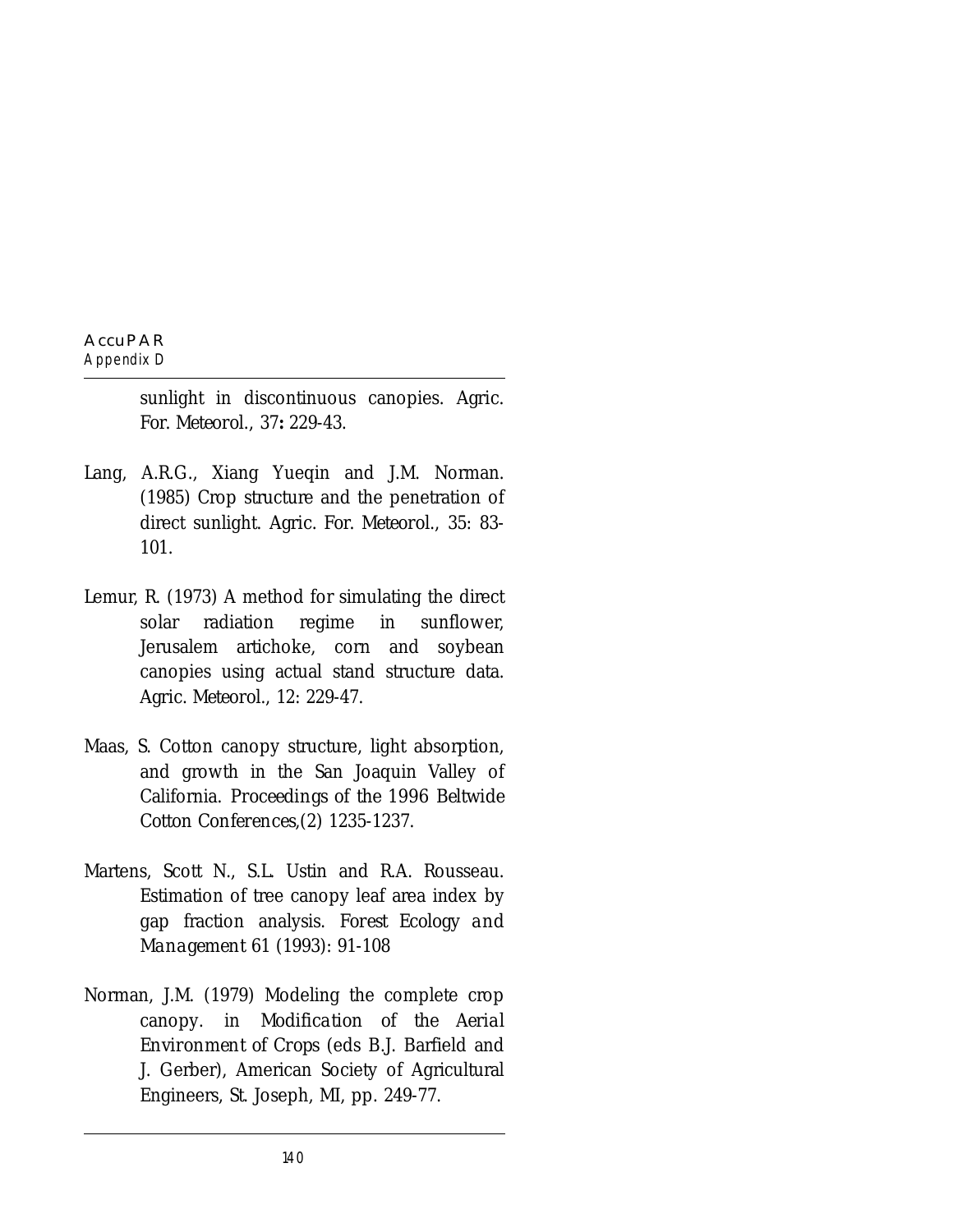- Norman, J.M., and G.S. Campbell. (1989) Canopy structure. *Plant physiological ecology: Field methods and instrumentation*. R.E. Pearcy, J.R. Ehleringer, H.A. Mooney and P.W. Rundel (eds). London, Chapman and Hall. pp. 301-325.
- Norman, J.M. and P.G. Jarvis. (1974) Photosynthesis in Sitka Spruce (*Picea sitchensis* (Bong.) *Carr*.) III. Measurements of canopy structure and interception of radiation. *J. Appl. Ecol*., 12:839-878.
- Norman, J. M., E.E. Miller, and C.B. Tanner. (1971) Light intensity and sunfleck-size distributions in plant canopies. *Agron. J.*, 63:743-748.
- Norman, J. M. and J.M. Welles. (1983) Radiative transfer in an array of canopies. *Agron. J.*, 75:481-488.
- Norman, J. M., S.G. Perry, A.B. Fraser, and W. Mach. (1979) Remote sensing of canopy structure. *Proc. 14th Conf. Agric. For. Meteor*., p.184- 185, Am. Meteor. Soc., Boston.
- Welles, Jon M., and Shabtai Cohen. Canopy Structure measurement by gap fraction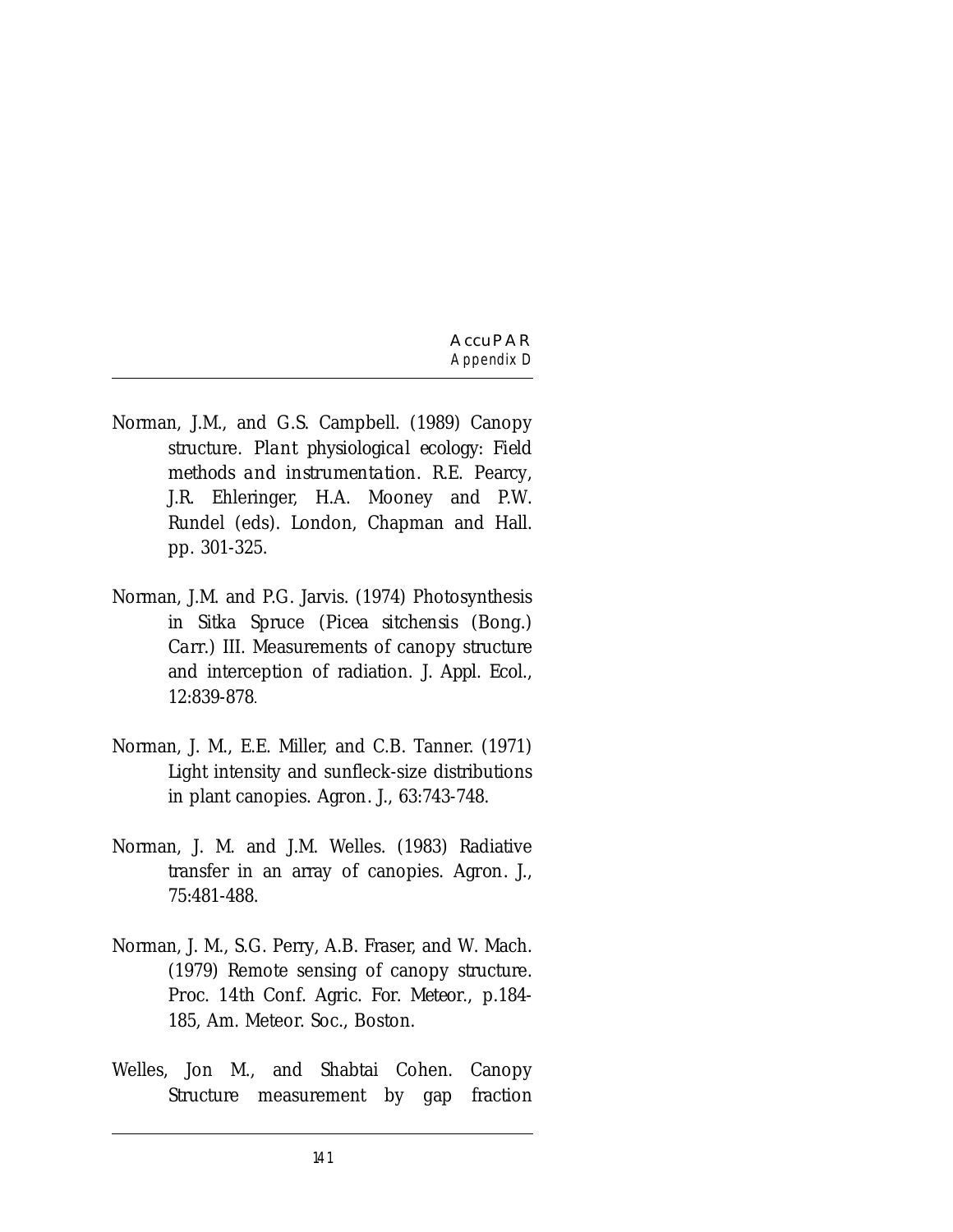analysis using commercial instrumentation. *Journal of Experimental Botany.* 47(302): 1335-1342.

- White, J.D., Running, S.W., Nemani, R., Keane, R.E., and K.C. Ryan. Measurement and remote sensing of LAI in Rocky Mountain montane ecosystems. *Canadian Journal of Forest Research* 27: 1714-1727 (1997)
- Wilhelm, W.W., K. Ruhe, and M.R. Schlemmer. Comparison of Three Leaf Area Index Meters in a Corn Canopy. *Crop Science* 40:1179-1183 (2000)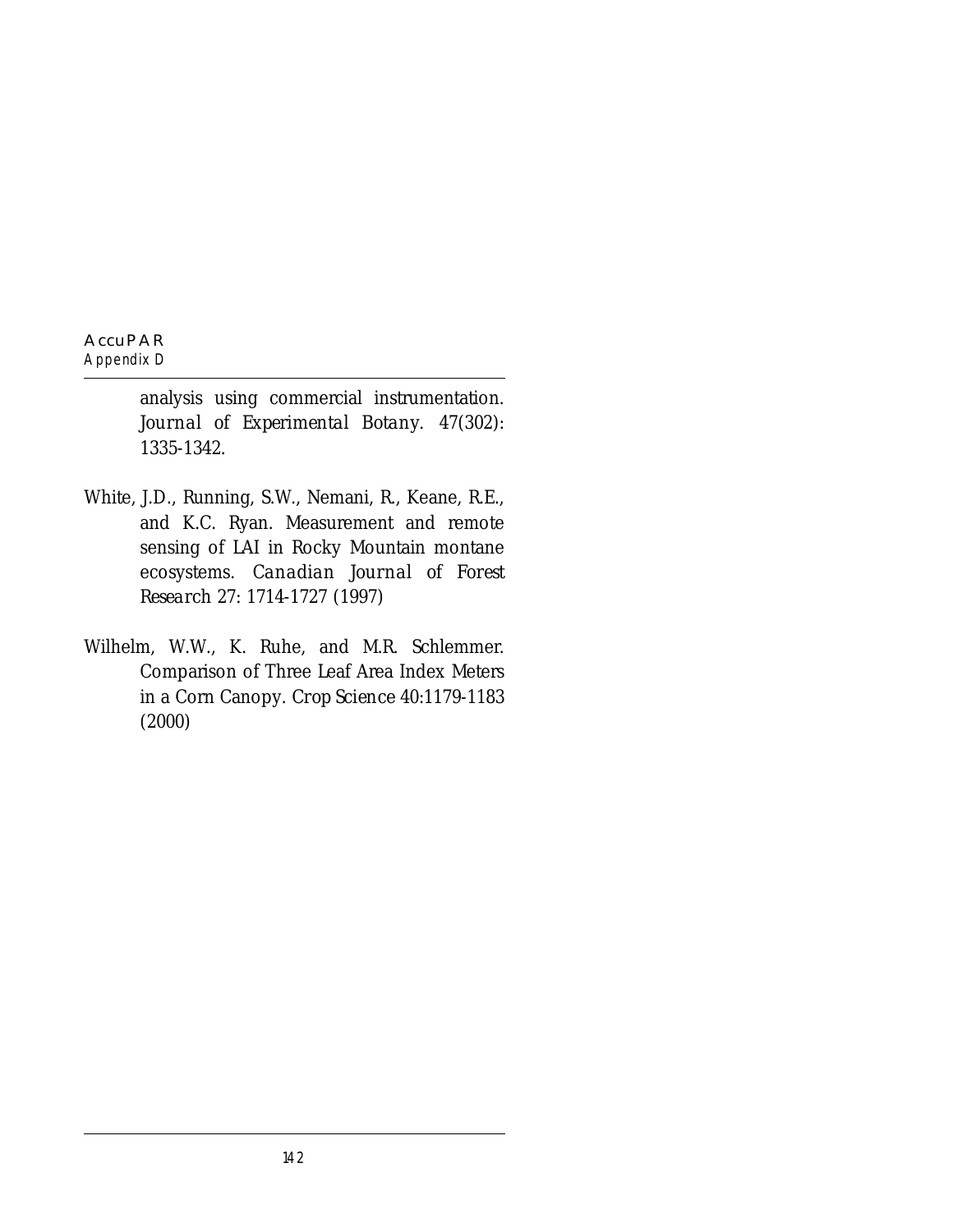#### **AccuPAR** *Index*

### A

accessories 12 alpha/num key 15 applications 10 arrow keys 16 averaging PAR samples 59

### B

batteries recharging 120 replacing 122 type 120 beam fraction 22, 104 making reading 49 biomass production 130

### $\mathcal{C}$

calibration 124 canopy distribution 85 studies (tall) 103 canopy elements non-random distribution 130 canopy structure error reduction 103 care 120 chi 22 cleaning 123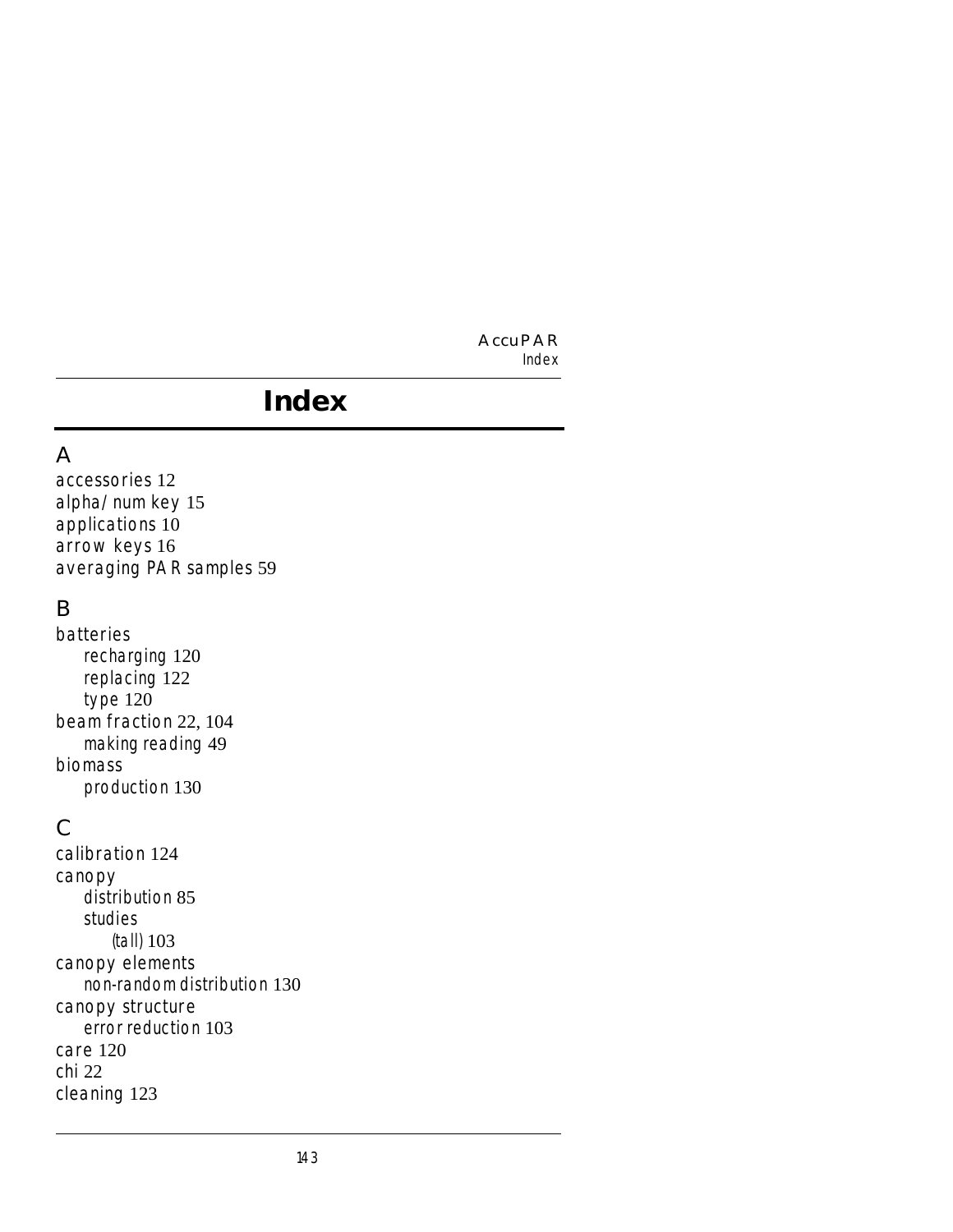#### **AccuPAR**

*Index*

clearing data 69 clumping 103, 131 minimizing effects 132 conifer forests 130 continuous mode 19, 27, 66 cosine response 125

# D

data deleting 69 data menu 27, 68 date, setting 30 DecaLink 106 deleting data 69 desiccant 122 dip switch settings 134 downloading data 68 using DecaLink 110 using Hyperterminal 108 using Terminal 107 dry matter production 72

### E

e-mail address 3 error in readings 79, 130, 131 measurement 74, 78 spectral reponse 126 external sensor 20 adapter 40 configuring 37 matching with AccuPAR 47 PAR sampling with 56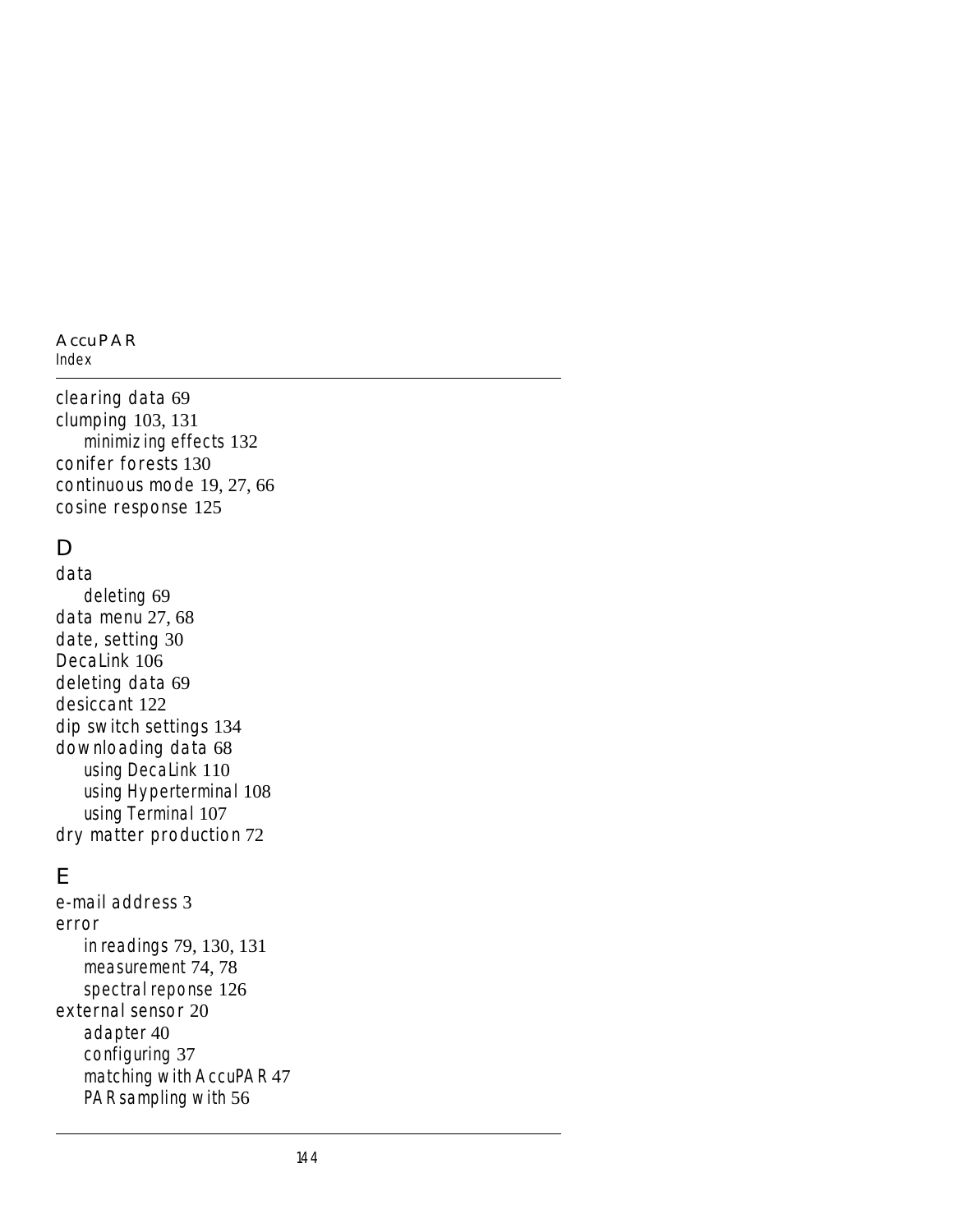#### extinction coefficient 85

### F

fax number 3 Fb 22, 49 firmware installing with a terminal program 117 installing with AccuLink 114 upgrades 119 fraction of beam radiation 22 fractional interception 75 fractional transmission 77 function keys 16, 30

### G

gap fraction 84 gap fraction analysis 104

#### I

intercepted PAR 83

### K

K (extinction coefficient) 85 keyboard 14

### L

LAI determining 78 equation for calculating 81 LAI calc. menu 47, 53 LAI calculation examples 82 LAI sampling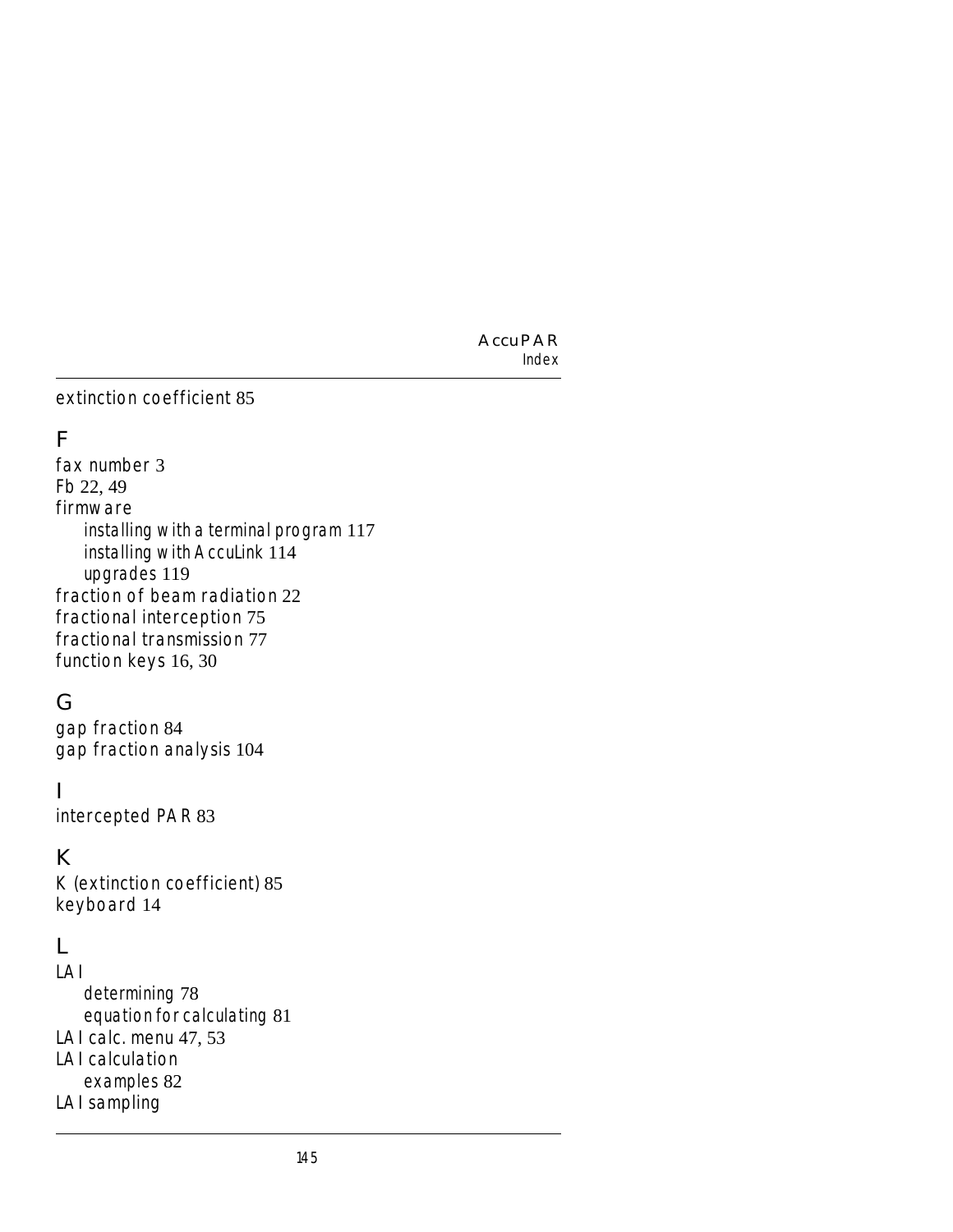#### **AccuPAR**

*Index*

PAR values in 49 with external sensor 50 LAI sampling mode 19, 26, 43 latitude for Southern Hemisphere 42 leaf angle distribution 79, 85, 87 leaf area index determining 78 leaf distribution random 84 leaf distribution parameter 22, 80, 83, 86 letters and numbers, typing 15

### M

main menu 14 maintenance 120 match sensors 47, 57 menus 25

# $\bigcap$

off 27 overcast sky conditions 82

### P

PAR and dry matter production 72 definition 72 for  $|$  Al  $130$ groups 33 sample configuration 36 sampling with an external sensor 56 PAR sampling menu 54 PAR sampling mode 18, 26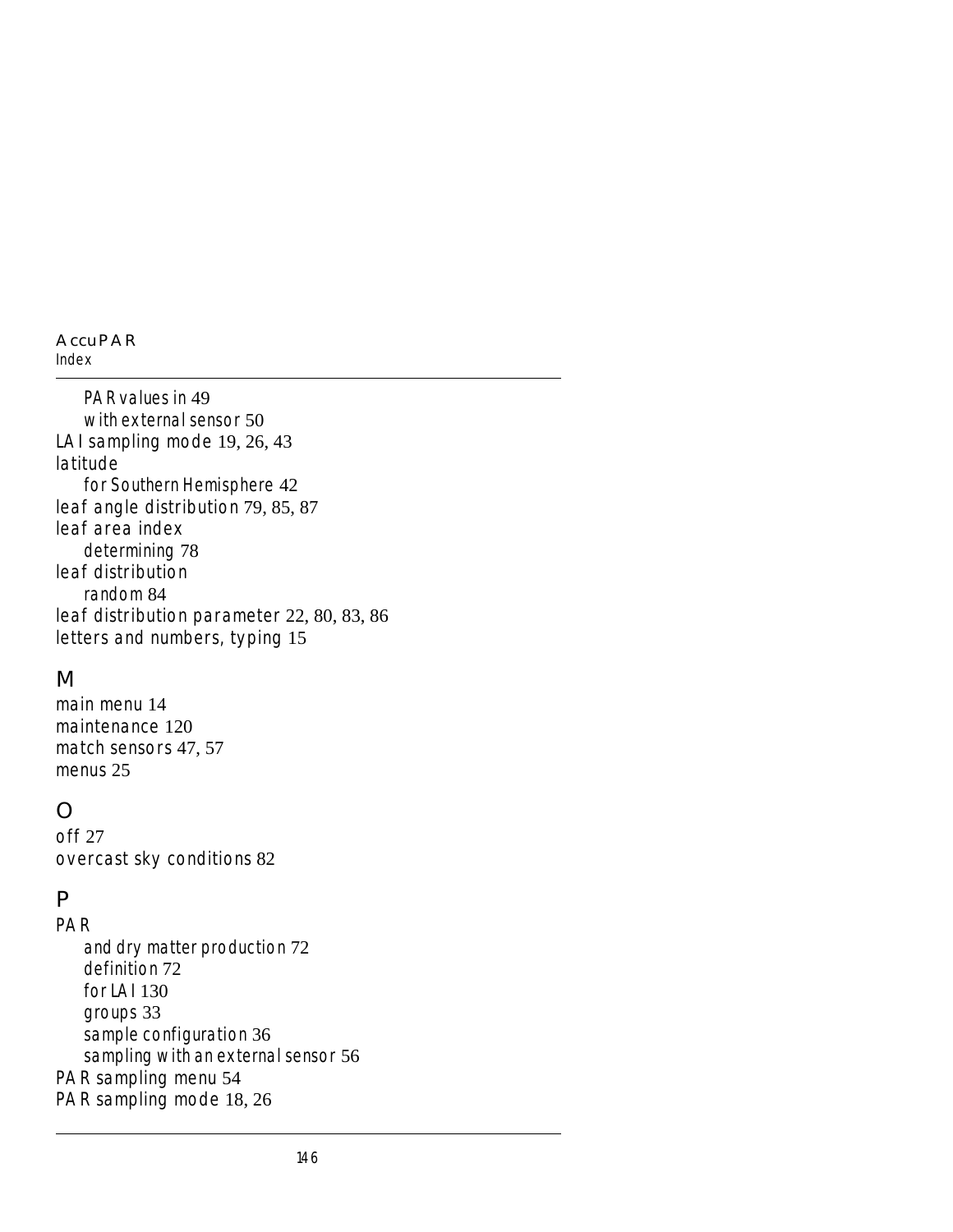### partitioning probe 33

### R

radiation diffuse 82 direct beam 125 read menu 26, 43 recalibration 124 references 136 registration 1 registration number 2, 119 repair costs 6 instructions 5 row crops 130

# S

sample size 103 segmenting probe 33 seller's liability 4 sensor menu 32 setting the date 30 setting the time 28 setup menu 25, 28, 84 shorting block 107 software upgrades 119 specifications 7 spectral response 125 spherical distribution 80 spreadsheets 84 sunflecks 78, 83 system menu 28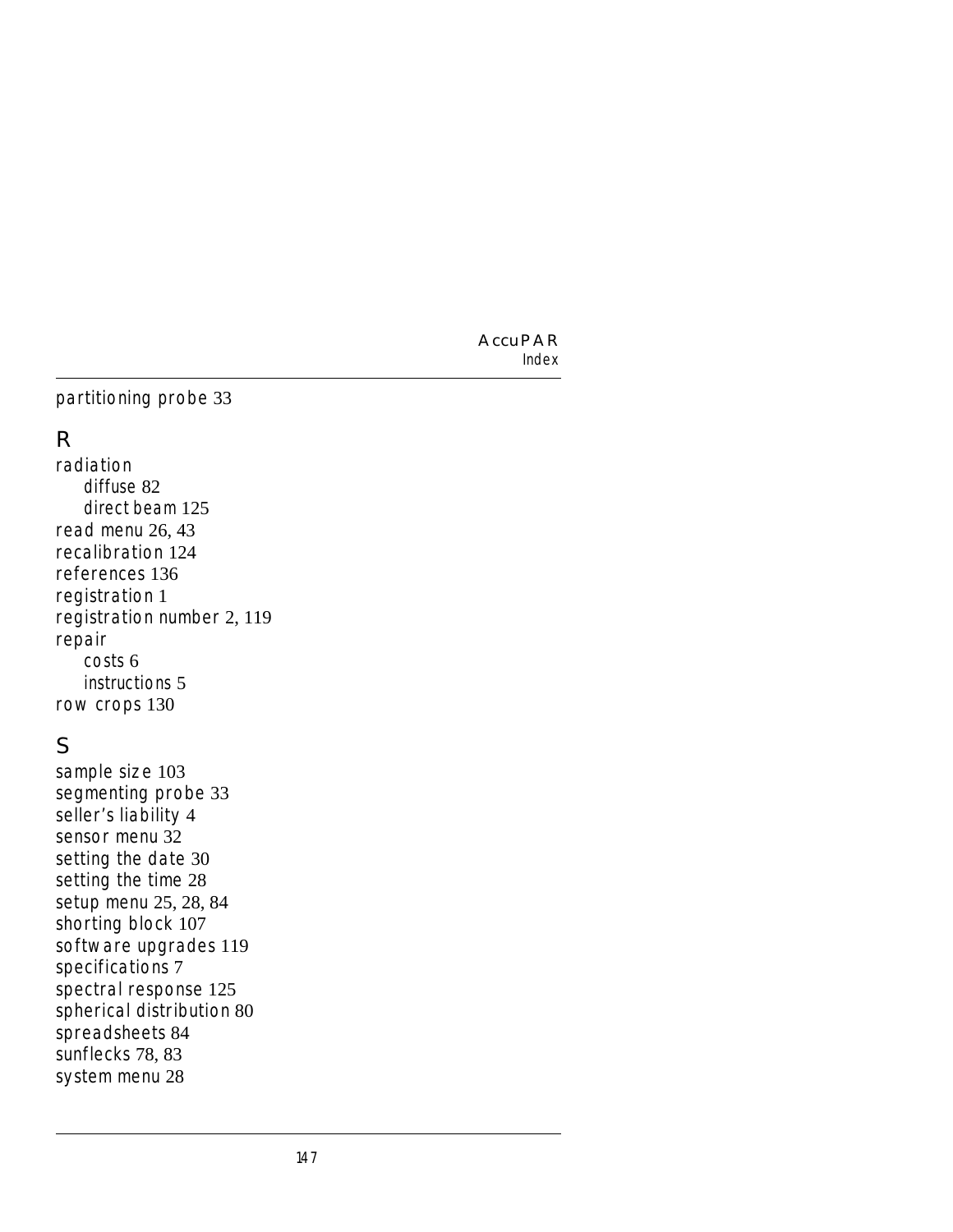#### **AccuPAR**

*Index*

# T

tau 23 telephone number 3 temp. off 48 theory 72 timber studies 102 time, setting 28 TOFF 48 typing letters and numbers 15

### $\cup$

unattended mode 18, 26, 60 night shutdown 64 terminating 65

### $\vee$

viewing data 70

### W

warranty 3

### X

x(leaf distribution parameter) 22, 80, 86

# Z

zenith angle 80, 93 defined 21 entering manually 53 equation 96 example calculation 98 manual calculation 93 programming for 41